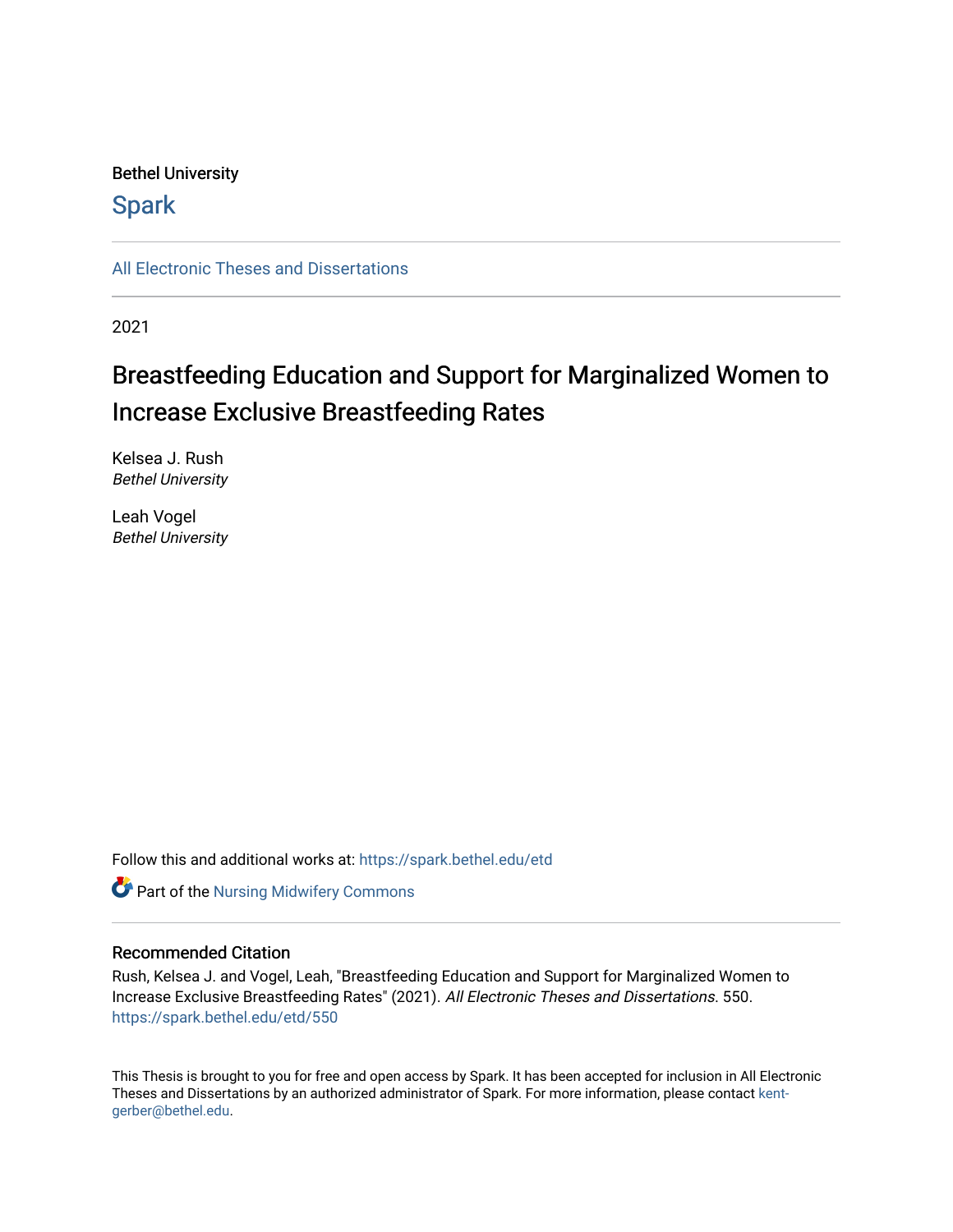# BREASTFEEDING EDUCATION AND SUPPORT FOR MARGINALIZED WOMEN TO INCREASE EXCLUSIVE BREASTFEEDING RATES

# A MASTER'S PROJECT SUBMITTED TO THE GRADUATE FACULTY OF THE GRADUATE SCHOOL BETHEL UNIVERSITY

BY KELSEA RUSH LEAH VOGEL

# IN PARTIAL FULFILLMENT OF THE REQUIREMENTS FOR THE DEGREE OF MASTER OF SCIENCE IN NURSING

# MAY 2021 BETHEL UNIVERSITY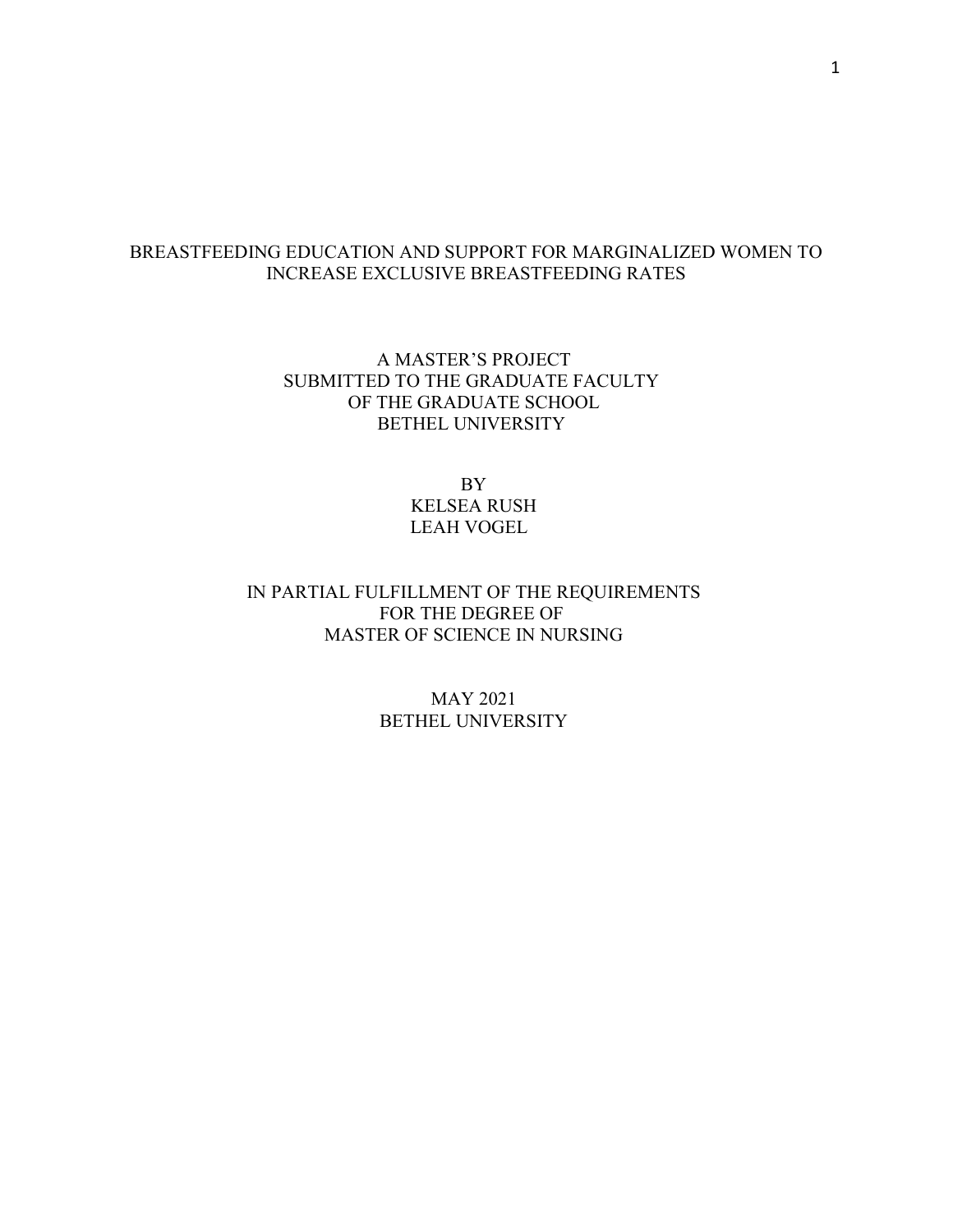# Breastfeeding Education and Support for Marginalized Women to Increase Exclusive Breastfeeding Rates

Kelsea Rush Leah Vogel

May 2021

# Approvals:

| Project Advisor Name: Lillian Medhus, MSN, APRN, CNM, WHNP-BC         |
|-----------------------------------------------------------------------|
| Project Advisor Signature: XMedWUS                                    |
| Second Reader Name: Katrina Wu, MSN, APRN, CNM                        |
| Second Reader Signature:                                              |
| Director of Nurse-Midwifery Program Name: Jane Wrede, PhD., APRN, CNM |
| ane Wude<br>Director of Nurse-Midwifery Program Signature:            |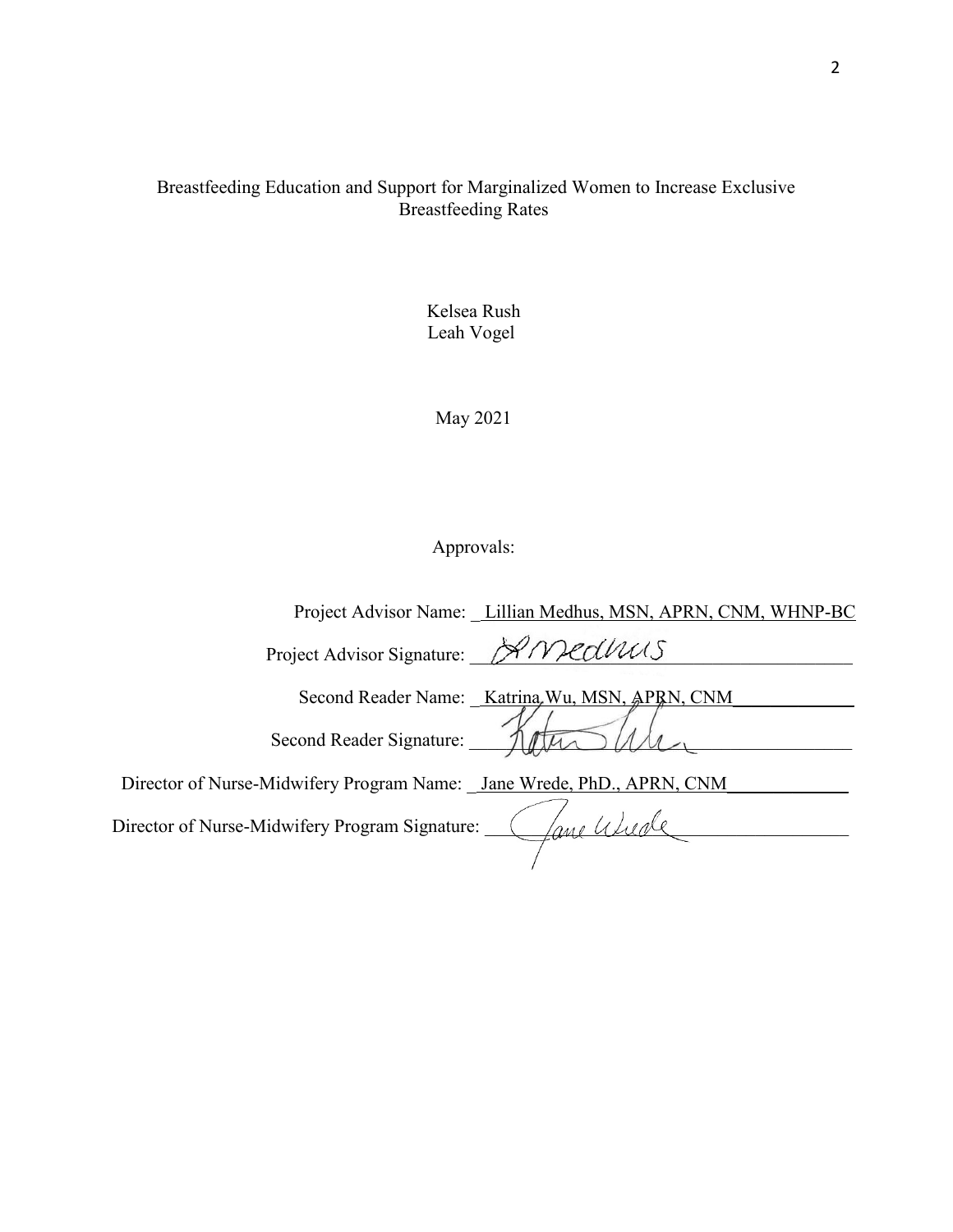#### **Acknowledgments**

We would like to take this opportunity to thank our families for the love and support they have provided us throughout the course of this program. Without their patience, sacrifice, and encouragement these last three years would have had increasingly more difficult time completing this graduate degree program. We both feel incredibly blessed to have had them with us along this journey.

 We offer our sincere appreciation for the learning opportunities provided by our preceptors and the midwives along the way that have demonstrated compassion, care and empathy to the women they serve. We are also grateful to the many patients that have allowed us to walk with them through their pregnancy and breastfeeding journeys.

Finally we would like to thank our advisor, Lillian Medhus, MSN, APRN, WHNP-BC, CNM, for her guidance and intelligence in completing this capstone, as well as all of the instructors who have offered advice along the way. We also have immense gratitude for our editor, Dr. Kurt Milberger, for his honest and skillful editing.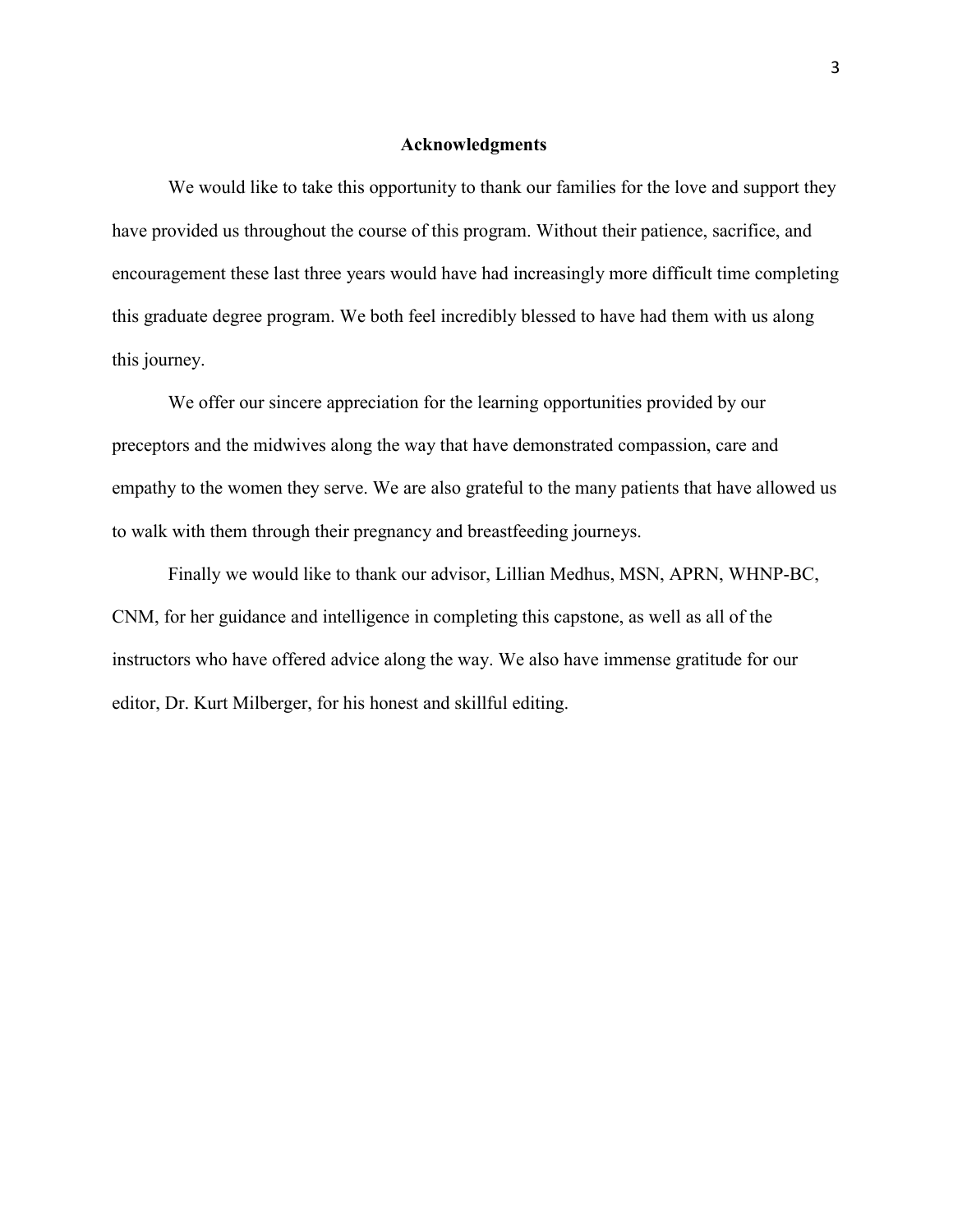#### **Abstract**

**Background/Purpose:** Marginalized women have significantly lower rates of breastfeeding initiation and duration and also experience significant health disparities when compared to nonmarginalized populations. Breastfeeding has positive health benefits to both mother and child and could help to reduce these disparities. The purpose of this critical appraisal of the literature was to determine the effects of additional breastfeeding education and support on breastfeeding among marginalized groups of women.

**Theoretical Framework:** Ramona Mercer's Maternal Role Attainment Theory was used as a framework for the literature review by following the four stages of attainment; anticipatory, formal, informal, and personal.

**Methods:** Twenty relevant, scholarly articles were chosen and critically analyzed using the Johns Hopkins Research Evidence Appraisal Tool. Following the critical analysis, a literature synthesis was completed.

**Results/Findings:** Four themes emerged emphasizing breastfeeding education methods and impact of that education for marginalized women. Seven studies showed that breastfeeding education and support increased initiation rates but had insignificant effects on breastfeeding duration and exclusivity, six studies compared breastfeeding initiation and duration rates for women receiving group prenatal education and support, seven studies showed breastfeeding education increased efficacy and intention to breastfeed, and lastly five studies showed limited prenatal breastfeeding education had no statistical significance for breastfeeding initiation or duration.

**Implications for Research and Practice:** Studies show that prenatal breastfeeding education and support increases breastfeeding initiation. Midwives who work with marginalized women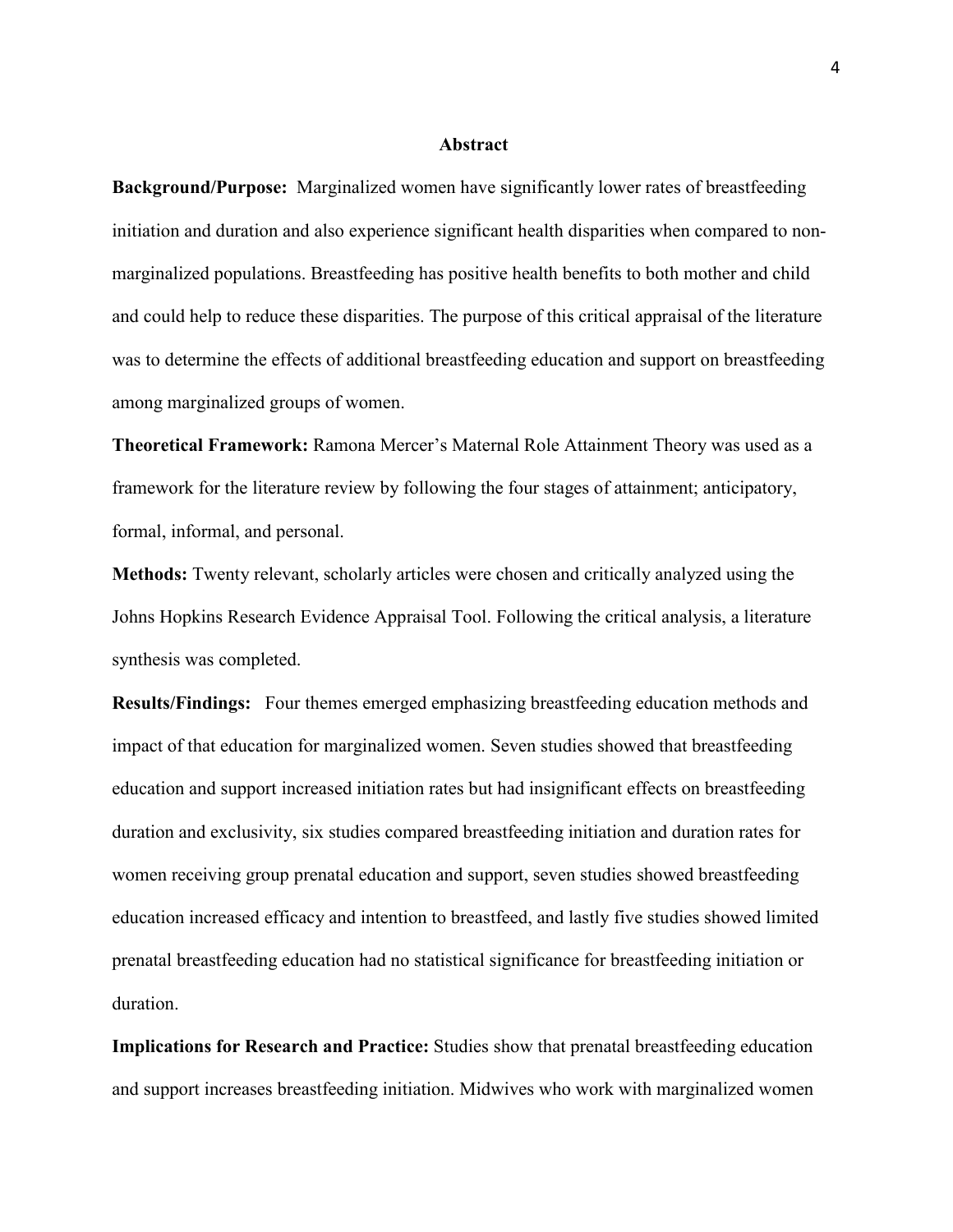should utilize this research to provide culturally sensitive support interventions to encourage women to exclusively breastfeed for an extended duration of time. These providers should also work to develop policies; guide research; and identify opportunities, gaps, and solutions to increase breastfeeding outcomes and impact health for marginalized women and their infants. They should also improve their understanding of the social determinants of health to provide quality breastfeeding care to women, including those from underserved populations, which is one of the Hallmarks of Midwifery (ACNM, 2020). Midwives' close relationship with patients and breadth of knowledge can be influential in all aspects of women's maternity care.

**Keywords:** breastfeeding, breastfeeding education, minority, breastfeeding support, underserved, immigrant, marginalized, breastfeeding initiation, exclusive breastfeeding, low income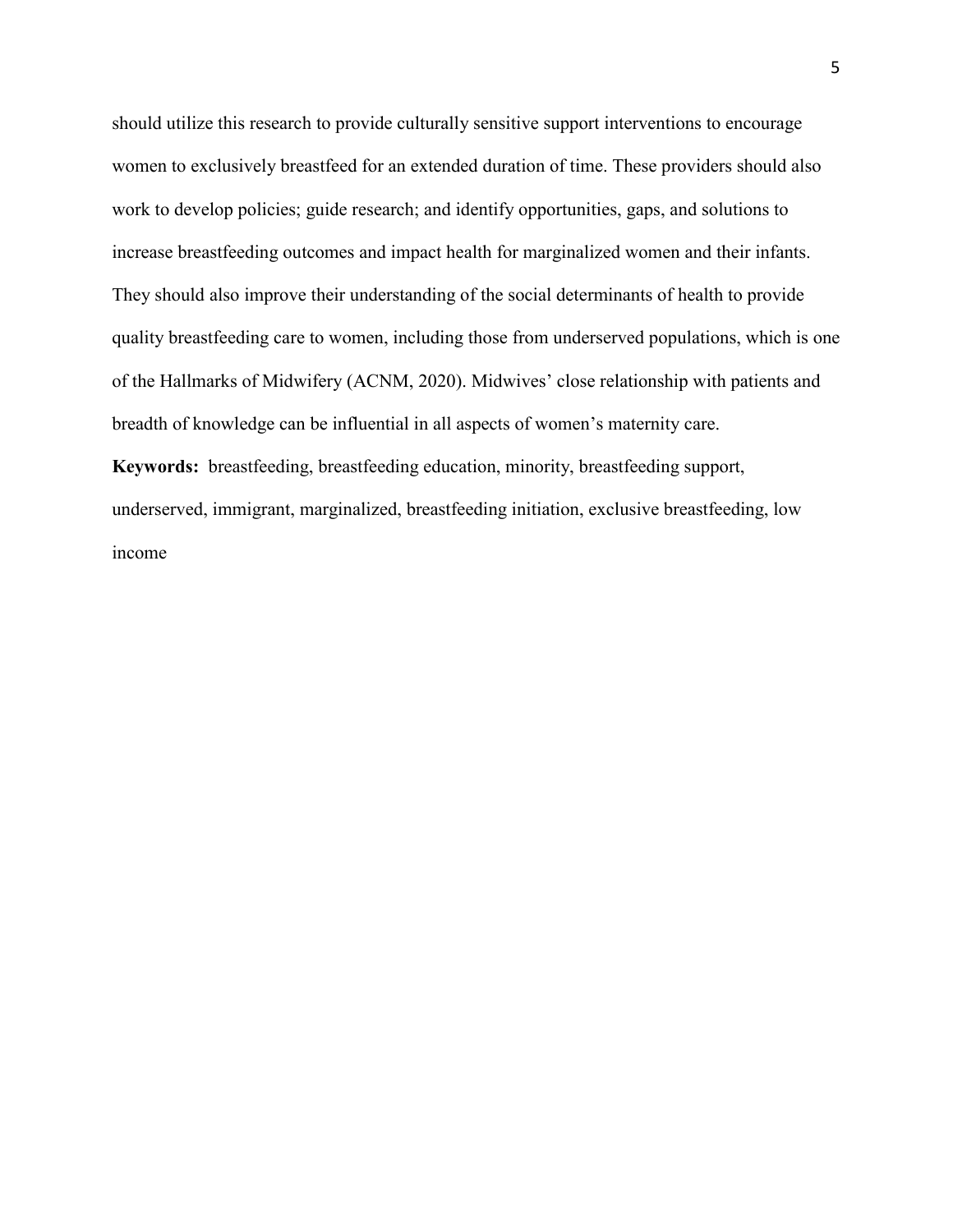| Criteria for Inclusion and Exclusion of Research Studies  15 |  |
|--------------------------------------------------------------|--|
|                                                              |  |
|                                                              |  |
|                                                              |  |
|                                                              |  |
|                                                              |  |
|                                                              |  |
|                                                              |  |
|                                                              |  |
|                                                              |  |
|                                                              |  |
|                                                              |  |
|                                                              |  |
|                                                              |  |
|                                                              |  |
|                                                              |  |
|                                                              |  |
|                                                              |  |
|                                                              |  |
|                                                              |  |
|                                                              |  |
|                                                              |  |

# **Table of Contents**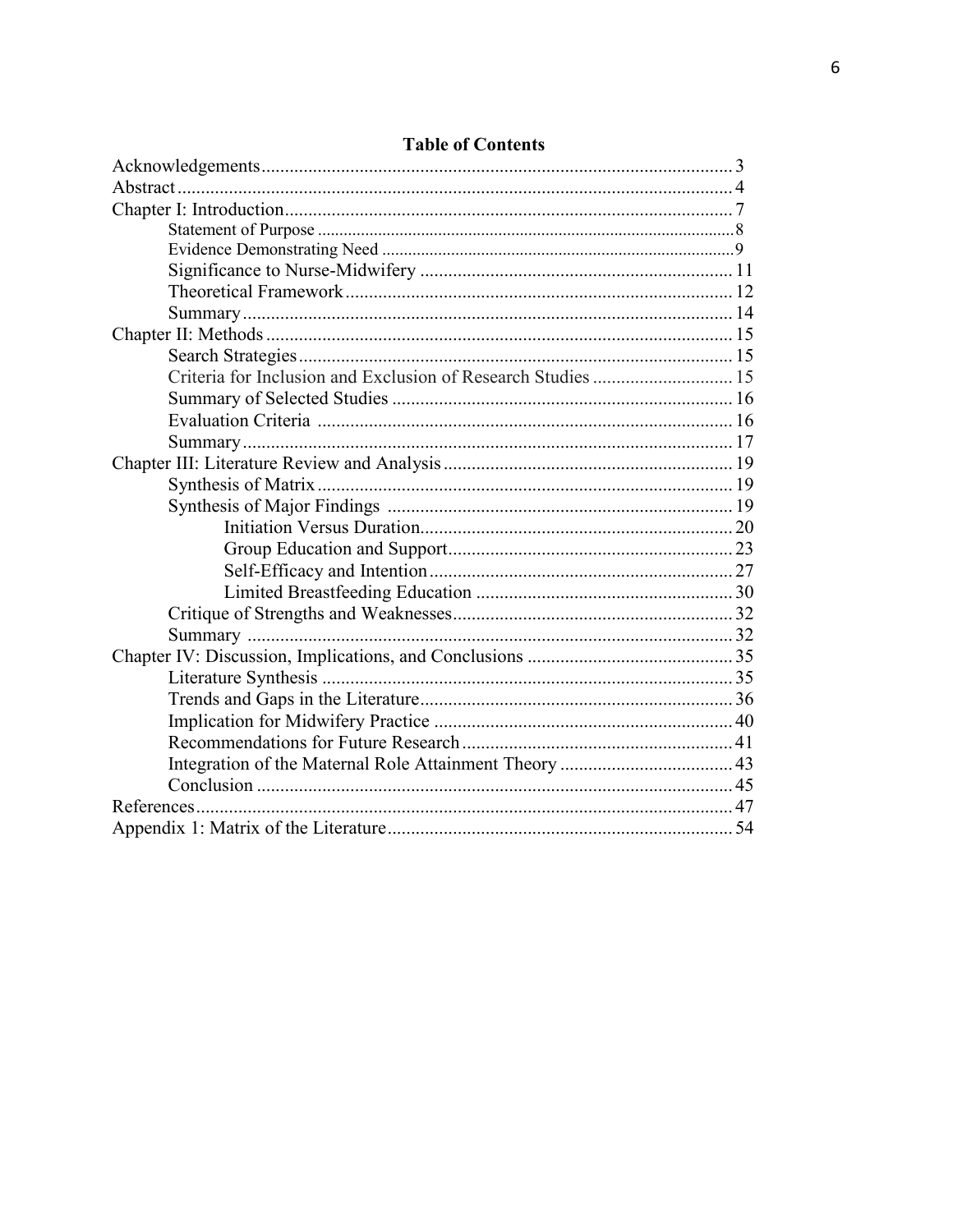#### **Chapter One: Introduction**

Research demonstrates significant health disparities among marginalized populations; despite the fact that exclusive breastfeeding provides substantial health benefits for mother and baby, rates continue to lag behind for the same marginalized groups (Jones et al., 2015). Midwives may be in a unique position to influence these rates by offering education and support. Exclusive breastfeeding rates remain low in the U.S., despite goals set by the World Health Organization (WHO) and Healthy People 2030 (WHO, 2020). According to the Centers for Disease Control (2018), 83% of infants in the United States were breastfed initially and 58% were breastfed at six months of age. These statistics do not reflect that marginalized women, specifically African American women, have the lowest rates of breastfeeding initiation (60%) and duration (28%) (Jones et al., 2015).

Marginalized women have lower rates of exclusive breastfeeding, both when their children are born and at six months of age (Jones et al., 2015). This paper provides a critical review of the literature to identify the effects of breastfeeding education and support on the rates of exclusive breastfeeding initiation and duration for marginalized women. For the purpose of this paper, the term marginalized encompasses those who are most at risk for poor health outcomes due to social determinants of health (SDH) (Baah et al., 2019). The World Health Organization (WHO, 2020) identifies SDH as the non-medical factors that influence overall health, including the "conditions with which people are born, grow, work, live, and age, and that shape daily life." SDH may be impacted by race, gender, class, sexual orientation, and socioeconomic status (Baah et al., 2019). These SDH shape the quality-of-care people receive and are responsible for the health disparities we see among marginalized women.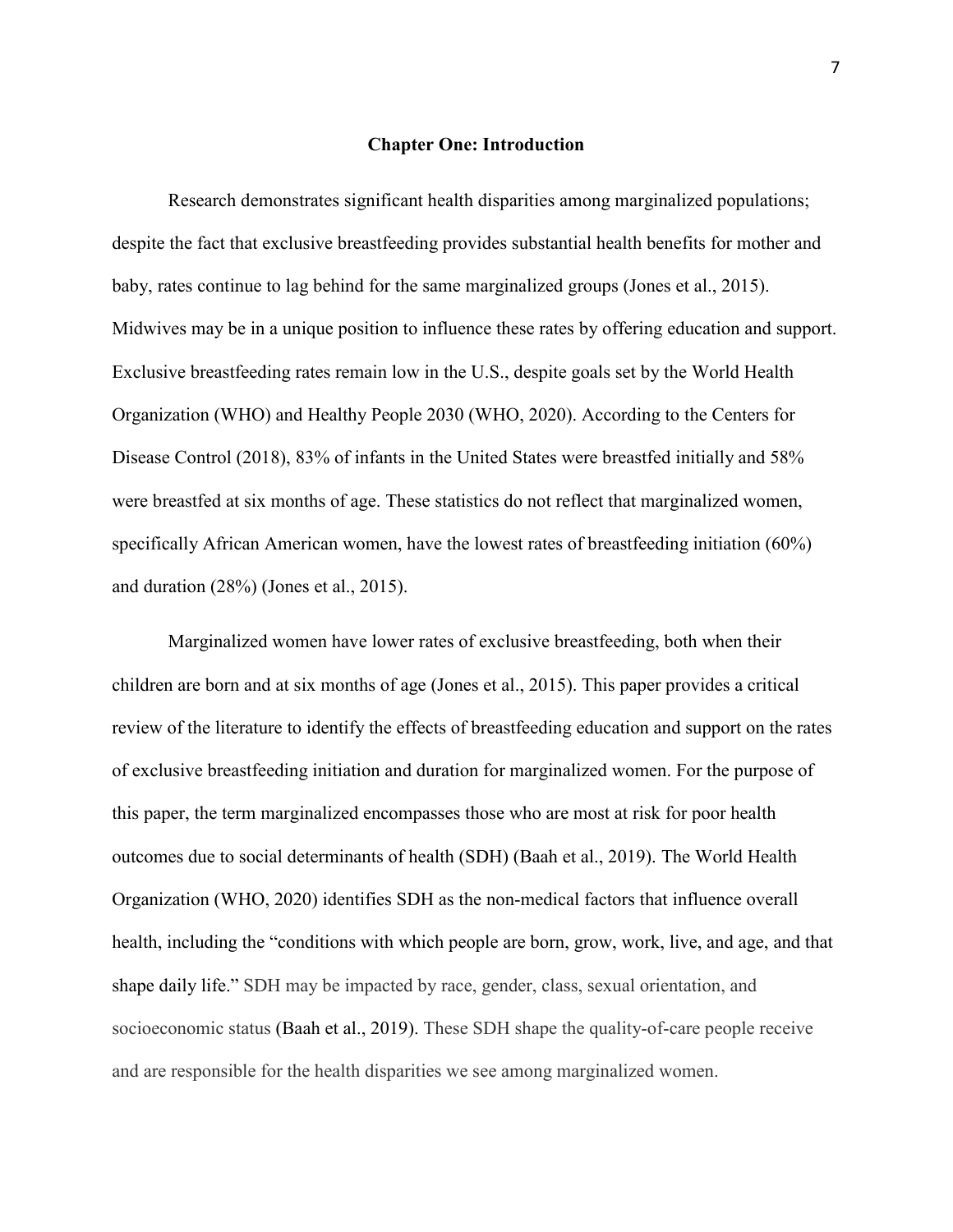Researchers attribute lack of breastfeeding initiation and duration for these groups to several factors, including lack of support and acceptance, literacy barriers, work interference, lack of access, lack of education opportunities, and lifestyle choices (Jones et. al., 2015). Another important factor to consider is the historical challenges faced by African American women, including the results of slavery, wet-nursing, and other historically negative reproductive health experiences that continue to impact Black women in the United States today (Johnson et al., 2015). Interventions aimed at increasing exclusive breastfeeding rates using prenatal education have the potential to increase exclusive breastfeeding rates, specifically for underserved populations of women.

#### **Statement of Purpose**

The purpose of this paper is to examine and evaluate scholarly literature on the use of multiple forms of breastfeeding education and support to determine its effectiveness at increasing the rates of breastfeeding initiation and exclusivity in populations of marginalized women. This review focuses on the type of education, the duration of the education, the providers of the education, and the reported quantitative and qualitative outcomes of this education. Identifying and exploring the effectiveness of prenatal breastfeeding education will help to determine ways in which prenatal breastfeeding education can be incorporated into the standard of care for marginalized women during their antepartum period. Components of Romona Mercer's Maternal Role Attainment Theory will be applied and explored in relation to the effects of prenatal breastfeeding education on marginalized women and their ability and desire to initiate and exclusively breastfeed their infants (Petiprin, 2016). This theory was developed to guide healthcare interventions for marginalized mothers by following four stages to attainment, which include anticipatory, formal, informal and personal.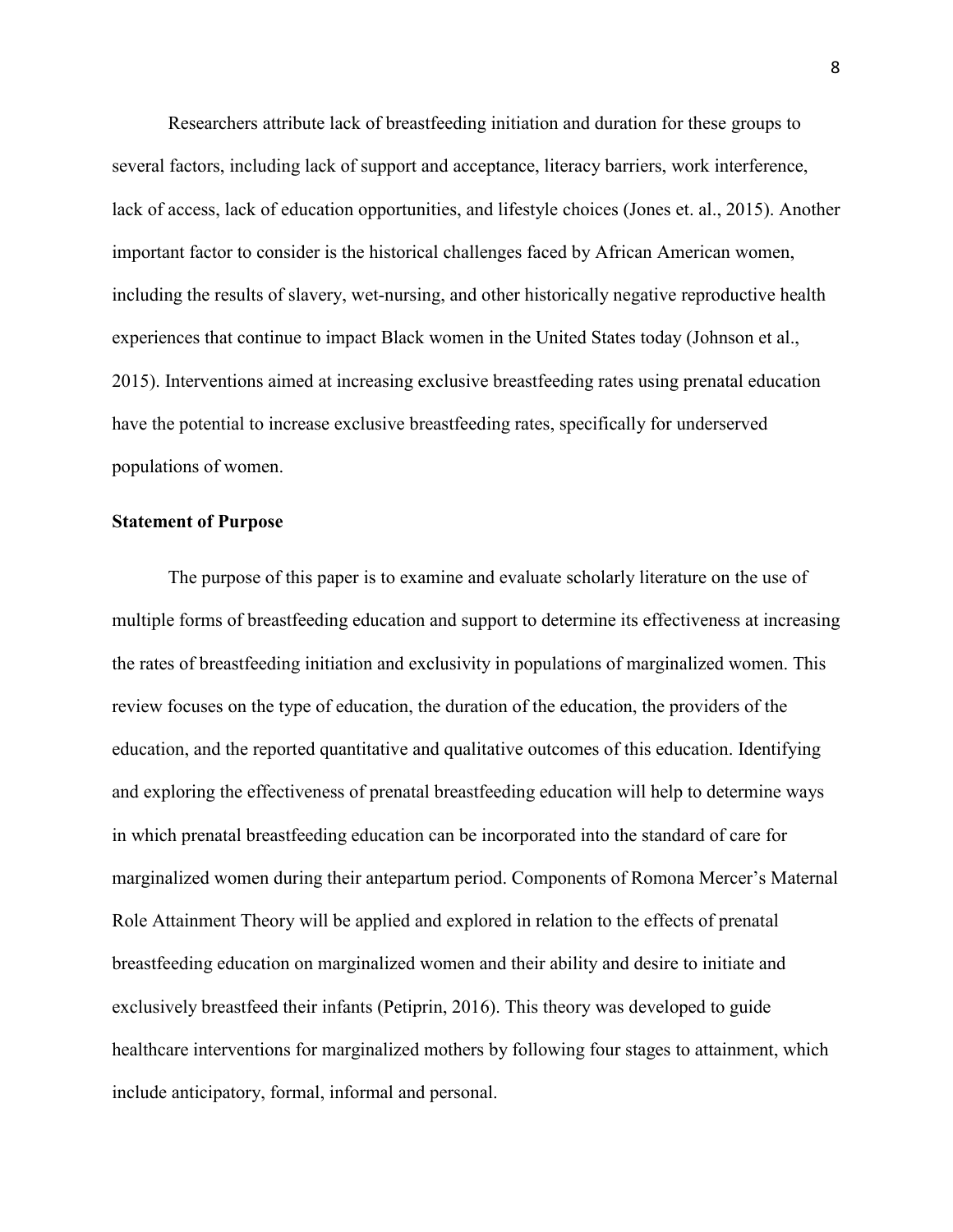#### **Evidence Demonstrating Need**

The benefits of breastfeeding have been heavily researched, and that research points to positive outcomes for both mothers and infants when they have active support to begin and sustain appropriate breastfeeding practices (WHO, 2020). Benefits of breastfeeding for mothers include reduced risk of ovarian and breast cancers, reduced incidence of diabetes, and reduced postpartum depression (WHO, 2017). Benefits for infants include providing healthy probiotic bacteria that help establish newborns' immune systems, as well as decreased incidences of obesity, asthma, ear infections, diarrhea, and SIDS compared to formula-fed infants (Robinson et al., 2018). The WHO recommends that all infants be exclusively breastfeed for the first six months of their lives with continued breastfeeding to the age of two alongside appropriate solid foods (Wong et al., 2015).

Breastfeeding benefits may have an even greater impact on marginalized women who suffer from adverse health outcomes from health disparities like obesity, hypertension, hyperlipidemia, diabetes, unplanned pregnancy, and cardiovascular disease compared to nonmarginalized women (Jones et al., 2015). Research has shown that lactation is associated with medical benefits, such as improved glucose tolerance and insulin sensitivity, long-term cardioprotective effects, and a reduction of risk for several types of cancer (Perez-Escamilla & Segura-Perez, 2020). By increasing breastfeeding initiation and duration, these women could benefit from reduced rates of morbidity from these conditions, as well as decrease the incidence of unwanted and closely spaced pregnancies.

Statistics from a national immunization survey show that 75% of women initiate breastfeeding; however, that statistic is skewed by significant social and cultural disparities (American Academy of Pediatrics [AAP], 2012). For example, the initiation rate for low-income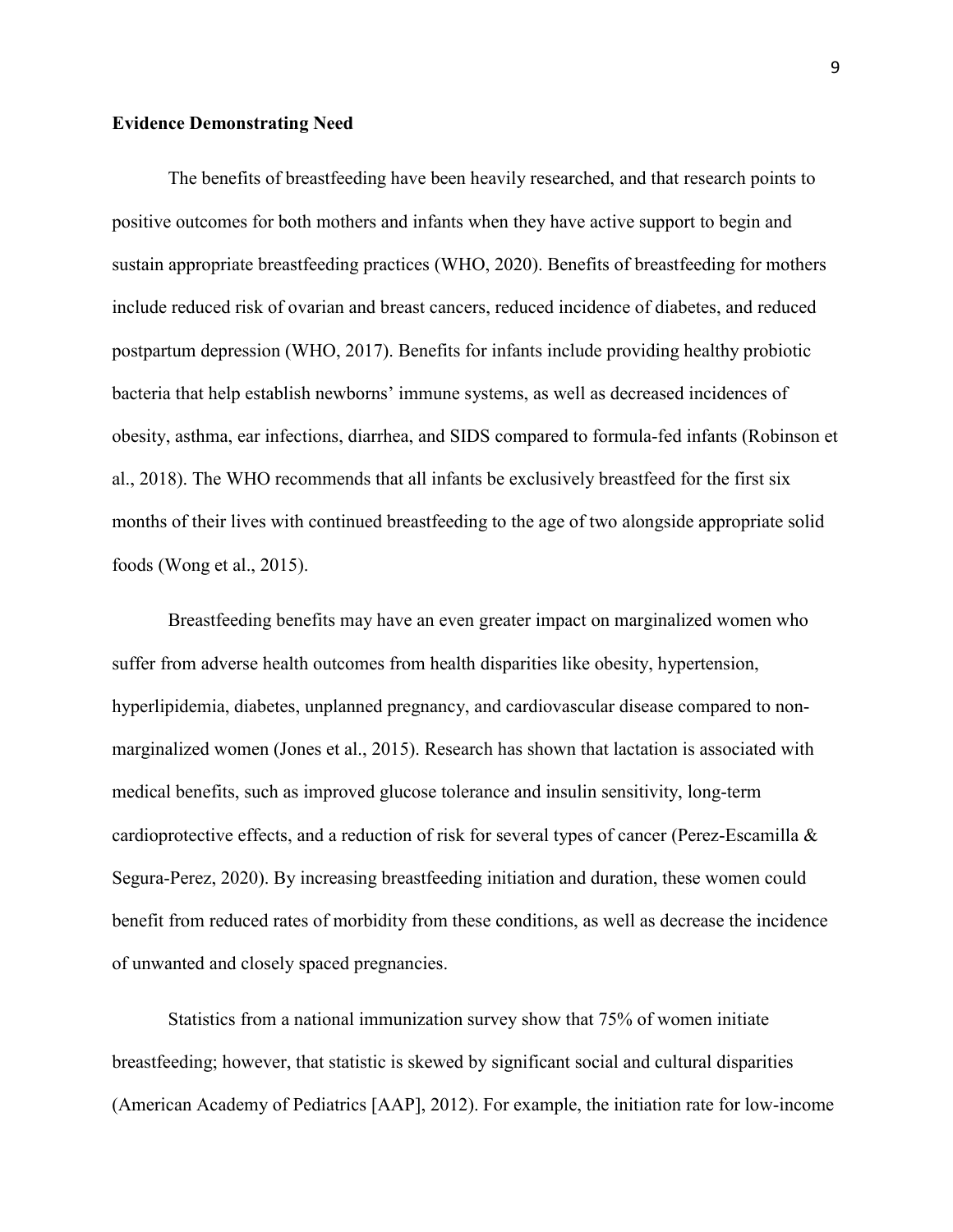women enrolled in the Women, Infant, Children nutrition program (WIC) was 67.5%, a nearly 10 % decrease from the national average. However, the initiation rate is higher for higher-income Hispanic and Latina women at 80.6% compared to 58.1% for non-Hispanic higher-income Black women and only 37% for low-income non-Hispanic Black women. Age-related barriers also exist for mothers younger than 20, initiating at a rate of 59.7% compared to women over 30 who initiated at a rate of 79.3%. The lowest rates of initiation were shown to be low-income, non-Hispanic, Black women at only 30% (AAP, 2012).

Mothers who stop breastfeeding early have reported a lack of antenatal breastfeeding education as one of the primary factors for early breastfeeding cessation (Wang et al., 2014). Research has shown that women from the following backgrounds have significantly lower rates of exclusive breastfeeding initiation and duration: teenage pregnancy, low-income, African American, unmarried, uneducated, participants of government assistance programs, prenatal obesity, and unplanned pregnancies (Jones et al., 2015). Black women are more than two times less likely to breastfeed than white women and only 59% of Black women initiate breastfeeding (Kellams et al., 2018). In addition, only 38.9% of low-income women initiate breastfeeding in the hospital compared to 66.1% of women from middle- and high- income groups (Hatamleh, 2012).

A large body of women's health advocates, including the Academy of Breastfeeding Medicine, the American Academy of Pediatrics, the Association of Women's Health Obstetrics and Neonatal Nurses, and the American College of Obstetricians and Gynecologists, highly recommend that all women are counseled and educated during the prenatal period on the benefits of breastfeeding and encouraged to breastfeed (Kellams et al., 2018). Research has found that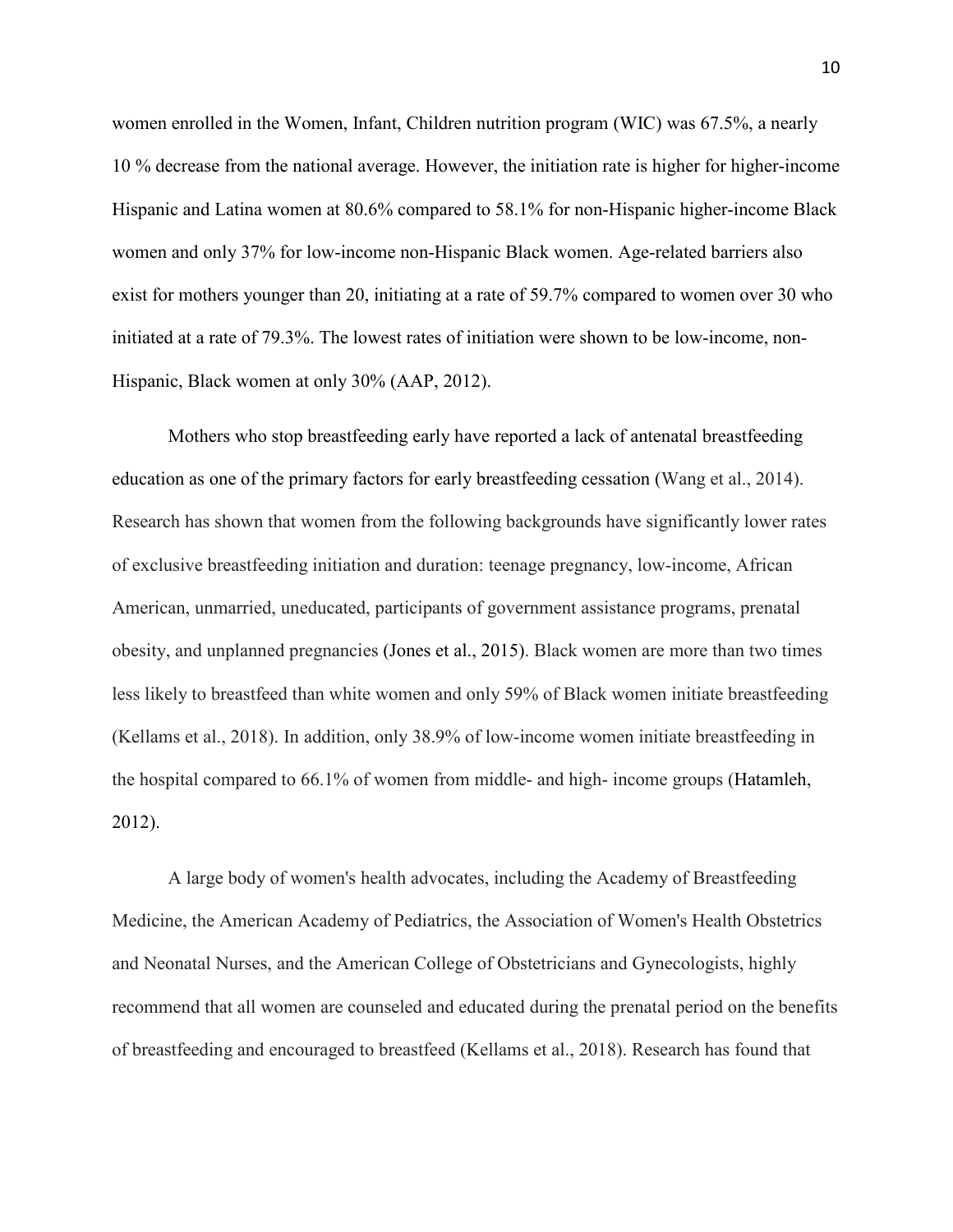despite these recommendations, the number of women who actually receive prenatal education is low, even as low 29% in one study of marginalized women (Kellams et al., 2018).

### **Significance to Nurse-Midwifery**

The word midwife dates back to the 1300s and literally means *with woman* (Ament, 2007). This unique position allows midwives to encompass all aspects of care along the entire life spectrum of a woman. The American College of Nurse Midwives (ACNM) developed guidelines for core competencies that each midwife is expected to follow. As evidenced by the *Hallmarks of Midwifery* (2020), midwives are expected to promote healthy habits, prevent disease, and provide health education for all patients. Literature confirms this and shows that nurse-midwives are more attentive and provide more thorough education to women than other providers, including breastfeeding education and promotion (Wallenborn & Masho, 2018). Maternal self-efficacy is a modifiable factor found to influence breastfeeding duration and success that midwives have the ability to directly influence as highlighted by the midwifery hallmark of advocacy for informed choice, decision making, and the right to self-determination (Hatamleh, 2012).

ACNM (2020) promotes breastfeeding as the optimal method for infant feeding in their breastfeeding position statement, which elaborates on the many benefits of breastfeeding for both mother and infant. They outline research that supports breastfeeding benefits for the mother, including a reduction in postpartum blood loss, reduced rates of cancer, and enhanced maternalinfant bonding. Additionally, exclusive breastfeeding for the first six months benefits the infant by providing complete nutrition for growth and development including providing specific immunologic factors not available in prepared formulas that reduce disease and illness (ACNM, 2016). Breastfeeding has also been shown to reduce the risk of obesity, asthma, celiac disease,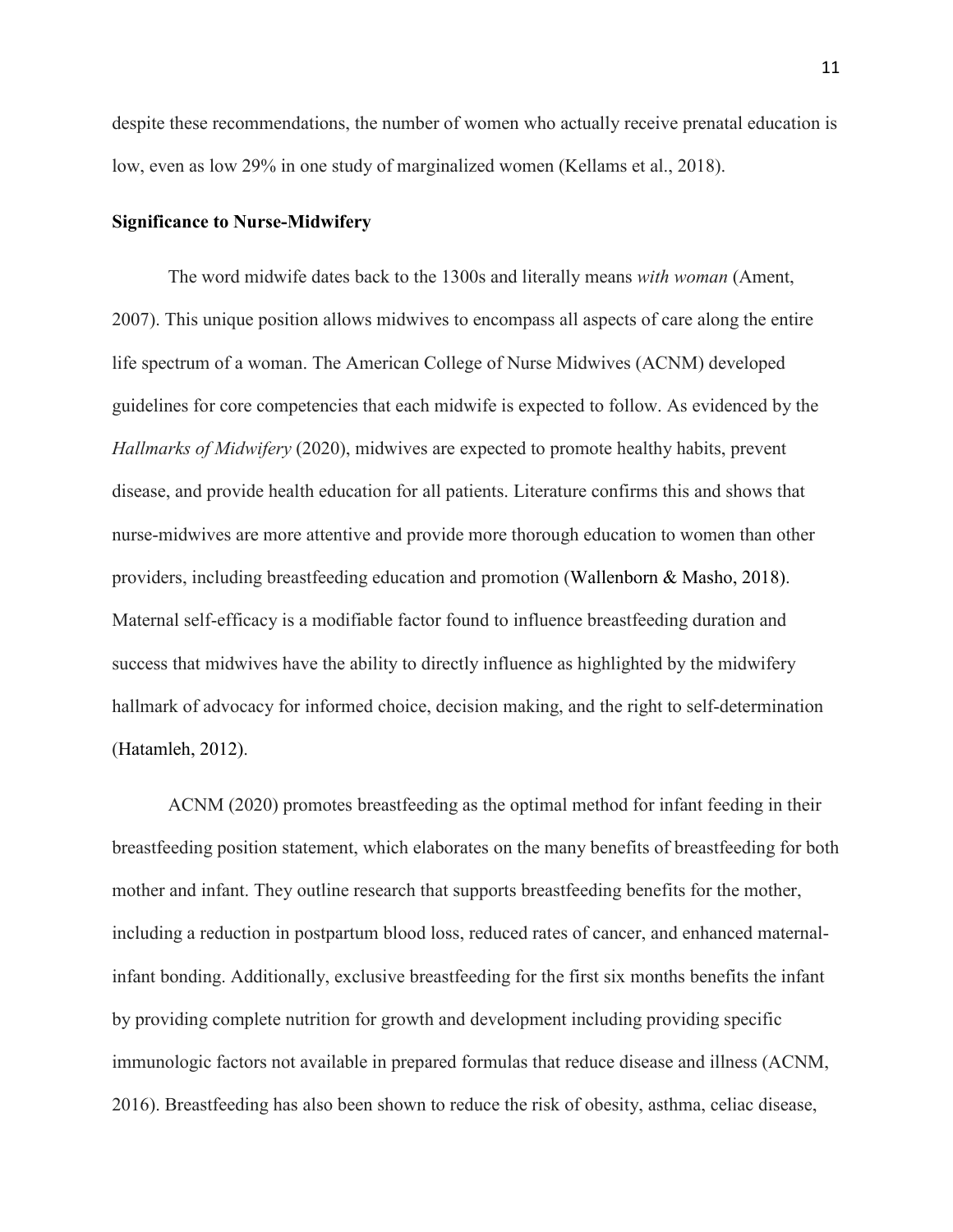inflammatory bowel disease, and types I and II childhood diabetes. ACNM (2016) attests that improved breastfeeding rates promoted by midwives could annually prevent as many as 20,000 maternal breast cancer deaths and 823,000 early childhood deaths globally.

Research clearly reveals that midwives have come to value breastfeeding education and support as an integral part of their practice (Swerts et al., 2016). One study found women whose births were attended by midwives were more likely to exclusively breastfeed beyond six months compared to mothers whose births were attended by obstetricians (Wallenborn & Masho, 2018). Midwives have the privilege to ensure that breastfeeding education is promoted early in pregnancy and to build trusting relationships for the benefit of women. This allows them to walk with women through their pregnancy and breastfeeding journeys and to advocate for best practices.

#### **Theoretical Framework**

Ramona Mercer began her nursing career in 1950 and continued her education with a doctorate degree in maternity nursing in 1973 (Alligood & Marriner-Tomey, 2010). Mercer focused much of her research on the behavioral needs of breastfeeding mothers. She developed the Maternal Role Attainment Theory, an interactional and developmental process that changes with time as a mother becomes attached to her infant, acquires competence in the caretaking tasks involved in that role, and expresses pleasure and gratification in the role (Alligood  $\&$ Marriner-Tomey, 2010). All nursing theories are different, but they have the commonality of using research to improve practice and nursing outcomes (Husmillo, 2013). The Maternal Role Attainment Theory could improve breastfeeding outcomes for marginalized mothers in the United States by focusing research on the factors that can be influential to marginalized mothers. The Maternal Role Attainment Theory follows four stages to attainment: anticipatory, formal,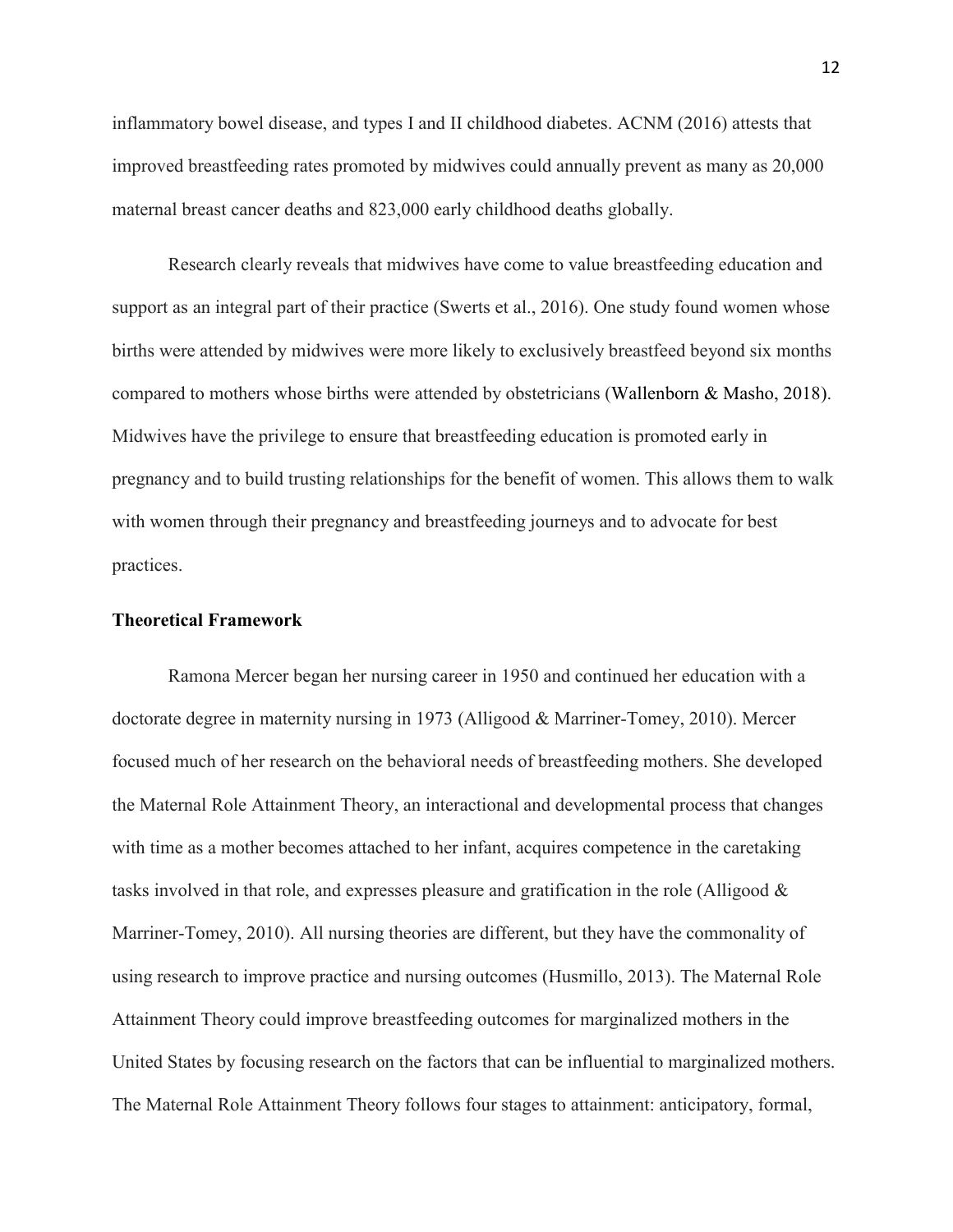informal, and personal (Petiprin, 2016). The premise of Mercer's (2004) theory is founded on the belief that the role of a mother is individualized to that particular woman and is influenced by many factors (Husmillo, 2013). For marginalized women, the care provider must consider many factors including language barriers, past trauma, past experiences, lack of trust in the healthcare system, support structures, personality traits, social stress, self-concept, and beliefs on breastfeeding and modesty. These factors should be considered in literature reviews and should guide research.

Mercer (2004) states that during the anticipatory period, a time of psychological preparation for the delivery and motherhood, a mother focuses on the pregnancy. The formal stage evolves from birth to about six months as the new mother bonds with her infant and its uniqueness and begins caretaking tasks based on her existing understandings, experts' behaviors, and advice (Mercer, 2004). In some cases, women consider the "experts" to be family members who are not giving best-practice or evidence-based advice. Expert providers must develop trusting relationships to have an impact during this stage. In a study by Almanza et al. (2019), midwives cited increased visit times and emotionally safe environments as factors that help to address current gaps in care. One way to provide racially concordant care is to include family members into the care space to give voice to the patient and aid in developing trusting relationships between providers, patients, and families. Other considerations may include perception of the birth experience, early separation, health status of the infant, and role strain (Mercer, 2004). The third period, informal, finds the new mom comfortable with her abilities and beginning to make decisions for herself and her infant (Mercer, 2004). This is where all of the hard work pays off and the new mother can see the benefits of exclusive breastfeeding including weight gain, brain development, health status of the infant, and a sense of accomplishment for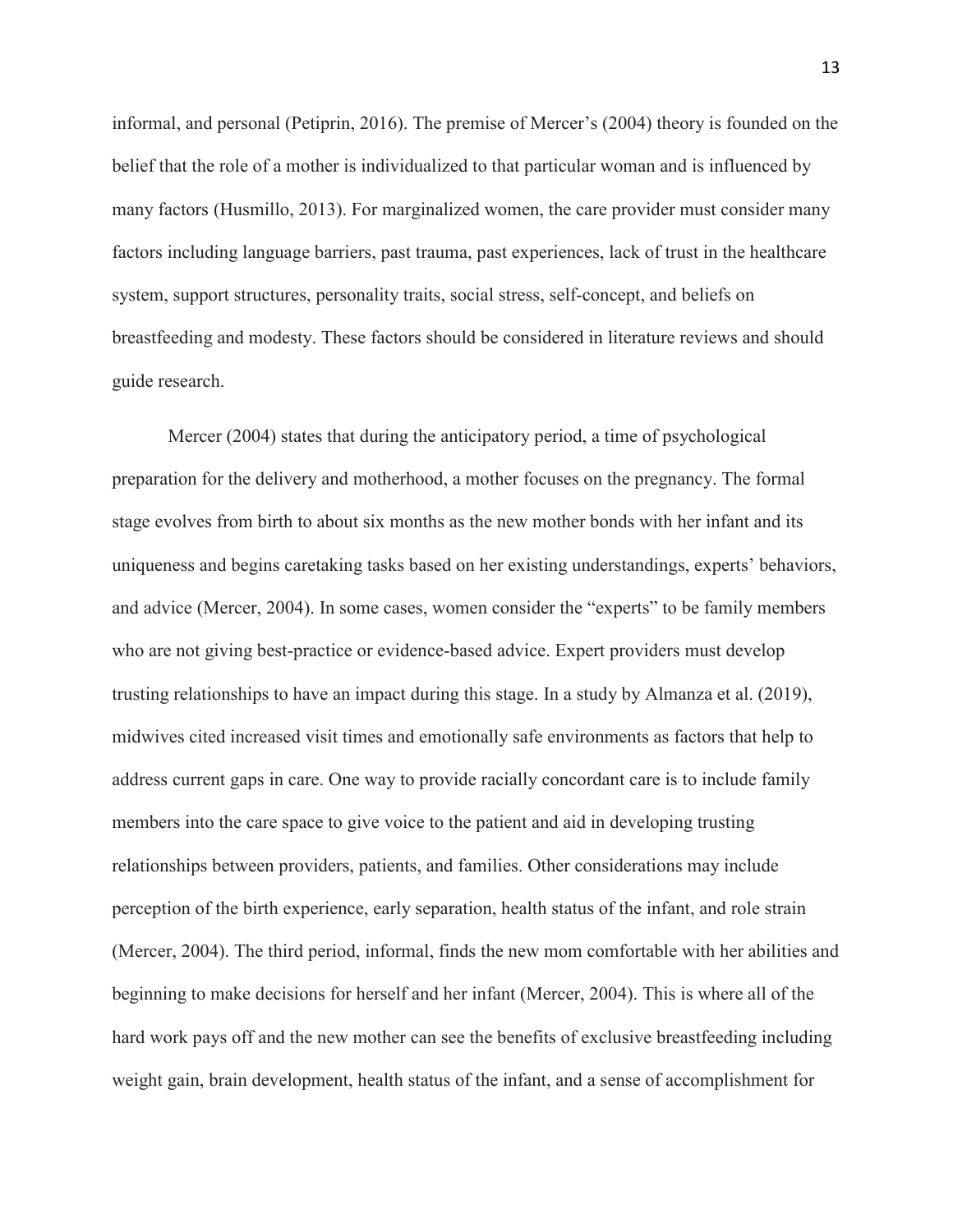meeting her goals. In the personal stage, the new mother feels a sense of accomplishment as she accepts her performance. In this final stage, caregivers could now recognize this mother as a peer expert for her friends and family who might also be experiencing first pregnancies. She may also carry on her experience to consecutive children.

## **Summary**

Midwives can directly influence the documented breastfeeding disparities faced by marginalized women. The potential for midwifery care to improve breastfeeding disparities by identifying research in literature that addresses the effects of breastfeeding support and its impact on initiation, exclusivity, and duration should be addressed. Review of the existing research is necessary to identify methods of prenatal breastfeeding education that have been proven to be successful in order to develop new best-practice standards. Marginalized women are disproportionately impacted by adverse health outcomes, which have the potential to be reduced by increasing breastfeeding rates.

With best practice established, midwives have the proper education and training to make a positive impact, so marginalized mothers have positive associations and are willing to breastfeed, have breastfeeding self-efficacy and fewer incidences of breastfeeding problems and early cessation (Abuidhail et al., 2019). The following chapters address methods used to evaluate scholarly literature that considers the practice question: How can additional breastfeeding education and support help to increase the initiation, exclusivity, and duration of breastfeeding among marginalized women? The paper provides a synthesis of this literature, including a description of interventions and methods found to be effective, as well as an assessment of the strengths and limitations of the studies and recommendations for best breastfeeding practices.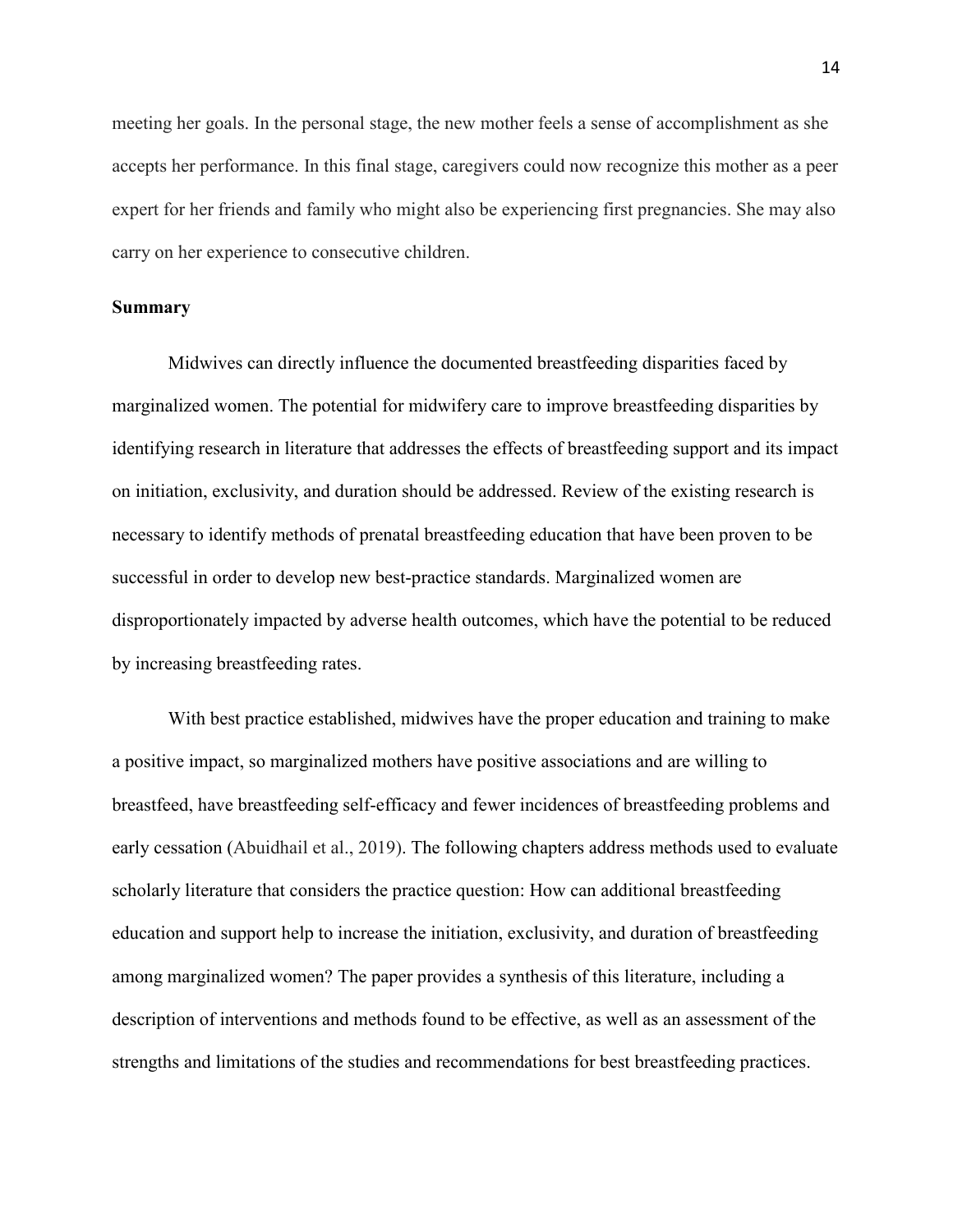#### **Chapter II: Methods**

The goal of this research was to identify how prenatal breastfeeding education helps to increase the initiation, exclusivity, and duration of breastfeeding among marginalized women. Methods used to identify and evaluate scholarly literature of breastfeeding education and support to determine its impact on breastfeeding initiation, exclusivity, and duration for marginalized women will be discussed in this chapter.

### **Search Strategies**

This searches were conducted in August, 2020, for articles published between the years 2004 and 2020 using the following databases: Cumulative Index to Nursing and Allied Health Literature [CINAHL], Google Scholar, PubMed, and Cochrane Database of Systematic Reviews. Keywords used in the database searches included the following in various combinations: "breastfeeding," "breastfeeding education," "minority," "breastfeeding support," "underserved," "immigrant," "marginalized," "breastfeeding initiation," "exclusive breastfeeding," and "low income." These database searches guided study identification, and additional studies were procured through an ancestry search of studies meeting inclusion criteria as well as studies cited in systematic reviews that were also identified in the database searches. The studies were evaluated by purpose, setting, sample size, results, conclusions, and recommendations, and then they were evaluated in relation to the proposed research question. Study findings were identified and directly related to the four stages of Mercer's Role Attainment Theory.

#### **Criteria for Inclusion and Exclusion**

Inclusion criteria for the literature review matrix required that articles were published between 2004 and 2020, were original research, or secondary analysis of original research, and that their aim was focused on exclusive breastfeeding rates in marginalized populations of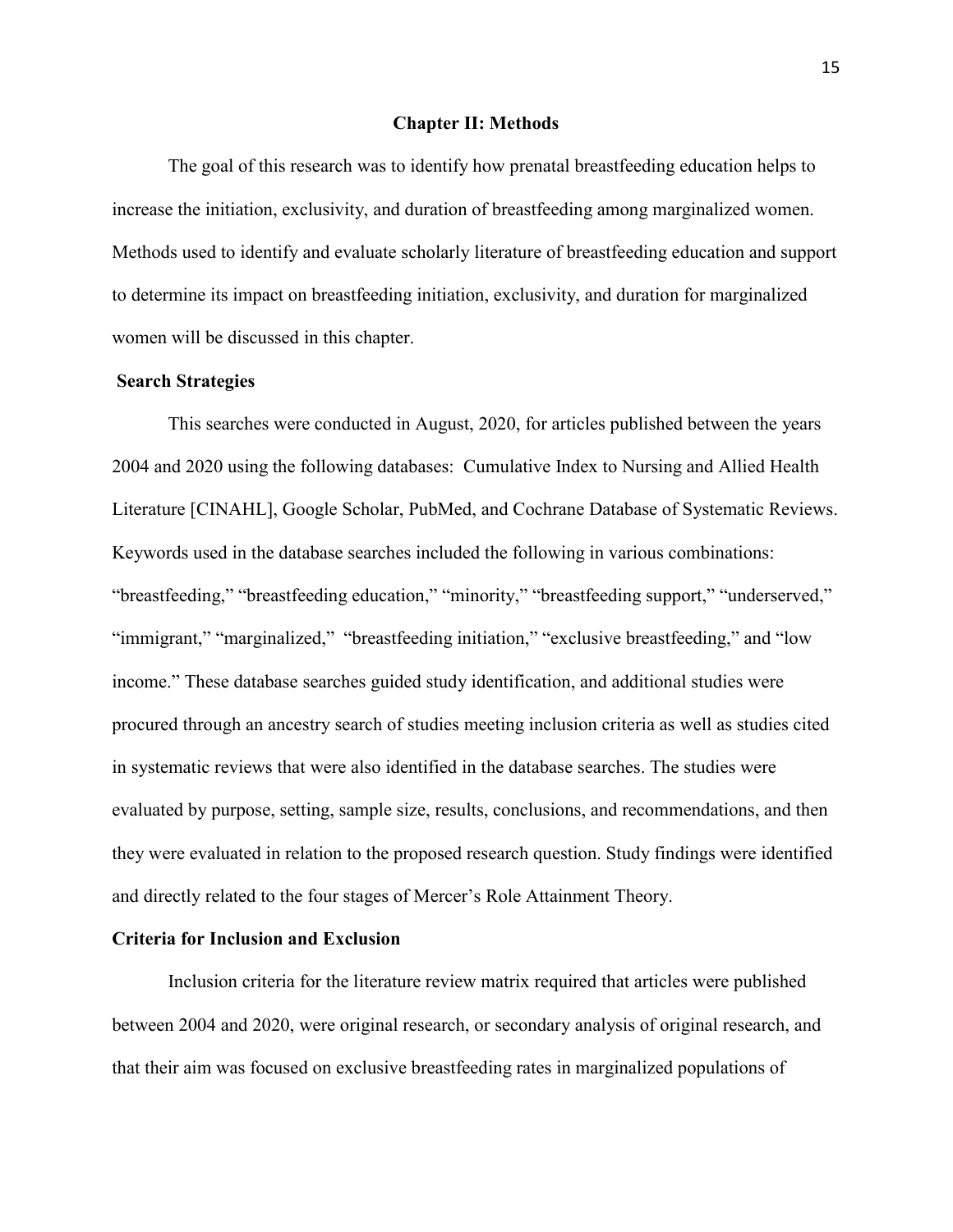women. No restrictions were placed on research design, format of education, or type of support. Focus was placed on education provided in the antepartum period, but research conducted during the intrapartum and postpartum period was included as well.

Exclusion criteria for the literature review matrix included studies that did not specify population type or include marginalized populations in the research. Studies that were determined to be poor quality based on insufficient sample size for study design, inconclusive studies, and inconsistent results, were also excluded. Finally, studies that were not written or translated in English or were not available in full-text article form were not included.

#### **Summary of Selected Studies**

The abstracts of 73 articles that met the inclusion requirements were screened in their full text to determine the degree of relevance to the proposed question. After meticulous review, 20 research articles were selected that met both the inclusion and exclusion criteria. A total of includes 14 randomized control trial studies, three quasi-experimental trials, one longitudinal survey study, one quality improvement project, and one qualitative analysis of a randomized control trial. The three studies that used qualitative analysis of randomized controlled trials were included to provide depth and relevance to the assigned nursing theory. Literature from both within and outside of the United States was included in this review.

#### **Evaluation Criteria**

The selected articles were evaluated for strength and quality using the The Johns Hopkins Research Evidence Appraisal Tool (Dearholt & Dang, 2012). The articles chosen were assigned levels of evidence from I to III based on the appraisal tool. Randomized controlled trials (RCTs), explanatory mixed method design studies, and systematic reviews of RCTs are designated level I (Dearholt & Dang, 2012). Level II studies include quasi-experimental,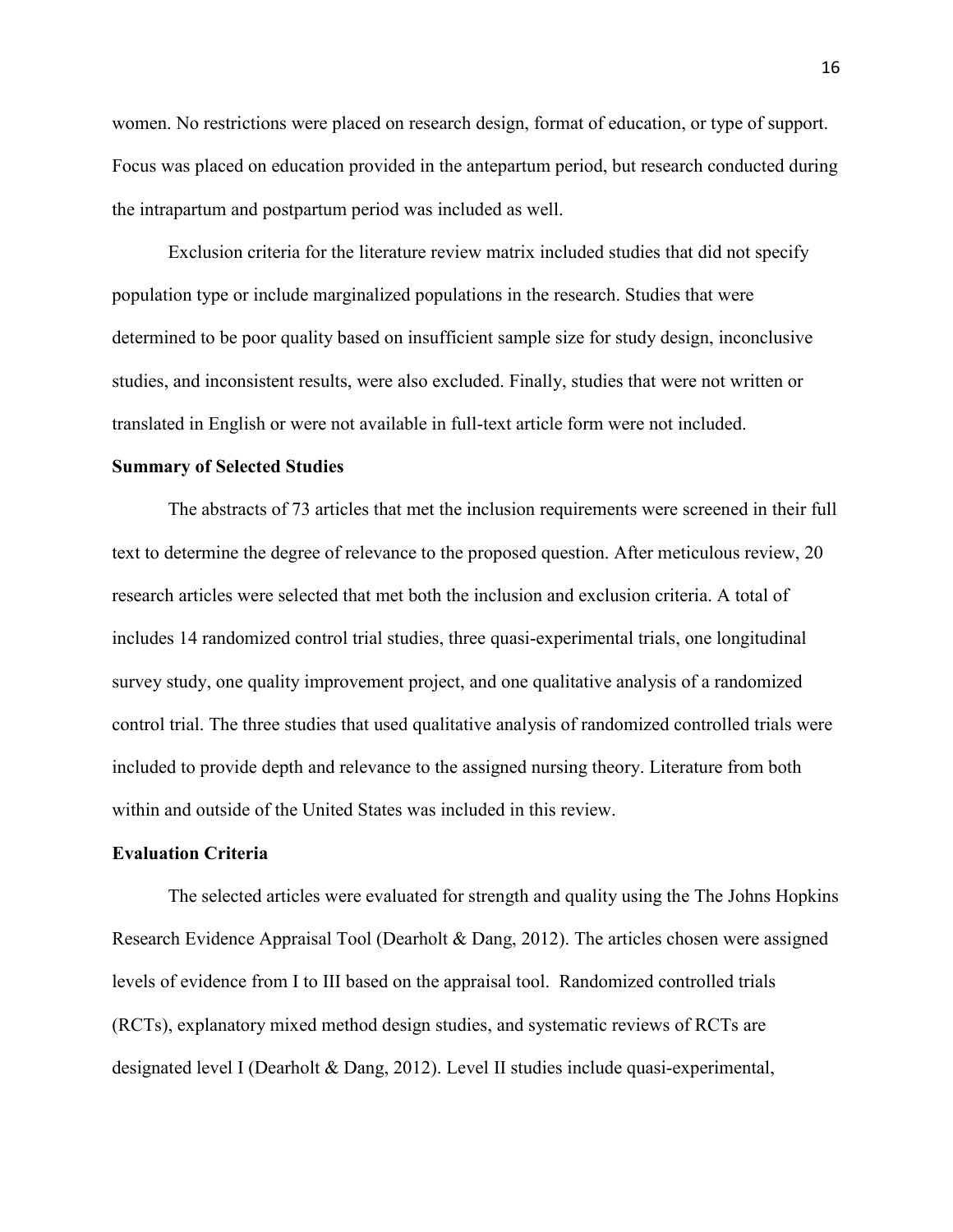explanatory mixed methods including only quantitative and systematic review of combination RCTs and quasi-experimental studies (Dearholt & Dang, 2012). Finally, nonexperimental studies, systematic reviews of RCTs, quasi-experimental and nonexperimental studies with or without meta-analysis, and qualitative studies are considered level III (Dearholt & Dang, 2012).

Following the determination of evidence level, each article was critically evaluated and assigned a corresponding quality level based on the above-mentioned appraisal tool with ratings of poor, good, and high quality (Dearholt & Dang, 2012). The quality of research was determined based on several factors. These factors include consistency and generalizability of results, ability to encompass the greater population into the results, adequacy of sample size, ease of comparison to other studies, adequate study control, and inclusion of consistent recommendations based on scientific evidence (Dearholt & Dang, 2012).

After assigning levels and determining the quality of the 20 selected articles, an adequate variety of research was obtained. Level I data obtained included four high quality studies and ten good quality studies. Two level II studies were evaluated that were determined to be of high quality and two of good quality. Several level III studies were evaluated and two good quality studies that fit the inclusion criteria were selected. Each research article was related directly to the chosen theory and each level article was determined to be directly related to the proposed research question.

#### **Summary**

A literature search was conducted to find relevant articles through use of Google and Bethel University Library search engines. The Johns Hopkins Research Evidence Appraisal Tool was used to determine the level and quality of the chosen research (Dearholt & Dang, 2012).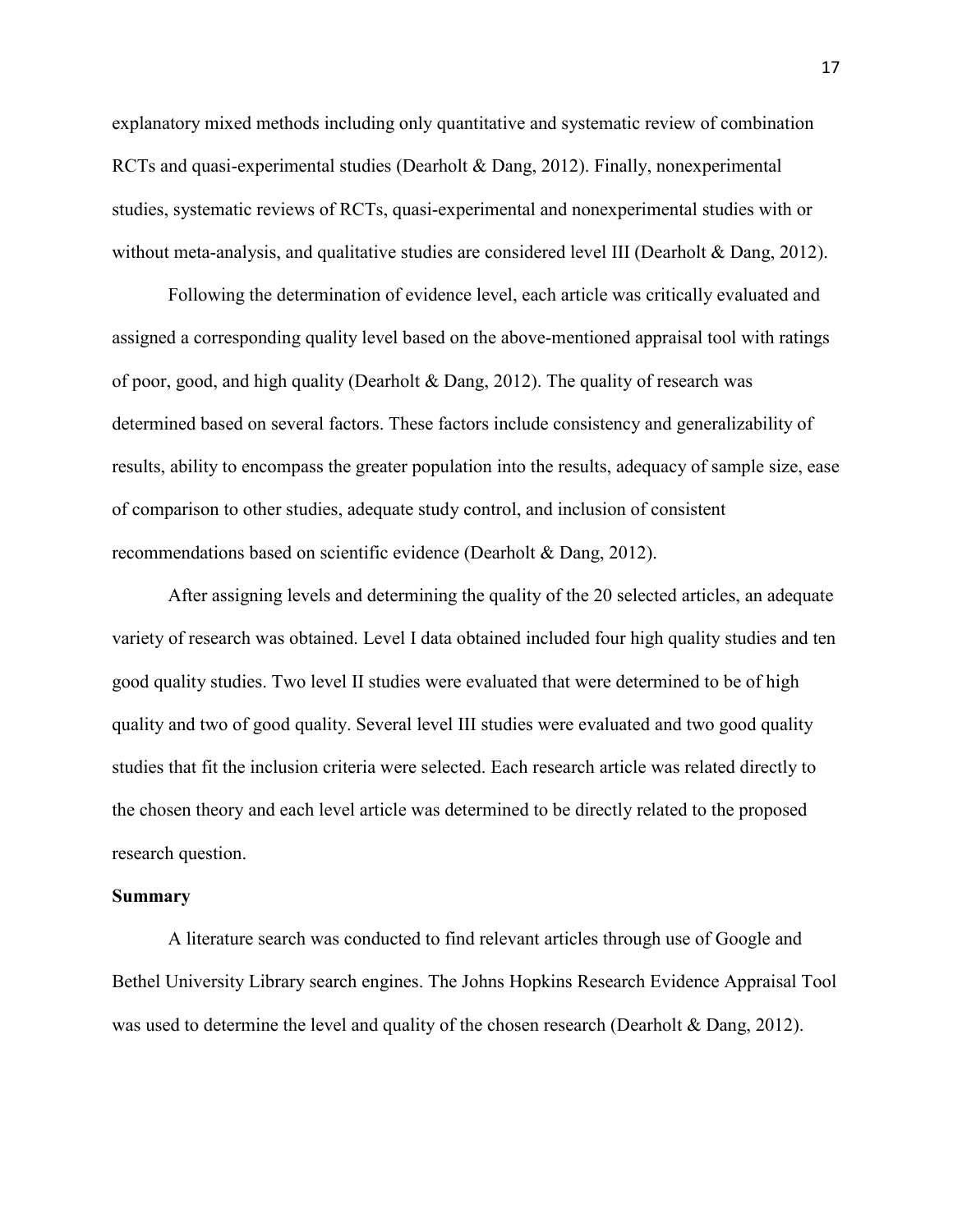The 20 chosen articles underwent scrutiny based on the decided upon inclusion and exclusion criteria. The chosen articles were placed into a matrix for review and analyzed to determine whether breastfeeding education and support helps to increase the exclusive breastfeeding rates found in marginalized women based on current research.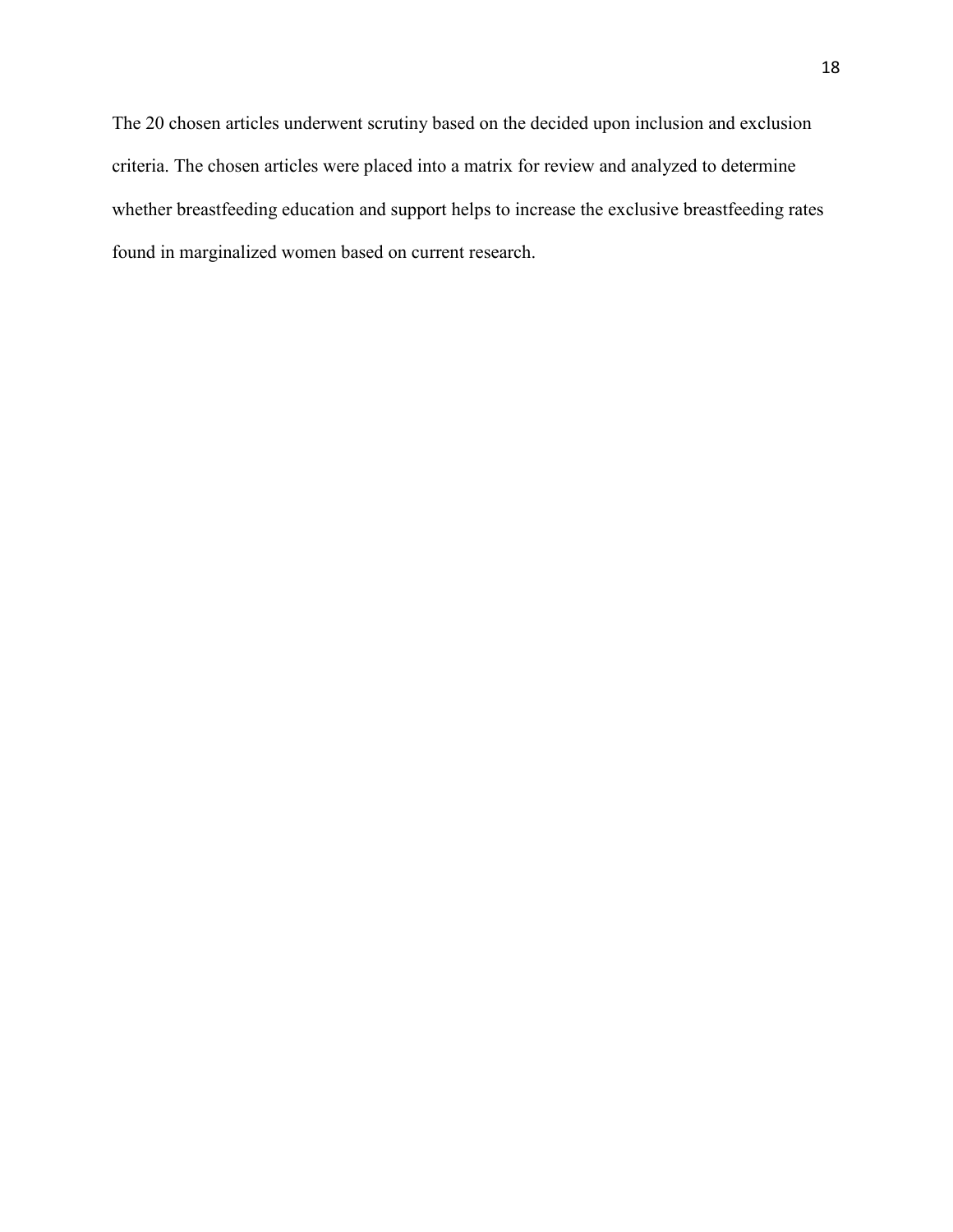#### **Chapter III: Literature Review and Analysis**

#### **Synthesis of Matrix**

The selected articles were placed into a matrix format to categorize the research and identify themes surrounding the proposed research question. Each study was individually analyzed for level and quality of evidence using the Johns Hopkins Research Evidence Appraisal Tool (Dearholt & Dang, 2012). Data included in the matrix consists of study design, purpose, sample size and setting, results, strength and limitations, conclusion and author recommendations, and summary for the current clinical practice question for each article. The level and quality of research was assigned for each study. The matrix is organized alphabetically starting with level I evidence and progressing to level III evidence. Chapter three contains a synthesis of the purpose, design and pertinent findings of each of these studies as related to the proposed research question.

### **Synthesis of Major Findings**

The implementation of breastfeeding education and increased support for marginalized women and its influence on exclusive breastfeeding (EBF) rates in the postpartum period was evaluated. Several different methods of education and support were identified in the 20 scholarly articles appraised for this review. Four themes emerged emphasizing breastfeeding education methods and impact of that education for marginalized women. Seven studies showed that breastfeeding education and support increased initiation rates but had insignificant effects on breastfeeding duration and exclusivity, six studies compared breastfeeding initiation and duration rates for women receiving group prenatal education and support, seven studies showed breastfeeding education increased efficacy and intention to breastfeed, and lastly five studies showed limited prenatal breastfeeding education had no statistical significance for breastfeeding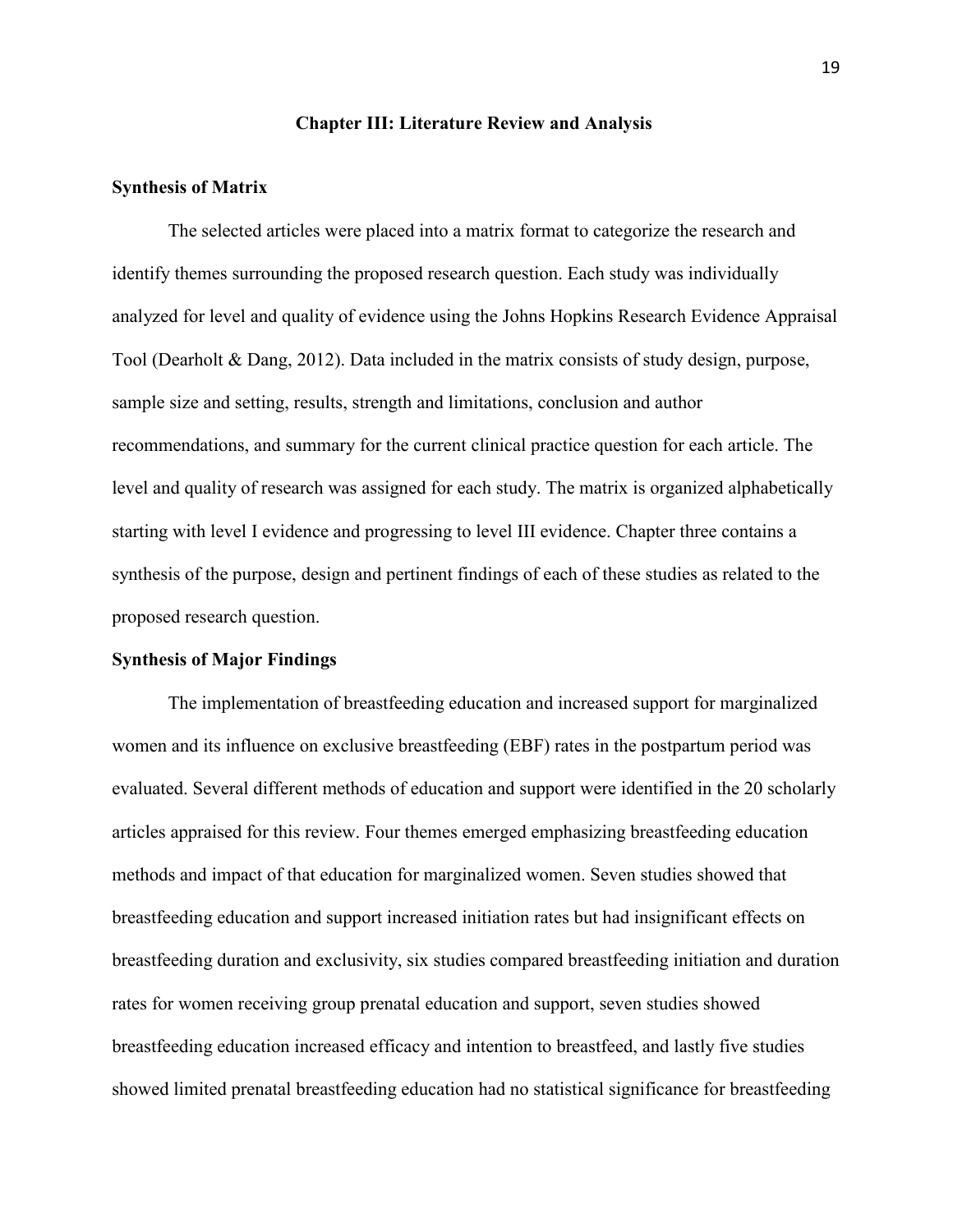initiation or duration. The synthesis of major findings will address initiation versus duration, group breastfeeding education and support, self-efficacy and intention, and limited breastfeeding education.

### **Initiation Versus Duration**

Marginalized women have decreased rates of breastfeeding initiation, duration and exclusivity compared with other groups (Jones et al., 2015). Seven studies of marginalized women during the peripartum period showed that breastfeeding education and support increased initiation rates but did not impact rates of breastfeeding duration and exclusivity. Farr et al. (2019) conducted a longitudinal survey study of 243 predominantly African American women in a low-income setting. The education included interventional web-based applications, positive messaging interventions, and additional breastfeeding resources. Participants who completed required breastfeeding education were divided into two groups. One group of 132 participants received "champion" intervention, which consisted of utilization of free commercially available web applications to identify a supportive breastfeeding champion. The other group of 111 participants received positive messaging information, which provided breastfeeding education in a question and answer format. Thirty-two of 40 participants (80.03%) in the champion group intended to breastfeed and were successful. Thirty-nine of 86 participants (45.3%) in the champion group who did not intend to breastfeed successfully breastfed (p<0.0001 for change). In the positive messaging group, 30/36 (83.3%) participants who intended to breastfeed were successful and  $36/67$  (53.7%) participants who had not intended to breastfeed did so ( $p<0.0001$ ) for change). In this study, data revealed that initiation rates were positively impacted through increased education, even among women who never intended to breastfeed. However, exclusive breastfeeding was not increased by further education.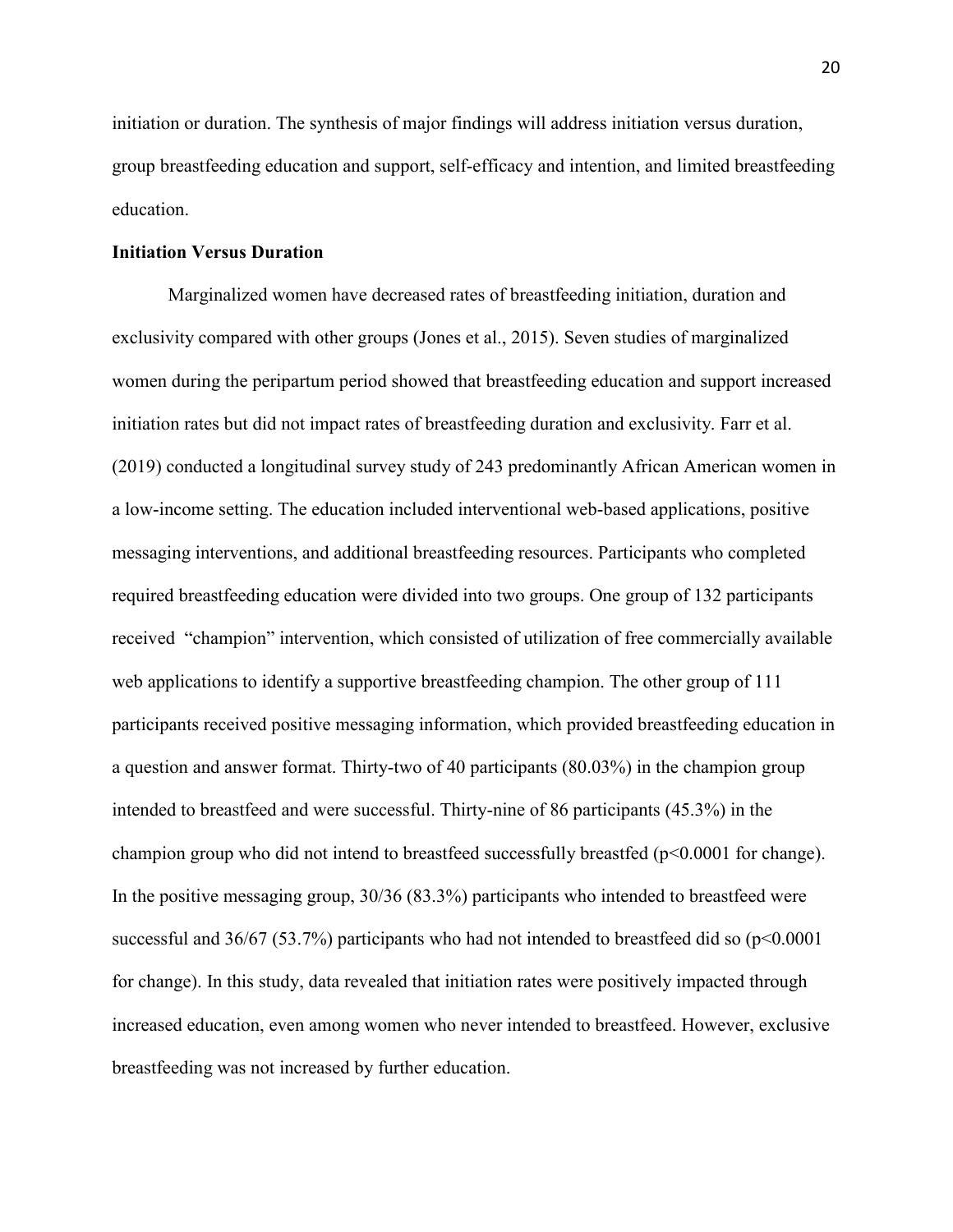Pugh et al. (2010) evaluated the impact of a breastfeeding support team for low-income mothers in two urban hospitals in Baltimore, Maryland, through a randomized controlled community-based trial. The intervention group  $(IG)$  (n=168) received hospital visits by a breastfeeding support team, home visits, and 24/7 pager access. The control group (CG) (n=160) received standard care. Breastfeeding initiation rates for the IG were 66.7% compared to 56.9% of the CG ( $p=0.05$ ). Duration rates beyond 24-weeks postpartum were 29.2% for the IG and 28.1% for the CG ( $p=0.46$ ). This study demonstrated a statistically significant improvement in breastfeeding initiation rates in the IG, however duration rates were statistically insignificant  $(p=ns)$ .

Chapman et al. (2004) conducted a randomized prospective controlled trial at an urban hospital that served a large population of low-income Latina mothers to determine the influence of breastfeeding education utilizing peer counseling service (n=90). The breastfeeding education services included one prenatal home visit, daily perinatal visits, three postpartum home visits, and accessible telephone contact. The CG  $(n=75)$  received routine breastfeeding education offered by the hospital and clinic (Chapman et al., 2004). Initiation rates were significantly higher in the peer support group (91% vs 77.3%), however duration rates were not statistically significant (RR, 0.94; 95% Cl 0.79-1.11) (Chapman et al., 2004). This study demonstrated that peer counseling positively impacted breastfeeding initiation rates but was statistically insignificant for duration in a low-income Latino population.

 A randomized clinical trial conducted by Lutenbacher et al. (2018) compared two different interventions between groups of low-income Hispanic women in an urban area. The CG (n=86) received minimal education via educational materials about maternal and infant health and development. The IG (n=90) received both the minimal education in addition to the Maternal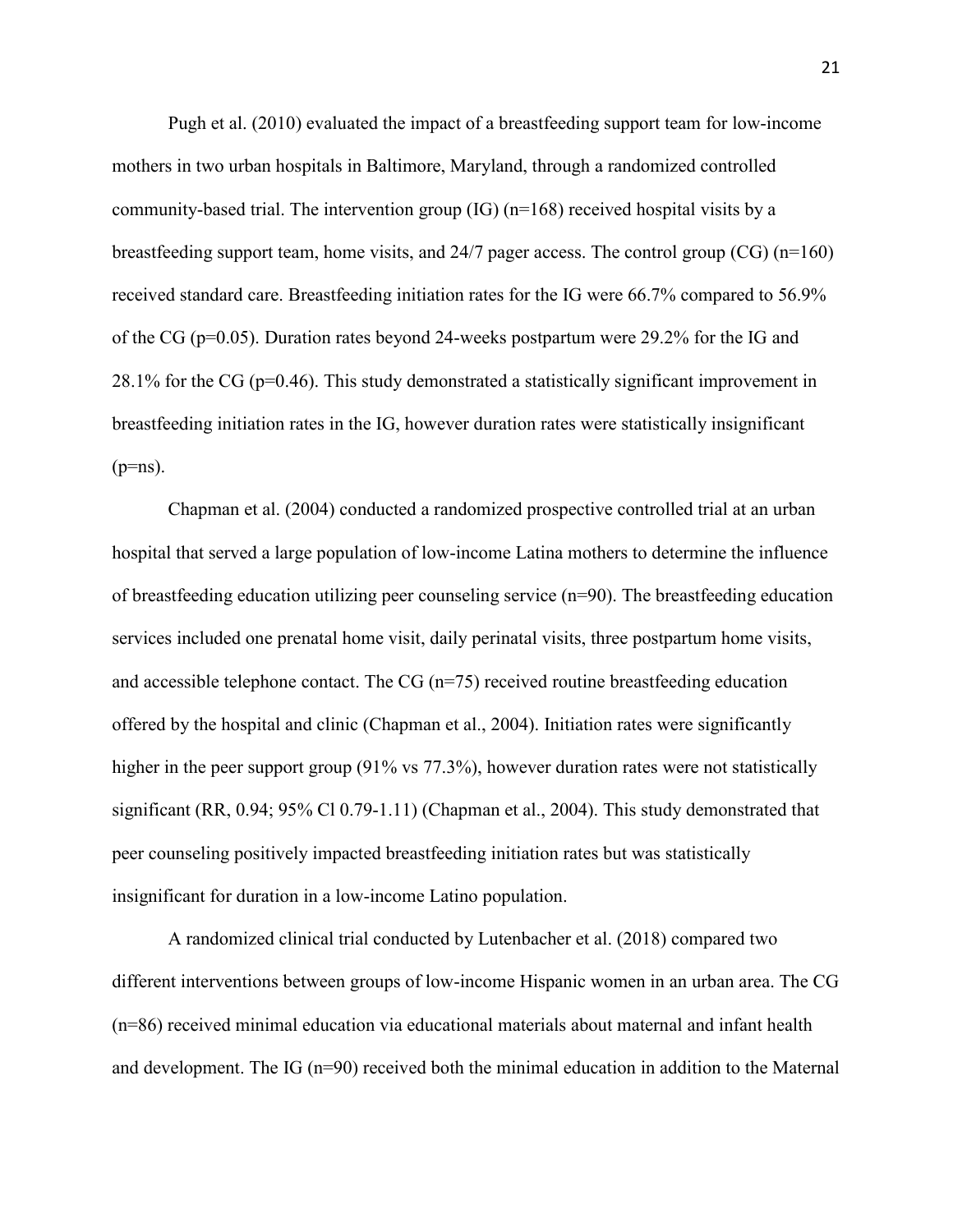Infant Health Outreach Worker (MIHOW) model education. The MIHOW goal is to improve maternal health and child development through education and support which is achieved with monthly home visits and periodic group gatherings beginning at 26 weeks and lasting until six months postpartum. The results showed 79.1% (n=68 of 86) of women in the CG reported never initiating exclusive breastfeeding compared to the IG at 55.6% ( $n=50$  of 90) ( $p<0.001$ ). The difference between the groups in duration of exclusive breastfeeding was 1.4 weeks longer in the IG, which was not found to be statistically significant (Lutenbacher et al., 2018). This study reflected the positive impact of MIHOW on exclusive initiation of breastfeeding but lack of significant effect on duration.

 Sandy et al. (2010) also conducted a randomized controlled trial study among Latina immigrants to explore the impact of a prenatal education model for improving breastfeeding rates. This trial was conducted through an existing primary prevention home visitation program that the participants and their family were enrolled in. The  $CG (n=101)$  received one or two visits in the prenatal period where family needs were discussed with no follow up visits from the social worker. In addition to the regular home care visits, the IG  $(n=137)$  received additional visits, written materials, and specific breastfeeding education about previous experiences, mechanics of breastfeeding, and discussion of the benefits and challenges of breastfeeding (Sandy et al., 2010). Exclusive breastfeeding initiation rates were significantly positively linked to the prenatal intervention exposure with 32% (n=44 of 137) of IG mothers that self-reported exclusive breastfeeding initiation, whereas 20% (n=20 of 101) of CG participants (1.92; 95% CI 1.05-3.52) (Sandy et al., 2010). No impact on exclusivity duration was observed in this study.

 Petrova et al. (2009) studied the impact of a breastfeeding support team for low-income marginalized women in an inner-city population. Participants were divided into two groups in a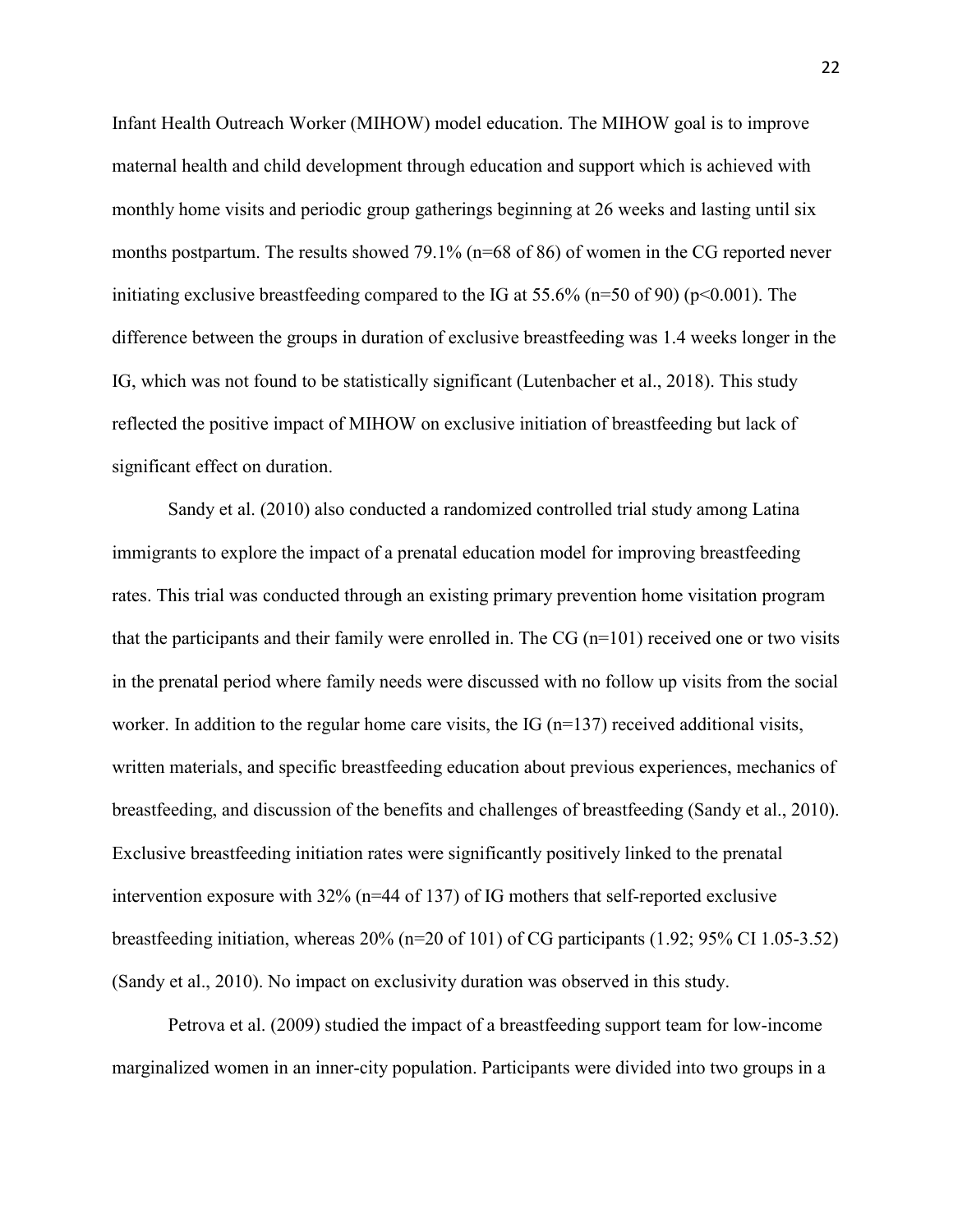randomized controlled trial, with a CG ( $n=52$ ) and IG ( $n=52$ ). The CG received traditional care. The IG received routine care and additional breastfeeding education from an international boardcertified lactation consultant (IBCLC) during their pregnancy and postpartum in two to fourweek intervals. The results showed that 45.6% of the IG and 28.9% of the CG initiated exclusive breastfeeding ( $p<0.05$ ). The duration rates of exclusive breastfeeding for the IG and CG then fell to 13.9% and 10.5% ( $p>0.05$ ), respectively, which was not considered to be statistically significant.

In the final article of this theme, Ochala et al. (2012), conducted a cluster randomized controlled trial in a low-resource urban setting. Participants were divided into three groups, with two IGs and one CG. The three groups were divided as follows: CG (n=89), home-based intensive counselling group (HBICG) (n=89) and facility-based semi-intensive counselling group (FBSICG) (n=87). The HBICG received seven counselling sessions at home by trained peers, one prenatally and six in the postpartum period. The FBSICG received one counselling session prenatally. The CG received no counselling. Exclusive breastfeeding initiation rates were significantly higher in the FBSICG group (84.3%) and HBICG group (87.0%) compared to CG (72.0%). HBICG participants were three and a half times more likely to continue exclusive breastfeeding  $(ARR = 3.40; 95\% \text{ CI } 1.34, 8.80; P = 0.010)$  than those in the CG. Mothers from the FBSICG were one and a half times more likely to EBF (ARR=1.46; 95% CI 0.40, 4.33; P-0.494) than those in the CG but the difference was not statistically significant.

#### **Group Education and Support**

Several studies have demonstrated the positive benefit of group prenatal care when compared with individual care (Madeira et al., 2019). Group health programs focused on culturally appropriate prenatal care for refugee or immigrant populations may improve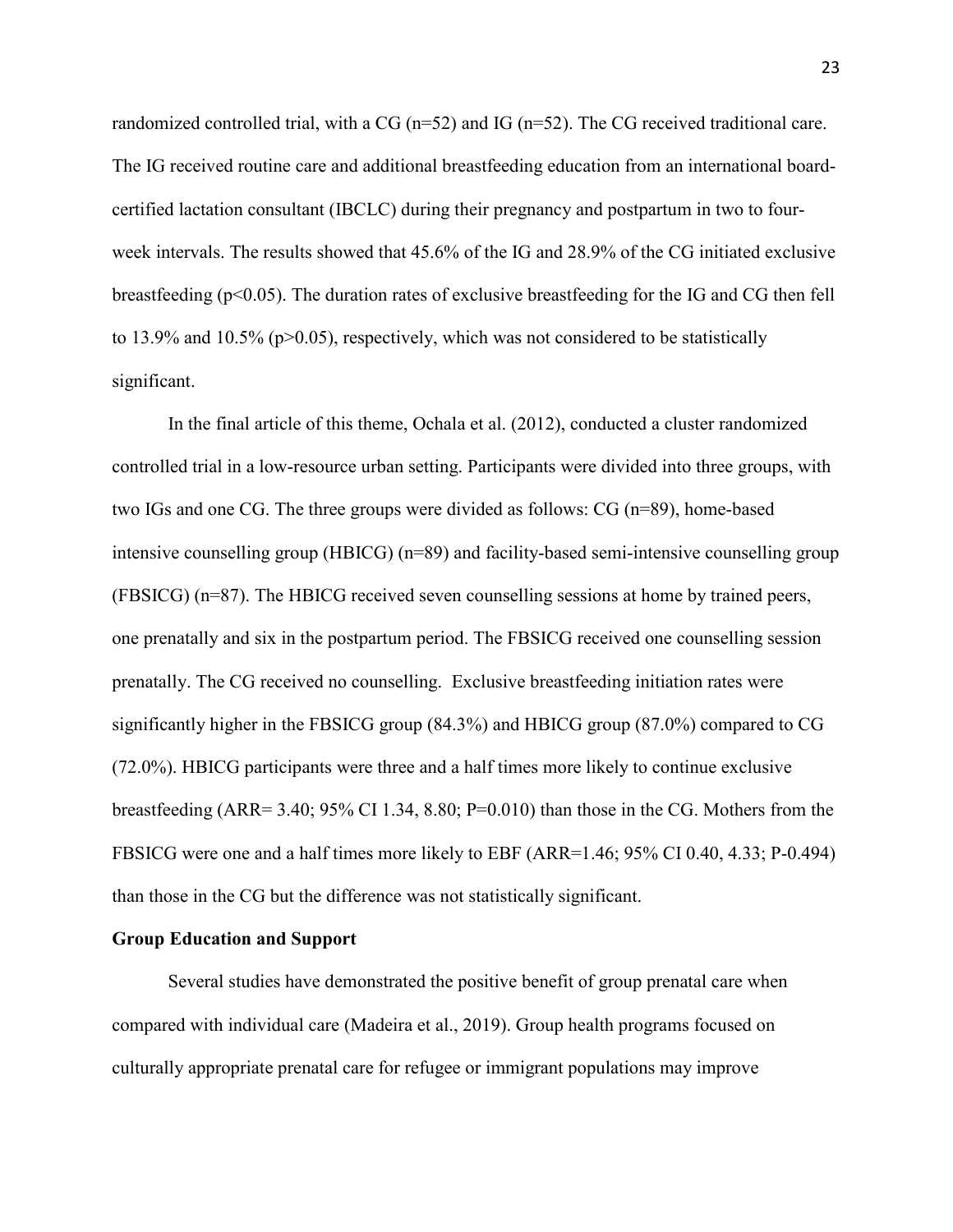breastfeeding knowledge and health outcomes for marginalized groups (Madeira et al., 2019). The theme, group education and support, incorporates research studies that specifically compared group breastfeeding education to individual breastfeeding education. Group breastfeeding is a model developed to mimic group prenatal education, which has been shown to enhance care satisfaction for traditionally underserved women (Madeira et al., 2019). The statistical findings of these research studies on breastfeeding outcomes for marginalized women are highlighted below.

A randomized controlled trial by Kronborg et al. (2012) studied the impact of an antenatal group-based prenatal training program in a large urban population. Participants were divided into an IG (n=603) and CG (n=590). The IG received three educational group sessions of eight participants led by a nurse-midwife, with one session specifically addressing breastfeeding education. The CG received standard prenatal care. The study found no difference in duration of breastfeeding, self-efficacy score, or breastfeeding problems for either group. The study did find that the women who participated in the training program reported a higher level of selfconfidence, which is discussed in future themes addressed in this review. There was no difference between the IG and CG regarding the duration of any breastfeeding.

 Ickovics et al. (2012) also conducted a randomized controlled trial using group prenatal care to determine its effects on birth, neonatal, and reproductive health outcomes among adolescent women in an urban low-income setting. Breastfeeding education and support were included, and breastfeeding rates were evaluated in the postpartum period. The CG group (n=623) attended traditional prenatal visits with their healthcare providers and were offered the opportunity to attend postpartum follow-up sessions. The IG (n=310) attended group prenatal care, grouped with eight to 12 women of the same gestational age, and attended 10 sessions of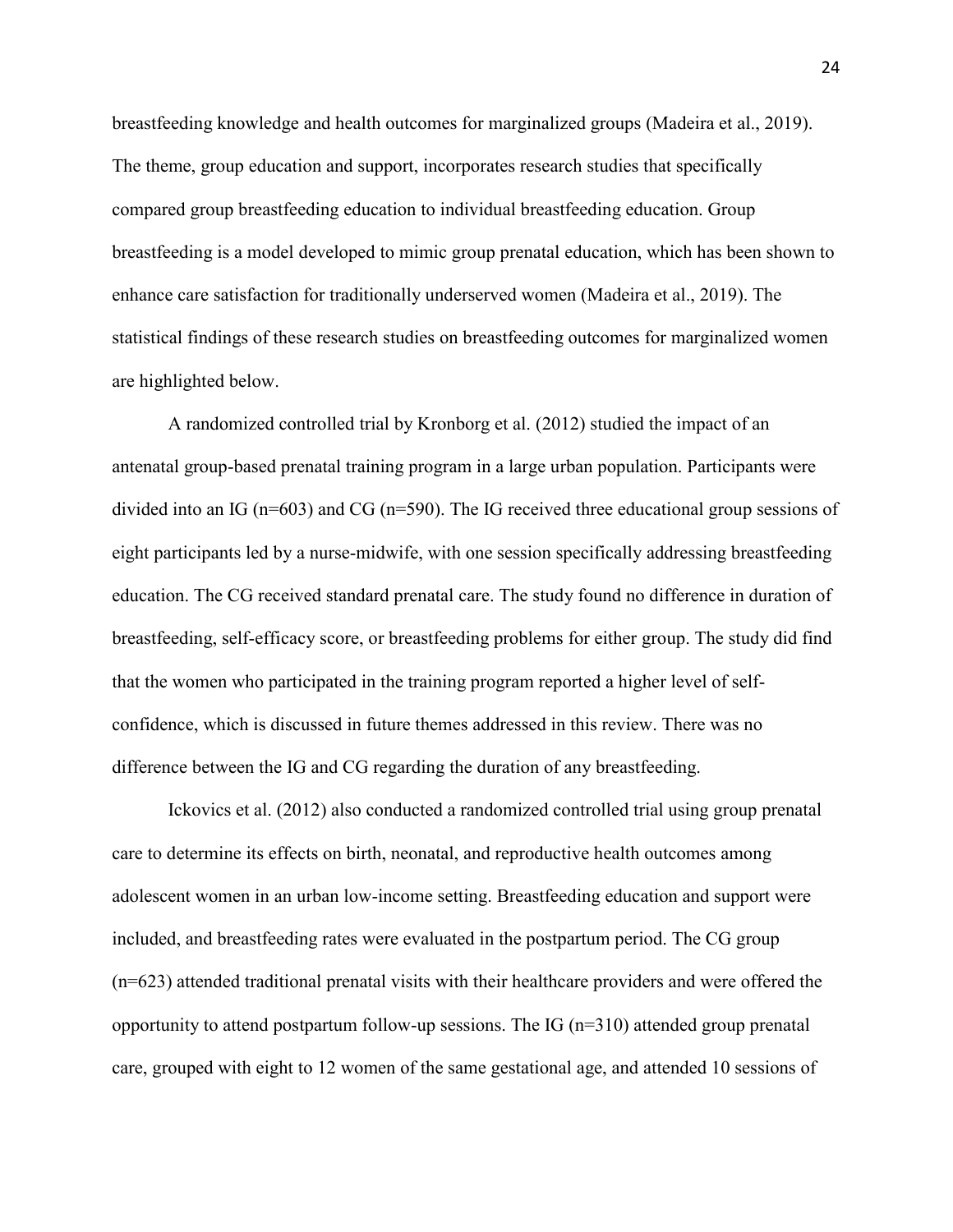120 minutes each throughout their pregnancy. They were also offered postpartum sessions for further education and support (Ickovics et al., 2012). It was found that the women in the IG attended one postpartum session, n=509 (84%), or greater than one postpartum follow up session  $n=449$  (72.1%) compared to the women in the CG of  $n=545$  (87.5%), who attended one session or greater than one session  $n= 452$  (74.1%). While 88% of the IG desired to initiate breastfeeding compared to 87.2% in the CG, there was not a statistically significant difference in initiation rates. The IG showed a 1.03% higher breastfeeding initiation rate in the postpartum period, which was not statistically significant.

In a small quality improvement project set in a low-resource health clinic, Medeira et al. (2019) observed how outcomes of bi-weekly group education sessions for 17 Somali immigrant and refugee women improved breastfeeding knowledge. The women attended bi-weekly sessions that covered a variety of topics including breastfeeding. The participants self-reported knowledge of breastfeeding knowledge was p=0.4 after group education sessions. Ninety-three percent of the participants stated they preferred group prenatal care for improving self-efficacy (Medeira et al., 2019).

In a single-blind, randomized controlled trial, Tseng et al. (2020) evaluated the effect of an integrative group-based breastfeeding education program, based on the self-efficacy theory, for first time mothers. This trial took place in a prenatal clinic in a teaching hospital. The CG (n=43) received no additional education aside from standard prenatal care at a baby-friendly facility. The IG (n=50) completed a three-week group-based integrated breastfeeding education program (IBEP). Each session covered different aspects of breastfeeding education and benefits using role playing techniques and Bandura's theory of self-efficacy (Tseng et al., 2020). Rates of exclusive and nonexclusive breastfeeding were compared between the two groups and it was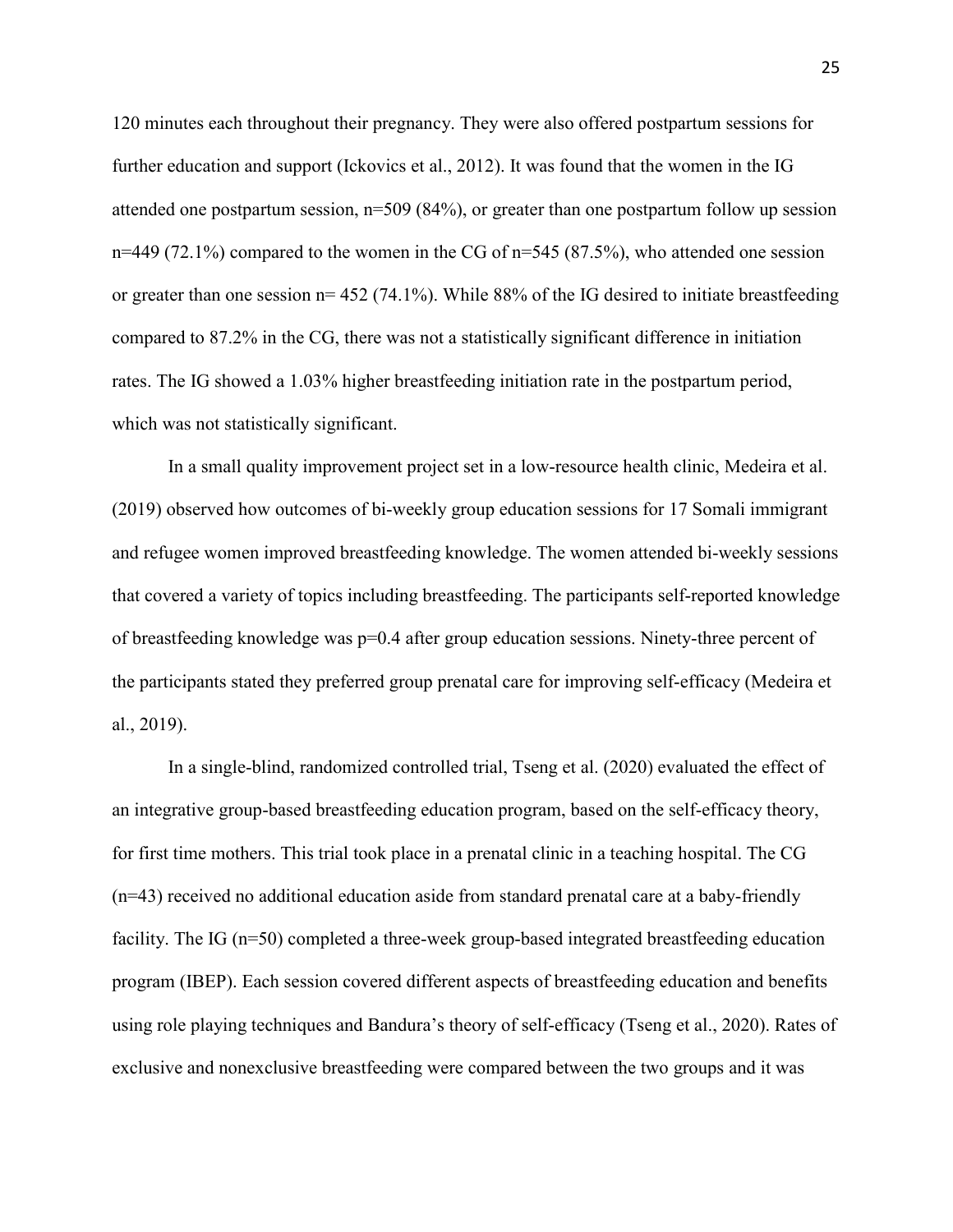noted that the IG had higher rates ( $p<0.02$ , IG: 98% to CG:86%) of exclusive breastfeeding at all time points but only the six-month time point was significantly different at  $p<0.05$ . Additionally, the mothers in the IG were two times as likely to exclusively breastfeed (OR=2.82, 95% Cl=1.0- $8.1, p=0.05$ ).

Adolescent mothers  $(n=201)$  were included in an RCT conducted by Wambach et al. (2011) that used education and counseling intervention provided by an IBCLC/peer counselor team. Their aim was to determine the effect on breastfeeding initiation and duration. Participants were randomly assigned to either an experimental group  $(n=77)$ , an attention CG  $(n=60)$ , or a usual care group (n=64). The experimental group received education provided by an IBCLC and a trained peer counselor with prenatal, in-hospital, and postpartum support. The attention CG paralleled the experimental group, but also included two prenatal group classes. The usual care received standard prenatal and postpartum care. Sixty-nine percent of participants initiated breastfeeding, the experimental group (79%), attention control (66%), and usual care (63%) (the chi-square test=p<0.03 indicated a significant difference). For duration, the median breastfeeding duration was 177 days for the experimental group, 42 days for the attention control, and 61days for the usual care. The IG effect remained significant statistically  $(p=0.015)$ . In terms of exclusive breastfeeding rates, 64% of the participants who breastfed did so exclusively. The experimental group had an exclusive breastfeeding rate of 65%, the attention CG had a rate of 68%, and the usual care group had a rate of 60%, which was not statistically significant (Wambach et al.,2011).

 The final group-based education study was conducted by M'Liria et al. (2020) in a lowresource rural community of African women. This randomized controlled trial evaluated the effectiveness of mother-to-mother support group (MTMSG) on exclusive breastfeeding rates.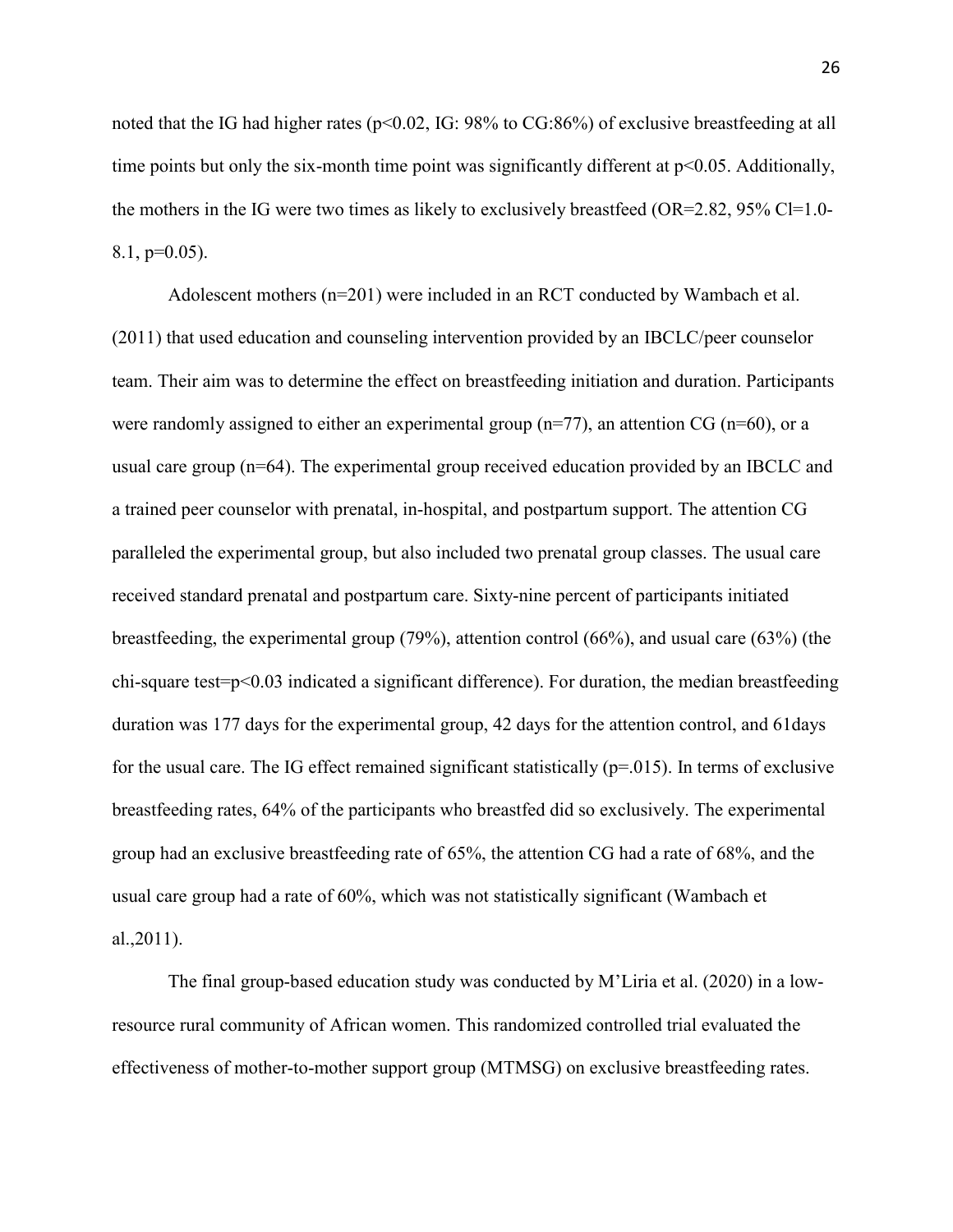Researchers divided the 249 participants into three groups, which included a CG m=79) the mother-to-mother support and education group (MES) (n=82), and the mother-to-mother support and education group that included income-generating activities (MESIGA) (n=88). The CG received no breastfeeding education. The MES received breastfeeding education and support during seven monthly meetings by trained breastfeeding support educators. The MESIGA group received the same as the MES group with additional income-generated activities from the support educators. The results were mothers from the MESIGA group exclusively initiated breastfeeding at a higher rate compared to the CG  $[RR=1.94; CL (1.8-2.73); p<0.001]$ . Breastfeeding exclusivity was higher for the MES group [RR=1.07 Cl (0.96-1.18); p+0.232] but the difference was not statistically significant. Mothers in IG were two times more likely to breastfeed exclusively compared to those in the CG  $[RR=2.42;CL 1.36-4.28; (p+0.004)]$  and [RR= 1.89;Cl 1.02-3.49; (p+0.033)]. There was no statistical significance difference between the duration of exclusive breastfeeding rates between the IGs at six months postpartum. Median duration of breastfeeding in the CG was 0.7 months compared to the MES group at 2.8 months  $(p,0.001)$  and the MESIGA at 3.4 months  $(p,0.001)$ . The cross-sectional EBF rate at six months was significantly higher in the IGs; MES at 46% and MESIGA at 58.9% compared to CG at 24% (M'Liria et al., 2020).

#### **Self-Efficacy and Intention**

Research indicates that one modifiable factor that could improve breastfeeding duration is improved breastfeeding self-efficacy. Self-efficacy and breastfeeding intention were a common theme observed in this literature review. Additionally, breastfeeding intention has been shown as a predictor of breastfeeding success in research studies (Parry et al., 2018).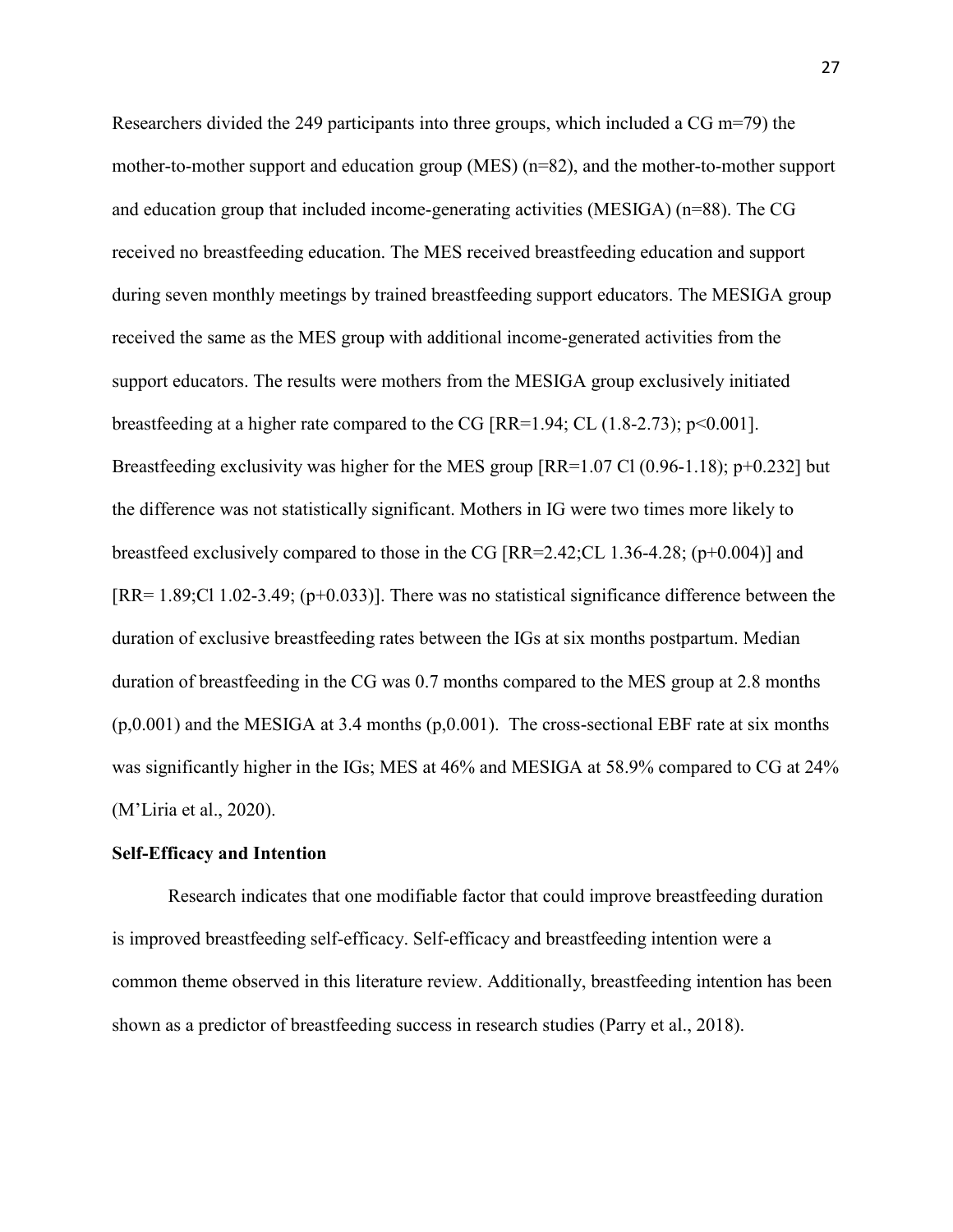In a quasi-experimental research project conducted by Friesen et al. (2015), a total of 35 pregnant women in a low-income setting were given an average of 3.8 visits via video conference, telephone, or in-person post-delivery care, as well as in person IBCLC visits. The results showed that incorporation of video technology into routine care improved maternal access to breastfeeding education and support with 100% of the participants reporting decreased anxiety and increased confidence surrounding breastfeeding (Friesen et al., 2015).

A small quasi-experimental study conducted by Hatamleh (2012) measured the effect of a breastfeeding self-efficacy intervention program on breastfeeding initiation and duration. Participants (n=15) in the CG received no extra prenatal education. Women in the experimental group (n=17) received an additional two-hours of breastfeeding education prior to their prenatal appointments. The results were measured by a breastfeeding self-efficacy score (BSES) with a range of 33 to 165, with the higher score representing the most breastfeeding self-efficacy. The experimental group showed a significantly higher BSES score at two and six weeks postpartum than the CG. The difference for the experimental group between the first and last assessment was significantly higher the last time from 108.3 to 143.7, which was statistically significant (Hatamleh, 2012).

Parry et al. (2019) conducted a statistical analysis with a quasi-experimental design to evaluate the use of the Ready-Set Baby (RSB) curriculum, which councils women about breastfeeding benefits and management. Low-income women in diverse clinical settings (n=375) participated in the RSB course and provided pre- and post-intervention questionnaires to measure breastfeeding intention and success. Education highlighted the benefits of skin-to-skin care (89% pre-intervention knowledge to 99.1% post-intervention knowledge, p<0.001), rooming in, recognizing infant cues, milk supply, breastfeeding benefits, and risk of supplementation. Results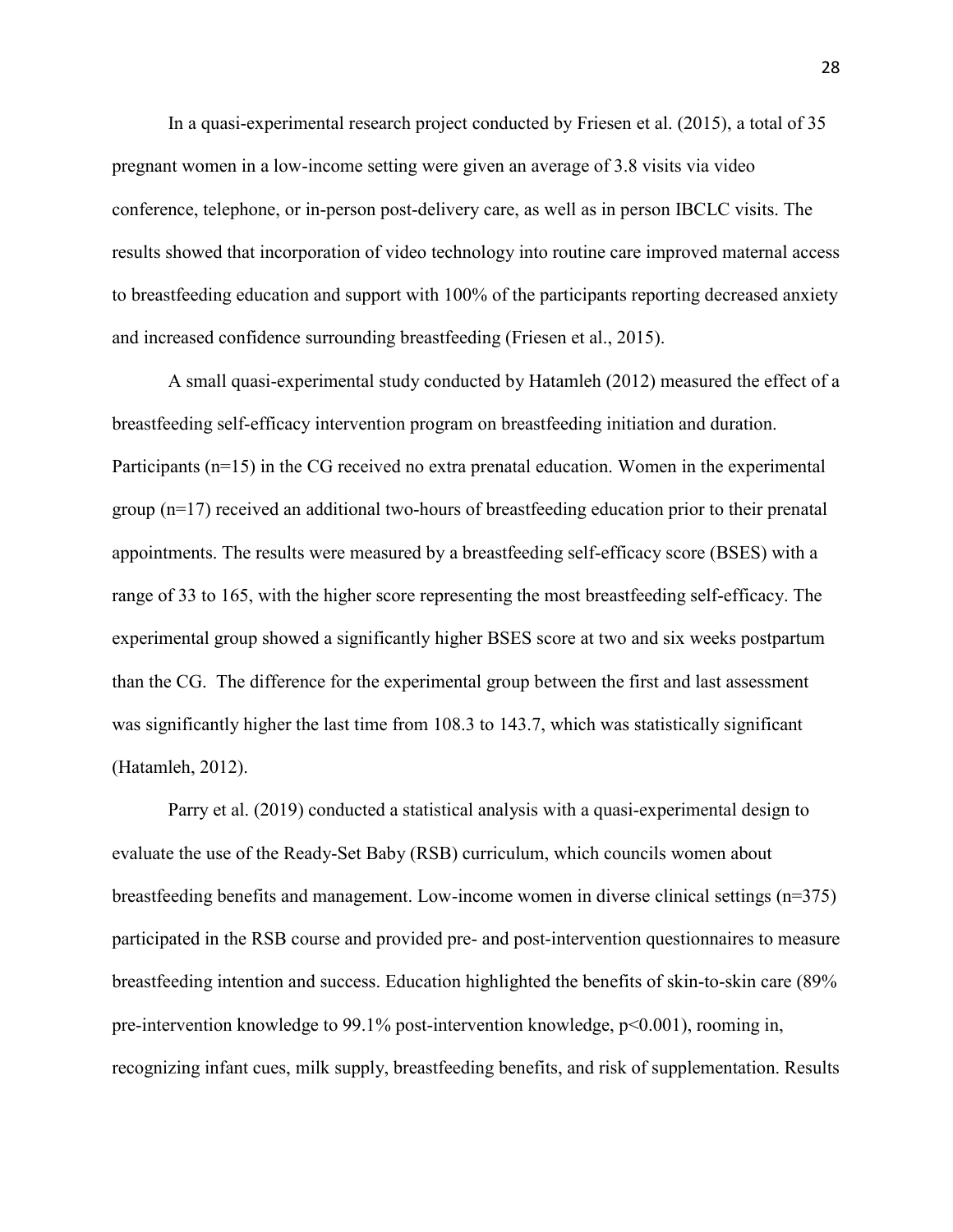showed that RSB was associated with significant knowledge improvement and breastfeeding intention  $(p<0.001)$ . The median infant feeding intention (IFI) score was 14 before training and 15.5 after training  $(p<0.001)$ .

Abuidhail et al. (2019) conducted a prospective randomized controlled trial to determine if a web-based breastfeeding education program could improve breastfeeding self-efficacy, knowledge, and attitudes regarding breastfeeding for an underserved population of women  $(n=112)$ . The experimental group (EG)  $(n=56)$  received access to a web-based breastfeeding education program. The CG  $(n=56)$  received no access. The mothers in the EG reported selfefficacy increase from  $63.4\%$  (n=36) to  $80.4\%$  (n=45) post-intervention. No change was noted in the CG. Similarly, breastfeeding attitudes and knowledge of the EG increased by a score of 89.3% (n=50) pre-intervention to 96.4% (n=50) post-intervention.

A randomized control trial by Andaya et al. (2012) examined women's perceptions and reported effects of current routine care-based breastfeeding interventions with use of the Best Infant Nutrition for Good Outcomes (BINGO). Participants were randomly assigned to one of four treatment groups. The treatment groups consisted of the following four groups: participants whose prenatal care providers were given electronic prompts to discuss breastfeeding during routine visits (EP); participants given pre- and post-partum Lactation Consultant support (LC); participants who received both EP plus LC (EP+LC); or participants who received standard care (C). Almost half of the participants, 44%, intended to exclusively breastfeed for at least one month and 55% planned to breastfeed and supplement. The EP IG reported increased breastfeeding support and increased breastfeeding knowledge. The LC group reported increased breastfeeding knowledge on the benefits and mechanisms of breastfeeding. The EP+LC group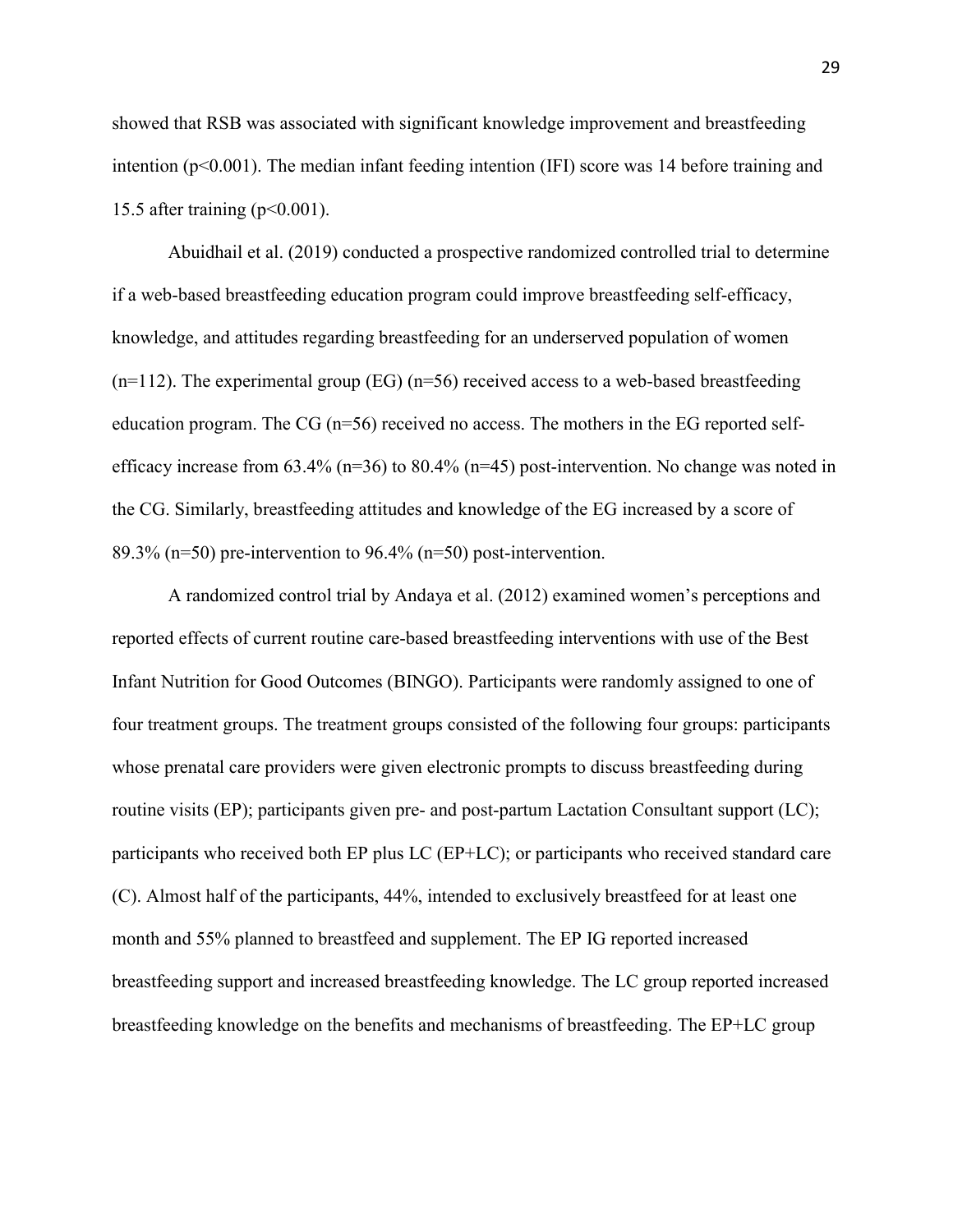were able to recall breastfeeding benefits most readily and reported increased knowledge (Anadya et al., 2012).

In the single-blind, randomized controlled trial, Tseng et al. (2020) noted in an earlier theme, researchers evaluated the effect of the integrative group-based breastfeeding education program based on the self-efficacy theory for first time mothers. They noted that IBEP improved self-efficacy scores in the IG lasting up to six months postpartum. The BSES scores significantly improved for the IG compared to the CG. The mean difference (7.3) in self efficacy scores from 36-weeks' gestation to three months postpartum was statistically significant ( $p<0.001$ ).

As discussed in a previous theme, the RCT by Kronborg et al. (2012) studied the impact of an antenatal group-based prenatal program and found that the women who participated in the training program reported a higher level of self-confidence (p=0.05). At six weeks after birth they self-reported self-sufficiently to obtain knowledge about breastfeeding  $(p=0.02)$ . Supplemental analysis in the IG revealed that women with sufficient knowledge breastfed significantly longer than women without sufficient knowledge (HR=0.74 Cl: 0.59-0.97). This type of association was not found in the reference group (HR=1.12 Cl:0.89-1.41).

## **Limited Breastfeeding Education**

Breastfeeding exclusivity and duration remains an ongoing challenge despite adequate knowledge of the benefits of both. Researchers have sought to find ways to increase breastfeeding success, especially for marginalized women, but often research is not compelling to support interventions (Wong et. al., 2014). In this theme we discuss how limited education, with one-time or infrequent interventions does not improve breastfeeding outcomes.

 Kellems et al. (2018) conducted a randomized controlled trial on the effects of prenatal video education for low-income women. The study consisted of an intervention and a CG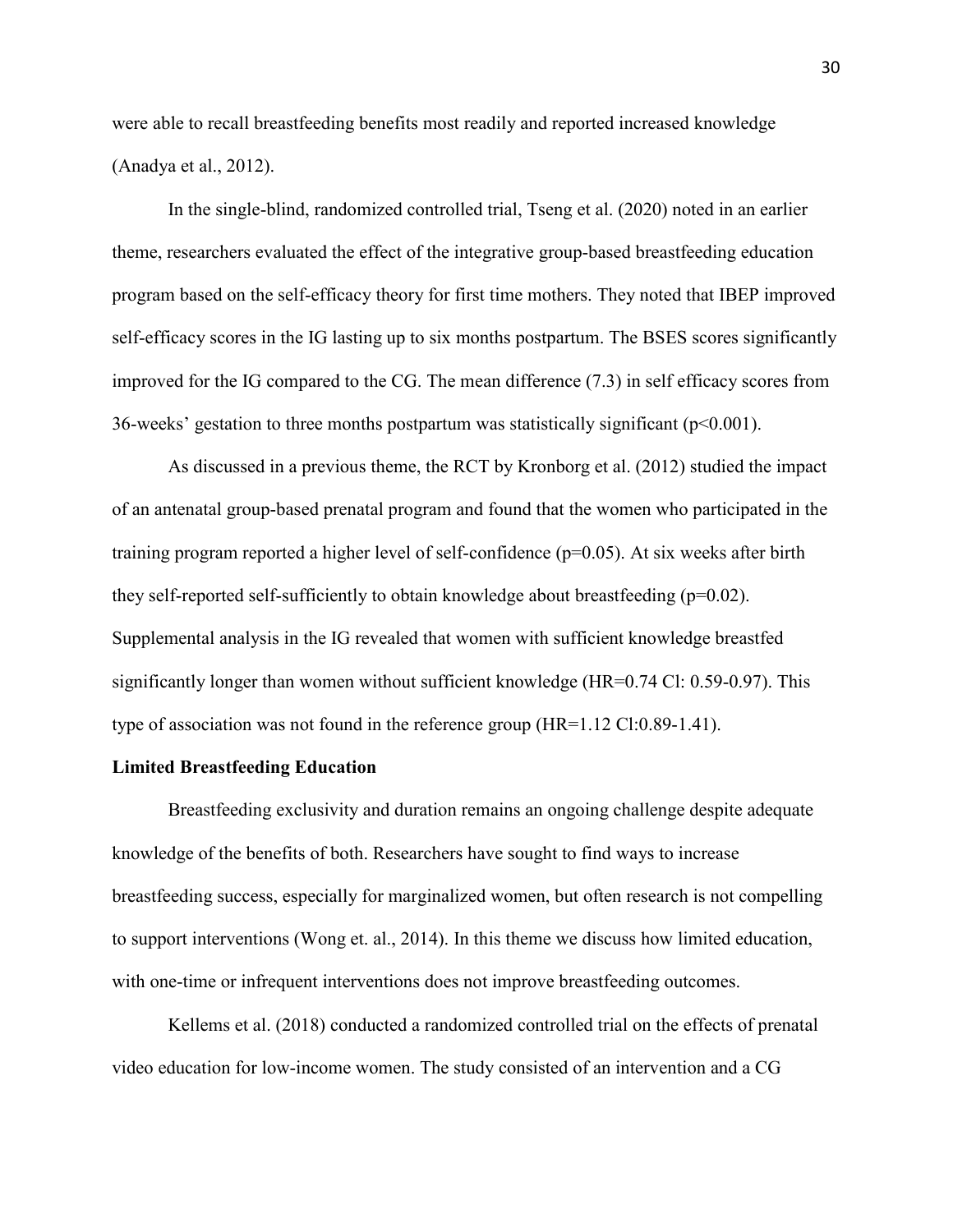$(n=522)$ . The IG ( $n=263$ ) received a single one-time viewing of a breastfeeding video at a prenatal appointment. The CG (n=259) received standard prenatal care. Duration of breastfeeding, any or exclusive, was the same in both groups at both initiation and duration. Women in both groups stopped breastfeeding at the same rate. The unadjusted hazard ratios (HR) and 95% CIs were as follows:  $HR=1.00$  (CI: 0.81-1.24) for any breastfeeding and  $HR=0.93$ (CI: 0.76-1.14) for exclusive breastfeeding (Kellam et al., 2018). Additionally, exclusivity rates in the hospital did not differ between groups  $(p=.87)$ .

Wong et al. (2014) evaluated the effect of professional one-to-one breastfeeding support and education in an underserved group of women in Hong Kong. Using a randomized control trial, participants were divided into an intervention and CG. The IG (n=233) was provided with a one-time, one-on-one breastfeeding education and support session with handouts provided afterwards. The CG (n=236) received standardized antenatal care. The results showed that the women in the IG were no more likely to exclusively breastfeed than the CG at six weeks postpartum  $(37.8\%$  compared with  $36.4\%$ , P=.77, 95% CI-0.08 to 0.11), or anytime thereafter. Both groups had declining exclusive breastfeeding rates at three months postpartum (37.8% and 36.4% respectively) and six months postpartum (14.6% and 12.7% respectively) (Wong et al., 2014).

In the prospective randomized-controlled trial study noted in earlier themes by Abuidhail et al. (2019), researchers gave participants access to a web-based breastfeeding education program to determine if it could improve breastfeeding self-efficacy, knowledge, and attitudes regarding breastfeeding for an underserved population of women (n=112). The participants accessed the materials independently. This format showed that many  $(n=17, 30.4\%)$  of the participants did not read the web-based materials. Two additional studies previously discussed,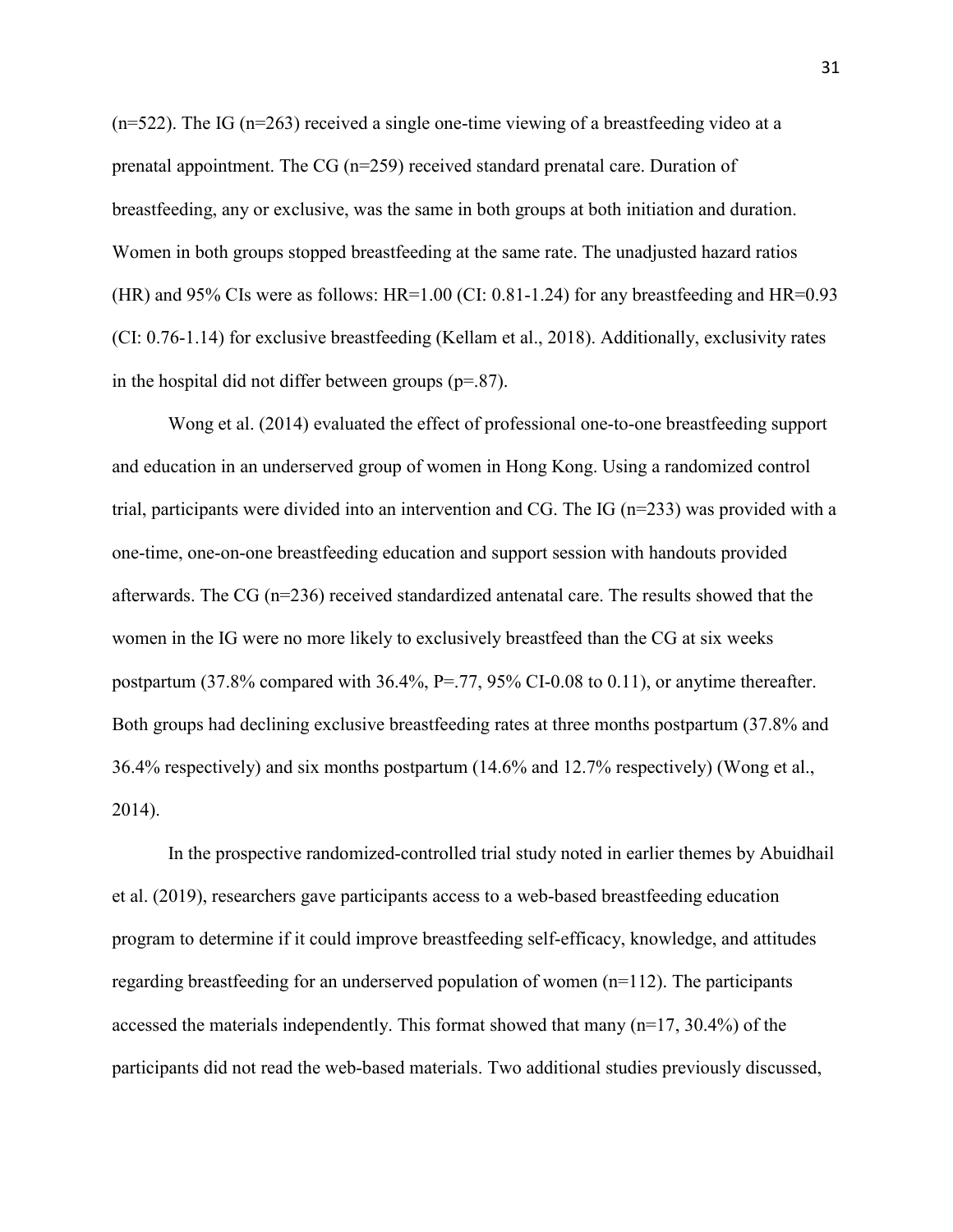Krongborg et al. (2012) and Sandy et al. (2009), showed limited prenatal education intervention had statistically insignificant impact on breastfeeding initiation and exclusivity rates.

### **Critique of Strengths and Weaknesses**

The strengths of this research review are the in-depth analyses of breastfeeding education implementation to increase breastfeeding initiation, duration, and exclusivity for marginalized women. The majority of the studies utilized in this review were randomized control trials of good to high quality, which mitigated the risk of researcher and participant bias. The themes identified in this review were consistent throughout the numerous studies included. The individual studies were evaluated to focus on the population of marginalized women, which was defined as women most at risk for poor health outcomes due to the social determinants of health. Besides identifying types of prenatal education to improve breastfeeding rates, many studies identified breastfeeding self-efficacy and intention as valuable components for breastfeeding success for marginalized women. Several studies identified key themes with similar results, which makes the findings of this review reliable

The limitations of this review include a wide range of dates, with one article dating to 2004. Several of the studies had small sample sizes. The nature of the research review required the results to be self-reported, which could be skewed by participants' desires to please researchers or subjective data. The small number of research studies surrounding marginalized women and breastfeeding limited search criteria. In many of the studies, quantitative analysis did not support initial research goals.

#### **Summary**

Several themes were addressed and attributed to research studies. These themes included initiation versus duration for group education and support, self-efficacy and initiation, and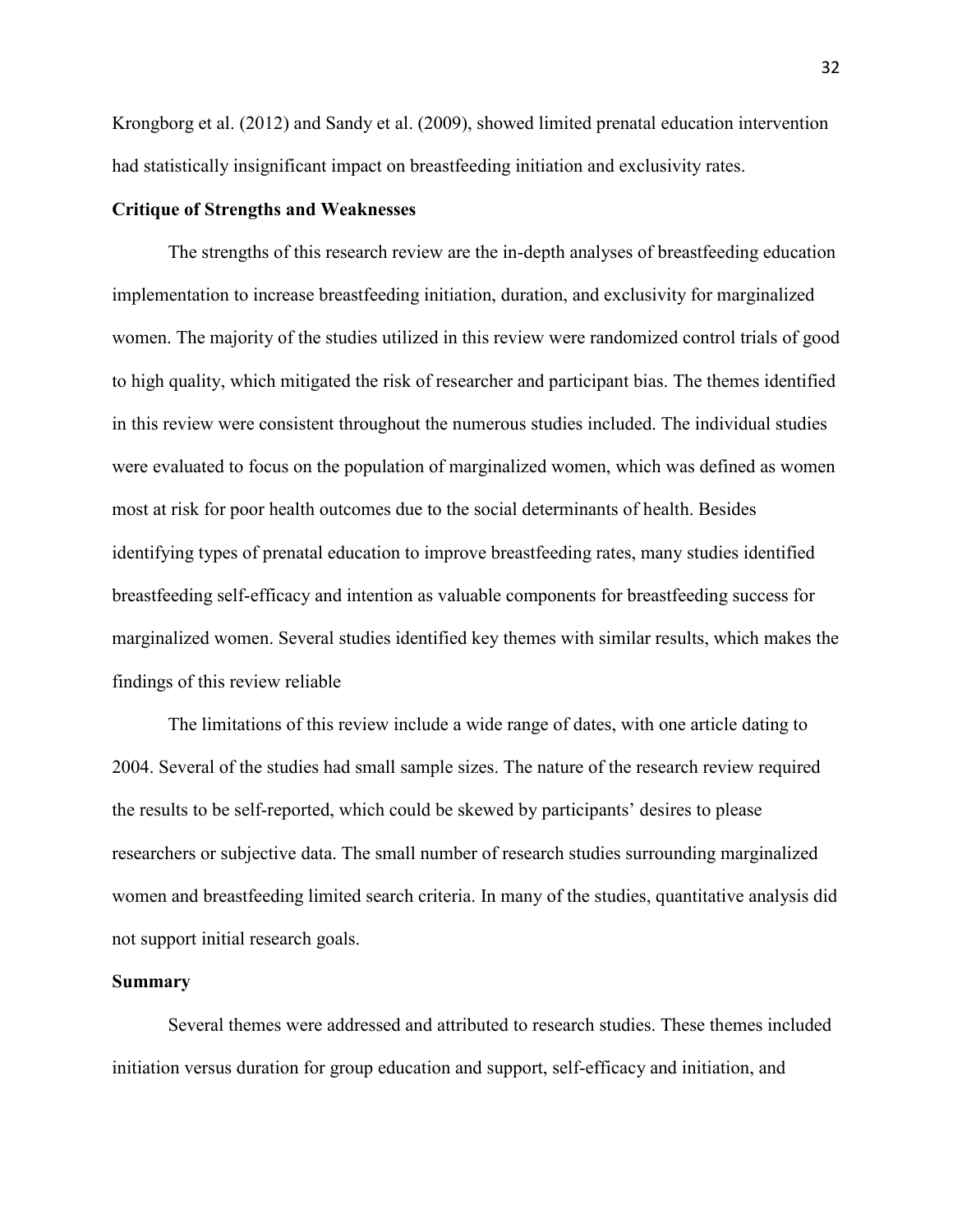limited breastfeeding education. In many of the reviews, prenatal education programs were positively associated with increased breastfeeding initiation, yet duration was not impacted by these interventions. The RCTs by Pugh et al. (2010), Chapman et al. (2004), Lutetnbacher et al. (2018), Sandy et al. (2010), Petrova et al. (2009), and Ochala et al. (2012) all showed a statistically significant increase in initiation of breastfeeding in the IG but lacked statistically significant analysis to support an increase in breastfeeding exclusivity and duration. Similarly, the longitudinal study by Farr et al. (2019), showed higher initiation rates, but not duration with education interventions. These studies showed that breastfeeding initiation is impacted by education interventions but has little statistically significant data to support an increase in breastfeeding duration.

The group prenatal education and support theme had mixed results and showed that the education could potentially have a positive impact on breastfeeding exclusivity and duration or have no impact. The quality of research included five RCTs and one quality improvement project. The results from M'liria (2020), Tseng (2020), and Madera (2019) demonstrated the format of group breastfeeding education they utilized positively impacted breastfeeding initiation, self-efficacy, and exclusivity rates. Conversely, the group education formats employed by Wambach et al. (2011), Ickovics et al. (2012), and Kronborg et al. (2012) showed no statistically significant difference for breastfeeding initiation and exclusivity. The duration may or may not have been impacted by group prenatal education.

Research analyzed to support the theme of self-efficacy and intention to breastfeed was found to unanimously support the positive impact of breastfeeding education. Two quasiexperimental studies conducted by Friesen et al. (2015) and Parry et al. (2019), showed a decrease in anxiety and increase in confidence, knowledge, and intention following intervention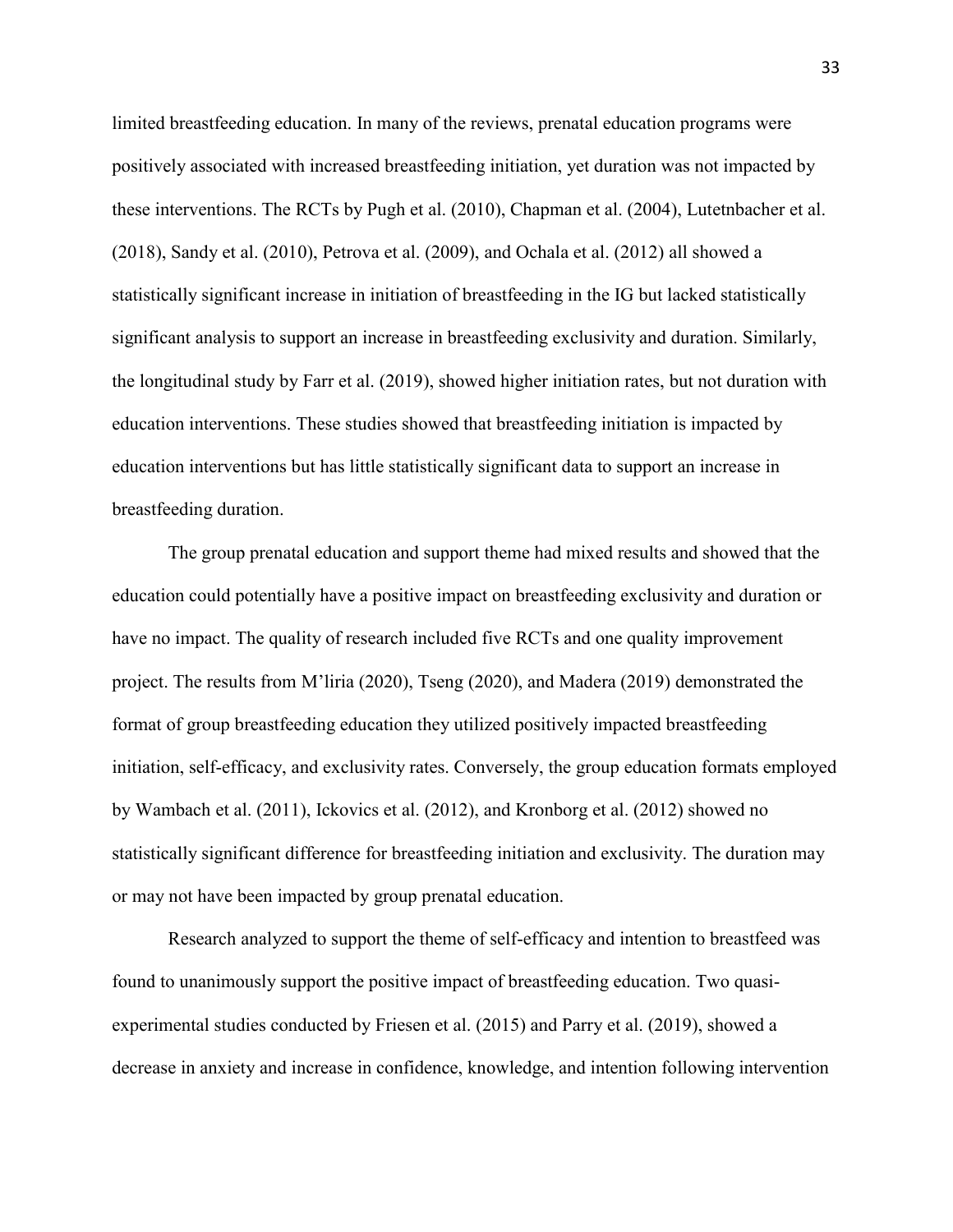education methods. One quasi-experimental study by Hatamleh et al. (2012) showed an increase in self-efficacy with breastfeeding education interventions. Abuidhail et al. (2019), Andaya et al. (2012), Tseng et al. (2020), and Kronborg et al. (2012) all conducted RCTs whose interventions showed increased self-efficacy and knowledge following breastfeeding interventions and education.

Randomized control trials by Kellems et al. (2018), Wong et al. (2014), Abuidhail et al. (2019), Kromborg et al. (2012), and Sandy et al. (2009) that included limited breastfeeding education and support showed no significant difference in exclusivity or duration. Additionally, Kellems et al. (2018) showed the same duration between the intervention and CGs. This indicated that limited education or one-time interventions had little effect on breastfeeding initiation, duration, or self-efficacy for marginalized women.

Chapter four will include a literature synthesis of trends and gaps found within the literature, consider this literature's implications for nurse-midwifery practice, examine recommendations, and suggest directions for future research studies. The chapter will integrate the Maternal Role-Attainment theory regarding breastfeeding education and support for marginalized women.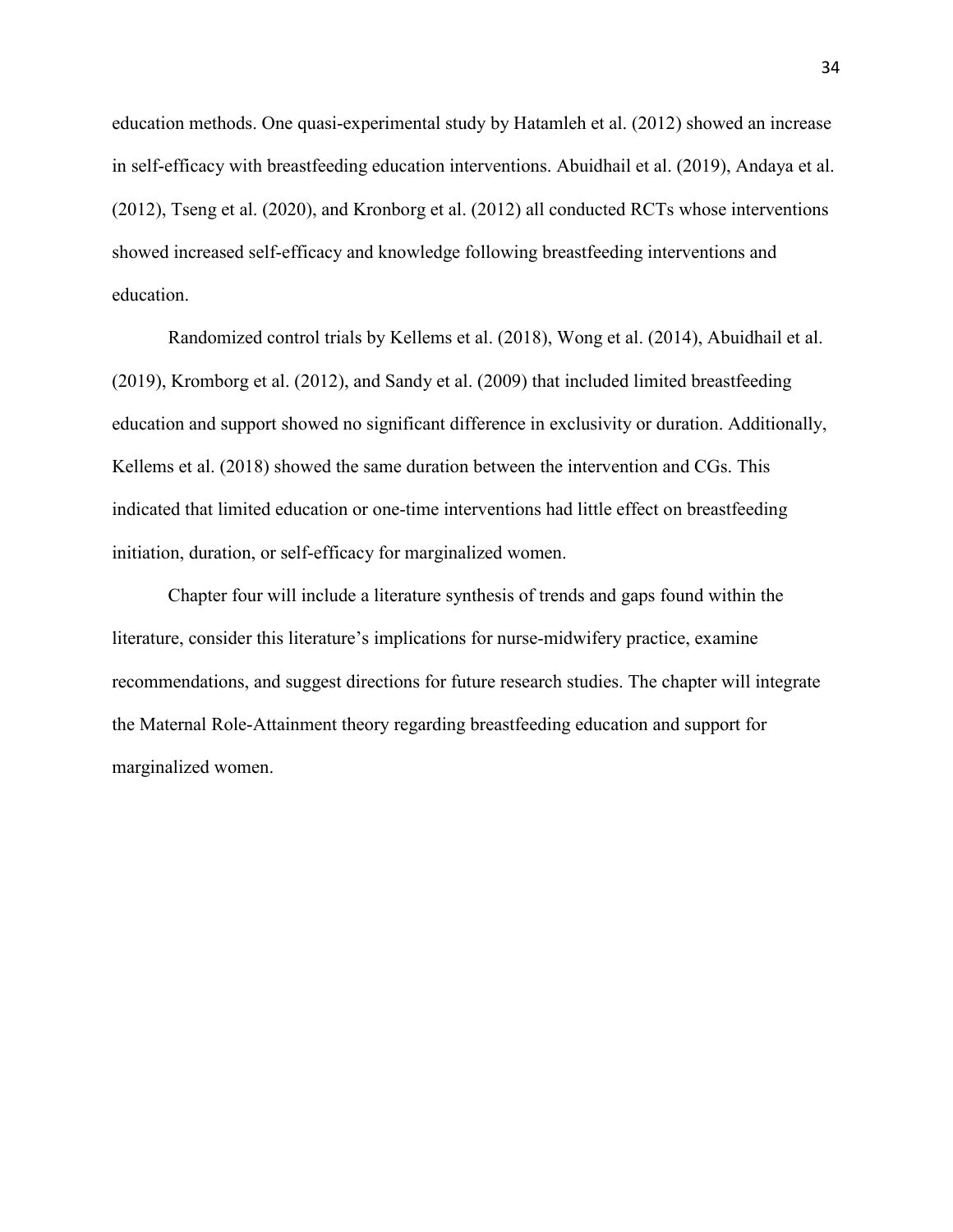#### **Chapter IV: Discussion, Implications and Conclusions**

The purpose of this review was to identify the effects of breastfeeding education and support on exclusive breastfeeding rates for marginalized women. Twenty relevant, scholarly articles were chosen and critically analyzed using the Johns Hopkins Research Evidence Appraisal Tool. Following the critical analysis, a literature synthesis was completed. Chapter four examines implications for nurse-midwifery practice, limitations to existing literature, and recommendations for future research that were all identified. This chapter will include the integration of Mercer's Maternal Role-Attainment Theory as it relates to breastfeeding education to guide nurse-midwives as they care for vulnerable women throughout pregnancy and lactation.

### **Literature Synthesis**

Breastfeeding benefits and low initiation rates for marginalized women guided the research topic question: "Does prenatal breastfeeding education have an impact on the rates of exclusive breastfeeding initiation and duration for marginalized women?" Exclusive breastfeeding for at least six months is recommended by all governing medical maternal and child health organizations, including the American Academy of Pediatrics (AAP), ACOG, and ACNM. Each of these organizations have position statements that support the benefits of breastfeeding for both mother and infant. However, research shows that exclusive breastfeeding initiation, duration, and exclusivity rates are significantly lower than recommendations, specifically for marginalized women. A framework of themes was identified in the literature, including initiation versus duration, group education and support, self-efficacy and initiation, and limited breastfeeding education. Furthermore, trends and gaps were identified within those themes.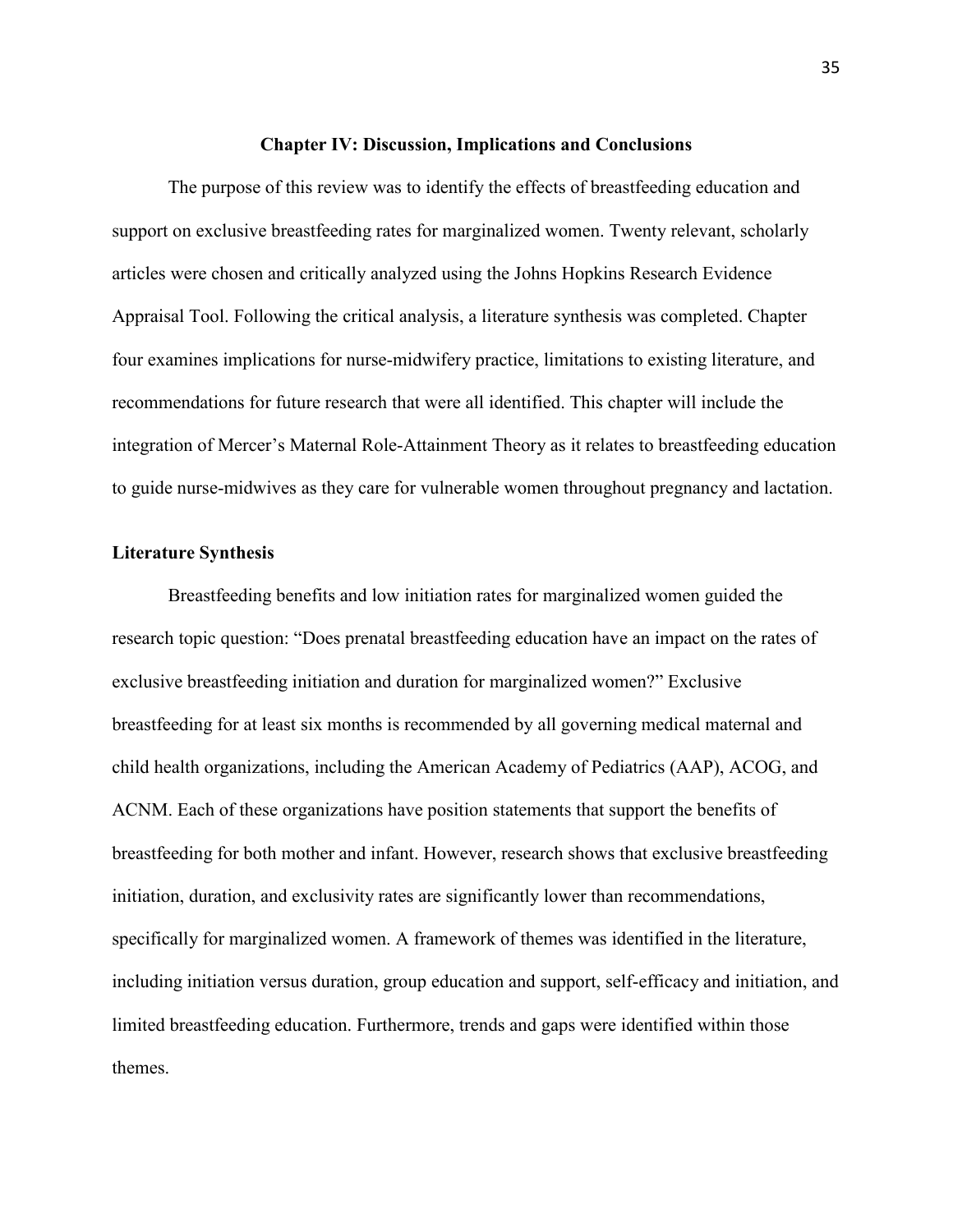### **Trends and Gaps in the Literature**

# *Initiation versus Duration*

 Available literature supports the positive impact on prenatal education and support for breastfeeding initiation. There are multiple studies that have hypothesized the importance of breastfeeding education to change breastfeeding initiation and duration. The impact of breastfeeding education on duration is inconclusive in the literature. Research by Chapman et al. (2004), Farr et al. (2015), Lutenbacher et al. (2018), Ochala et al. (2012), Petrova et al. (2019), Pugh et al. (2010), and Sandy et al. (2010) showed that comprehensive breastfeeding education increased breastfeeding initiation for marginalized women, however it had no significant impact on the duration. Studies that used verbal and hands-on education had a greater impact on breastfeeding initiation rates (Chapman et al., 2004; Lutenbacher et al., 2018; Ochala et al., 2012; Pugh et al., 2010; Sandy et al., 2010). Studies of Latina women showed they frequently initiated breastfeeding but not exclusively (Chapman et al., 2004; Lutenbacher et al., 2018; Sandy et al., 2010). Web-based education could be useful for marginalized women, however it requires technology and self-motivation compared to traditional education methods (Farr et al., 2019). Studies showed that prenatal and postpartum home visits to low income mothers from a breastfeeding support team showed increased breastfeeding initiation but not duration (Chapman et al., 2004; Lutenbacher et al., 2018; Ochala et al., 2012; Pugh et al., 2010; Sandy et al., 2010). Interventions with comprehensive home and clinic support had impact for women who may have inadequate support systems at home. This intervention could be done in urban settings with high concentrations of marginalized women. Home-based and intensive education programs work to increase breastfeeding initiation rates by giving one-on-one support in a familiar environment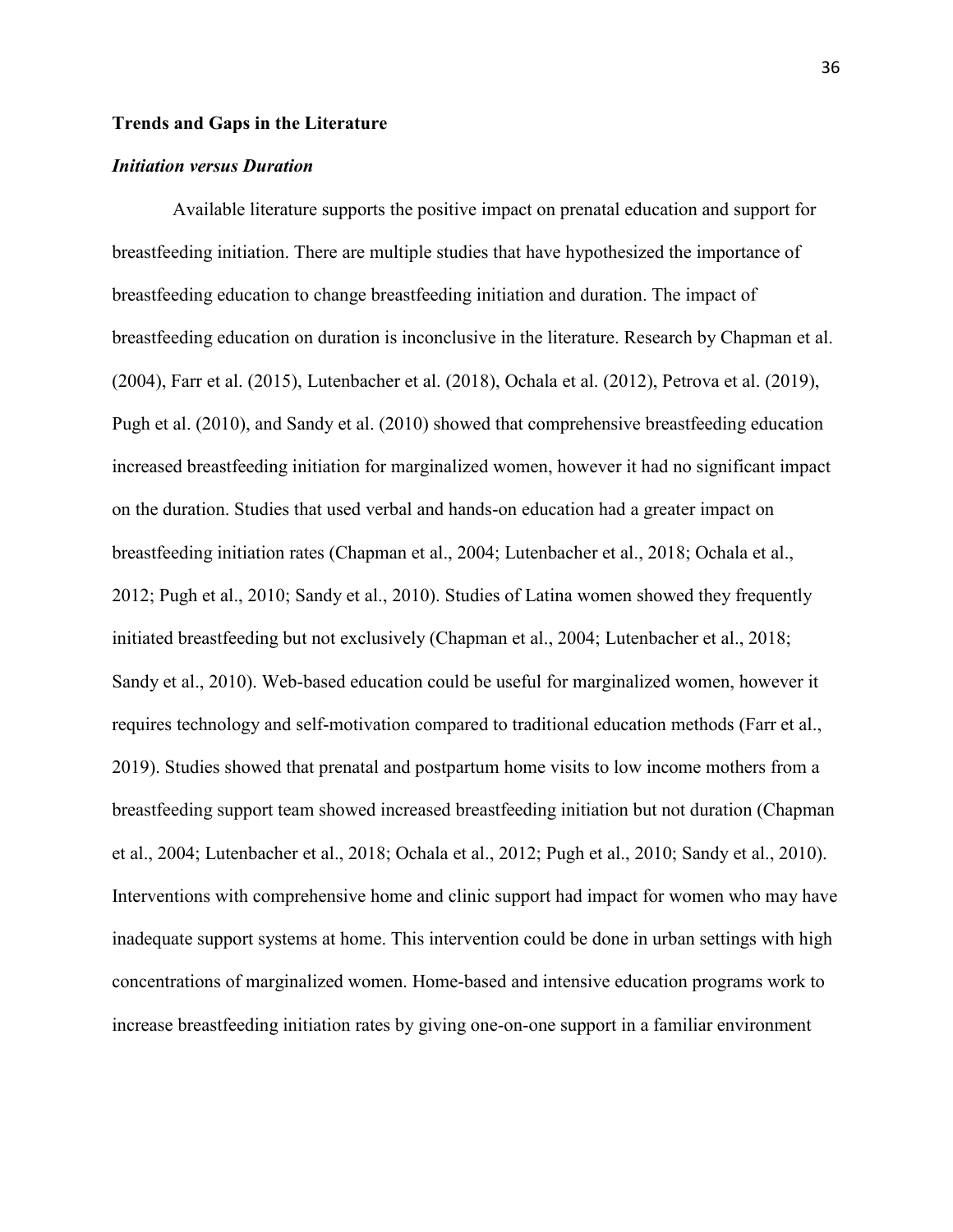and make breastfeeding a priority. They remove the barriers of transportation, gaps in care, and missed visits.

Breastfeeding initiation and duration are both measurable and modifiable factors of the breastfeeding journey. Because of this, randomized control trials can easily identify the influence of education on these factors. The many benefits of breastfeeding are well researched and while multiple studies targeted a specific ethnic group, research is lacking for African American and immigrant women (Farr et al., 2019). This is significant due to the disparities between Black women and all other ethnic populations for breastfeeding recommendations compared to practice (Chapman & Perez-Escamilla, 2012). Access and language barriers may limit participation from Black women. The studies on initiation and duration ranged from initial sample sizes of 104 (Petrova et al., 2019) to 328 (Farr et al., 2019). These final sample sizes were always smaller at the conclusion of the research due to difficulty tracking participants or participant attrition. This was a persistent challenge in studies of marginalized women who lacked reliable transportation, suffered from housing insecurity, and lacked support (Parry et al., 2019). Also, much of the research showed that intensive breastfeeding home-based support was effective, yet did not illustrate the cost-effectiveness or feasibility of this type of support (Chapman et al., 2004; Lutenbacher et al., 2018; Ochala et al., 2012; Pugh et al., 2010; Sandy et al., 2010). Self-reported data could be skewed due to desires to please and misunderstanding of the questions.

#### *Group Education and Support*

Group education and support has guided education principles and formats in the healthcare environment for many years. Breastfeeding group-based education can be incorporated with group-based prenatal care, a concept that was introduced in the late 1990s (Thielen, 2012). This format of breastfeeding education may work well for marginalized women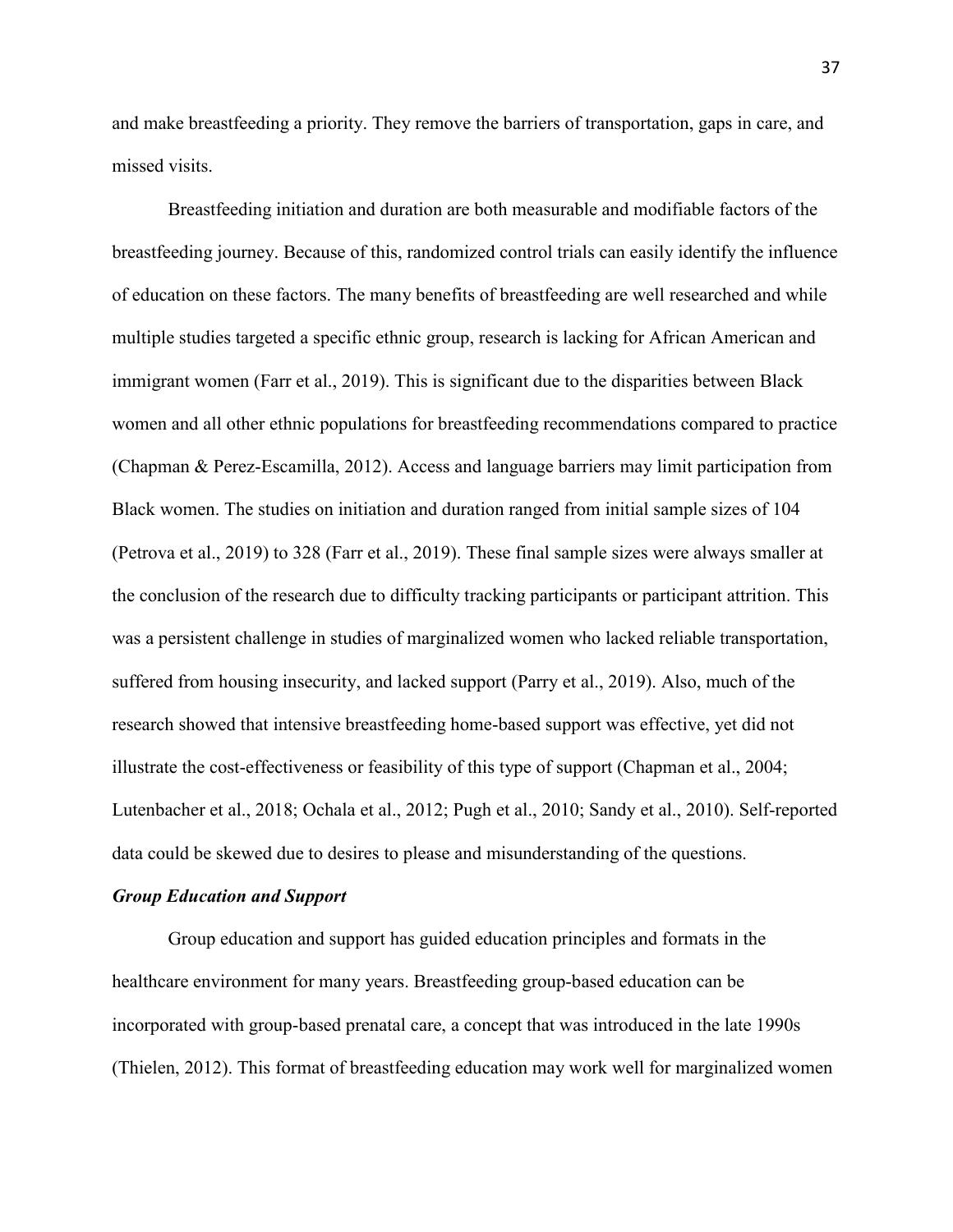who live in urban areas with large populations of women who they can easily relate to. A variety of studies focused on determining whether group education and support was effective in improving breastfeeding rates. The studies found that though education in a group format could improve self-efficacy, there was little influence on breastfeeding rates (Ickovics et al.; Kronborg et al., 2012; Madeira et al., 2019; M'Liria et al., 2020; Tseng et al., 2020; Wambach et al., 2011). This style of education was well adapted for large and small sample sizes with sizes ranging from n=17 (Madeira et al., 2019) to n=1193 (Kronborg et al., 2012), which could lend itself to greater inclusivity. The number of group sessions varied in each study. The studies with more sessions showed marginally improved rates of breastfeeding (Ickovics et al., 2012; Kronborg et al., 2012; Madeira et al., 2019; Tseng et al., 2020). The smaller sample sizes of n=17 (Madeira et al., 2019) and n=103 (Tseng et al., 2020) allowed for more sessions, which showed positive impact on breastfeeding rates and self-efficacy. This could be associated with repetitive exposure, increased support, and emphasis on the benefits of breastfeeding that was facilitated by multiple group sessions.

 There was a gap in the literature about group education due to the recent introduction of prenatal group education. Timing of the education, including antepartum and postpartum groups, could affect the outcomes of the intervention, but the articles did not study this difference. Only one study included postpartum support in the group format (Wambach et al., 2011). Participation was varied in each study and attrition rate increased due to limited follow-through by participants.

#### *Self-Efficacy and Intention*

Breastfeeding self-efficacy is defined as a woman's confidence in her ability to breastfeed her child and the knowledge about benefits of breastfeeding. It has been linked to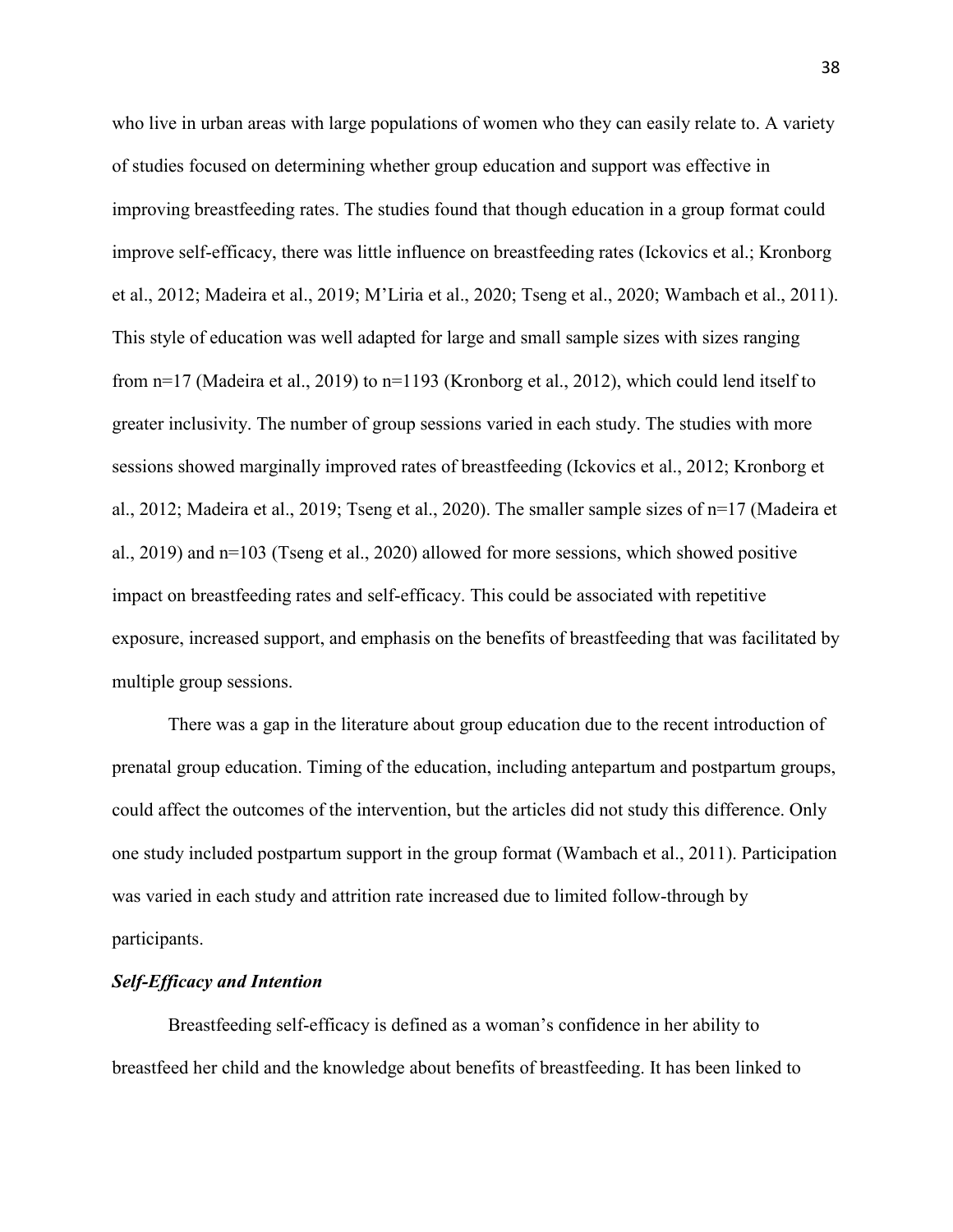positive breastfeeding outcomes, including initiation and duration for diverse populations (Otsuka et al., 2014). Breastfeeding education was positively associated with increased breastfeeding self-efficacy in multiple studies **(**Abuidhail et al., 2019; Andaya et al., 2012; Friesen et al., 2015; Hatamelah, 2012; Kronborg et al., 2102; Parry et al., 2019; n= Tseng et al., 2020). The format, sample size and number of education sessions varied in all studies with similar self-efficacy results. Intention to breastfeed was also positively impacted through use of prenatal breastfeeding education and support, likely due to increased knowledge of the benefits and long-term health impacts on both mother and child (Andaya et al., 2015; Friesen et al., 2015; Parry et al., 2019). The literature showed that breastfeeding education and support positively impacted self-efficacy and intention to breastfeed for a diverse group of marginalized women. Breastfeeding education and support positively impacted self-efficacy and intention to breastfeed for a diverse group of marginalized women. These findings are significant because it is well established that self-efficacy and knowledge is linked to positive breastfeeding outcomes. Unfortunately, no data was collected to track if self-efficacy impacted breastfeeding initiation and duration goals. Although all of these studies measured self-efficacy and intention, very few used standardized tools such as the BSES and IFI that could be utilized on a larger scale to allow for easy comparison between studies.

#### *Limited Breastfeeding Education*

Researchers often sought to prove that any amount of breastfeeding education would increase breastfeeding rates. The intervention format utilized in multiple studies with one- or two-time breastfeeding education interventions did not increase breastfeeding rates **(**Abuidhail et al., 2019; Kellems et al., 2018; Kronborg et al., 2012; Sandy et al., 2009; and Wong et al., 2014). The studies of a one- or two-time intervention used different formats, including both face-to-face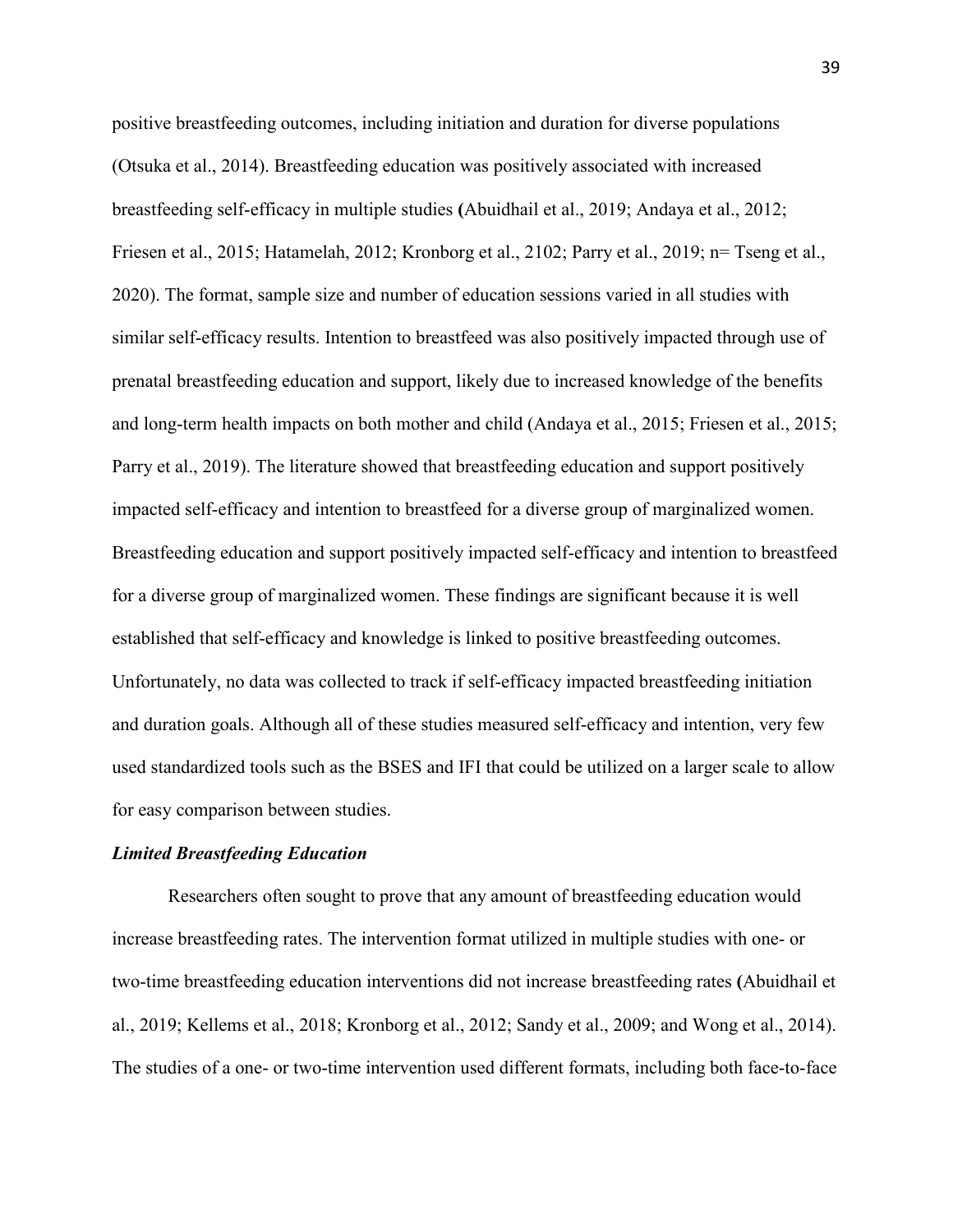and independent learning models but showed similar results. These findings demonstrate that for marginalized populations, more extensive breastfeeding education provides greater benefit for breastfeeding success. These small-scale research studies had limited resources to provide extensive breastfeeding education interventions to marginalized women with lack of access. There were multiple formats of breastfeeding education provided to marginalized women in the research studies including one-on-one IBCLC education sessions with handouts, breastfeeding video education, and a web-based program **(**Abuidhail et al., 2019; Kellems et al., 2018; Kronborg et al., 2012; Sandy et al., 2009; and Wong et al., 2014). Multiple studies using the same format of breastfeeding education intervention could provide more useful data to address the education format that could be most useful in educating marginalized women.

### **Implications for Midwifery Practice**

Midwives are in a unique position to walk with women throughout their pregnancy and breastfeeding journeys. Studies show that prenatal breastfeeding education and support increases breastfeeding initiation. Midwives who work with marginalized women should utilize this research to provide culturally sensitive support interventions to encourage women to exclusively breastfeed for an extended duration of time. These providers should also work to develop policies; guide research; and identify opportunities, gaps, and solutions to increase breastfeeding outcomes and impact health for marginalized women and their infants. They should also improve their understanding of the social determinants of health to provide quality breastfeeding care to women, including those from underserved populations, which is one of the Hallmarks of Midwifery (ACNM, 2020). Midwives' close relationship with patients and breadth of knowledge can be influential in all aspects of women's maternity care.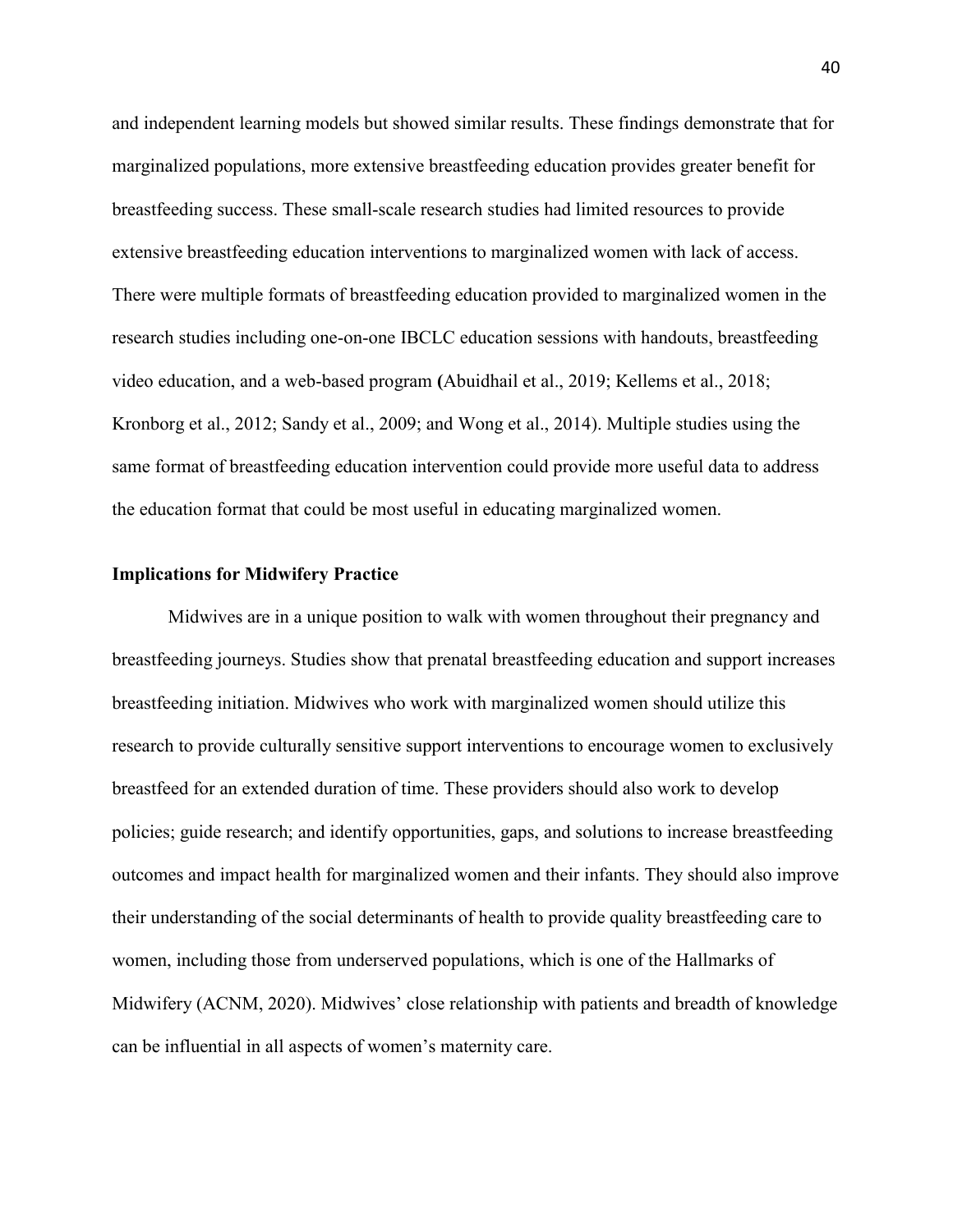The ACNM (2018) recognizes the important role of breastfeeding for both mothers and infants and aims to support initiatives that are designed to inform and educate patients and the public. This organization includes health education marketing efforts, including social media, that normalize breastfeeding to guide practitioners and inform the public. The need for evidencebased support and counseling for breastfeeding within healthcare systems is emphasized. These midwives advocate for increased research to identify care gaps related to cultural, social, economic, and physiologic factors. They also support international and domestic programs to improve breastfeeding rates and adopt policy and legislation that support, protect, and promote breastfeeding (ACNM, 2018).

Research on the best approach to increase breastfeeding rates for marginalized women is unclear. Midwives must advocate for further research to identify the needs of the vulnerable women in their care, while also conducting research. Midwives understand that breastfeeding is a combination of learned and instinctive behaviors, and they have the ability to affect the choices new mothers make to breastfeed their babies (ACNM, 2018).

Although research is unclear on the best method of education, the data demonstrates that increased breastfeeding education in the prenatal period leads to increased breastfeeding rates. Therefore, it is important for midwives to incorporate breastfeeding education and discussion in routine visits. It is important to assess anatomy, identify risk factors, answer questions, and dispel misinformation early in pregnancy. Through collaboration with IBCLCs, RNs, public health providers, peer-counselors, and pediatricians, midwives have the ability to positively impact breastfeeding education and rates

# **Recommendations for Future Research**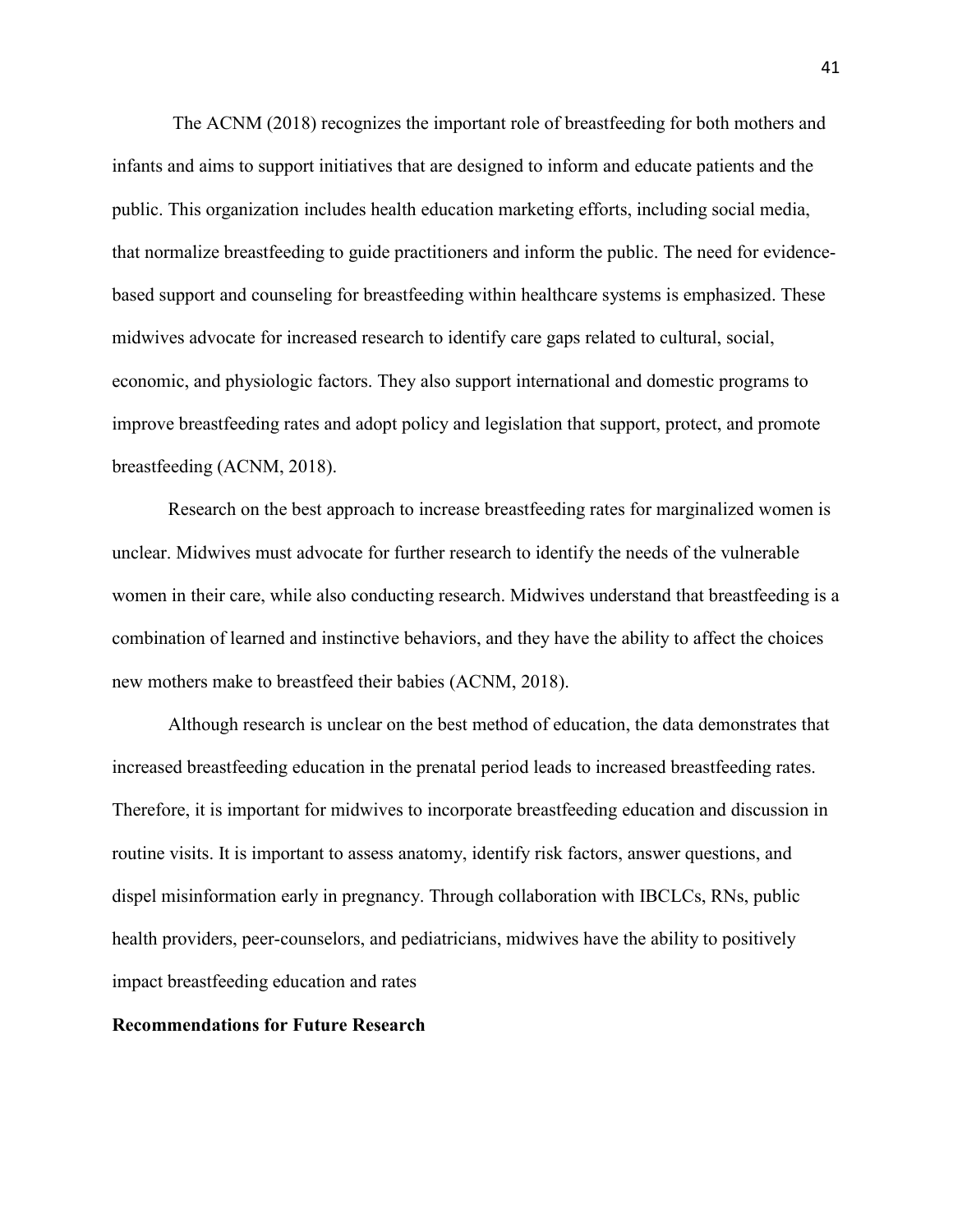Further research is needed to determine the efficacy of breastfeeding interventions to increase breastfeeding rates for marginalized women. Several suggestions were made to strengthen the quality of research available. Healthy People 2030, ACNM, and ACOG all address the need for a program of research to assess programs and recommendations to increase breastfeeding rates. ACNM (2016) advocates for research to identify social, cultural, and economic barriers that cause marginalized women to have lower breastfeeding rates compared to non-marginalized women.

Current research is heavily centered on third trimester interventions and more research is needed centering on earlier breastfeeding education and intervention to guide practice recommendations (Kellems et al., 2018). Research is necessary to determine if timing of breastfeeding education affects the efficacy of the intervention. One study showed women make feeding decisions early in pregnancy or even prior to pregnancy, which could guide research to improve the timing of midwife-led breastfeeding education (Kellems et al., 2018).

Cultural norms and background can influence the best learning modality for individual patients. Current studies did not often analyze outcomes in light of race or ethnicity. A prospective study of geographically and racially diverse patients would help guide breastfeeding interventions that would help improve initiation and duration in marginalized women (Oniwon et al., 2016). Development of comprehensive learning assessment tools to determine learning styles could benefit midwives' diverse patient populations.

Further research is needed to help identify some of the more promising interventions that will influence breastfeeding rates, including research on peer counselor services and how to tailor those services to meet the needs of marginalized women. Prenatal classes and the group prenatal care model show promising results to improve breastfeeding initiation, but more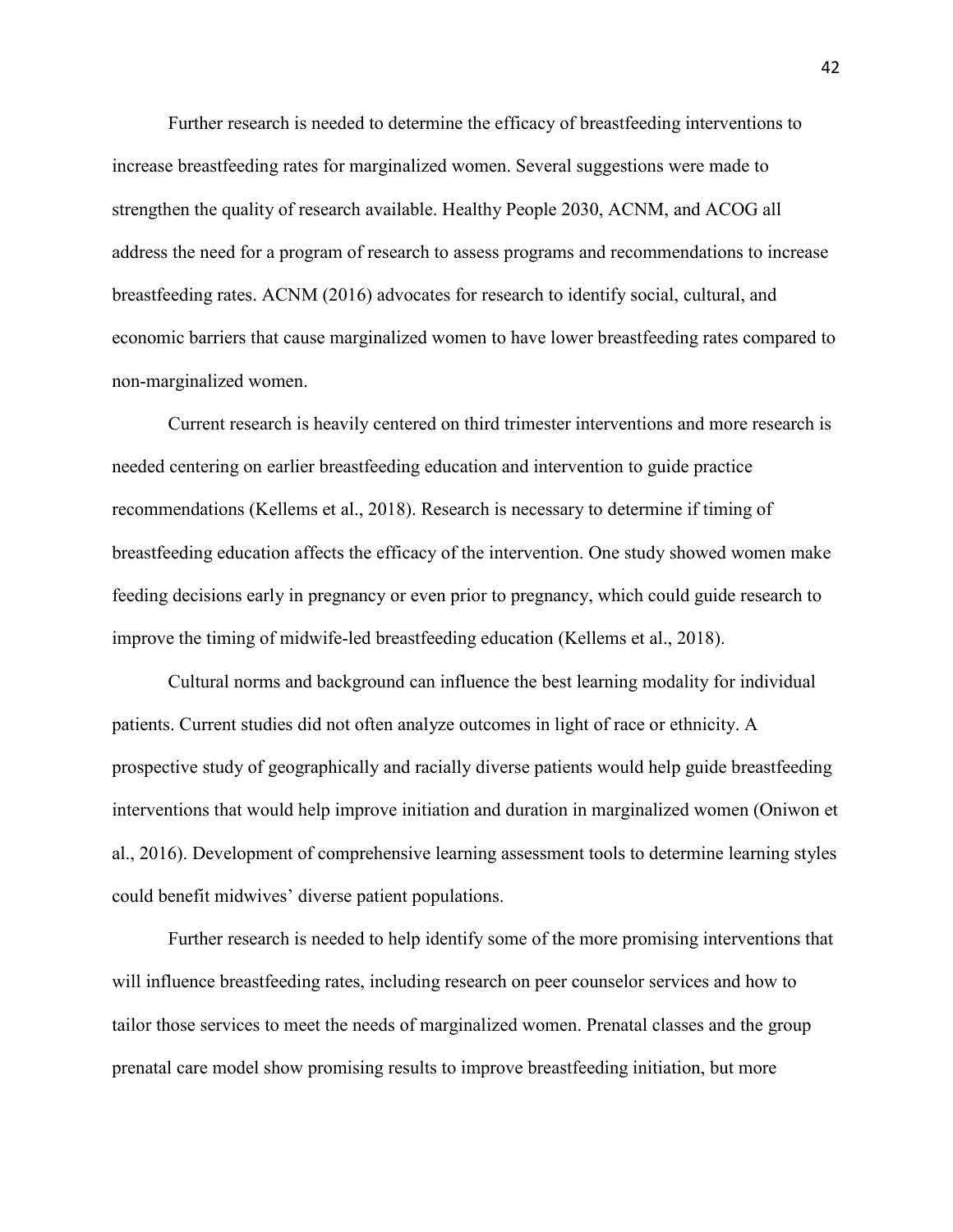research is needed to evaluate the impact of postpartum services on duration and exclusivity (Chapman et al., 2012). Additionally, research is needed to determine the cost-effectiveness of peer counseling services and optimal timing and intensity. Determining specific combinations of prenatal, perinatal, and postnatal peer-counseling services is also needed (Chapman et al., 2004).

More research is needed to determine the disconnect between interventions that improve breastfeeding self-efficacy and knowledge but are not sufficient to increase breastfeeding practice after birth (Kronborg e al., 2011). Interventions could include antenatal education to increase self-efficacy coupled with postpartum breastfeeding support to address unexpected breastfeeding difficulties for women with low support. Multiple research studies prove that selfefficacy and knowledge are successful in improving outcomes, but this has not been shown to be true in regard to increasing breastfeeding initiation and duration rates for marginalized women.

The research available largely includes smaller sample sizes, however larger sample sizes would provide more comprehensive results to determine the most effective education and support on breastfeeding for marginalized women. This additional research is essential to improve the health disparities marginalized women have faced historically and continue to impact health outcomes today.

# **Integration of the Maternal Role Attainment Theory**

The Maternal Role Attainment Theory was developed by Ramona Mercer to provide health interventions for nontraditional mothers to develop a strong maternal identity. Strong maternal identity can assist mothers in having the self-confidence to initiate and continue breastfeeding. The process used in this theory can help develop mother-infant attachment and bonding. The Maternal Role Attainment Theory follows four stages to attainment: anticipatory, formal, informal, and personal (Petiprin, 2016). Breastfeeding education and support can be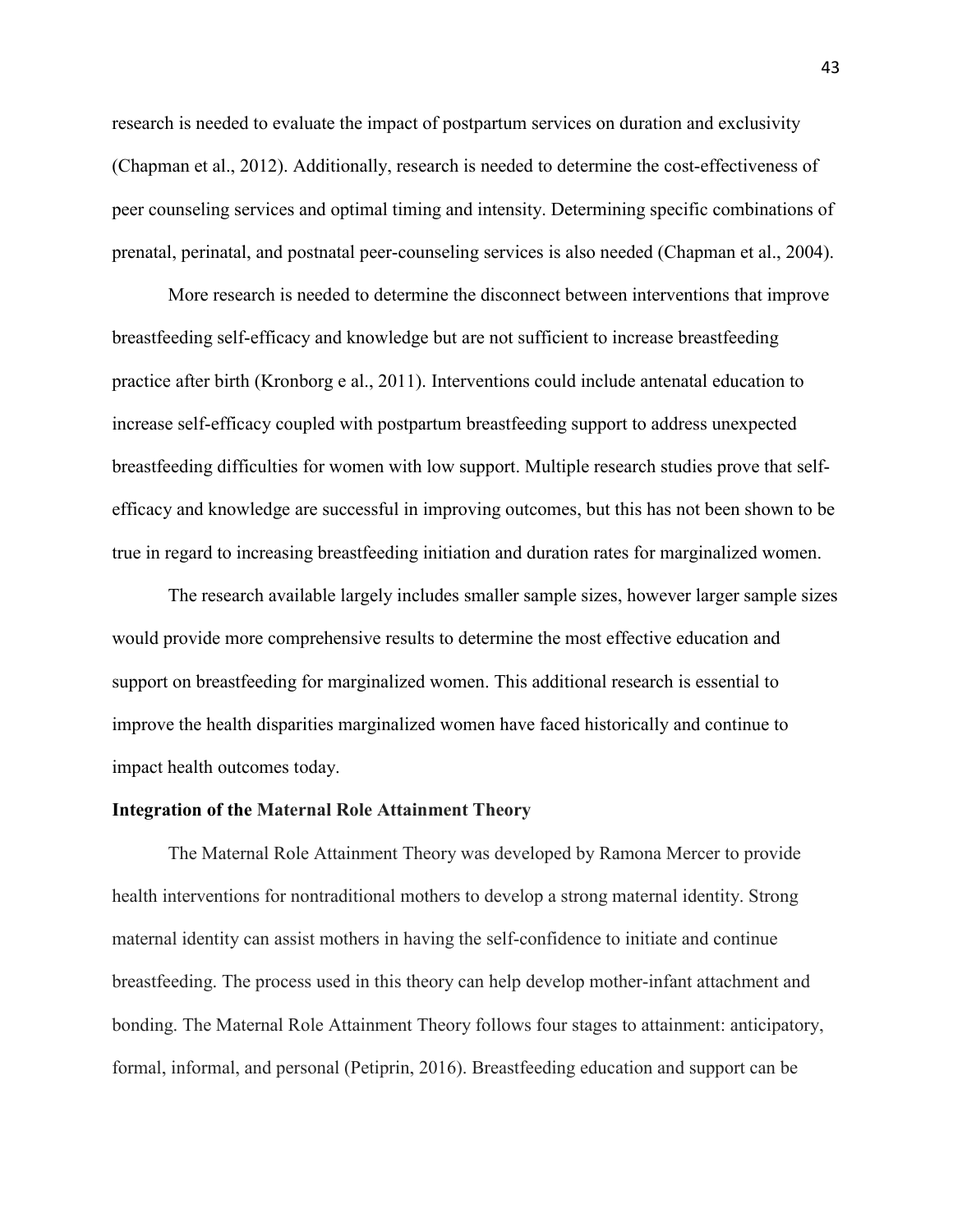directly applied to each of these four stages to increase exclusive breastfeeding rates among marginalized women.

The anticipatory stage to attainment is the social and psychological adjustment a mother makes in her breastfeeding journey (Mercer, 2004). During this stage, breastfeeding education could assist mothers in developing their breastfeeding goals, feeding desires, and dreams. An example of this was used in an RCT by Abuidhail et al. (2019); they used prenatal breastfeeding education to enhance knowledge, attitude, and self-efficacy and impact breastfeeding goals.

The next stage is the formal stage where new mothers assume the roles and responsibilities of motherhood. In this stage, midwives can guide the mother's behaviors and provide guidance and advice (Mercer, 2004). This was demonstrated in an RCT by Pugh et al. (2019) that included hospital visits by a breastfeeding support team to provide advice and education to new mothers. Mothers in the intervention group showed increased breastfeeding rates for up to six weeks.

The informal stage follows the formal stage. During this stage, a new mother gains confidence and is able to meet her goals of breastfeeding duration by developing her own methods that may be more culturally appropriate or comfortable. Madeira et al. (2019) studied Somali women in a low-resource clinic providing culturally appropriate care to improve care satisfaction, increase knowledge, and reduce stress in the postpartum period.

The personal stage is the final stage of motherhood. Mothers find confidence and competence in their role. Peer counselors are the best demonstration of this stage. Midwives can utilize peer counselors, who have the experience of moving through these stages, to help mothers navigate the anticipatory and formal stages. Chapman et al. (2004) used peer counseling to increase breastfeeding initiation through one-on-one personal support for marginalized mothers.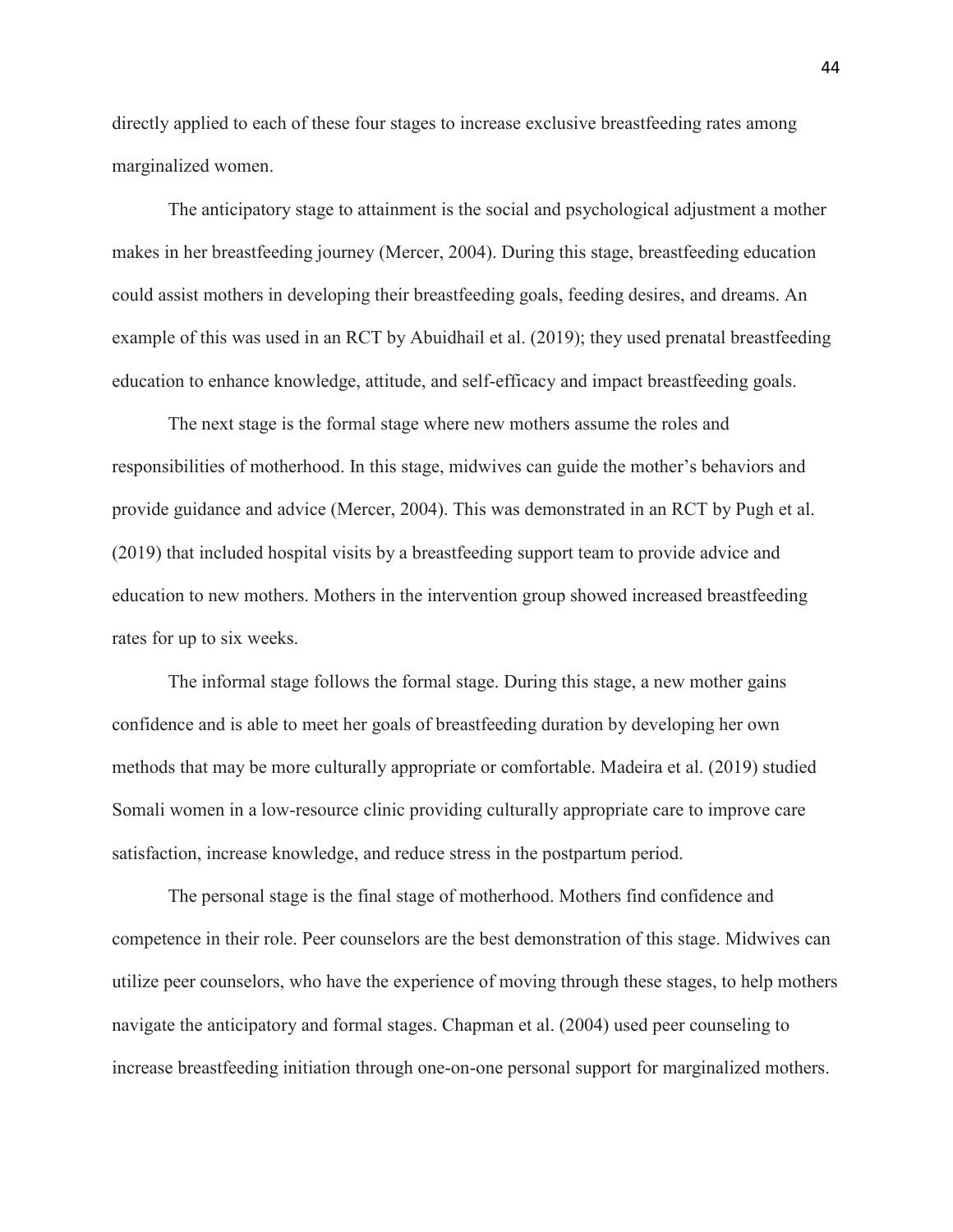Utilizing these four stages, marginalized women could have better breastfeeding initiation, duration, and exclusivity rates due to the multiple touchpoints of learning. The Maternal Role Attainment Theory challenges midwives to provide appropriate and culturally competent care for women during each of these stages. Midwives are fortunate to develop relationships with women and witness the transformations occur. They must also recognize that marginalized women may be challenged by language barriers, past trauma, experiences, lack of trust in the healthcare system, support structures, social stress, self-concept, beliefs on breastfeeding, or modesty. These barriers can cause women to stall at certain stages in the Maternal Role Attainment process. Utilizing best-practice research, nursing theories, and continuing to advocate for future research is vital for continued breastfeeding advances.

# **Conclusion**

The pertinent findings of this critical literature review included identification of the following themes regarding breastfeeding education and support for marginalized women: initiation versus duration, group education and support, self-efficacy and intention, and limited breastfeeding education. Each of these themes addresses breastfeeding education interventions to improve initiation, duration, and exclusivity. Twenty scholarly articles were chosen and reviewed using the Johns Hopkins Research Evidence Appraisal Tool with evidence identifying the effect of different types of breastfeeding education and support for marginalized groups of women. Prenatal education and support given on a regular basis shows increased initiation rates but lacks in influence on exclusivity and duration. Group education and support formats have been utilized for marginalized women but show varying results regarding a positive impact for initiation, exclusivity, and duration. Breastfeeding education and support has been shown to have a positive impact on self-efficacy and intention to breastfeed. The studies using a one- or two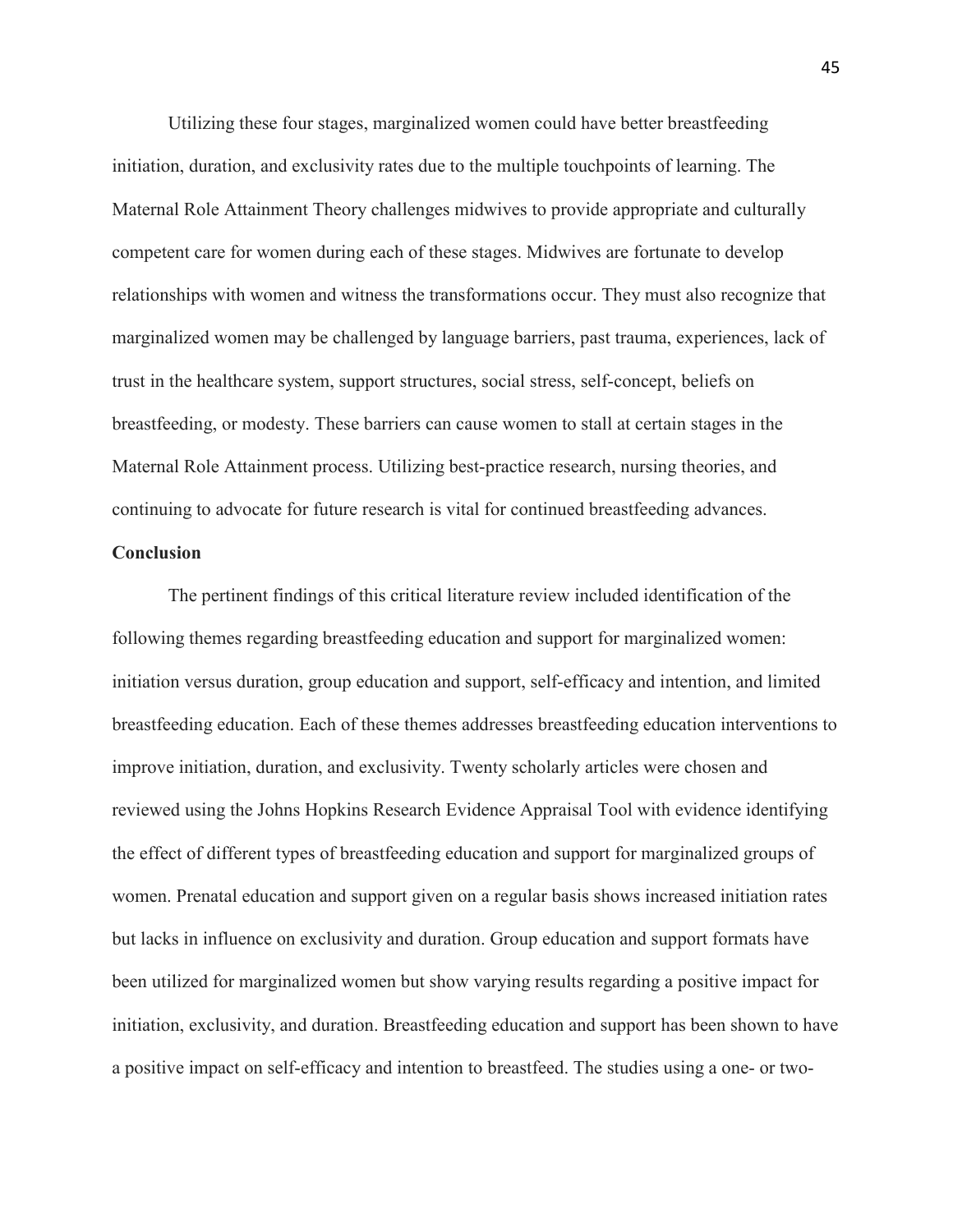time intervention showed insignificant impact on breastfeeding rates. The research for this topic is currently limited and several areas for further research have been identified.

The close relationship developed between nurse-midwives and their patients allows for frequent opportunities to have a positive impact on a woman's breastfeeding journey. Nursemidwives utilization of evidenced based knowledge, adherence to the ACNM position statement on breastfeeding, and familiarity with Mercer's Maternal Role Attainment Theory will guide quality care interventions for marginalized women in their care.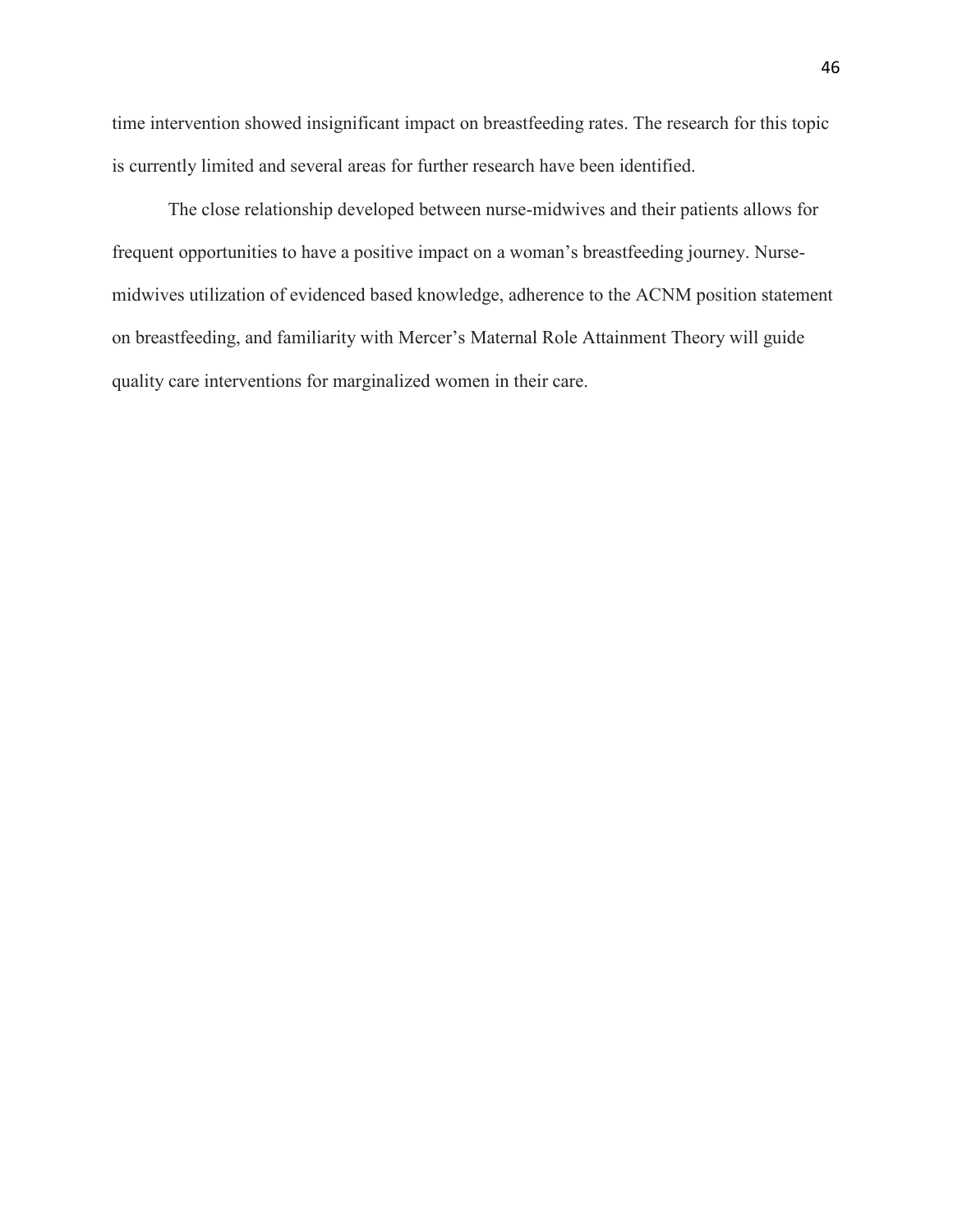# **References**

- Abuidhail, J., Mrayan, L., & Jaradat, D. (2019). Evaluating effects of prenatal web-based breastfeeding education for pregnant mothers in their third trimester of pregnancy: Prospective randomized control trial. *Midwifery*, *69*(1), 143–149. <https://doi.org/10.1016/j.midw.2018.11.015>
- Alligood, M. R., & Marriner-Tomey, A. (2010). *Nursing theorists and their work* (7th ed.). Mosby/Elsevier Publishers.
- American Academy of Pediatrics. (2012). Breastfeeding and the use of human milk. *Journal of the American Academy of Pediatrics, 129*(3), 827-841.

<https://doi.org/10.1542/pens.2011-3552>

Almanza, J., Karbeah, J., Kozhimannil, K. B., & Hardeman, R. (2019). The experience and motivations of midwives of color in Minnesota: Nothing for us without us. *Journal of Midwifery & Women's Health, 64*(5), 598–603. https://doi-org./10.1111/jmwh.13021

Ament, L. (2007). *Professional issues in midwifery*. Jones and Bartlett Publishers.

American College of Nurse Midwifery. (2018). Breastfeeding. *Position Statement* [PDF format]. Retrieved from

[https://www.midwife.org/ACNM/files/ACNMLibraryData/UPLOADFILENAME/00000](https://www.midwife.org/ACNM/files/ACNMLibraryData/UPLOADFILENAME/000000000248/Breastfeeding-statement-Feb-2016.pdf) [0000248/Breastfeeding-statement-Feb-2016.pdf](https://www.midwife.org/ACNM/files/ACNMLibraryData/UPLOADFILENAME/000000000248/Breastfeeding-statement-Feb-2016.pdf)

- American College of Nurse Midwifery. (2020). *Core competencies for basic midwifery practice.*  Retrieved from<http://www.midwife.org/ACNM/files>
- Andaya, E., Bonuck, K., Barnett, J., & Lischewski-Goel, J. (2012). Perceptions of primary carebased breastfeeding promotion interventions: qualitative analysis of randomized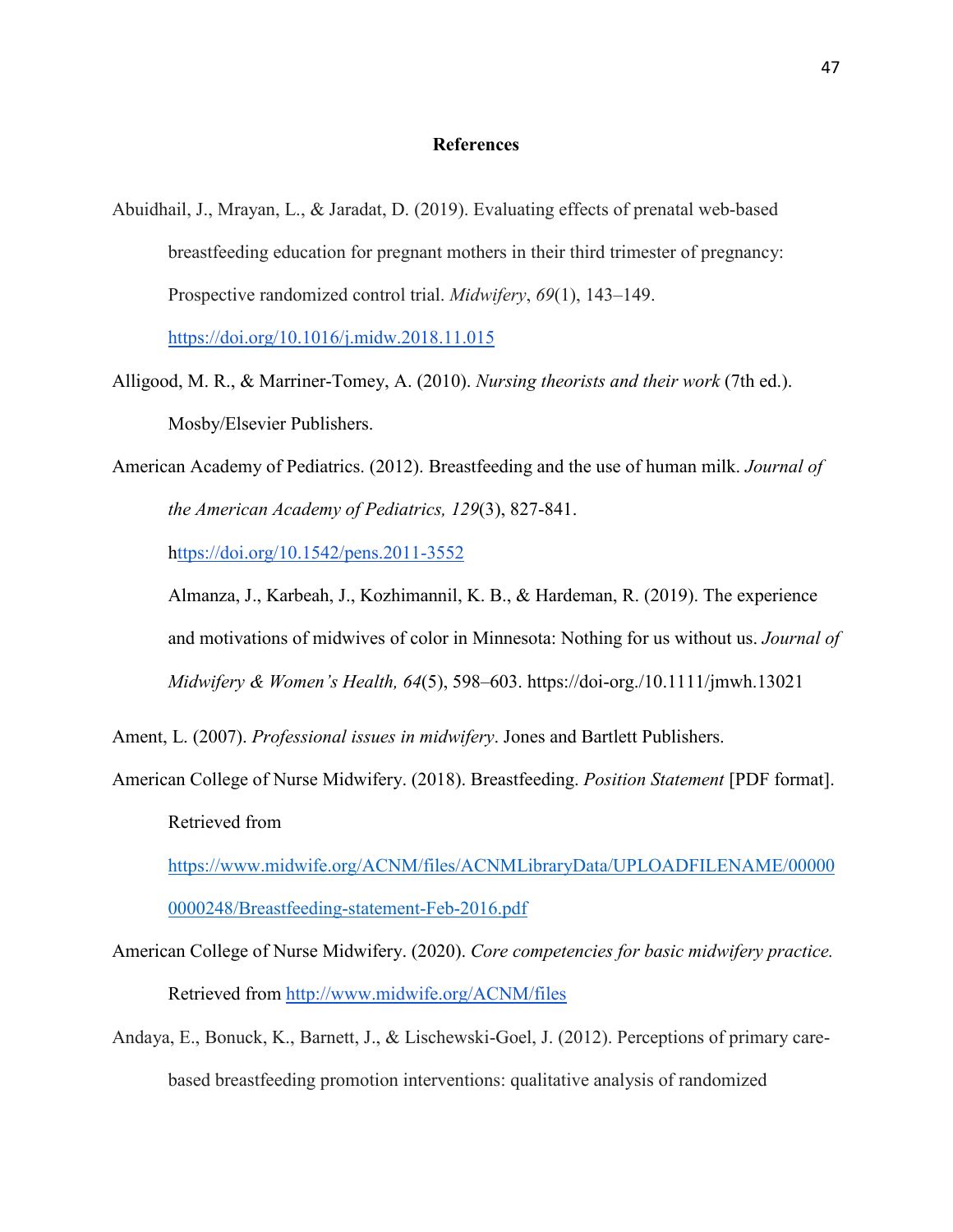controlled trial participant interviews. *The Official Journal of the Academy of Breastfeeding Medicine, 7*(6), 417–422. [https://doi.org/10.1089/bfm.2011.0151](https://meet.google.com/linkredirect?authuser=1&dest=https%3A%2F%2Fdoi.org%2F10.1089%2Fbfm.2011.0151)

- Baah, F. O., Teitelman, A. M., & Riegel, B. (2019). Marginalization: Conceptualizing patient vulnerabilities in the framework of social determinants of health-An integrative review. *Nursing inquiry*, *26*(1), e12268[.](https://doi.org/10.1111/nin.12268) <https://doi.org/10.1111/nin.12268>
- Center for Disease Control and Prevention. (2018). *Breastfeeding report card.* Retrieved from https://www.cdc.gov/media/releases/2018/p0820-breastfeeding-report-card.html
- Chapman, D., Damio, G., Young, S., & Perez-Escamilla, R. (2004). Effectiveness of breastfeeding peer counseling in low-income, predominantly Latina population. *Archives of Pediatrics and Adolescent Medicine, 158*(9), 897- 902. https://doi.org/ 10.1001/archpedi.158.9.897
- Chapman, D., & Perez-Escamilla, R. (2012). Breastfeeding among minority women: Moving from risk factors to interventions. *Advances in Nutrition, 3*(1), 95-104. https://doi.org/10.3945/an.111.001016
- Dearholt, S. L., & Dang, D. (Eds.). (2012). *Johns Hopkins nursing evidence-based practice: Model and guidelines* (2nd ed.). Indianapolis, IN.
- Farr, R. S., Rahman, F., O'Riordan, M. A., & Furman, L. (2019). Assessing the feasibility and effectiveness of two prenatal breastfeeding intervention apps in promoting postpartum inhospital exclusive breastfeeding. *Breastfeeding Medicine, 14*(10), 724-30. https://doi.org/101089/bfm.2019.0053
- Friesen, C. A., Hormuth, L. J., Petersen, D., & Babbitt, T. (2015). Using videoconferencing technology to provide breastfeeding support to low-income women: Connecting hospitalbased lactation consultants with clients receiving care at a community health center.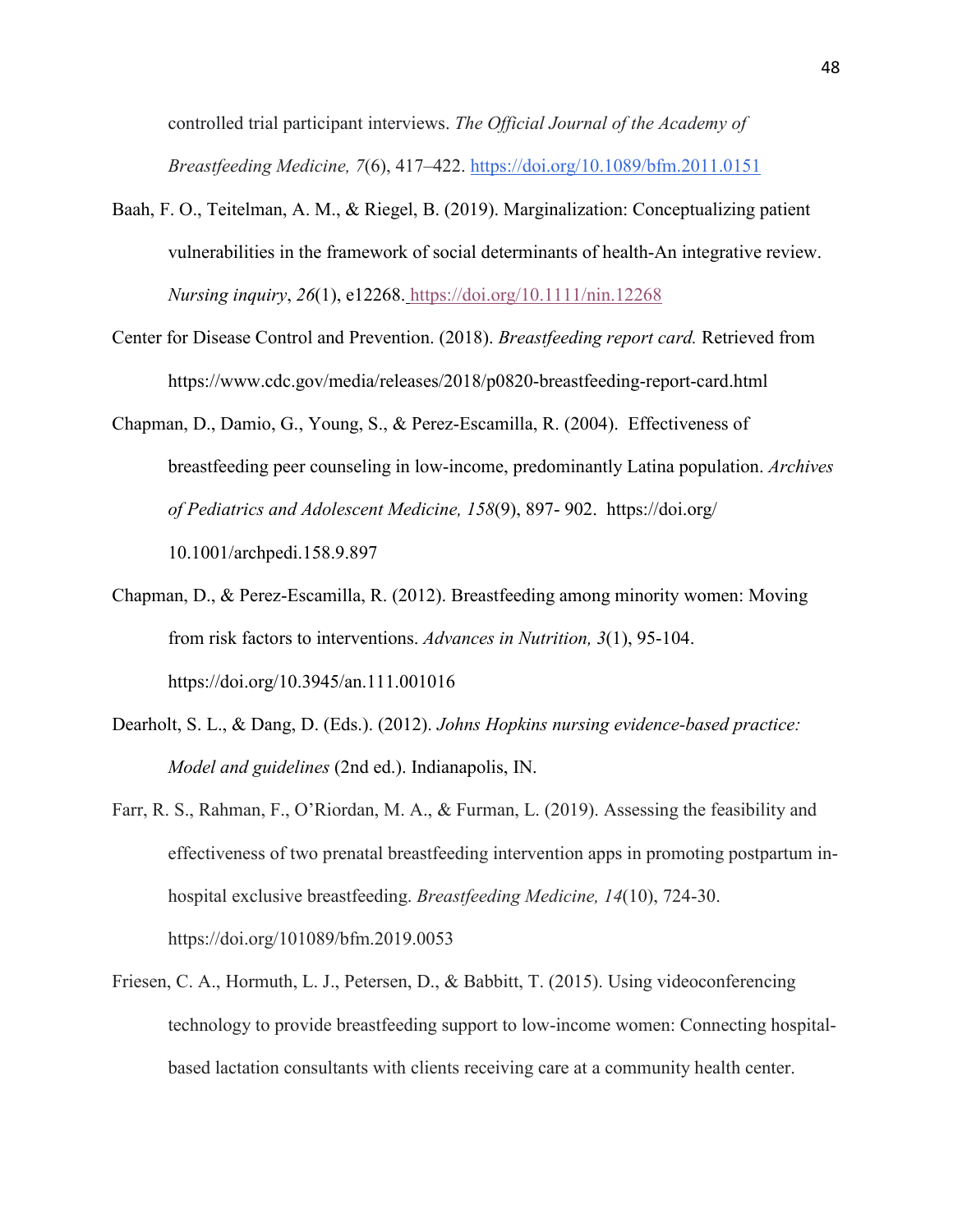*Journal of Human Lactation, 31*(4), 595-599.

<https://doi.org/10.1177/0890334415601088>

Hatamleh, W. (2012). Prenatal breastfeeding intervention program to increase breastfeeding duration among low income women. *Scientific Research, 4*(3), 143-149.

<http://dx.doi.org/10.4236/health.2012.43022>

- Husmillo, M. (2013). Maternal Role Attainment Theory. *International Journal of Childbirth Education*, *28*(2), 46–48.<https://doi.org/10.1111/j.1552-6909.2006.00080.x>
- Ickovics, J., Earnshaw, V., Lewis, J., Kershaw, T., Magriples, U., Stasko, E., Rising, S., Cassells, A., Cunningham, S., Bernstein, P., & Tobin, J. (2016). Cluster randomized controlled trial of group prenatal care: Perinatal outcomes among adolescents in New York City health centers. *American Journal of Public Health, 106*(2), 359-365. https://doi.org/10.2105?AJPH.2015.302960
- Johnson, A., Kirk, R., Rosenblum, K. L., & Muzik, M. (2015). Enhancing breastfeeding rates among African American women: a systematic review of current psychosocial interventions. *Journal of the Academy of Breastfeeding Medicine, 10*(1), 45–62. https://doi.org/10.1089/bfm.2014.0023
- Jones, K., Power, M., Queenan, J., & Schulkin, J. (2015). Racial and ethnic disparities in breastfeeding. *The Journal of the Academy of Breastfeeding Medicine, 10*(4), 186–196. https://doi.org/10.1089/bfm.2014.0152
- Kellams, A. L., Gurka, K. K., Hornsby, P. P., Drake, E., & Conaway, M. R. (2018). A randomized trial of prenatal video education to improve breastfeeding among low-income women. *Breastfeeding Medicine, 13*(10), 666-673. https://doi.org/10.1089/bfm.2018.0115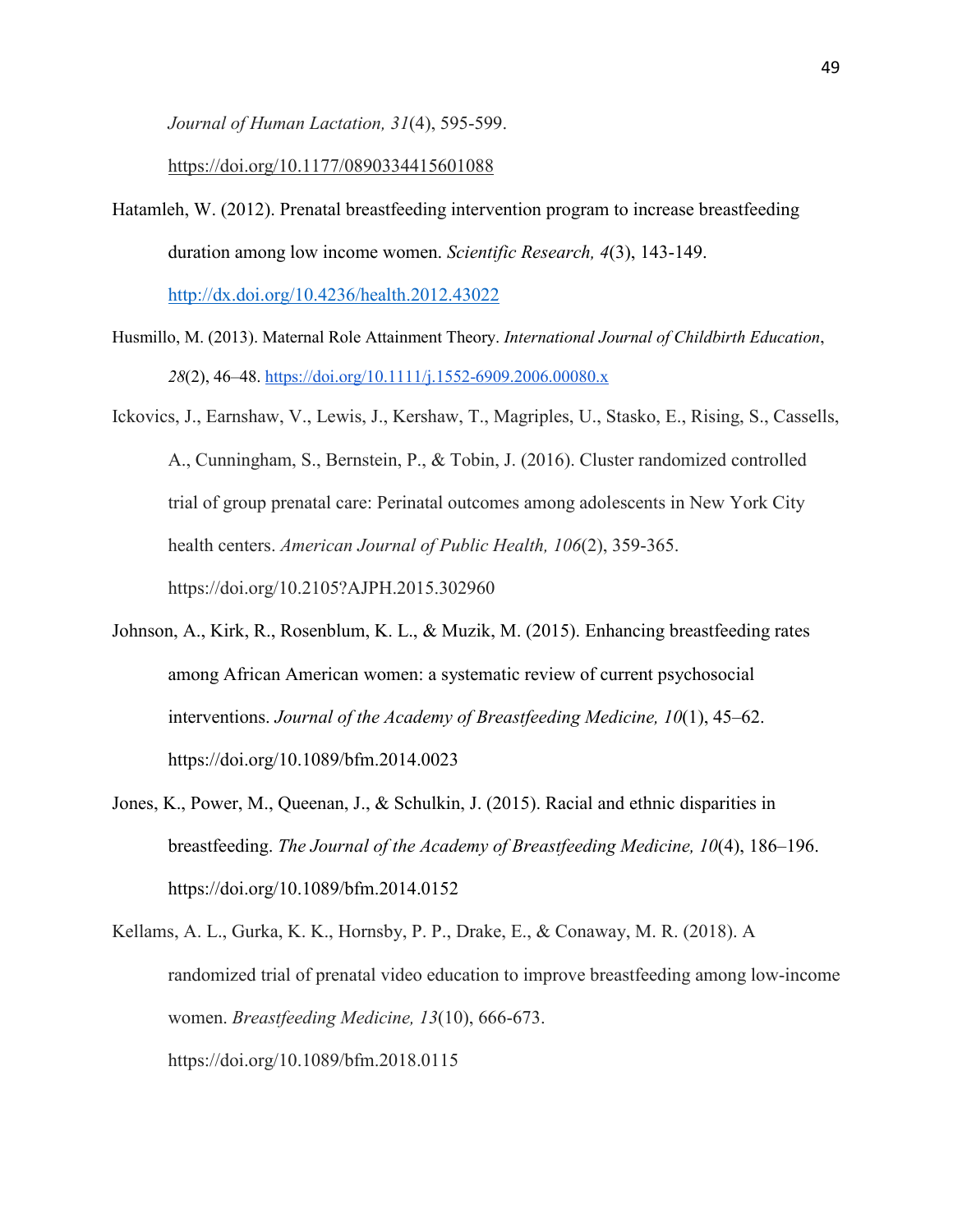Krongborg, H., Maimburg, R., & Vaeth, M. (2012). Antenatal training to improve breast feeding: A randomized trial. *Midwifery, 28*(6), 784-790.

<https://doi.org/10.1016/j.midw.2011.08.016>

- Lutenbacher, M., Elkins, T., Dietrich, M. S., & Riggs, A. (2018). The Efficacy of using peer mentors to improve maternal and infant health outcomes in Hispanic families: Findings from a randomized clinical trial. *Maternal and Child Health Journal, 22*(1), 92–104. https://doi.org/10.1007/s10995-018-2532-z
- Madeira, A., Rangen, C., & Avery, M. (2019). Design and implementation of a group prenatal care model for Somali women at a low-resource health clinic. *Nursing for Women's Health, 23*(3), 224-233. https://doi.org/0.1016/j.nwh.2019.03.007
- Mercer, R. T. (2004). Becoming a mother versus maternal role attainment. *Journal of Nursing Scholarship, 36*(3), 226-232.
- M'Liria, K., Kimiyew, J., & Ochola, S. (2020). Impact of mother-to-mother support groups in promoting exclusive breastfeeding in a low-resource rural community in Kenya: A randomized controlled trial. *Journal of Food and Nutrition, 8*(2), 609-621. <https://dx.doi.org/10.12944?CRNFSj.8.2.26>

Ochola, S., Labadarios, D., & Nduati, R. (2012). Impact of counselling on exclusive breastfeeding practices in a poor urban setting in Kenya: A randomized controlled trial. *Public Health Nutrition, 16*(10), 1732-1740.<https://doi.org/10.1017/S1368980012004405> Oniwon, O., Tender, J., He, J., & Voorhees, E. (2016). Reasons for infant feeding decisions in low-income families in Washington, DC. Journal of Human Lactation, 32(4). https://doi.org/10.1177/0890334416653739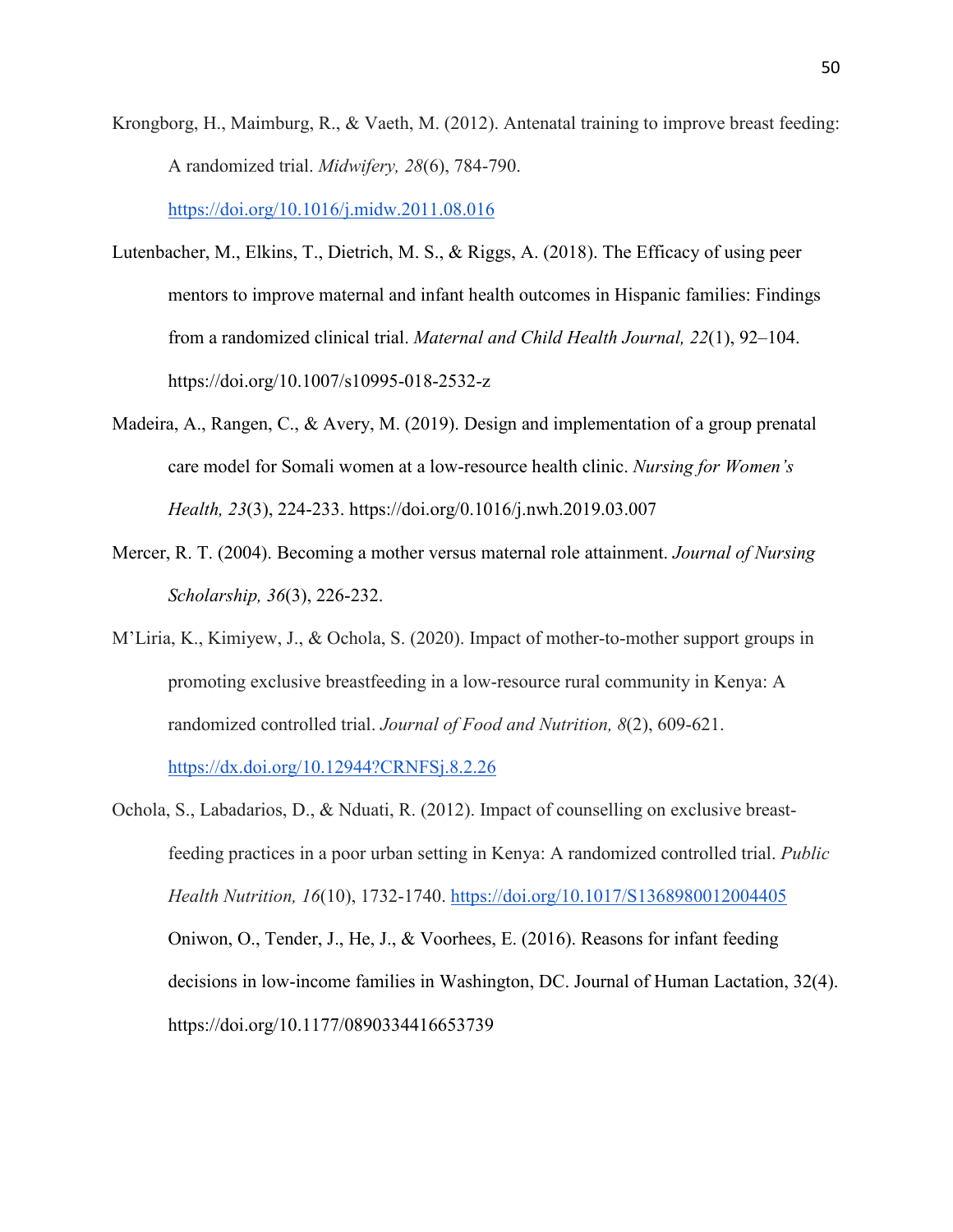- Parry, K., Tully, K., Hopper, L., Schildkamp, P., & Labbok, M. (2019). Evaluation of ready, set, baby: A prenatal breastfeeding education and counseling approach. *Birth, 46*(1), 113– 120. https://doi.org/10.1111/birt.12393
- Perez-Escamilla, R., & Segura-Perez, S. (2020). Maternal and economic benefits of breastfeeding. *UpToDate*. Retrieved on January 7, 2021, from https://www.uptodate.com/contents/maternal-and-economic-benefits-of-breastfeeing
- Petiprin, A. (2016). Nursing Theory. Retrieved on March 23, 2021, from [http://nursing](http://nursing-theory.org/)[theory.org](http://nursing-theory.org/)
- Petrova, A., Ayers, C., Stechna, S., Gerling, J., & Mehta, R. (2009). Effectiveness of exclusive breastfeeding promotion in low-income mothers: A randomized controlled study. *Breastfeeding Medicine, 4*(2).<https://doi.org/10.1089/bfm.2008.0126>
- Pugh, L, Serwint, J., Frick, K., Nanda, J., Sharps, P., Spatz, D., & Milligan, R. (2010). A randomized controlled community-based trial to improve breastfeeding rates among urban low-income mothers. *Academic Pediatrics*, *10*(1), 14–20.

<https://doi.org/10.1016/j.acap.2009.07.005>

Robinson, K., Garnier-Villarreal, M., & Hanson, L. (2018). Effectiveness of centering pregnancy on breastfeeding initiation among African Americans. *The Journal of Perinatal & Neonatal Nursing, 32*(2), 116-126.

<https://doi.org/10.1097/JPN.0000000000000307>

Sandy, J. M., Anisfeld, E., & Ramirez, E. (2009). Effects of a prenatal intervention on breastfeeding initiation rates in a Latina immigrant sample. *Journal of Human Lactation, 25*(4), 404–411. <https://doi.org/10.1177/0890334409337308>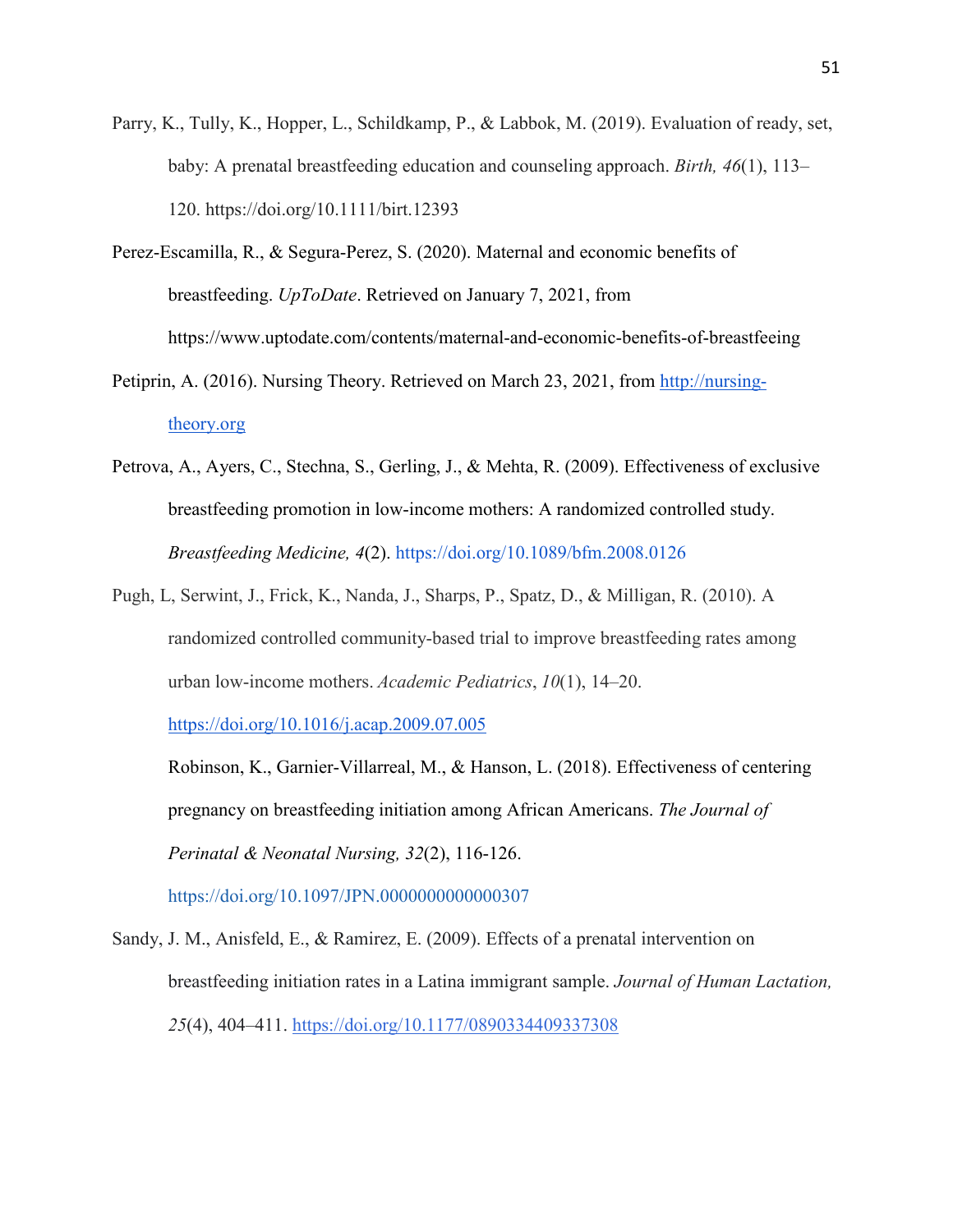Swerts, M., Westhof, E., Bogaerts, A., Lemiengre, & J. Lemiengre. (2016). Supporting breast-feeding women from the perspective of the midwife: A systematic review of the literature. *Midwifery, 37*(1), 32-40. https://doi.org/10.1016/j.midw.2013.02.016

- Tseng, J.-F., Chen, S.-R., Au, H.-K., Chipojola, R., Lee, G. T., Lee, P.-H., Shyu, M.-L., & Kuo, S.-Y. (2020). Effectiveness of an integrated breastfeeding education program to improve self-efficacy and exclusive breastfeeding rate: A single-blind, randomised controlled study. *International Journal of Nursing Studies*, *111*(1). [https://doi](https://doi-org./10.1016/j.ijnurstu.2020.103770)[org./10.1016/j.ijnurstu.2020.103770](https://doi-org./10.1016/j.ijnurstu.2020.103770)
- Wambach, K., Aaronson, L., Breedlove, G., Domian, E., Rojjanasrirat, W., & Yeh, H. (2011). A randomized controlled trial of breastfeeding support and education for adolescent mothers. *Western Journal of Nursing Research, 3*3 (4), 487-505. https://doi.org/10.1177/0193945910380408
- Wang, K., Fong, D., Lee, I., Chu, S., & Tarrant, M. (2014). Antenatal education to increase exclusive breastfeeding: A randomized controlled trial. *American College of Obstetricians and Gynecologist, 124*(1), 961-968.

<https://doi.org/10.1097?AOG.0000000000000481>

- Wallenborn, J., & Masho, S. (2018). Association between Breastfeeding Duration and Type of Birth Attendant. *Journal of pregnancy*, *2018*, 719-851. https://doi.org/10.1155/2018/7198513
- Wong, K., Tarantino, M., & Lok, K. (2015). Group versus individual professional antenatal breastfeeding education for extending breastfeeding duration and exclusivity: A systematic review. *Journal of Human Lactation, 31*(3), 354-366. <https://doi.org/10.1177/0890334415583294>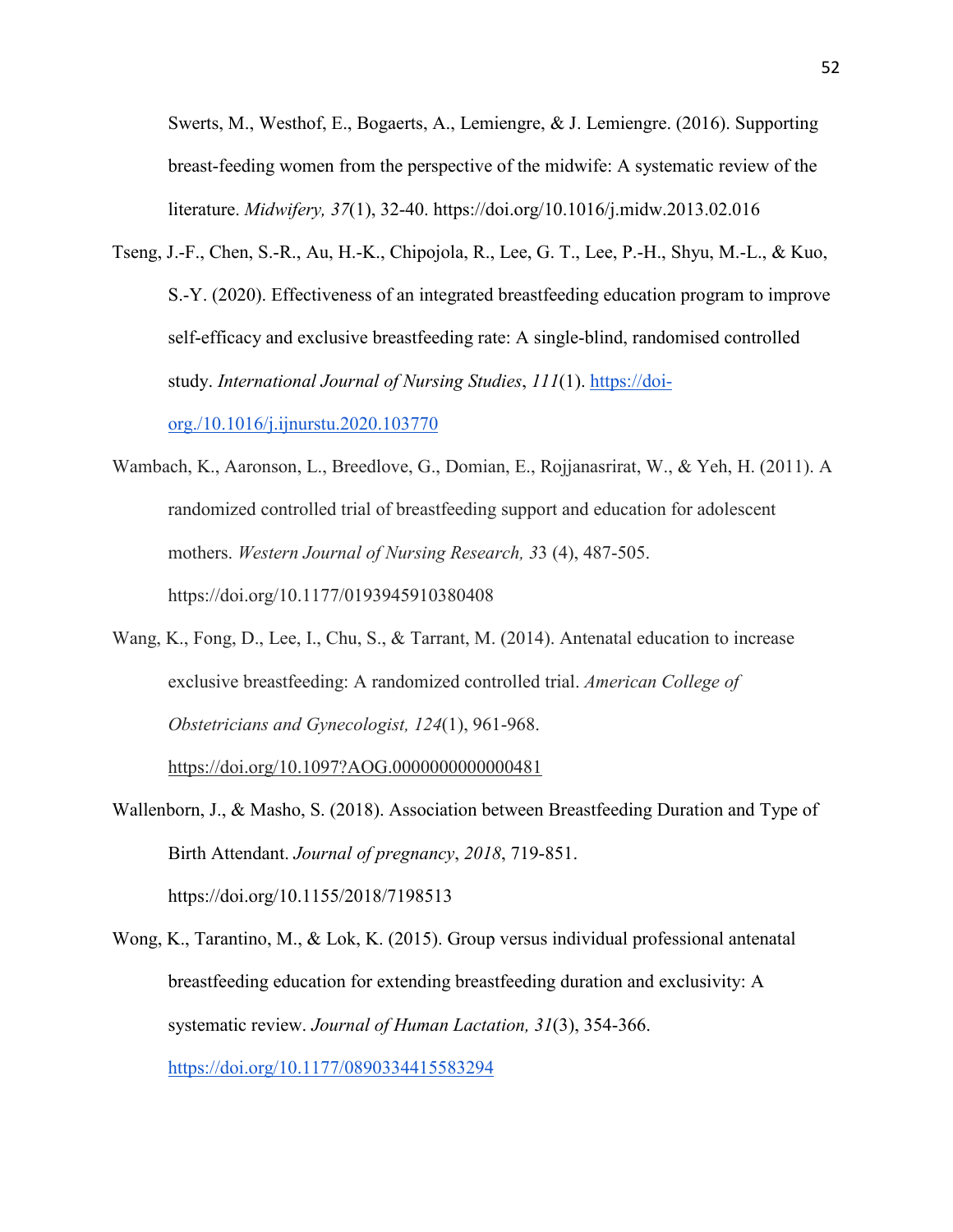- World Health Organization. (2020). *About social determinants of health.* Retrieved on March 23, 2021, from [https://www.who.int/social\\_determinants/sdh\\_definition/en/](https://www.who.int/social_determinants/sdh_definition/en/)
- World Health Organization. (2020). *Breastfeeding.* Retrieved on March 23, 2021, from

[https://www.who.int/maternal\\_child\\_adolescent/topics/child/nutrition/breastfeeding/en/](https://www.who.int/maternal_child_adolescent/topics/child/nutrition/breastfeeding/en/)

World Health Organization. (2017). *10 facts on breastfeeding*. Retrieved on March 23, 2021, from<https://www.who.int/features/factfiles/breastfeeding/en/>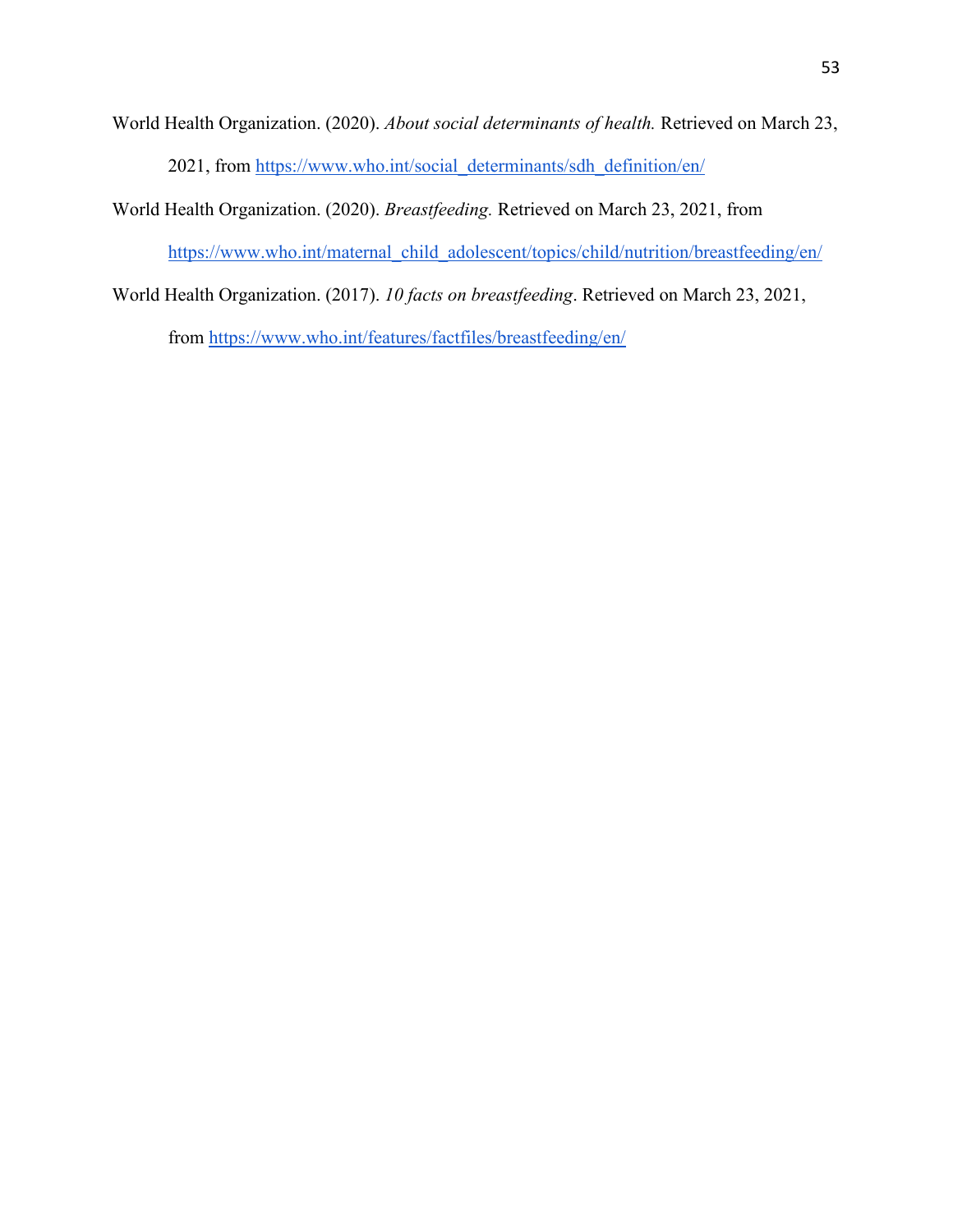# Appendix 1 – Literature Review Matrix

**Source:** Abuidhail, J., Mrayan, L., & Jaradat, D. (2019). Evaluating effects of prenatal web-based breastfeeding education for pregnant mothers in their third trimester of pregnancy: Prospective randomized control trial. *Midwifery, 69*(1), 143-149. https://doi.org/10.1016/j.midw.2018.11.015

| Purpose/Sample                                                                                                                                                                        | Design(Method/Instruments)                    | <b>Results</b>                                        | <b>Strengths/Limitations</b>                  |  |
|---------------------------------------------------------------------------------------------------------------------------------------------------------------------------------------|-----------------------------------------------|-------------------------------------------------------|-----------------------------------------------|--|
| <b>Purpose:</b>                                                                                                                                                                       | A prospective RCT design was used. Data       | Participants of the experimental group were at        | <b>Strengths:</b>                             |  |
| The study purpose was to                                                                                                                                                              | collection instruments were the infant        | moderate level of BSES in pre- and post-              | Ethical approval was conducted by the         |  |
| measure the effectiveness                                                                                                                                                             | feeding knowledge and attitudes (IIFAS) and   | intervention with increasing the number of            | Institutional Review Board and Ministry of    |  |
| of prenatal web-based                                                                                                                                                                 | Breastfeeding Self-Efficacy Scale (BSES).     | mothers in the same level post intervention.          | Health and the Hashemite University. The      |  |
| breastfeeding education on                                                                                                                                                            | These were used to measure self-efficacy,     | Participants were at a neutral level of IIFAS in both | study was the first trial to use new teaching |  |
| enhancing knowledge, attitude,                                                                                                                                                        | knowledge and attitudes regarding             | groups generally, they were neither positive to       | methodologies as internet and website         |  |
| and self-efficacy of breastfeeding                                                                                                                                                    | breastfeeding. The IIFAS scale measures       | breastfeeding nor to bottle feeding. Participants of  | offerings. The study showed that Hodinian     |  |
| after giving birth.                                                                                                                                                                   | mothers' attitudes and knowledge and          | the experimental group who were neutral in the        | mothers do not read a lot, but watch videos   |  |
|                                                                                                                                                                                       | scores are divided into three categories of   | pre-intervention were n=50, 89.3% and in post         | and images more than reading information.     |  |
| Sample/Setting:                                                                                                                                                                       | positive to breastfeeding (70-85), neutral to | intervention were n=54, 96.4%. Participants in the    |                                               |  |
| Participants were 112 pregnant                                                                                                                                                        | breastfeeding (49-69) and positive to         | control group who were neutral in the pre-            |                                               |  |
| mothers between 29-36 weeks                                                                                                                                                           | formula feeding (17-48). The BSES assess      | intervention were n=51, 91.1% and post                | Limitations:                                  |  |
| gestation and who were recruited                                                                                                                                                      | mothers' self-efficacy and goes from 14-70,   | intervention n=55, 98.2%. There was no significant    |                                               |  |
| from one antenatal clinic in the                                                                                                                                                      | with 70 being the highest breastfeeding       | difference between the experimental and control       | The sample size was limited to one region in  |  |
| Northern Region of Jordan: Irbid                                                                                                                                                      | efficacy.                                     | groups on post-intervention scores on BSES and        | Jordan and a private clinic. The interviews   |  |
| Governorate (population:                                                                                                                                                              |                                               | IIFAS. The results showed that n=17, 30.4% did not    | were conducted by phone and not face-to-      |  |
| 177,158). Criteria included >= 18,                                                                                                                                                    | A trained research assistant obtained         | read the knowledge in the website, but still          | face. 30.4% of participants did not read the  |  |
| a non-complicated pregnancy and                                                                                                                                                       | consent and gave all mothers a pretest, then  | described their knowledge as "good".                  | materials, but rather looked at graphics and  |  |
| daily internet use/access.                                                                                                                                                            | gave the experiment group access to web-      |                                                       | watched videos The sample size was small.     |  |
|                                                                                                                                                                                       | based information and no access in the        | <b>Conclusion:</b>                                    |                                               |  |
| Level of evidence:                                                                                                                                                                    | control group. Two weeks after due dates,     | There were no differences between intervention        |                                               |  |
| Level I                                                                                                                                                                               | participants were contacted by phone to       | and control groups, web-based breastfeeding           |                                               |  |
|                                                                                                                                                                                       | complete a post-intervention assessment.      | education programs may contribute to improving        |                                               |  |
| <b>Quality of evidence:</b>                                                                                                                                                           | The data was analyzed using an ANCOVA         | breastfeeding self-efficacy, knowledge and            |                                               |  |
| Good                                                                                                                                                                                  | test to determine differences in the          | attitude. Further research is needed.                 |                                               |  |
|                                                                                                                                                                                       | intervention and control group.               |                                                       |                                               |  |
|                                                                                                                                                                                       |                                               |                                                       |                                               |  |
|                                                                                                                                                                                       |                                               |                                                       |                                               |  |
| Author Recommendations: Inclusion prenatal web-based breastfeeding education in antenatal clinics at MCHC centers of Ministry of Health. Further research is needed to replicate this |                                               |                                                       |                                               |  |

**Author Recommendations:** Inclusion prenatal web-based breastfeeding education in antenatal clinics at MCHC centers of Ministry of Health. Further research is needed to replicate this study in other Jordanian health settings.

Summary for current clinical practice question: Further research is needed to determine the effectiveness of web-based education. Mothers were more interested in the graphics and videos than reading the data. Breastfeeding improves intellectual, neurological, psychomotor and social development as well as protects against disease and neonatal complications. Teaching is considered a cornerstone in enhancing breastfeeding success, however traditional methods are not effective enough.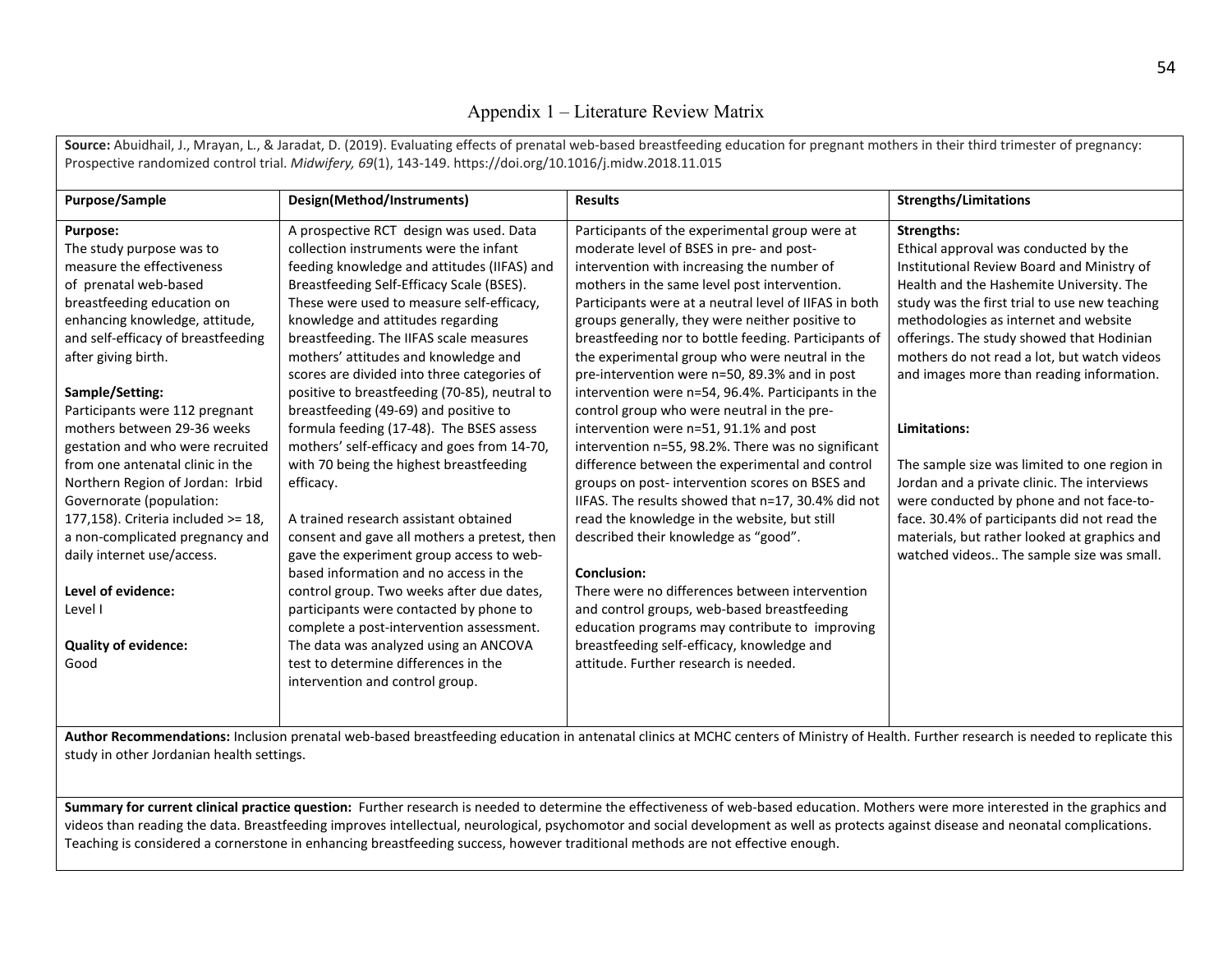55 **Source:** Chapman, D. J., Damio, G., Young, S., & Perez-Escamilla, R. (2004). Effectiveness of breastfeeding peer counseling in low-income, predominantly Latina population. *Archives of Pediatrics and Adolescent Medicine, 158*(9), 897-902. https://doi.org/ 10.1001/archpedi.158.9.897

| Purpose/Sample                       | Design(Method/Instruments)                                        | <b>Results</b>                   | <b>Strengths/Limitations</b>                  |
|--------------------------------------|-------------------------------------------------------------------|----------------------------------|-----------------------------------------------|
| Purpose: To evaluate the difference  | This was a randomized, prospective, controlled trial where        | The proportion not initiating    | Strengths: RCT, Sample representation of      |
| in breastfeeding initiation and      | participants were recruited prenatally and randomly assigned      | breastfeeding was significantly  | the population. The results of this study     |
| length of exclusive breastfeeding    | to receive either routine breastfeeding education or routine      | lower in the intervention group  | were said to coincide with the results of     |
| found among women given prenatal     | breastfeeding education plus peer counseling. Women were          | than among the controls. The     | previous peer counseling studies              |
| peer counseling versus those who     | recruited with the criteria of being at least 18 years old,       | probability of stopping          | conducted in both developed and               |
| only received the standard prenatal  | considering breastfeeding their infants, residents of the greater | breastfeeding also tended to be  | developing countries. The findings may        |
| education regarding breastfeeding.   | Hartford area, available for telephone follow up, low income,     | lower in the intervention group  | also be a conservative reflection of the      |
|                                      | at no more than 26 weeks' gestation, and not yet enrolled in      | at both1 month and 3 months.     | impact of breastfeeding peer counseling       |
| Sample/Setting:                      | the peer counseling program. The control group, which             | At 6 months postpartum, the      | since most of the participants received or    |
| Sample: Participants were recruited  | consisted of 75 women, received the routine breastfeeding         | impact of peer counseling on     | were eligible to receive free formula from    |
| between July 27, 2000 and August 8   | education offered by the Hartford Hospital which consisted of     | the incidence of any             | the WIC program and still opted to            |
| 2002 by a bilingual, bicultural      | individualized breastfeeding information offered in response to   | breastfeeding was not            | breastfeeding following use of a peer         |
| research assistant three days a week | subject's questions and written breastfeeding materials from      | apparent.                        | counselor.                                    |
| at the hospital. The sample size     | the prenatal clinic. They also received hands-on-assistance       |                                  |                                               |
| resulted in the use of 165 women,    | and education from the maternity ward nurses following            | <b>Conclusion: The findings</b>  | Limitations: Reported limitations include     |
| 90 were placed in the intervention   | delivery. The intervention group, which consisted of 90           | demonstrated that, in the        | that the study was not double blind           |
| group and 75 were in the control     | women, received all of the services of the control group, plus    | United States, peer counselors   | although several efforts were made to         |
| group.                               | prenatal, perinatal, and postnatal peer counselor services. This  | can significantly improve        | minimize bias. There also occurred a time     |
|                                      | required at least 1 prenatal home visit in which the peer         | breastfeeding initiation rates   | during the study where the program was        |
| Setting: Hartford Hospital which had | counselor reviews the benefits of breastfeeding, screens for      | and have an impact on            | understaffed by peer counselors-the           |
| recently obtained a certification    | inverted nipples, provides written materials, discusses common    | breastfeeding rates at 1- and 3- | authors believe that had they been staffed    |
| from the World Health Organization   | breastfeeding myths, reviews positioning, and provides            | months postpartum. Research      | adequately there may have been a larger       |
| as being a baby-friendly             | anticipatory guidance. Following delivery, these women            | has shown that peer counseling   | improvement in breastfeeding rates seen       |
| hospital. This hospital prenatal     | received daily visits from the peer counselors as well.           | can positively impact            | at the conclusion of the study. Another       |
| clinic serves a low-income,          | <b>Instruments/Tools:</b> Data collection was completed through   | breastfeeding outcomes in a      | limitation is the location chose in the study |
| predominantly Latina population.     | interviews with the participants in the language of their choice  | low-income, predominantly        | because it was a baby-friendly hospital       |
|                                      | that took place monthly via telephone at least until they         | Latina population through use    | environment, and authors believe that         |
| Level of evidence: Level I           | stopped breastfeeding and for a maximum of 6 months. This         | of well-trained peer counselors  | larger differences may be observed in a       |
| <b>Quality: Good</b>                 | interview assesses if the patient had begun breastfeeding and     | that work under the supervision  | setting that is less supportive of            |
|                                      | whether they were still breastfeeding.                            | of an IBCLC                      | breastfeeding                                 |
|                                      |                                                                   |                                  |                                               |

Author Recommendations: The authors acknowledge that this research was time and resource consuming and would require more effort to replicate. It is the recommendations of the authors that facilities interesting increasing the breastfeeding initiation and exclusive breastfeeding rates found among low-income populations establish the use of well-trained peer counselors that work under the supervision of an IBCLC. The authors recommend that if this study is replicated it should be done so in a facility that does not promote breastfeeding as a baseline, such as the one the previous study was conducted in, the better determine the effectiveness of peer counselors in relation to breastfeeding initiation and sustainability.

**Summary Application for Current Clinical Practice Question:** This research is geared towards low-income populations which was mostly Latina in this study. This can be applied with use of research in low-income, underserved populations. This article does apply to the current research question as it shows that in the United States, peer counselors can significantly improve breastfeeding initiation rates as well as postpartum rates at 1 and 3 months. This knowledge can be added to research completed regarding other forms of prenatal breastfeeding education that have been shown to affect the rates of exclusive breastfeeding for the better or worse.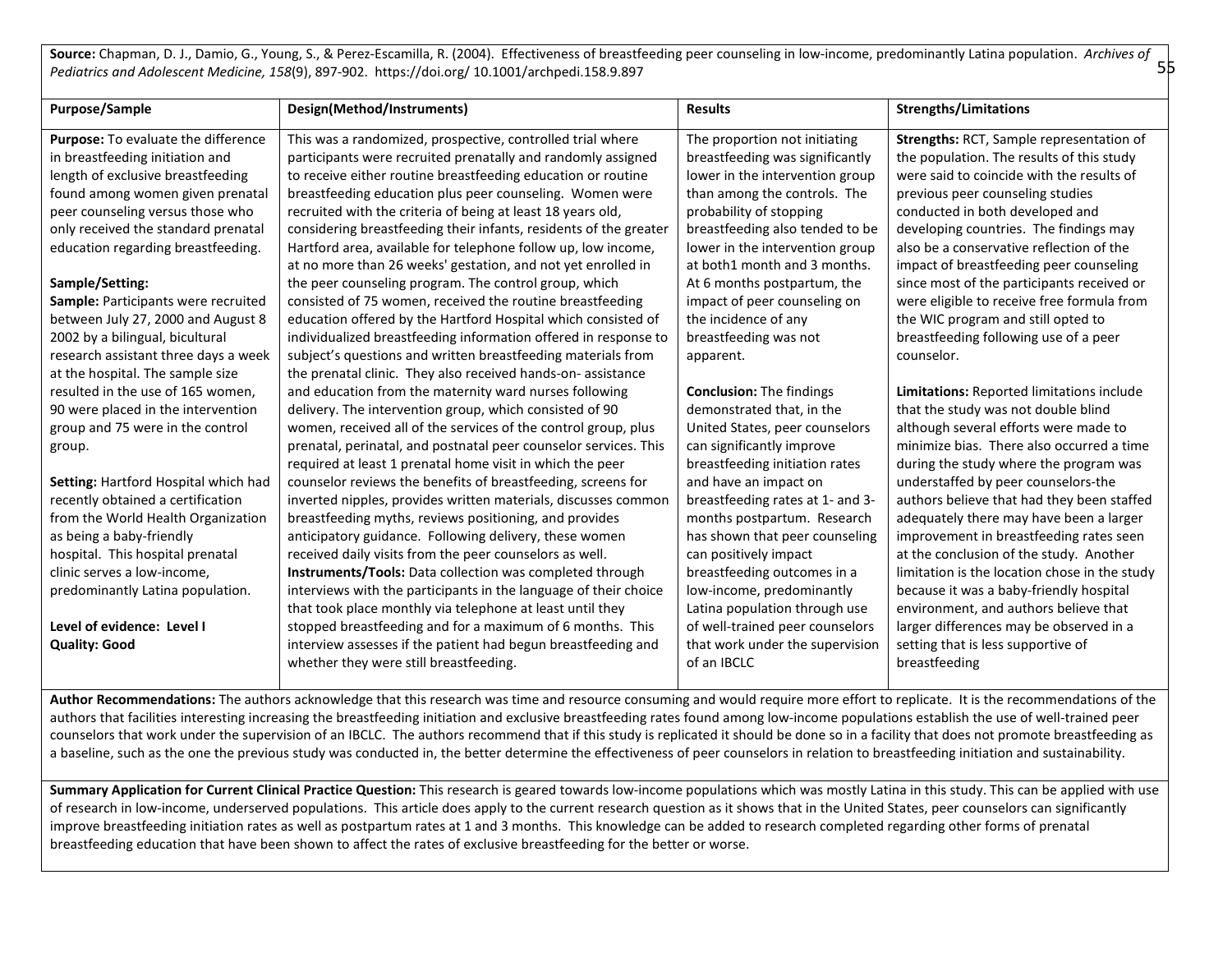*Source: Ickovics, J., Earnshaw, V., Lewis, J., Kershaw, T., Magriples, U., Stasko, E., Rising, S., Cassells, A., Cunningham, S., Bernstein, P., & Tobin, J. (2016). Cluster randomized controlled trial of group prenatal care: Perinatal outcomes among adolescents in New York City health centers. American Journal of Public Health, 106(2), 359-365. https://doi.org/10.2105?AJPH.2015.302960* 

56

| Purpose/Sample                       | Design(Method/Instruments)                     | <b>Results</b>                              | <b>Strengths/Limitations</b>                            |
|--------------------------------------|------------------------------------------------|---------------------------------------------|---------------------------------------------------------|
| Purpose: Compare evidence-           | Multi-site cluster randomized controlled trial | This study addressed a wide range of        | <b>Strengths:</b>                                       |
| based model of group prenatal        | conducted within 14 healthcare centers in New  | issues surrounding young pregnancy,         | Large sample size with good participation in            |
| care to traditional prenatal care    | York city between the years 2008 and 20012.    | labor and delivery, and postpartum          | prenatal care, surveys, and postpartum follow up        |
| and its effect on birth, neonatal,   | The control group attended traditional         | period. Included in this was an analysis of | care. Broad time range of data collection. Good         |
| and reproductive health              | prenatal care visits with their healthcare     | breastfeeding rates found among these       | representative patients, diverse ambulatory clinical    |
| outcomes for pregnant                | provider.                                      | women in the postpartum period. Women       | practice setting, comparison of conditions model        |
| adolescent women.                    | The intervention group attended group          | in the intervention group that attended     | and evidence of multiple outcomes.                      |
|                                      | prenatal care- Centering pregnancy Plus group  | one postpartum session n=509 (83.4%)        |                                                         |
| Sample/Setting:                      | prenatal care. Women were grouped with         | and greater than one postpartum follow      | Limitations: slight lack of statistical analysis in the |
|                                      | others of the same gestational age. Sessions   | up sessions n=449 (72.1%) versus women      | follow up period. No identification of mechanisms       |
| Setting: 14 health care centers in   | included 8 to 12 women. There were 10          | from the control group attending one        | of effect. Lack of focus on cost of implementation.     |
| New York city                        | sessions that lasted 120 minutes that followed | session 545 (87.5%) or greater than one     |                                                         |
|                                      | ACOG guidelines.20 hours of these sessions     | postpartum visit n=452 (74.1%). Of those    |                                                         |
| Sample:                              | included focus on postpartum period including  | women in the interventional group 88.8%     |                                                         |
| 1148 pregnant women that             | breastfeeding.                                 | intended to initiate breastfeeding vs       |                                                         |
| ranged from age 14 to 21 years       |                                                | 87.2% in the control group. In the          |                                                         |
| old who were less than 24 weeks      | Structured interviews were completed with      | postpartum period the interventional        |                                                         |
| gestation at the start of the trial. | each participant at 4 separate times, once     | group showed 1.03% higher breastfeeding     |                                                         |
| Participation of 1233 noted for      | during the second trimester, once during the   | initiation rate following delivery then     |                                                         |
| 80% rate.                            | third trimester and at six and twelve weeks    | those in the control group.                 |                                                         |
| 38% in the intervention group        | postpartum.                                    |                                             |                                                         |
| were Black women vs 27% of           | Outcomes were assessed via medical records     | <b>Conclusion:</b>                          |                                                         |
| white women.                         | and surveys                                    | The use of Centering Pregnancy Plus         |                                                         |
| 310 women for intervention           |                                                | group prenatal care increased the           |                                                         |
| group, 623 women for control         | Multilevel mixed models to control for         | occurrence of favorable birth, neonatal     |                                                         |
| group                                | interdependence owing to site clustering were  | and reproductive outcomes.                  |                                                         |
| Level of evidence: I                 | employed for analysis                          | Breastfeeding initiation rates were         |                                                         |
|                                      |                                                | increased in the group that received group  |                                                         |
| <b>Quality of evidence: Good</b>     | Optimal design for multilevel and longitudinal | prenatal care.                              |                                                         |
|                                      | research was used to calculate the sample size |                                             |                                                         |
|                                      |                                                |                                             |                                                         |
|                                      |                                                | director of the context of the              | .001                                                    |

**Author Recommendations:** Group prenatal care seems to improve quality outcomes for adolescent moms and their babies. Future research should aim to replicate the effects of group prenatal care on maternal and child outcomes. The mechanisms of effect should be included in subsequent studies. Cost and cost-effectiveness should be evaluated in subsequent studies as well.

Summary for current clinical practice question: This study included a small focus on breastfeeding initiation and showed that group prenatal care helps to increase that rate found in adolescent women. The rate of exclusivity of breastfeeding was not addressed should be included in following research revolving around group prenatal care in order to determine the effectiveness. This might be a beneficial method of encouraging both breastfeeding initiation and exclusivity among marginalized populations.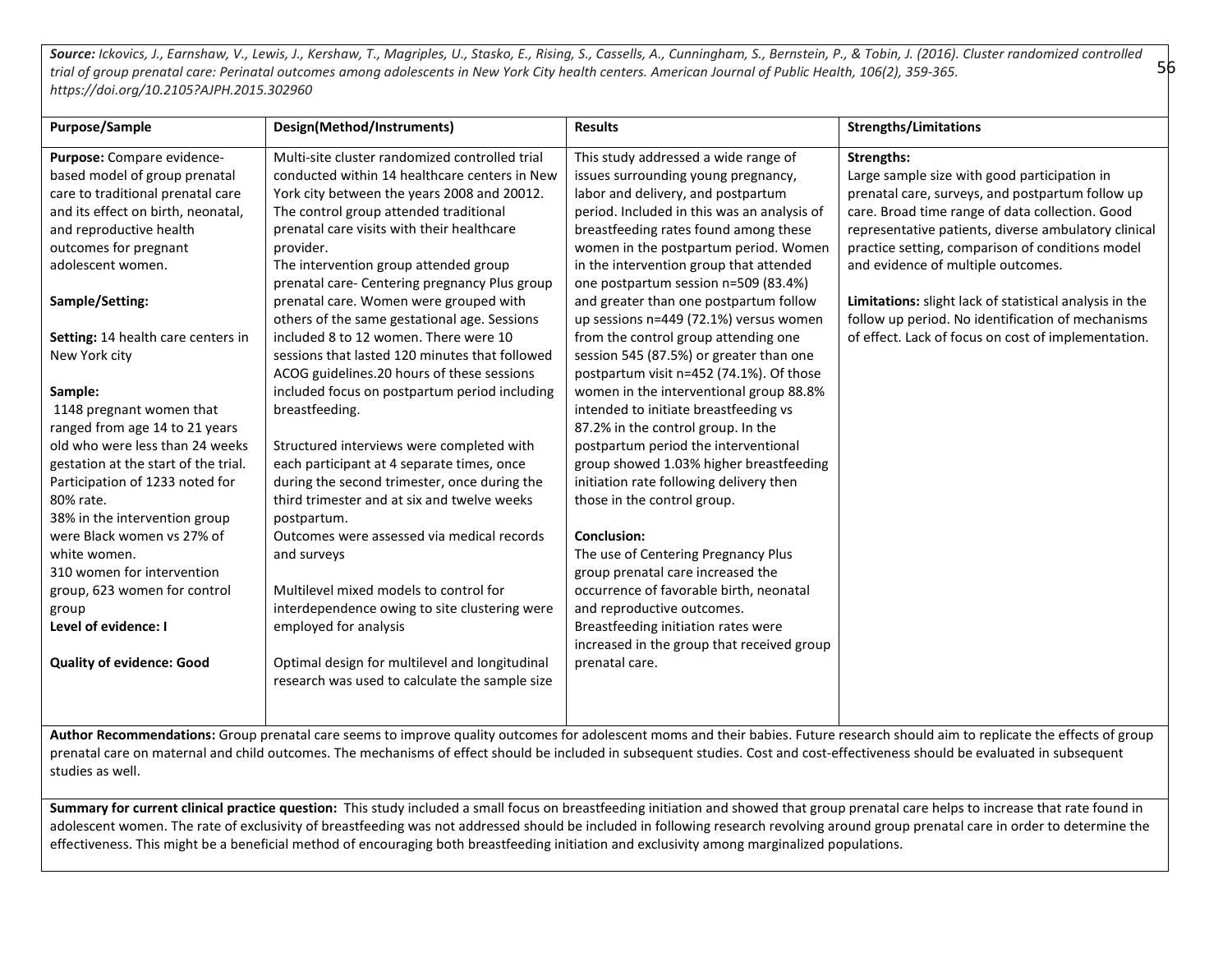**Source:** Kellams, A. L., Gurka, K. K., Hornsby, P. P., Drake, E., & Conaway, M. R. (2018). A randomized trial of prenatal video education to improve breastfeeding among low-income women. *Breastfeeding Medicine, 13*(10), 666-673. https://doi.org/10.1089/bfm.2018.0115

57

| Strengths: Data was abstracted from medical<br>records by research assistants who were<br>assignment. The videos used were easy to<br>implement for staff in the prenatal clinic<br>Limitations: Study was limited to English-<br>WIC. One-third of the women eligible did not<br>enroll, having a 64% participation rate. |
|----------------------------------------------------------------------------------------------------------------------------------------------------------------------------------------------------------------------------------------------------------------------------------------------------------------------------|
|                                                                                                                                                                                                                                                                                                                            |

Author Recommendations: It is suggested that there was no difference between the groups regarding breastfeeding initiation and exclusivity were seen due to the small amount of education provided to the sample group. The lack of impact of the video may relate to the timing and/or mode of the intervention and/or to the lack of other support mechanisms for participants. The timing of viewing the video likely had an effect of its impact as it was shown in the third trimester. The author believes a greater impact would be achieved with an increase in education, delivered throughout the women's entire pregnancy, perhaps even prior to conception, in short bursts as opposed to the somewhat long videos used during this trial.

Summary for current clinical practice question: This study provides data on the lack of effect shown when low-income women are shown one, 25 minutes, education video on breastfeeding during her third trimester of pregnancy. This can be used to place emphasis on research surrounding increased prenatal education and the effects that may have on initiation and exclusive breastfeeding rates. Providers should search new and different methods of education that coincide with prenatal appointments and are adaptable to the patient's learning style.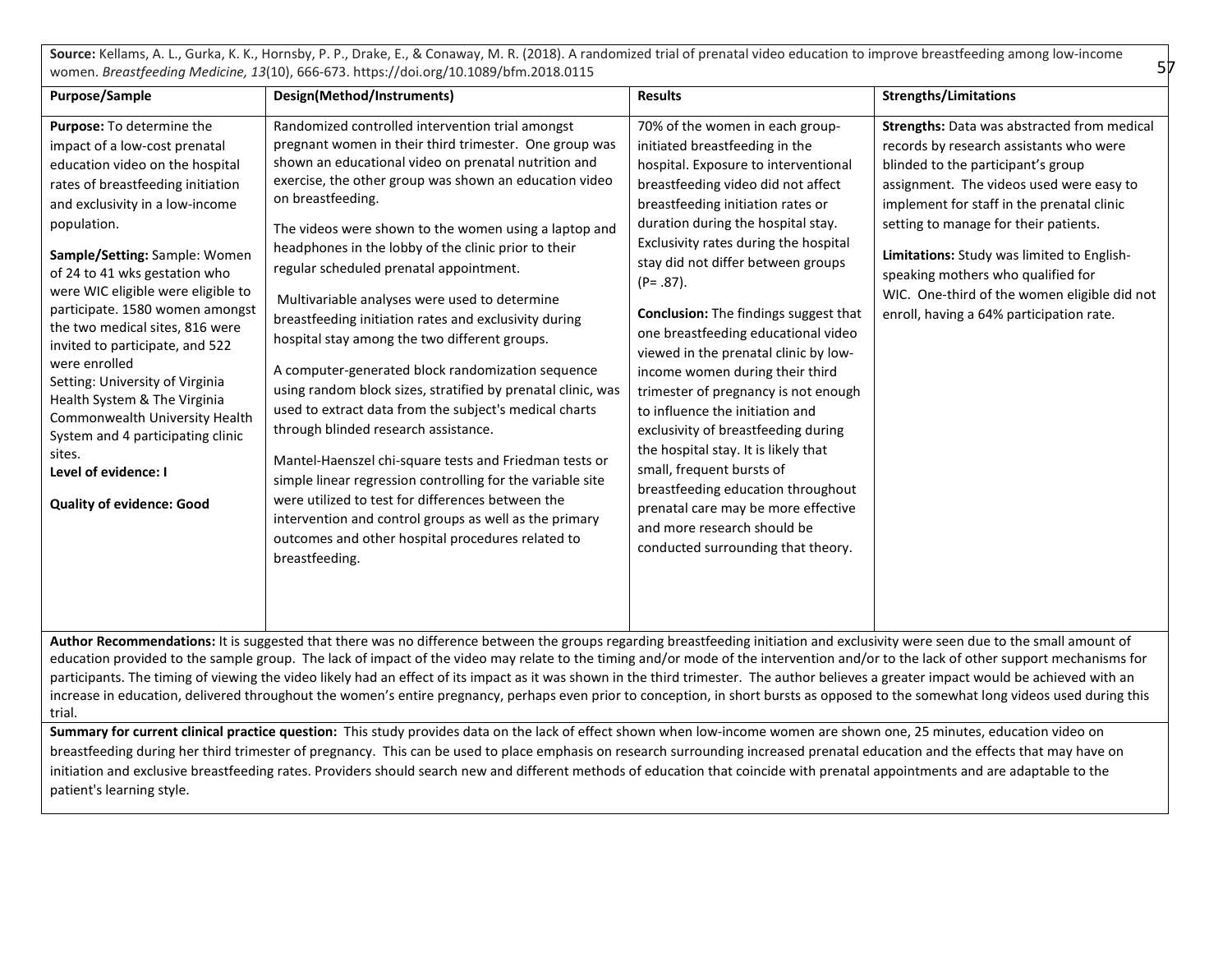**Source:** Krongborg, H., Maimburg, R. D., & Vaeth, M. (2012). Antenatal training to improve breast feeding: A randomized trial. *Midwifery, 28*(6), 784-790. https://doi.org/10.1016/j.midw.2011.08.016

| Purpose/Sample                                                                                                                                                                                                                                                                                                                                                                                                                                                                                                                                              | Design(Method/Instruments)                                                                                                                                                                                                                                                                                                                                                                                                                                                                                                                                                                                                                                                                                                                                                                                                                                                                                                                                                                                                                                                                                                   | <b>Results</b>                                                                                                                                                                                                                                                                                                                                                                                                                                                                                                                                                                                                                                                                                                                                                                                                                                                                                                                                                                                                                                                                                                                                                                                                                                                                                                                                                                                                                                                                                                                                                        | <b>Strengths/Limitations</b>                                                                                                                                                                                                                                                                                                                                                                                                                                                                                                                                                                                                                                                                                                                                                                                                                               |
|-------------------------------------------------------------------------------------------------------------------------------------------------------------------------------------------------------------------------------------------------------------------------------------------------------------------------------------------------------------------------------------------------------------------------------------------------------------------------------------------------------------------------------------------------------------|------------------------------------------------------------------------------------------------------------------------------------------------------------------------------------------------------------------------------------------------------------------------------------------------------------------------------------------------------------------------------------------------------------------------------------------------------------------------------------------------------------------------------------------------------------------------------------------------------------------------------------------------------------------------------------------------------------------------------------------------------------------------------------------------------------------------------------------------------------------------------------------------------------------------------------------------------------------------------------------------------------------------------------------------------------------------------------------------------------------------------|-----------------------------------------------------------------------------------------------------------------------------------------------------------------------------------------------------------------------------------------------------------------------------------------------------------------------------------------------------------------------------------------------------------------------------------------------------------------------------------------------------------------------------------------------------------------------------------------------------------------------------------------------------------------------------------------------------------------------------------------------------------------------------------------------------------------------------------------------------------------------------------------------------------------------------------------------------------------------------------------------------------------------------------------------------------------------------------------------------------------------------------------------------------------------------------------------------------------------------------------------------------------------------------------------------------------------------------------------------------------------------------------------------------------------------------------------------------------------------------------------------------------------------------------------------------------------|------------------------------------------------------------------------------------------------------------------------------------------------------------------------------------------------------------------------------------------------------------------------------------------------------------------------------------------------------------------------------------------------------------------------------------------------------------------------------------------------------------------------------------------------------------------------------------------------------------------------------------------------------------------------------------------------------------------------------------------------------------------------------------------------------------------------------------------------------------|
| Purpose: To determine the effect<br>of an antenatal training program<br>on knowledge, self-efficacy, and<br>problems related to breastfeeding<br>and its effect on breastfeeding<br>exclusivity and duration.<br>Sample/Setting:<br>Sample: A total of 1193<br>nulliparous women- 603 were in<br>the intervention group, 590 in the<br>reference group.<br><b>Setting: Aarhus Midwifery Clinic</b><br>in an urban area of Denmark-<br>large clinic connected to a Danish<br>University Hospital<br>Level of evidence: I<br><b>Quality of evidence: High</b> | A randomized controlled trial. Nulliparous<br>women were recruited before 21 weeks 6<br>days of gestation. The intervention group<br>was provided with a structured antenatal<br>program that was attended during the 30<br>and 35th weeks of pregnancy. This<br>consisted of three modules that each 3<br>hours in length. One of these sessions<br>focused on infant care and breastfeeding.<br>They were taught about components of<br>importance for successful breast-feeding<br>establishment, prepared for conceivable<br>breast-feeding problems, and showed a<br>film about breastfeeding. The women's<br>partners were involved with the education.<br>The reference group was given the<br>standard care during the antenatal period.<br>Data collection and measurement was<br>done through self-reported questionnaires<br>sent to the women's email or addresses.<br>Analysis was completed according to the<br>intention to treat principle. The primary<br>outcomes looked at were duration of full<br>and any breastfeeding. Data was collected<br>at 6 weeks postpartum and again at 1 year<br>postpartum. | No difference was found between groups according to<br>duration of breastfeeding, self-efficacy score, or breast-<br>feeding problems, but the women that participated in the<br>training program reported a higher level of confidence<br>(p=0.05) and 6 weeks after birth they reported being able<br>to obtain sufficient knowledge about breastfeeding<br>(p=0.02). Supplemental analysis in the intervention group<br>revealed that women with sufficient knowledge breast<br>fed significantly longer than women without sufficient<br>knowledge (HR=0.74 Cl: 0.59-0.97). This type of<br>association was not found in the reference group<br>(HR=1.12 CI:0.89-1.41).<br>One year after birth there was no difference in the two<br>groups regarding the duration of full breast feeding or<br>any breastfeeding.<br><b>Conclusion:</b> The intervention did not lead to a statistically<br>significant improvement of the duration or breastfeeding<br>and no difference was seen between groups in relation to<br>self-efficacy or breastfeeding problems. It did, however,<br>find that the antenatal training course increased the<br>number of women who experienced having sufficient<br>knowledge about breastfeeding 6 weeks after birth which<br>resulted in prolonged self-reported duration of any<br>breastfeeding in the intervention group. Therefore, this<br>antenatal program increased the confidence of women<br>regarding breastfeeding in pregnancy and provided them<br>with more sufficient knowledge about breastfeeding<br>after birth | Strengths: High compliance rate for<br>women and their partners in the<br>intervention group and high rate of<br>women in the reference group seeking<br>this antepartum education which shows<br>that it is an attractive health promotion<br>program which creates great<br>opportunities for further development.<br>Large sample size and good design for<br>the study.<br>Limitations: amount of breastfeeding<br>education was determined to be<br>inadequate for expected results in this<br>study. The results may have been varied<br>due to the questions asked of the<br>participants including being asked if the<br>problems were the reason for having<br>experienced difficulties but not about<br>the prevalence of early problems.<br>Additional studies should be done on<br>multiparous women for more in depth<br>studies and results. |
| $A$ and $A$ and $B$                                                                                                                                                                                                                                                                                                                                                                                                                                                                                                                                         |                                                                                                                                                                                                                                                                                                                                                                                                                                                                                                                                                                                                                                                                                                                                                                                                                                                                                                                                                                                                                                                                                                                              | datana. That chinnich that ha marrier an theorem in the demonstrational development of the married at a because in marrier of the challeng that ti                                                                                                                                                                                                                                                                                                                                                                                                                                                                                                                                                                                                                                                                                                                                                                                                                                                                                                                                                                                                                                                                                                                                                                                                                                                                                                                                                                                                                    |                                                                                                                                                                                                                                                                                                                                                                                                                                                                                                                                                                                                                                                                                                                                                                                                                                                            |

**Author Recommendations:** That antenatal training may be an important low-technology health promotion tool that can be provided at a low cost in most settings. They believe that it should be followed by postnatal breastfeeding support as the antenatal program was not sufficient enough to help to increase the duration of breastfeeding or reduce breastfeeding problems.

Summary for current clinical practice question: This study suggests that antenatal training can increase the confidence of breastfeeding in pregnancy and provide women with sufficient knowledge about breastfeeding following the birth. It can be used as an example of the antepartum education that can be provided to help encourage women to learn more about breastfeeding prior to delivery. The focus on the increased knowledge can be used in the development of a more robust antenatal educational program in aims of helping to increase exclusivity outcomes. The amount of education was not substantial enough to have a statistically significant difference between the two groups.

58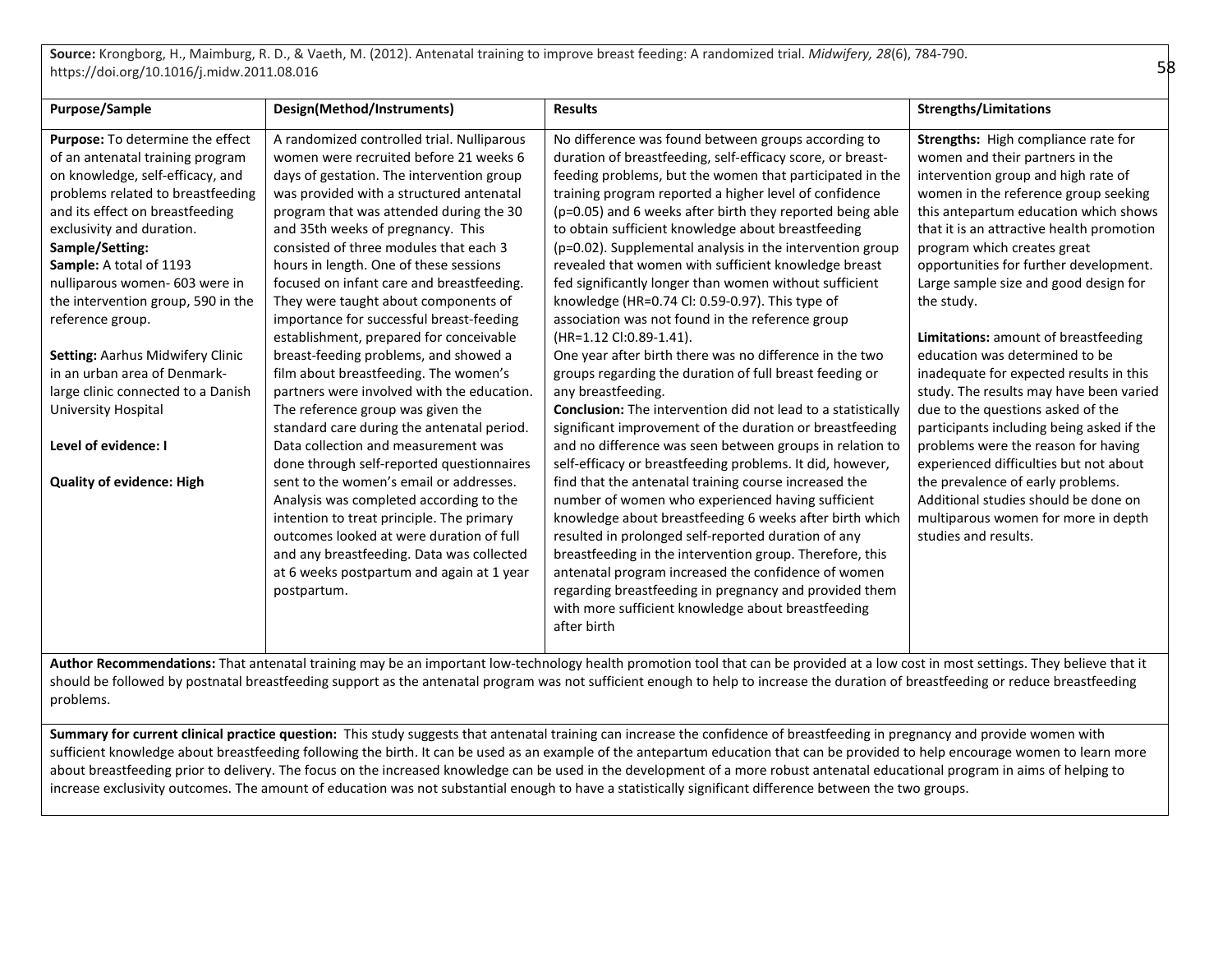Source: Lutenbacher, M., Elkins, T., Dietrich, M. S., & Riggs, A. (2018). The Efficacy of Using Peer Mentors to Improve Maternal and Infant Health Outcomes in Hispanic Families: Findings from a Randomized Clinical Trial. *Maternal and Child Health Journal, 22*(1), 92–104. https://doi.org/10.1007/s10995-018-2532-z

| <b>Purpose/Sample</b>                                  | Design(Method/Instruments)                 | <b>Results</b>                              | <b>Strengths/Limitations</b>          |
|--------------------------------------------------------|--------------------------------------------|---------------------------------------------|---------------------------------------|
|                                                        | Pregnant women eligible for MIHOW          | Conclusion:                                 | Strengths:                            |
| Purpose:                                               | services began the study at <26 weeks      | Primary outcomes showed a positive and      | The RTC format limited the potential  |
| Through an RCT, researchers tested the efficacy of the | gestation and were tracked through 6       | statistically significant (p < 0.01) effect | for bias in this study. The retention |
| Maternal Infant Health Outreach Worker (MIHOW)         | months postpartum. They were recruited     | from MIHOW on the rates of initiation and   | rate of participants was high         |
| program on maternal and infant health outcomes for     | through flyers at locations of high-       | breastfeeding exclusivity. 79% (n=68/86)    | compared to other home-visit          |
| Hispanic mothers.                                      | volume Hispanic customers like clinics,    | of women in the MEI group reported          | studies. Data collectors spoke        |
| model in a sample of Hispanic women in Tennessee,      | markets, apartment complexes and word      | never breastfeeding exclusively while       | Spanish like many of the              |
| researchers hypothesized maternal and infant           | of mouth. Participants gave written        | 55.6% (n= 50/90) of the MIHOW model         | participants.                         |
| outcomes would be better in women assigned to          | consent. Participants received a \$25 gift | reported never breastfeeding exclusively.   |                                       |
| MIHOW than women assigned to the minimal               | card. Group assignments were computer      | The difference in length of exclusive       |                                       |
| education intervention (MEI) group (receipt of         | generated. All study staff completed       | breastfeeding duration was a median of      |                                       |
| educational materials). practices, and infant          | extensive training of 40 hours. Data       | 1.4 weeks with 25% of the MIHOW group       | Limitations:                          |
| stimulation in the home. No statistically significant  | collectors interviewed at enrollment, 35-  | exclusively breastfeeding for at least 6    | There was no control group in this    |
| differences were noted in the number of prenatal       | weeks pregnant, 2 weeks, 2 months, and     | weeks. At 6 months, women in the            | study because not all participants    |
| visits.                                                | six months postpartum. Each data           | MIHOW group did report more                 | received a standard packet of         |
|                                                        | collection took approximately 1 hour and   | breastfeeding exclusivity and               | printed educational materials. The    |
| Sample/Setting:                                        | were read aloud to participants.           | breastfeeding self-efficacy was higher in   | length of the study was only until 6  |
| A total of 188 Hispanic women from Tennessee were      |                                            | the intervention group at all postpartum    | months postpartum.                    |
| enrolled and randomly assigned (MEI = 94;              | The information was available in English   | time points.                                |                                       |
| MIHOW = 94), with 178 women completing the study       | and Spanish. The sample size was           |                                             |                                       |
| (MEI = 87; MIHOW = 91). The average maternal age at    | sufficient to detect common Cohen's d      | The study found no differences between      |                                       |
| enrollment was 29.6 years (SD = $6.5$ ). Most women    | effect size of 0.46.                       | the groups for non-exclusive                |                                       |
| reported a Mexican heritage (66.9%), less than a high  |                                            | breastfeeding rates at 6 months             |                                       |
| school education (80.6%), never marrying (56.7%), and  | Primary outcomes were measured using       | postpartum or duration of breastfeeding.    |                                       |
| annual incomes less than \$15,000 (96.6%). Both study  | the Breastfeeding self-efficacy scale-     | 84% of women in the study initiated         |                                       |
| groups had similar sociodemographic and scores for     | short form that measured a mother's        | breastfeeding whether in the MEI or         |                                       |
| standardized measures used to assess outcomes.         | confidence and ability to breastfeed her   | MIHOW group and that number remained        |                                       |
| Level of evidence: Level I                             | baby.                                      | unchanged at all intervention points.       |                                       |
|                                                        |                                            |                                             |                                       |
| <b>Quality of evidence: Good</b>                       |                                            |                                             |                                       |

Author Recommendations: Understanding the complexity of providing quality medical care to both majority and minority families is necessary for developing appropriate policy and providing care. The MIHOW should be considered when planning home visitation services for immigrant and underserved families. It is cost-effective, but additional longitudinal studies are needed to understand the sustained impact on breastfeeding.

Summary for current clinical practice question: Women who received MIHOW exclusively breastfed their infants longer and had higher rates of exclusive breastfeeding in this sample of Hispanic mothers and their infants. MIHOW is a viable option for providing culturally sensitive services to immigrant and underserved families though provided no statistical significance for non-exclusive breastfeeding initiation or duration.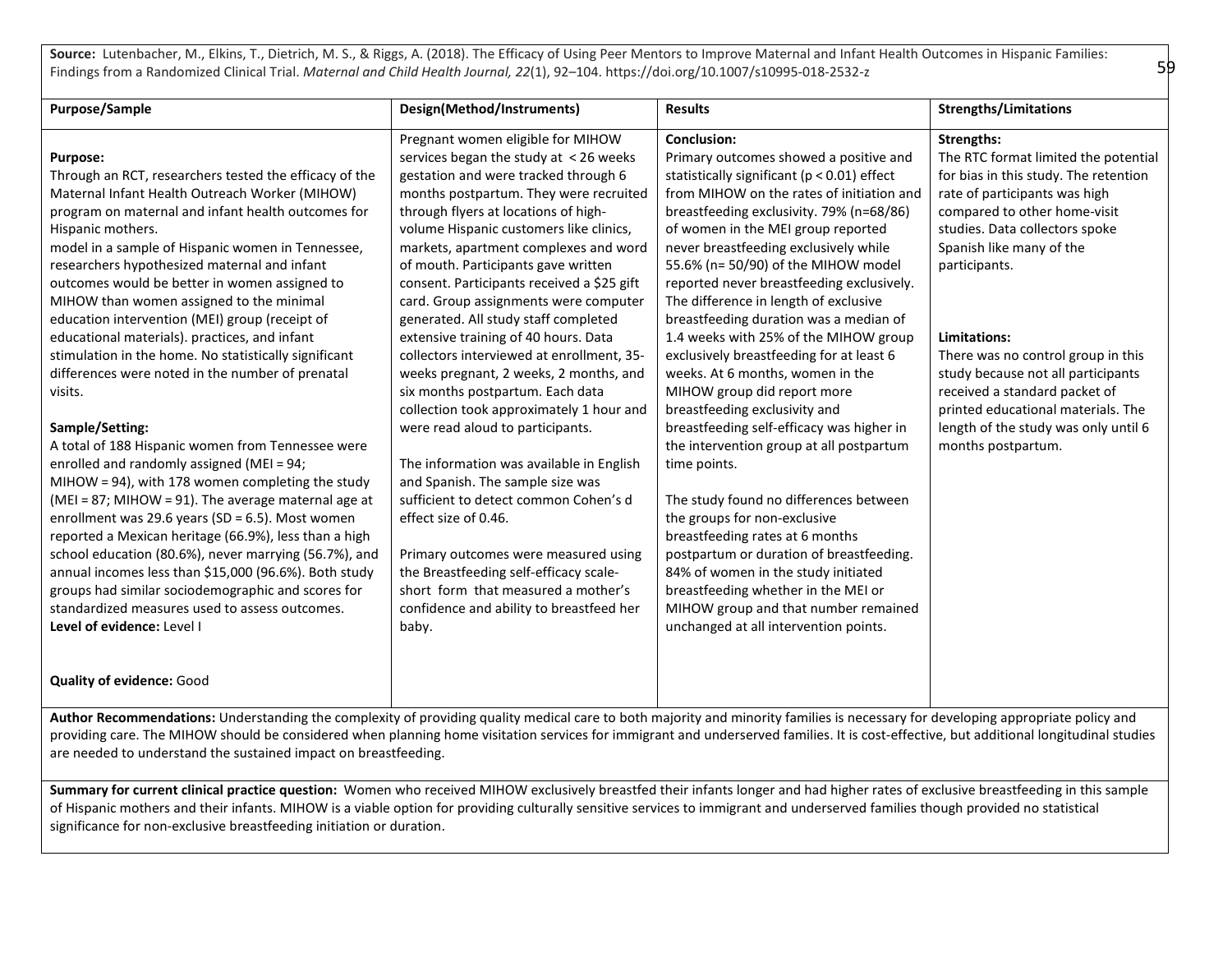**Source:** M'Liria, K., Kimiyew, J., & Ochola, S. (2020). Impact of mother-to-mother support groups in promoting exclusive breastfeeding in a low-resource rural community in Kenya: A randomized controlled trial. *Journal of Food and Nutrition, 8*(2), 609-621. https://dx.doi.org/10.12944?CRNFSj.8.2.26

60

| <b>Purpose/Sample</b>                                                                                                                                                                                                                                                                                                                                                                                                                                                                                                                                                                                                                                                                                                                                                                                                                                                                         | Design(Method/Instruments)                                                                                                                                                                                                                                                                                                                                                                                                                                                                                                                                                                                                                                                                                                                                                                                                                                                                                                                                                                                                                                                                                   | <b>Results</b>                                                                                                                                                                                                                                                                                                                                                                                                                                                                                                                                                                                                                                                                                                                                                                                                                                                                                                                                                                                                                                                                                                                                                                                                                                                                                                                       | <b>Strengths/Limitations</b>                                                                                                                                                                                                                                                                                                                                                                                                                                                                       |
|-----------------------------------------------------------------------------------------------------------------------------------------------------------------------------------------------------------------------------------------------------------------------------------------------------------------------------------------------------------------------------------------------------------------------------------------------------------------------------------------------------------------------------------------------------------------------------------------------------------------------------------------------------------------------------------------------------------------------------------------------------------------------------------------------------------------------------------------------------------------------------------------------|--------------------------------------------------------------------------------------------------------------------------------------------------------------------------------------------------------------------------------------------------------------------------------------------------------------------------------------------------------------------------------------------------------------------------------------------------------------------------------------------------------------------------------------------------------------------------------------------------------------------------------------------------------------------------------------------------------------------------------------------------------------------------------------------------------------------------------------------------------------------------------------------------------------------------------------------------------------------------------------------------------------------------------------------------------------------------------------------------------------|--------------------------------------------------------------------------------------------------------------------------------------------------------------------------------------------------------------------------------------------------------------------------------------------------------------------------------------------------------------------------------------------------------------------------------------------------------------------------------------------------------------------------------------------------------------------------------------------------------------------------------------------------------------------------------------------------------------------------------------------------------------------------------------------------------------------------------------------------------------------------------------------------------------------------------------------------------------------------------------------------------------------------------------------------------------------------------------------------------------------------------------------------------------------------------------------------------------------------------------------------------------------------------------------------------------------------------------|----------------------------------------------------------------------------------------------------------------------------------------------------------------------------------------------------------------------------------------------------------------------------------------------------------------------------------------------------------------------------------------------------------------------------------------------------------------------------------------------------|
| Purpose: Evaluate the effectiveness of a<br>Mother to mother support group (MTMSG)<br>on the exclusive breastfeeding (EBF) rates<br>among otherwise unsupported Kenyan<br>women in a low socio-economic rural setting<br>Sample/Setting:<br>Sample: Total sample size of 249 pregnant<br>women in their third trimester from 33 to 37<br>weeks. Groups were allocated on a ratio of<br>1:1:1 with two treatment groups and one<br>control<br>Control Group (CG)<br>first intervention group with just Mother-to-<br>mother support and education (MES) and<br>second intervention group with mother-to-<br>mother support and education as well as<br>income generating activities (MESIGA)<br>Total participants:<br>CG:79<br><b>MES-82</b><br>MESIGA-88<br>Setting:<br>Three different healthcare centers in Igembe<br>South Sub-County in Meru County, Kenya<br>Level of evidence: Level I | Cluster randomized controlled trial.<br>A three study group method was utilized.<br>The control group received no<br>breastfeeding education. The first<br>treatment group received breastfeeding<br>education and support during seven<br>monthly meetings by trained<br>breastfeeding peer educators. Second<br>treatment group received breastfeeding<br>education and support at the same<br>frequency as the first group with the<br>addition of income generating activities<br>facilitated by the research team.<br>Sample size was derived using formula by<br>Kesey and Fleiss. Randomization was<br>computer generated on a 1:1:1 ratio<br>using Microsoft excel software. MTMSGS<br>facilitators were randomly picked and<br>trained by the principal investigator and<br>breastfeeding educator. Blinding design<br>was used for analysis<br>Data was collected via personal interview<br>and analyzed using SPSS version 17.0 and<br>SAS 9.3 software packages. Kruskal-<br>Wallis and Chi-square tests were used to<br>analyze differences between means of<br>continuous data with non-normal | At one month postpartum, mothers from the<br>MESIGA group exclusively breastfed at a higher rate<br>compared to the CG [{RR=1.94; CL (1.8-2.73);<br>p<0.001]}. Infants from that group were also more<br>likely to EBF at that time than those from the MES<br>group [RR=1.07 Cl (0.96-1.18); p+0.232} but the<br>difference was not statistically significant.<br>Mothers in intervention groups were two times<br>more likely to exclusively breastfeed at 5 months<br>postpartum compared to those in the control group.<br>[RR=2.42;CL 1.36-4.28; (p+0.004] and [RR= 1.89;Cl<br>1.02-3.49; (p+0.033)]. There was no statistical<br>significance difference between the exclusive<br>breastfeeding rates between the two intervention<br>groups at 6 months postpartum.<br>Median duration of breastfeeding in the control<br>group was 0.7 months compared to the first<br>intervention group at 2.8 months (p,0.001) and the<br>second intervention group at 3.4 months<br>(p,0.001). The cross-sectional EBF rate at 6 months<br>was significantly higher in the intervention groups;<br>MES at 46% and MESIGA at 58.9% compared to CG<br>at 24%.<br><b>Conclusion:</b><br>MTMSG is an effective strategy to promote and<br>encourage exclusive breastfeeding rates found in<br>low-socioeconomic rural settings. There was no | Strengths: Provided closer and more<br>frequency contact with participants<br>than like studies conducted<br>previously. Good participation rates<br>with a moderate study size.<br>Limitations: No clear guidelines<br>were used for referral to the<br>program so word of mouth method<br>was used to gain participants.<br>Members of MTMSG with medical<br>problems that would affect<br>breastfeeding were referred to<br>another health facility and no data<br>was collected on treatments. |
| <b>Quality of evidence: High</b>                                                                                                                                                                                                                                                                                                                                                                                                                                                                                                                                                                                                                                                                                                                                                                                                                                                              | distribution.                                                                                                                                                                                                                                                                                                                                                                                                                                                                                                                                                                                                                                                                                                                                                                                                                                                                                                                                                                                                                                                                                                | significant difference between women who received<br>only the MTMSG compared to those that also had<br>IGA.                                                                                                                                                                                                                                                                                                                                                                                                                                                                                                                                                                                                                                                                                                                                                                                                                                                                                                                                                                                                                                                                                                                                                                                                                          |                                                                                                                                                                                                                                                                                                                                                                                                                                                                                                    |
|                                                                                                                                                                                                                                                                                                                                                                                                                                                                                                                                                                                                                                                                                                                                                                                                                                                                                               |                                                                                                                                                                                                                                                                                                                                                                                                                                                                                                                                                                                                                                                                                                                                                                                                                                                                                                                                                                                                                                                                                                              | Author Recommendations: This study strongly suggests that EBF rates can be increased with use of MTMG and that there is a need to find new ways to increase support to mothers in                                                                                                                                                                                                                                                                                                                                                                                                                                                                                                                                                                                                                                                                                                                                                                                                                                                                                                                                                                                                                                                                                                                                                    |                                                                                                                                                                                                                                                                                                                                                                                                                                                                                                    |

any setting. Further MTMG studies should be carried out in different socioeconomic environments to determine their feasibility and impact under different contexts.

Summary for current clinical practice question: Findings provide scientific evidence for the implementations and strengthening of community-based strategies for increasing exclusive breastfeeding rates in a certain population. It suggests that there is not a significant statistical difference in increased rates of EBF when these women are offered opportunities for financial gain as well as increased education and support.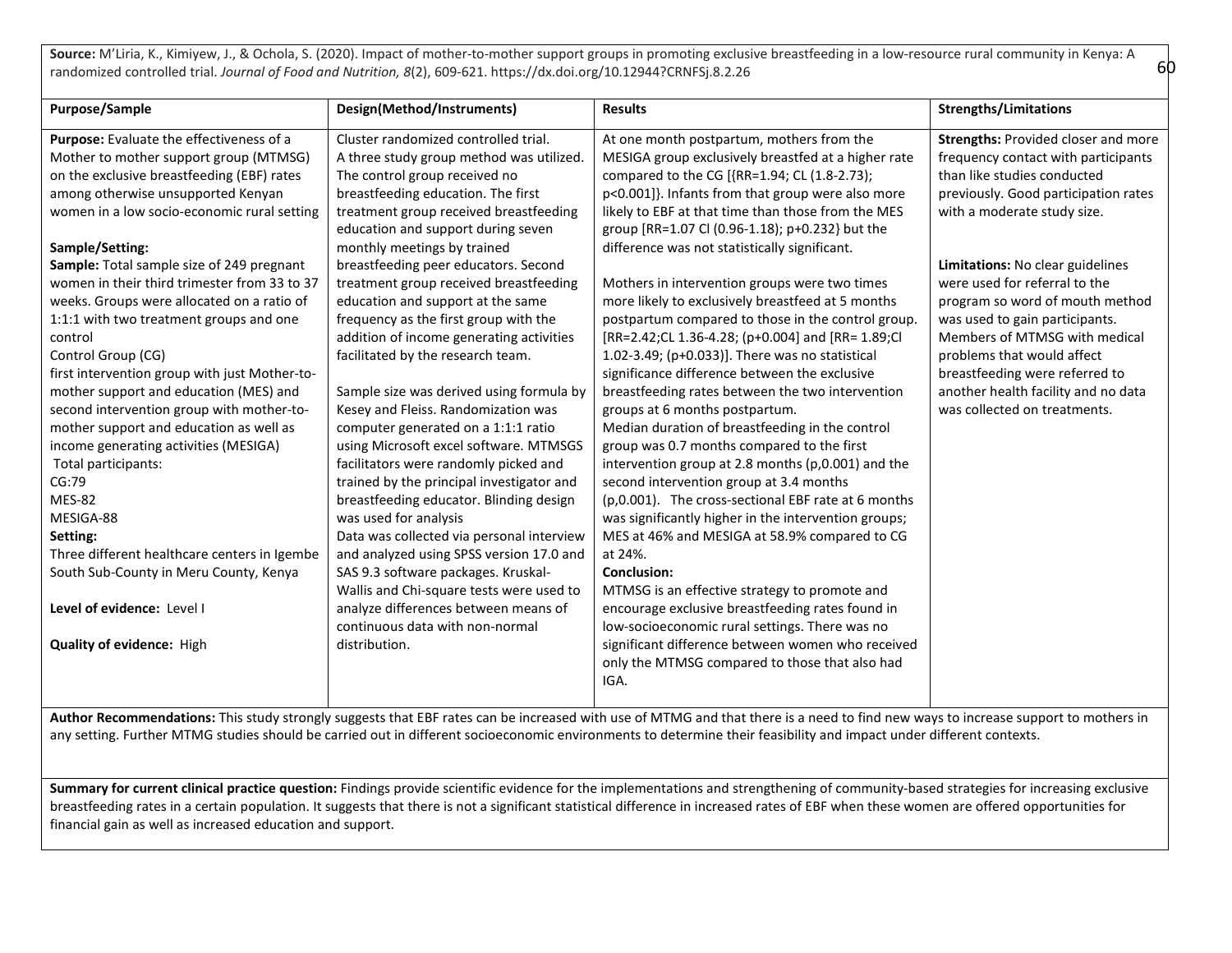**Source:** Ochola, S., Labadarios, D., & Nduati, R. (2012). Impact of counselling on exclusive breast-feeding practices in a poor urban setting in Kenya: A randomized controlled trial. *Public* 61 *Health Nutrition, 16*(10), 1732-1740. https://doi.org/10.1017/S1368980012004405

| Purpose/Sample                    | Design(Method/Instruments)                        | <b>Results</b>                                              | <b>Strengths/Limitations</b>     |
|-----------------------------------|---------------------------------------------------|-------------------------------------------------------------|----------------------------------|
| Purpose: Assess the effect of     | Cluster randomized controlled trial               | EBF at one month: significantly higher rates found in the   | <b>Strengths: at home based</b>  |
| facility-based semi-intensive and | Three groups: Control group (CG), home-based      | FBSICG group (84.3% and HBICG group (87.0%) compared        | counselling targeted previous    |
| home-based intensive counselling  | intensive counselling group (HBICG) and facility- | to CG (72.0%).                                              | knowledge of mother's and        |
| on exclusive breast-feeding (EBF) | based semi-intensive counselling group (FBSICG)   | EBF at three months: Significant reduction in EBF in all    | reinforced further breastfeeding |
| rates in a low-resource urban     | HBICG received seven counselling sessions at      | three groups with FBSICG (47.2%) HBICG (61.4%) and CG       | education to shift mindset.      |
| setting.                          | home by trained peers, one prenatally and six in  | (36.8%). Women from the HBICG were 2 times more likely      | Adequate participation with      |
|                                   | the postpartum period.                            | to practice EBF at this time then those in the CG, no       | good sample size. Results align  |
| Sample/Setting:                   | FBSICG received one counselling session           | difference noted between the CG and the FBSICG.             | with similar studies conducted   |
| Sample: A total of 265 HIV-       | prenatally.                                       | EBF at six months: EBF in CG was 3.2%, FBSICG group was     | around home-based counseling     |
| negative women who were           | CG received no counselling.                       | 6.9% and HBICG group was 15.6%.                             | and education.                   |
| between 34 and 36 weeks           |                                                   | HBICG participants were three and a half times more         |                                  |
| pregnant completed the study.     | Breastfeeding counsellors were three females      | likely to EBF (ARR= 3.40; 95% CI 1.34, 8.80; P=0.010) than  | Limitations: lack of referral    |
| CG:n 89                           | with a minimum of secondary level education       | those in the CG. Mothers from the FBSICG were one and a     | agencies for mother's that had   |
| HBICG: n 89                       | that resided in the area. Education included      | half times more likely to EBF (ARR=1.46; 95% CI 0.40, 4.33; | breastfeeding issues were        |
| FBSICG:n 87                       | benefits of breastfeeding, with emphasis on EBF,  | P-0.494) than those in the CG but the difference was not    | available. Higher number of      |
|                                   | preparation for breast-feedings, initiation and   | statistically significant.                                  | interviews conducted in the      |
| Setting:                          | management of common breast-feeding               |                                                             | HBICG group compared with the    |
| Nine different villages in the    | problems, and intro to complementary foods.       | Mean duration of EBF in CG was 1.4 months, FBSICG was       | FBSICG and CG group.             |
| Kibera slum, Nairobi Kenya.       |                                                   | 1.8 months and HBICG was 2.4 months.                        |                                  |
|                                   | Data was collected monthly via interview and      |                                                             |                                  |
|                                   | was on infant feeding practices in the            | Conclusion:                                                 |                                  |
|                                   | postpartum period                                 | A statistically significant increase in exclusive           |                                  |
| Level of evidence:                |                                                   | breastfeeding at 1, 3, and 6 months was found in the        |                                  |
| Level I                           | Statistical analysis was done using STATISTICA    | group of women that received the HBICG. No difference       |                                  |
|                                   | version 8 and SPPSS version 15.0. The prevalence  | was noted in the FBSICG and CG and the overall duration     |                                  |
|                                   | rates of EBF were assessed by Kaplan-Meir         | of EBF was lower than in the HBICG for both groups.         |                                  |
| <b>Quality of evidence:</b>       | survival analysis at 1, 3, and 6 months           | Increased rates of EBF can be achieved with regular         |                                  |
| High                              | postpartum.                                       | contact with mothers and increased education prior to       |                                  |
|                                   | Significance level was set at P < 0.05            | delivery in low-income settings.                            |                                  |
|                                   |                                                   |                                                             |                                  |
|                                   |                                                   |                                                             |                                  |

Author Recommendations: Further interventions such as referral systems between health facilities and the community based counsellors should be implemented and studied for effect on EBF. More information needs to be obtained on the feasibility and cost-effectiveness of the sustainability of community-based interventions such as this one and how to promote EBF in underserved and remote communities.

Summary for current clinical practice question: Increased rates of exclusive breastfeeding for 1, 3, and 6 months postpartum can be found in groups of women from low-income areas that received prenatal at home based counselling and education. Hospital based intervention also has an effect on EBF although the increase is not statistically significant. This research helps to reinforce prenatal education's influence on EBF rates and offers a specific model of support and education that is effective.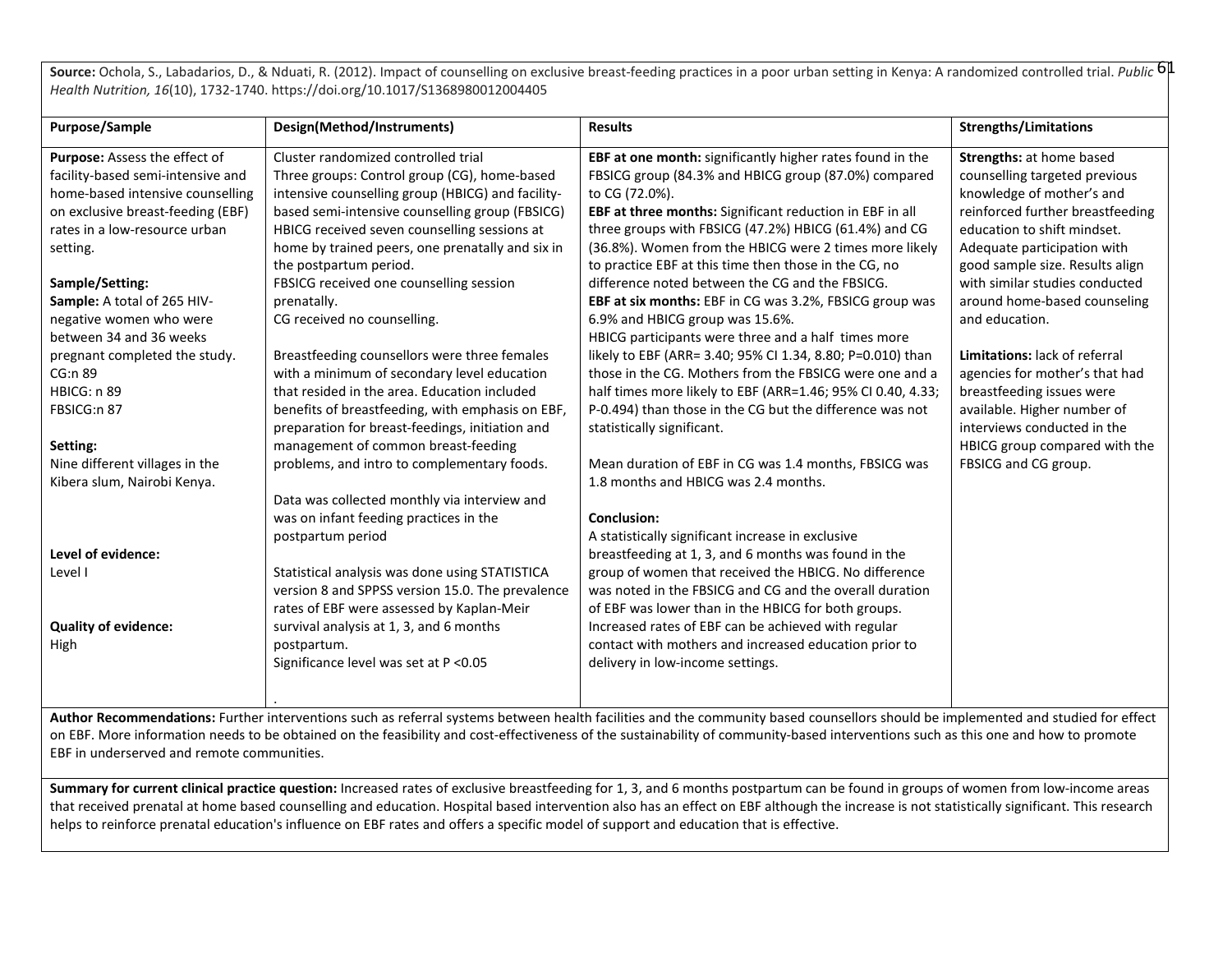Source: Petrova, A., Ayers, C., Stechna, S., Gerling, J., & Mehta, R. (2009). Effectiveness of exclusive breastfeeding promotion in low-income mothers: A randomized controlled study. 62 *Breastfeeding medicine, 4*(1), 63-69. https://doi.org/10.1089/bfm.2008.0126.

| <b>Purpose/Sample</b>                          | Design(Method/Instruments)                     | <b>Results</b>                  | <b>Strengths/Limitations</b>                            |
|------------------------------------------------|------------------------------------------------|---------------------------------|---------------------------------------------------------|
|                                                |                                                |                                 |                                                         |
| The purpose of this study was to assess        | WIC-qualified pregnant women in the third      | <b>Conclusion:</b>              | <b>Strengths:</b> Data was consistent with similar RTCs |
| whether breastfeeding rates were higher at     | trimester of a were recruited for this study,  |                                 | which demonstrated results were beneficial but not      |
| 6, 12, and 24 weeks postpartum among urban     | Researchers collected demographic details      | The majority of mothers         | statistically significant for this population.          |
| low-                                           | about participants and surveyed maternal       | initiated breastfeeding in both |                                                         |
| income mothers when a breastfeeding            | knowledge, attitude, and belief regarding      | the control and intervention    | Limitations: Low sample size. INcomplete hospital-      |
| support team (BST) was provided.               | breastfeeding during the first prenatal survey | group (77.8% intervention and   | centered intervention protocol may reduce the           |
|                                                | and 3 months postpartum. Pregnant women        | 63.2 control) and practiced for | effectiveness of the program.                           |
| Sample/Setting:                                | were assigned to either a control or           | the first three months, though  |                                                         |
| A total of 328 breastfeeding mothers were      | intervention group through computer-           | not exclusively. For exclusive  |                                                         |
| eligible and consented to participate in this  | generation. Women in the control group         | breastfeeding, the intervention |                                                         |
| study from a maternal and pediatric            | received no training other than what was       | group was (45.6% to 28.9% and   |                                                         |
| ambulatory care center in inner-city New       | routine education and support. The             | 13.9% to 10.5% at checkpoints). |                                                         |
| Jersey. Participants were predominantly        | Intervention group received care in addition   | The difference between          |                                                         |
| young (mean, 23 years), of African American    | to what was routine, that included             | assessment checkpoints is not   |                                                         |
| or African descent, (87.2%) and single         | breastfeeding education during their           | significant and none of the     |                                                         |
| $(79.6\%)$ .                                   | pregnancy and postpartum. The LC did one-      | variables used in the logistic  |                                                         |
| There was approximately equal distribution     | on-one support and ed sessions at 2-4 week     | regression models was           |                                                         |
| between primiparity (50.6%) and multiparity    | intervals pre-delivery and postpartum follow   | independently associated with   |                                                         |
| and                                            | up. Analysis focused on survey results for the | the rate of exclusive           |                                                         |
| the majority delivered vaginally (73.5%). Most | following areas: plan to breastfeed, discussed | breastfeeding.                  |                                                         |
| (73.5%) had at least a high school education.  | with husband/boyfriend, discussed with         |                                 |                                                         |
| At baseline, 64.4% described themselves as     | mother, breastfeeding is difficult to          |                                 |                                                         |
| employed and 67.7% identified themselves as    | accomplish, health benefits for babies,        |                                 |                                                         |
| having no breastfeeding experience.            | thinking all mothers can breastfeed, maternal  |                                 |                                                         |
|                                                | health benefits, colostrum knowledge,          |                                 |                                                         |
| Level of evidence: Level I                     | knowing how often breastfeeding would          |                                 |                                                         |
|                                                | occur in the first month. Exclusive            |                                 |                                                         |
| <b>Quality of evidence: Good</b>               | breastfeeding was then tracked at 1 week, 1    |                                 |                                                         |
|                                                | month, 2 months, and 3 months                  |                                 |                                                         |
|                                                |                                                |                                 |                                                         |

#### **Author Recommendations:**

This study demonstrated that breastfeeding initiation rates in low-income mothers can be increased by an intensive community nurse peer counselor intervention. However, education of low-income Hispanic women about breastfeeding benefits would not change their perceived biases.

**Summary for current clinical practice question:** Perceived biases of low-income Hispanic women may impact breastfeeding success and exclusivity. More research is needed to determine methods to better support these women.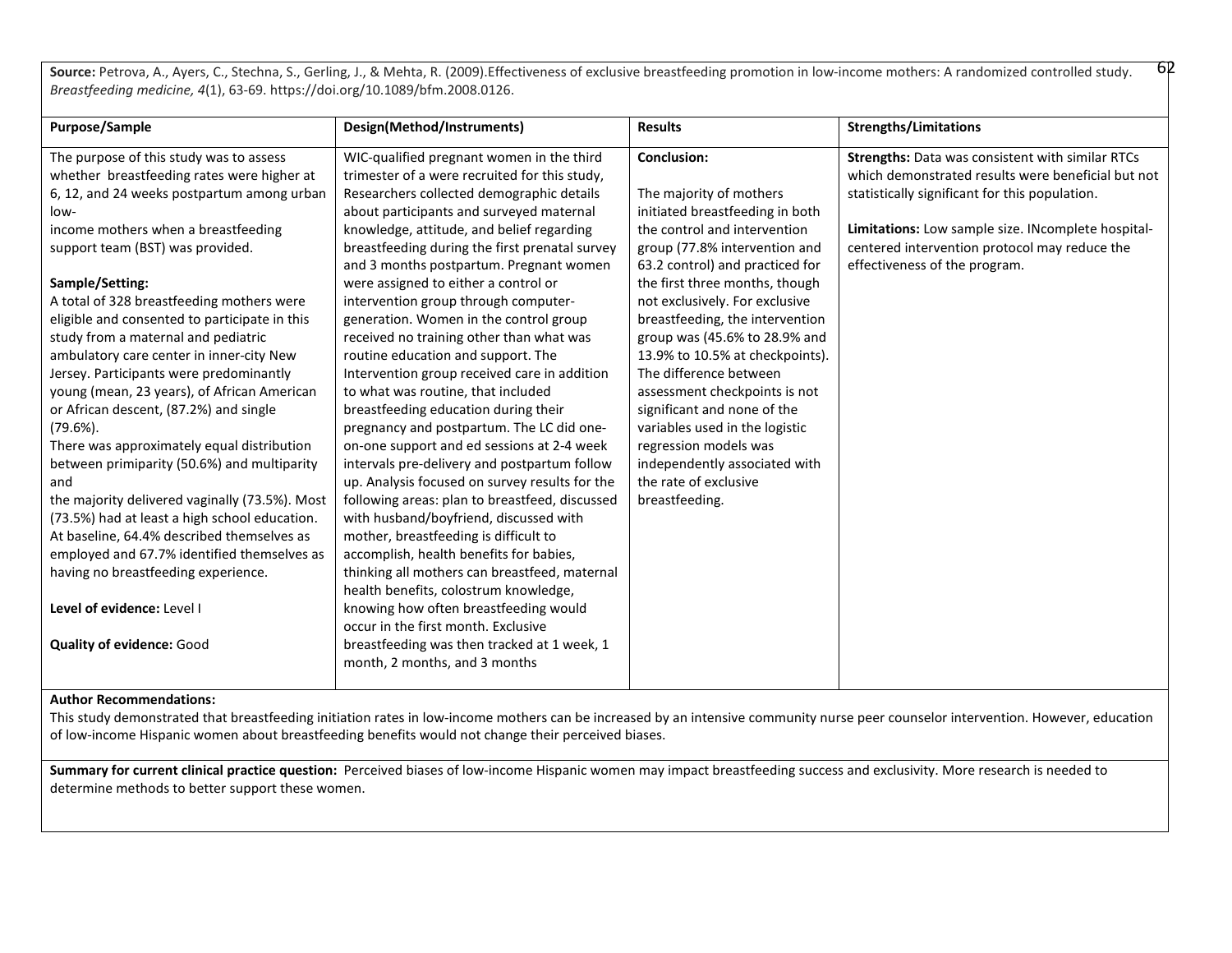Source: Pugh, L. C., Serwint, J. R., Frick, K. D., Nanda, J. P., Sharps, P. W., Spatz, D. L., & Milligan, R. A. (2010). A randomized controlled community-based trial to improve breastfeeding rates among urban low-income mothers. *Academic Pediatrics,* 10(1), 14–20. https://doi.org/10.1016/j.acap.2009.07.005

63

| Purpose/Sample                                                                                                                                                                                                                                                                                                                                                                                                                                                                                                                                                                                                                                                                                                                                                   | Design(Method/Instruments)                                                                                                                                                                                                                                                                                                                                                                                                                                                                                                                                                                                                                                                                                                                                                                                                                                                                                                                                      | <b>Results</b>                                                                                                                                                                                                                                                                                                                                                                                                                                                                         | <b>Strengths/Limitations</b>                                                                                                                                                                                                                                                                                                                                                                                                                                                                                                                                                                                                                                                                                                                                                                                                                                                                                                                                                                                                                                                                                                                                                                                                                                                                                                                                                                                                                                                                                                                                                                                                                                                                                            |
|------------------------------------------------------------------------------------------------------------------------------------------------------------------------------------------------------------------------------------------------------------------------------------------------------------------------------------------------------------------------------------------------------------------------------------------------------------------------------------------------------------------------------------------------------------------------------------------------------------------------------------------------------------------------------------------------------------------------------------------------------------------|-----------------------------------------------------------------------------------------------------------------------------------------------------------------------------------------------------------------------------------------------------------------------------------------------------------------------------------------------------------------------------------------------------------------------------------------------------------------------------------------------------------------------------------------------------------------------------------------------------------------------------------------------------------------------------------------------------------------------------------------------------------------------------------------------------------------------------------------------------------------------------------------------------------------------------------------------------------------|----------------------------------------------------------------------------------------------------------------------------------------------------------------------------------------------------------------------------------------------------------------------------------------------------------------------------------------------------------------------------------------------------------------------------------------------------------------------------------------|-------------------------------------------------------------------------------------------------------------------------------------------------------------------------------------------------------------------------------------------------------------------------------------------------------------------------------------------------------------------------------------------------------------------------------------------------------------------------------------------------------------------------------------------------------------------------------------------------------------------------------------------------------------------------------------------------------------------------------------------------------------------------------------------------------------------------------------------------------------------------------------------------------------------------------------------------------------------------------------------------------------------------------------------------------------------------------------------------------------------------------------------------------------------------------------------------------------------------------------------------------------------------------------------------------------------------------------------------------------------------------------------------------------------------------------------------------------------------------------------------------------------------------------------------------------------------------------------------------------------------------------------------------------------------------------------------------------------------|
| <b>Purpose:</b><br>To evaluate whether providing a<br>breastfeeding support team (BST)<br>results in higher breastfeeding rates at<br>6, 12, and 24 weeks postpartum<br>among urban low-income mothers.<br>Sample/Setting:<br>Participants: Breastfeeding mothers of<br>full-term infants who were eligible for<br>Special Supplemental Nutrition<br>Program for Women, Infants, and<br>Children (WIC) (n=328) were<br>randomized to intervention (n=168) or<br>usual care group (n=160); 87% were<br>African American, 80% single, and 51%<br>primi-parous. They were recruited<br>from two urban hospitals in Baltimore<br>and Maryland and were limited to<br>English-speaking only participants.<br>Level of evidence:<br>Level I<br><b>Quality:</b><br>Good | A randomized controlled trial with<br>mother-infant dyads recruited from<br>two urban hospitals in Baltimore and<br>Maryland. Only English-speaking<br>participants. At 24-weeks, the<br>intervention group received<br>hospital visits by a breastfeeding<br>support team (BST), home visits,<br>telephone support, and 24-hour<br>pager access. The non-intervention<br>group received standard care. The<br>outcome measure of breastfeeding<br>was measured by self-report at 6, 12,<br>and 24 weeks postpartum.<br>This study uniquely incorporated the<br>BST and critical and unique elements<br>of the BST were that the community<br>nurse and peer counselor worked as<br>a team. They were accessible to the<br>mother and infant continuously<br>(twenty-four hours, seven days a<br>week) to assist mothers with<br>problems and increase rates based on<br>several research studies that report<br>lack of support to breastfeeding<br>cessation. | Compared to the usual<br>care group, more women<br>reported breastfeeding in<br>the intervention at 6<br>weeks postpartum, 66.7<br>% vs. 56.9 %. The<br>difference in rates at 12<br>weeks postpartum, 49.4<br>% to 40.6 %, and 24<br>weeks postpartum, 29.2<br>% versus 28.1 %, were not<br>statistically significant.<br><b>Conclusion:</b><br>The intervention group<br>was more likely to be<br>breastfeeding at six<br>weeks postpartum<br>compared with the usual<br>care group. | Strengths:<br>Authors conducted an extensive literature review. They implemented a<br>BST, community nurse and peer counselor based on those reviews. The<br>study protocol was approved by the Institutional Review Board of the<br>university/hospital and the community hospital. A data safety and<br>monitoring board was formed and met semi-annually. The data safety<br>and monitoring board evaluated adverse events and found none<br>attributable to the intervention.<br>Researchers conducted an extensive literature review. The study added<br>to what is known about support and education in the form of<br>community nurses and peer counselors both of which have been studied<br>individually as a strategy to increase breastfeeding specifically for low-<br>income mothers<br>Limitations:<br>This study had several limitations. The population was English-speaking<br>only women from two urban hospitals in Baltimore, Maryland. The<br>tracking methodology could have been improved because the sample<br>groups were difficult to track with self-reporting and those that didn't<br>respond were marked as not breastfeeding, which could have skewed<br>data. The control group data was collected by the BST and it was not a<br>blind study for them. This may have biased the results. The sample size<br>was based on a difference at 12 weeks postpartum, and may not have<br>been an adequate sample to show a difference beyond that time period.<br>The difference in rates at 12 weeks postpartum, 49.4 % to 40.6 %, and<br>24 weeks postpartum, 29.2 % versus 28.1 %, were not statistically<br>significant<br>The BST may have buffered the low support reported by mothers. |
|                                                                                                                                                                                                                                                                                                                                                                                                                                                                                                                                                                                                                                                                                                                                                                  |                                                                                                                                                                                                                                                                                                                                                                                                                                                                                                                                                                                                                                                                                                                                                                                                                                                                                                                                                                 |                                                                                                                                                                                                                                                                                                                                                                                                                                                                                        |                                                                                                                                                                                                                                                                                                                                                                                                                                                                                                                                                                                                                                                                                                                                                                                                                                                                                                                                                                                                                                                                                                                                                                                                                                                                                                                                                                                                                                                                                                                                                                                                                                                                                                                         |

**Author Recommendations:** The author recommends that to increase breastfeeding, health care resources should be focused on promotion of early breastfeeding support for lowincome mothers. They cite that creative strategies like implementation of a BST and creative strategies for ways to sustain breastfeeding, possibly such as ambulatory clinic support, need to be evaluated. They allude to the fact that low-income mothers may lack support and, in the study, the BST filled a niche as a support person for these moms and could have positively influenced rates that way.

Summary for current clinical practice question: The researchers' findings demonstrate the effort it takes to effectively promote breastfeeding in low-income mother's lives and how increasing breastfeeding success can promote long-term health impacts for infants of low-income mothers and could provide a valuable tool for public health providers and hospitals to increase breastfeeding rates. More research to evaluate cost-effective strategies to implement programs like this are important to increase breastfeeding rates for these vulnerable populations.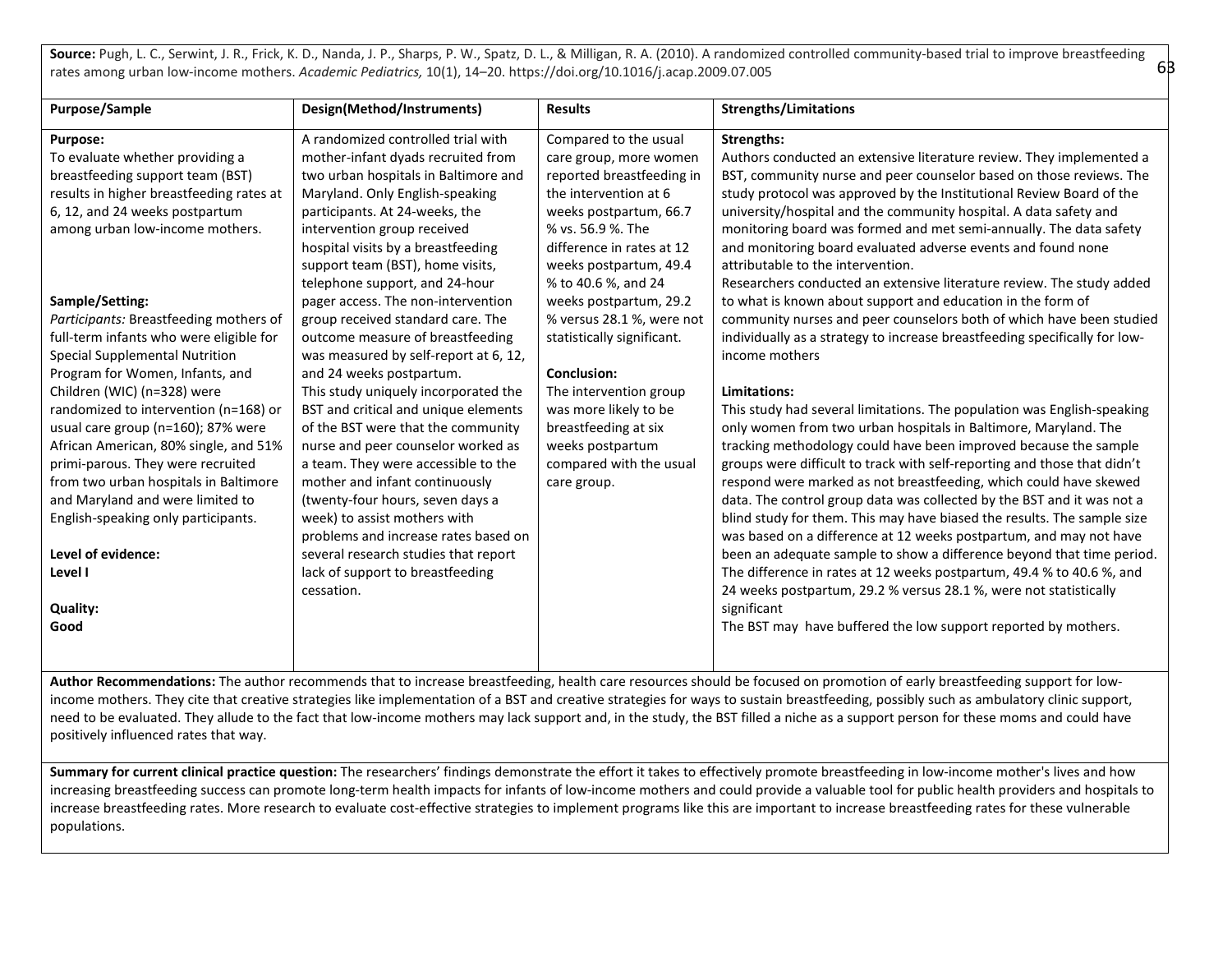**Source:** Sandy, J. M., Anisfeld, E., & Ramirez, E. (2009). Effects of a Prenatal Intervention on Breastfeeding Initiation Rates in a Latina Immigrant Sample. *Journal of Human Lactation, 25*(4), 404–411[. https://doi.org/10.1177/0890334409337308](https://meet.google.com/linkredirect?authuser=1&dest=https%3A%2F%2Fdoi.org%2F10.1177%2F0890334409337308)

64

| <b>Purpose/Sample</b>                     | Design(Method/Instruments)                                                                                                                                                     | <b>Results</b>                     | <b>Strengths/Limitations</b>               |
|-------------------------------------------|--------------------------------------------------------------------------------------------------------------------------------------------------------------------------------|------------------------------------|--------------------------------------------|
|                                           |                                                                                                                                                                                |                                    |                                            |
| Purpose:                                  | Randomized controlled trial study design. Potential Best                                                                                                                       | Exposure to the intervention did   | <b>Strengths:</b>                          |
| The purpose of this study was to          | Beginnings participants were approached by family                                                                                                                              | not affect the mother report of    | The RTC format limited the potential for   |
| evaluate the effectiveness of prenatal    | assessment workers (FSWs) in community prenatal clinics                                                                                                                        | any breastfeeding (ABF) during     | bias in this study. Reporting was done in  |
| health intervention to increase the       | Families were eligible if they were pregnant or with an                                                                                                                        | the first week postpartum, but it  | face-to-face information gathering by      |
| breastfeeding rates in an urban, low-     | infant less than 3 months and reported psychosocial risk                                                                                                                       | did affect the mother report of    | trained assessment workers.                |
| income, predominantly Dominican           | factors for caregiving difficulties on 2 screening                                                                                                                             | exclusive breastfeeding (EBF).     |                                            |
| immigrant sample.                         | instruments administered by FSWs.                                                                                                                                              | 32% (44/137) of the program        | Limitations:                               |
|                                           | Participants were then assigned to a program group or a                                                                                                                        | mothers reported EBF during the    | Small sample size, lack of double blinding |
| Sample/Setting:                           | control group. Consent was obtained. Both groups                                                                                                                               | first week postpartum compared     | in the present study is a methodological   |
| Participants were 238 families who        | received services, but the program group had                                                                                                                                   | to 20% (20/101) of mothers in the  | limitation. The study did not use Labbok   |
| enrolled prenatally in Best Beginnings, a | enhancements to promote breastfeeding including:                                                                                                                               | control group (odds ratio 1.92;    | and Krasovec guidelines for exclusive      |
| primary prevention home visitation        | exploration of a mother's previous experience, if any,                                                                                                                         | 95% confidence interval 1.05-      | breastfeeding. Additionally, some          |
| program and resided in 1 of 2 census      | with feeding an infant; explanation of the mechanics of                                                                                                                        | $3.52$ ).                          | women's self-reports may have been at      |
| tracts in Washington Heights, an          | breastfeeding using charts and written materials;                                                                                                                              |                                    | the influences of pleasing the FSW.        |
| impoverished, predominantly Latino        | provision of pamphlets, manuals, and handouts about                                                                                                                            | Conclusion:                        |                                            |
| immigrant neighborhood in New York        | breastfeeding; and verbal discussion of the benefits and                                                                                                                       | The results of this RCT show that  |                                            |
| City. The mean age was 26 years old,      | challenges of breastfeeding.                                                                                                                                                   | culturally competent prenatal      |                                            |
| 88% were born outside of the U.S., and    | After the infant's birth, the FSW typically made a visit to                                                                                                                    | interventions can increase EBF for |                                            |
| 87% identified themselves as Dominican    | the newborn's mother in the hospital. During this visit,                                                                                                                       | the first week. Maternal reporting |                                            |
| ethnicity. 36% were proficient English    | the FSW assisted program group mothers with any                                                                                                                                | of ABF was not significantly       |                                            |
| speakers.                                 | problems initiating breastfeeding. After hospital                                                                                                                              | associated with exposure to the    |                                            |
|                                           | discharge, FSWs continued to offer program group                                                                                                                               | prenatal education in this study.  |                                            |
|                                           | mothers information and support in the home on a                                                                                                                               | The participants had an overall    |                                            |
|                                           | weekly basis and make appropriate referrals. The control                                                                                                                       | ABF of 82.4% for this              |                                            |
| Level of evidence:                        | group received materials but no follow-through or verbal                                                                                                                       | study. Outcomes were               |                                            |
| Level I                                   | instruction on materials.                                                                                                                                                      | statistically significant to       |                                            |
|                                           |                                                                                                                                                                                | positively associate with a        |                                            |
|                                           | Initial self-administered questionnaire completed by                                                                                                                           | measure of household income.       |                                            |
| <b>Quality of evidence:</b>               | participants regarding their background data.                                                                                                                                  |                                    |                                            |
| Good                                      | Follow-up breastfeeding data was collected through                                                                                                                             |                                    |                                            |
|                                           | telephone interviews at 6 weeks, 3 months, and 6                                                                                                                               |                                    |                                            |
|                                           | months or until the infant was weaned. These outcomes                                                                                                                          |                                    |                                            |
|                                           | were collected by a blinded research assistant.                                                                                                                                |                                    |                                            |
|                                           | Author Recommendations: The negatively associated maternal acculturation level showed that both first generation and recent immigrants could benefit from culturally competent |                                    |                                            |
| recommendations                           |                                                                                                                                                                                |                                    |                                            |

Summary for current clinical practice question: The many beneficial health effects of breastfeeding for children and mothers is well known and increasing the %age of mothers who breastfeed their infants is a national public health priority in the United States.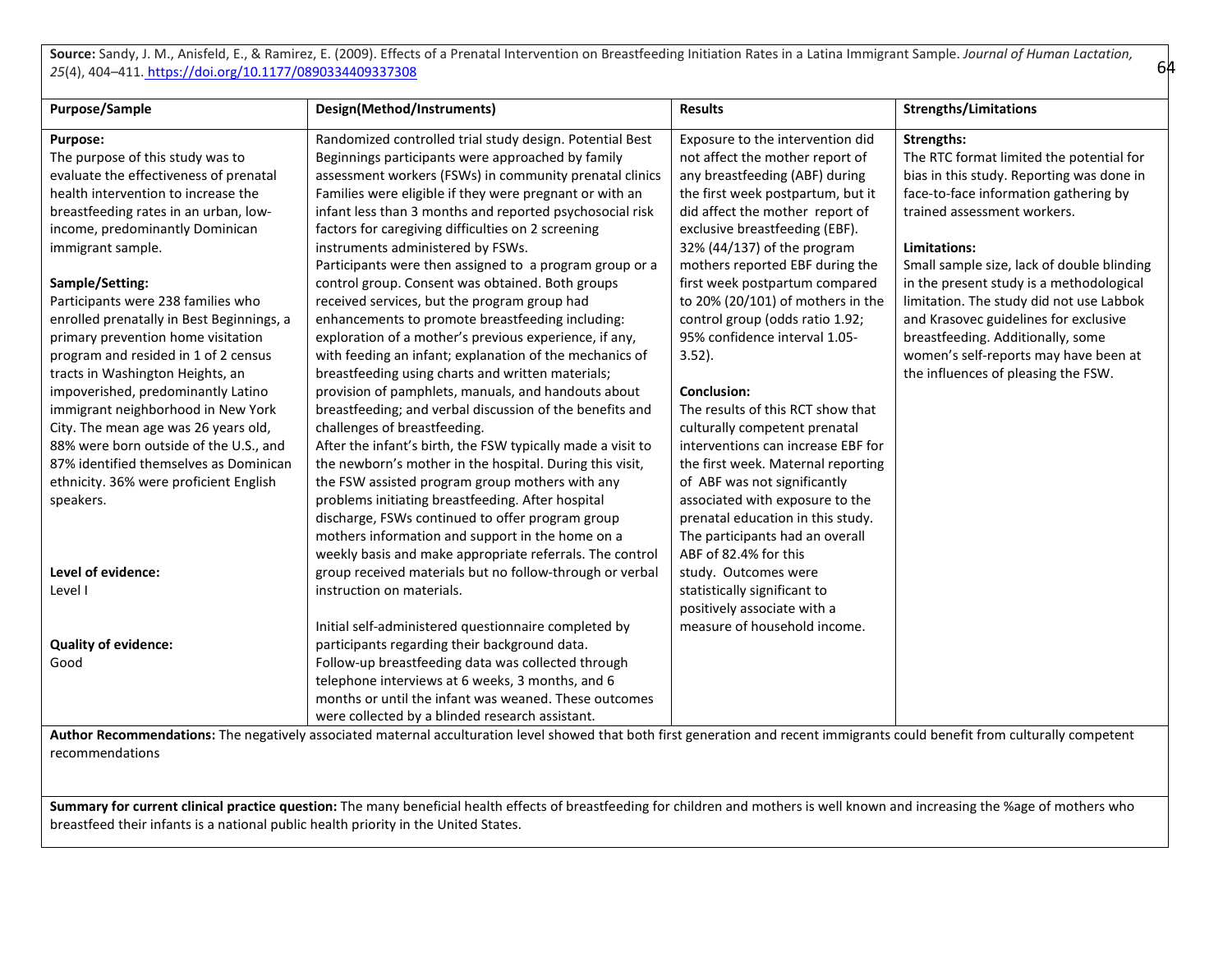65 Source: Tseng, J.-F., Chen, S.-R., Au, H.-K., Chipojola, R., Lee, G. T., Lee, P.-H., Shyu, M.-L., & Kuo, S.-Y. (2020). Effectiveness of an integrated breastfeeding education program to improve self-efficacy and exclusive breastfeeding rate: A single-blind, randomised controlled study. *International Journal of Nursing Studies*, *111*, N.PAG. https://doiorg./10.1016/j.ijnurstu.2020.103770

| Purpose/Sample                     | Design(Method/Instruments)         | <b>Results</b>                                                           | <b>Strengths/Limitations</b>                    |
|------------------------------------|------------------------------------|--------------------------------------------------------------------------|-------------------------------------------------|
| Purpose: To develop a              | Single-blind, randomised           | Results: Ninety-three mothers completed the study. Data were             | Strengths:                                      |
| breastfeeding education program    | controlled trial                   | compared for the self-efficacy intervention group ( $n = 50$ ) with      | The study matches findings from other           |
| based on the self-efficacy theory, | Participants were placed into      | the control group ( $n = 43$ ). Baseline measures did not differ         | research on breastfeeding self-efficacy in      |
| and evaluate the impact of         | an intervention or control         | between groups. The intervention group had significantly higher          | other locations. Mothers in the IBEP had        |
| intervention on 104 first-time     | group by block-randomization.      | breastfeeding self-efficacy at 36 weeks' gestation (mean                 | higher scores for breastfeeding self-efficacy,  |
| moms. self-efficacy and attitudes. | The intervention group             | difference (MD): 7.3, $p < .001$ ), and postpartum at 1-week ( $p <$     | infant feeding attitude, and breastfeeding      |
|                                    | received the breastfeeding         | .001), 1-month ( $p < .001$ ) and 3-months ( $p < .01$ ) with MD: 6.7,   | outcomes at 1 week and up to 6 months when      |
| Sample/Setting:                    | program for 3-weeks and the        | 7.9, and 8.1, respectively; differences in scores from baseline          | compared with mothers receiving usual care.     |
| n=104 (93 competed) mothers-to-    | control group received routine     | were also significantly greater from 36 weeks' gestation to 3-           | This study could encompass mindfulness          |
| be from a prenatal clinic          | prenatal care.                     | months (MD from 9.1 $\degree$ 9.9, p < .001) and 6-months postpartum     | training, which is useful in helping new        |
| connected to a large teaching      | Data between groups were           | (MD: 7.0, p < .05). Infant feeding attitude scores significantly         | mothers and their partners through this time.   |
| hospital in Taipei, Taiwan.        | compared for scores on             | improved from 36 weeks' gestation to 6-months postpartum for             |                                                 |
| Participants were >= 20 years of   | breastfeeding self-efficacy,       | the intervention group (MD from $3.5^{\sim}7.4$ , p < .05). Rates for    | Limitations:                                    |
| age, primipara with singleton      | infant feeding attitude, and       | exclusive and predominant breastfeeding postpartum were                  | This was limited to a small area, which may     |
| pregnancy, willing to answer       | breastfeeding practice, which      | significantly higher for the intervention group vs control ( $p < .02$ ) | generalize the results due to lack of a diverse |
| questions.                         | were assessed using the            | at 1-week (98% vs. 86%), 1-month (100% vs. 90.7%), and 3-                | population size. The attrition was 10.5%,       |
|                                    | <b>Breastfeeding Self-Efficacy</b> | months (94% vs. 76.7%). Odds ratio (OR) postpartum for                   | because of factors of time or pregnancy         |
|                                    | Scale-Short Form, the Iowa         | exclusive and predominant breastfeeding was greater for the              | complications. The sample size was adequate,    |
|                                    | Infant Feeding Attitude Scale,     | intervention group at 3-months (OR = 4.7, 95% Confidence                 | but small. This didn' factor in the cultural    |
| Level of evidence:                 | and a structured                   | interval (CI), 1.2 -18.6; $p = .05$ ) and for exclusive breastfeeding at | practice from traditional Chinese practice of   |
| Level I                            | questionnaire, respectively.       | 6-months (OR: 2.82, 95% CI 1.0-8.1; $p = .05$ ).                         | 'doing the month,' which is a 30-day regimen    |
|                                    | Repeated data measurements         |                                                                          | that limits nutrition, rest and visitors. This  |
|                                    | were collected at baseline, 36-    | <b>Conclusion:</b>                                                       | could have factored in on results. The          |
| <b>Quality of evidence:</b>        | weeks' gestation, and              | The breastfeeding education intervention improved                        | information was also self-reported.             |
| Good                               | postpartum at 1-week, and 1-,      | breastfeeding self-efficacy, infant feeding attitudes, and               |                                                 |
|                                    | 3-, and 6-months.                  | exclusive breastfeeding rates. The breastfeeding education               |                                                 |
|                                    |                                    | program could be effective for sustaining breastfeeding in new           |                                                 |
|                                    |                                    | mothers.                                                                 |                                                 |
|                                    |                                    |                                                                          |                                                 |
|                                    |                                    |                                                                          |                                                 |

**Author Recommendations:** More research is needed to evaluate the impact of the individual components of the program to determine whether the outcomes can be improved for more mothers. The IBEP should be offered in larger urban areas with larger sample sizes to encompass diverse populations.

Summary for current clinical practice question: The breastfeeding education intervention improved breastfeeding self-efficacy, infant feeding attitudes, and exclusive breastfeeding rates. The breastfeeding education program could be effective for increasing breastfeeding initiation and duration for marginalized women.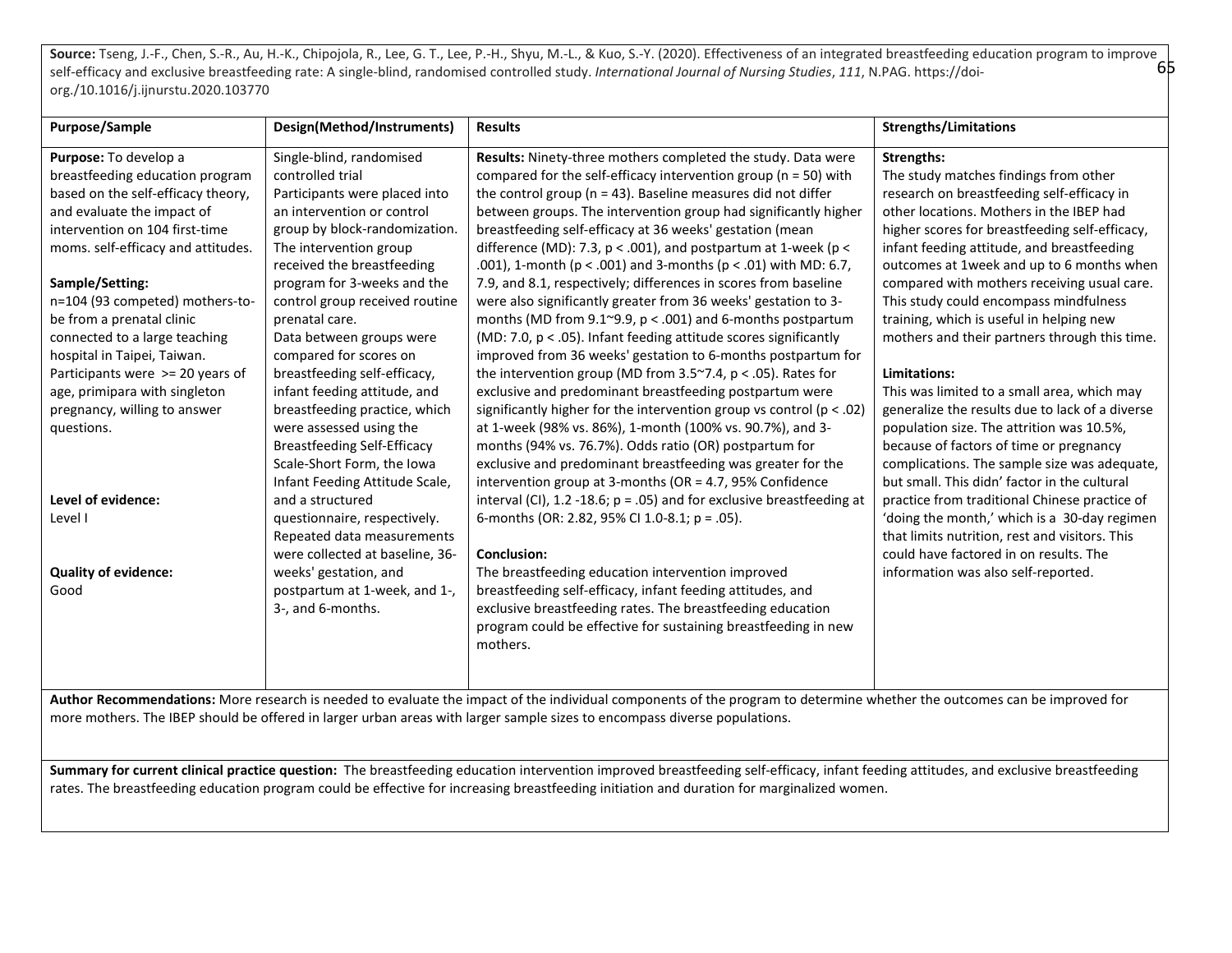**Source:** Wambach, K., Aaronson, L., Breedlove, G., Domian, E., Rojjanasrirat, W., & Yeh, H. (2011). A randomized controlled trial of breastfeeding support and education for adolescent mothers. *Western Journal of Nursing Research, 3*3 (4), 487-505. https://doi.org/10.1177/0193945910380408

66

| Purpose/Sample                           | Design(Method/Instruments)                        | <b>Results</b>                       | <b>Strengths/Limitations</b>                          |
|------------------------------------------|---------------------------------------------------|--------------------------------------|-------------------------------------------------------|
| <b>Purpose:</b>                          | The study used a prospective, non-blinded,        | <b>Conclusion:</b>                   | <b>Strengths:</b>                                     |
| The purpose of this research was to test | three-group randomized controlled trial to test   | Breastfeeding initiation: 69% of the | U.S.large-scale controlled trial for teenage mothers. |
| the hypothesis that the interventions of | the effectiveness of a developmentally sensitive  | total sample (n=289) initiated       | Consistent findings to other studies. Rigorous        |
| education and counseling from a          | education and counseling intervention for         | breastfeeding by hospital            | theory-based design and standardized procedures       |
| lactation consultant/peer-counselor      | breastfeeding to adolescent mothers. First        | discharge. The experimental group:   | in recruitment, data collection and intervention.     |
| team would increase breastfeeding        | researchers measured demographic                  | 79%, attention control: 66% and      | Prenatal breastfeeding intention was the strongest    |
| initiation and duration for adolescent   | characteristics, breastfeeding attitudes,         | usual: 63%. the chi-square           | predictor of breastfeeding initiation.                |
| mothers compared to those in control     | subjective norms, perceived behavioral control,   | test=p<0.03 indicated a significant  | Limitations:                                          |
| conditions based on the theory of        | intentions, and knowledge at baseline in the      | difference.                          | Participant attrition and reliance of self-reports.   |
| planned behaviour, adolescent            | second trimester and again in the third           | Breastfeeding duration: Median       | There is a potential for recall bias. Financial       |
| decision-making theory, and              | trimester. Postpartum data included infant        | breastfeeding duration was           | incentives throughout the study may have              |
| developmental theories.                  | feeding initiation in the                         | experimental group: 177, attention   | influenced reporting on continued breastfeeding.      |
|                                          | hospital and breastfeeding duration at 3 and 6    | control: 42 and usual: 61 days. The  | Cost-effectiveness was not studied.                   |
| Sample/Setting:                          | weeks, and at 2, 3, 4, 5, and 6 months gathered   | intervention group effect remained   |                                                       |
| Four Midwestern U.S. prenatal clinics    | via phone. Participants were randomly assigned    | significant (p=.015)                 |                                                       |
| affiliated with three urban public and   | to groups (experimental received education by     | Exclusive Breastfeeding: 64% of      |                                                       |
| private teaching hospitals. Criteria for | an expert = 128, attention control = 128, usual   | total participants who initiated     |                                                       |
| participation was: between the age of    | care = 134, and categories of attrition up to the | breastfeeding exclusively            |                                                       |
| 15-18 years old, pregnant with their     | time of analysis of the primary outcome variable  | breastfed. The experimental (65%),   |                                                       |
| first child, planning to keep the        | of breastfeeding initiation. 289 (92%) provided   | attention control (68%) and usual    |                                                       |
| newborn, able to speak and read          | analyzable data for the outcome of                | group (60%) had no statistically     |                                                       |
| English, and possession or access to a   | breastfeeding initiation.                         | significant differences in exclusive |                                                       |
| telephone. 588 participants were         | Only breastfeeding participants were followed     | breastfeeding                        |                                                       |
| assessed with a final n=390. All were    | after hospital discharge. Sample sizes were:      | None of the variables that           |                                                       |
| primiparous, 61% were African            | experimental = 77, attention control = 60, and    | predicted breastfeeding initiation   |                                                       |
| American, 75% from low-income            | usual care = $64$ , for a total of 201 (69.5% of  | were significant predictors of       |                                                       |
| families, single and living with their   | those with analyzable data at birth. 30.5% did    | exclusive breastfeeding. Formula     |                                                       |
| families.                                | not initiate breastfeeding). The participants     | was used across all groups and       |                                                       |
|                                          | continued surveys until breastfeeding cessation   | most began in the first week.        |                                                       |
| Level of evidence: Level I               | or to final data collection at 6 months.          |                                      |                                                       |
| <b>Quality of evidence: Good</b>         |                                                   |                                      |                                                       |

Author Recommendations: The findings support a peer and professional intervention to promote breastfeeding initiation and maintenance by adolescent mothers. The experimental intervention with continued support for four weeks did significantly influence breastfeeding duration.

**Summary for current clinical practice question:** This study showed developmentally sensitive education and support interventions by a lactation consultant or peer counselor team can be an effective method of increasing breastfeeding initiation and duration for adolescent mothers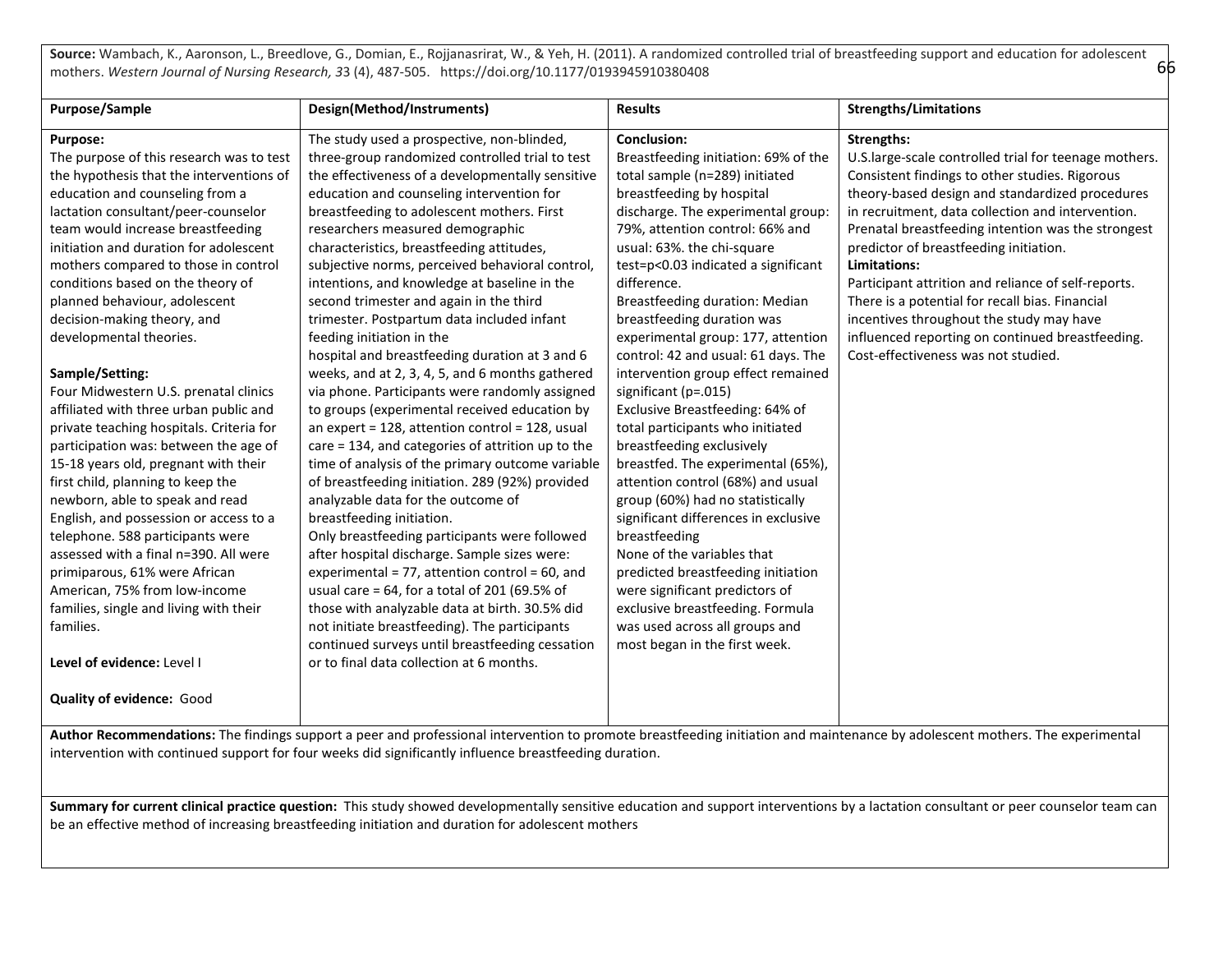**Source:** Wong, K, Fong, D., Lee, I., Chu, S., & Tarrant, M. (2014). Antenatal education to increase exclusive breastfeeding: A randomized controlled trial. *American College of* 67 *Obstetricians and Gynecologist, 124*(1), 961-968. https://doi.org/10.1097?AOG.000000000000048

| Purpose/Sample                     | Design(Method/Instruments)                               | <b>Results</b>                       | <b>Strengths/Limitations</b>                         |
|------------------------------------|----------------------------------------------------------|--------------------------------------|------------------------------------------------------|
| Purpose: To determine if           | Randomized controlled trial primiparous women. One       | Exclusive breastfeeding rate for     | <b>Strengths:</b> Rigorously conduction with a high  |
| exclusive breastfeeding rates and  | group received standard antenatal care. The other group  | the intervention group was           | participation rate among eligible pregnant women.    |
| duration of breastfeeding can be   | received one to one antenatal breastfeeding support and  | 37.8% at 6 weeks postpartum          | Full compliance with study intervention and          |
| increased with the use of          | education session. The outcomes were measured using      | compared to 36.4% for the            | complete follow-up. Educational intervention was     |
| professional one-to-one prenatal   | the prevalence of exclusive breastfeeding at 6 weeks     | standard care group. No              | developed from the World Health Organization         |
| breastfeeding support and          | postpartum. Secondary outcomes were measured using       | significant difference was found     | Evidence Based recommendations, Intervention         |
| education.                         | the prevalence of exclusive breastfeeding at 3 and 6     | between the two groups in            | group was substantially larger than other studies    |
|                                    | months postpartum as well as the overall duration of any | exclusive breastfeeding rates at     | using the same type of intervention. Standard        |
| Sample/Setting:                    | and exclusive breastfeeding during the 6 months          | 3 and 6 months.                      | definitions of breastfeeding were used to enable     |
| Sample: a total of 469             | postpartum.                                              | There was a noted 50%                | easier comparison to similar interventions.          |
| primiparous women who were         | Study participants were randomized to either the         | increase of exclusive                |                                                      |
| receiving care at one of two       | standard hospital antenatal care or given the standard   | breastfeeding rate at 6 weeks        | Limitations: Generalizability may be limited to      |
| different public hospitals. 233    | care plus one one-to-one breastfeeding education and     | postpartum from this study as a      | similar settings with high breastfeeding initiation  |
| were put in the intervention       | support session. The standard care consisted of routine  | whole.                               | rates. Recall bias could have occurred due to the    |
| group and 236 were put in          | maternal and delta health checks by clinic midwife or OB |                                      | use of maternal-self reporting. The level of         |
| standard group                     | along with health education to promote healthy           | <b>Conclusion:</b> This study showed | postnatal breastfeeding support was not taken into   |
|                                    | pregnancy. The one-to-one breastfeeding session was 20   | that among first-time mothers        | consideration. Traditional cultural beliefs still    |
| Setting: Two different public      | to 30 minutes and based on the WHO guidelines for        | who are planning to breastfeed,      | influence postnatal recovery practices therefore     |
| hospitals in Hong Kong-these       | baby-friendly hospitals and evidence-based maternity     | the addition of a one-time one-      | the study population is unlikely to significantly    |
| locations were chosen based on     | care.                                                    | to-one professional antenatal        | affect the overall generalizability of the findings. |
| geographic representativeness      | Initial self-administered questionnaire completed by     | education and support session        |                                                      |
| and high volume of eligible Hong   | participants regarding their background data.            | had no significant effects on the    |                                                      |
| Kong mothers who use public        | Follow-up breastfeeding data was collected through       | rates of exclusive breastfeeding     |                                                      |
| healthcare systems to receive free | telephone interviews at 6 weeks, 3 months, and 6         | at 6 weeks, 3 months, and 6          |                                                      |
| care.                              | months or until the infant was weaned. These outcomes    | months postpartum. It is noted       |                                                      |
|                                    | were collected by a blinded research assistant.          | that this setting was one that       |                                                      |
| Level of evidence: Quality of      |                                                          | already had a somewhat high          |                                                      |
| evidence: High                     |                                                          | breastfeeding initiation rate.       |                                                      |
|                                    |                                                          |                                      |                                                      |

**Author Recommendations:** Although their study does not support the effectiveness of brief, one-to-one antenatal education on improving breastfeeding rates, they feel that pregnant women still need information on the benefits of breastfeeding during the antenatal period. Further research may be helpful to improve the efficacy of prenatal breastfeeding education. More intensive and individually targeted antenatal education may have greater success on improving breastfeeding exclusivity and duration.

Summary for current clinical practice question: This study shows that in a minority setting where there are already high rates of exclusive breastfeeding initially, the addition of one 1:1 educational session on breastfeeding did not help to significantly increase the rates of exclusive breastfeeding and it's duration. The rates for exclusive breastfeeding for the first 3 weeks were relatively high in the group that did receive the education. This study can be used to reinforce that the inclusion of more education may not drastically increase exclusive breastfeeding rates but can help encourage mothers nonetheless. This helps to determine that one session is not enough to increase these rates but could be considered a good start.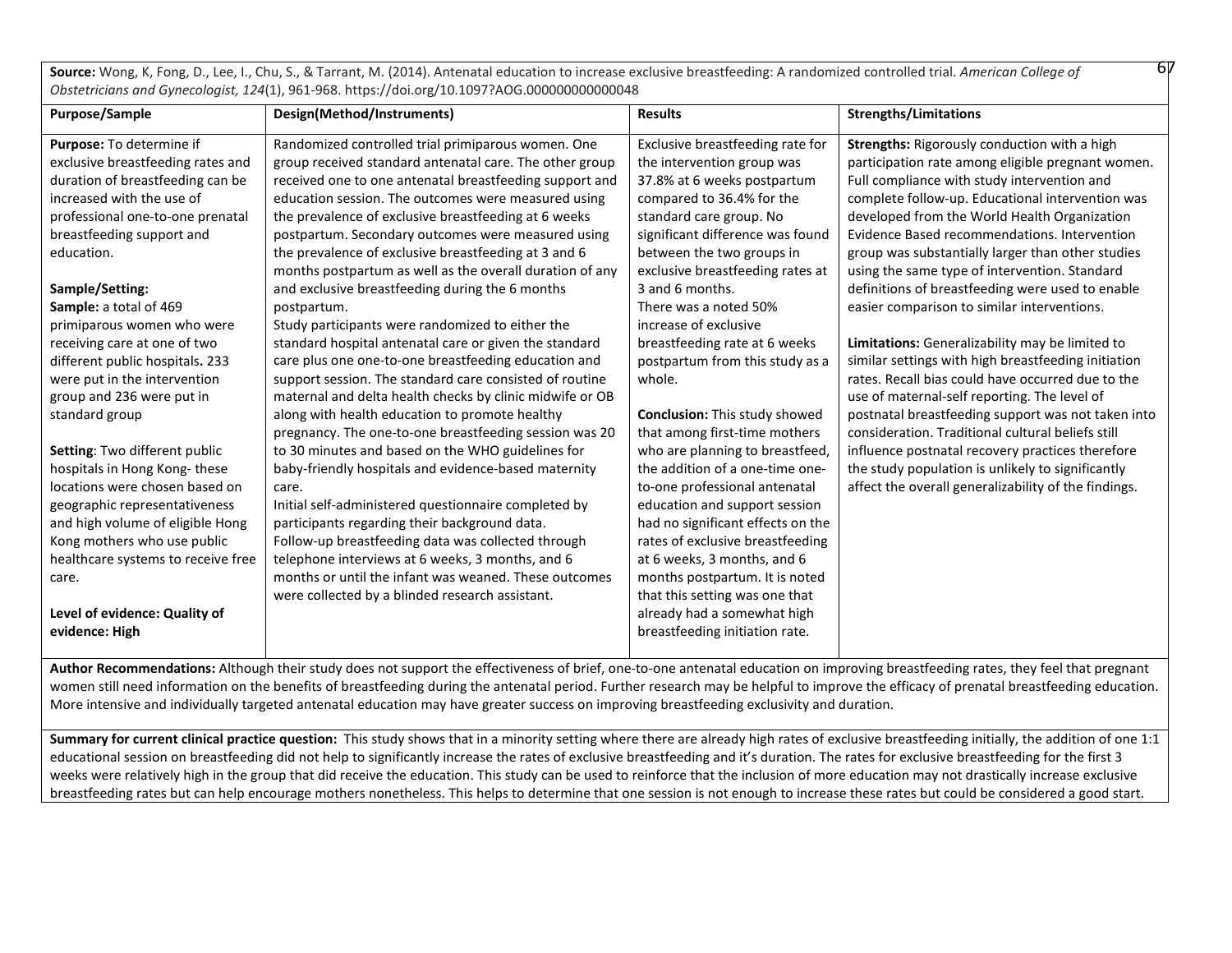**Source:** Farr, R. S., Rahman, F., O'Riordan, M. A., & Furman, L. (2019). Assessing the feasibility and effectiveness of two prenatal breastfeeding intervention apps in promoting postpartum in-hospital exclusive breastfeeding. *Breastfeeding Medicine, 14*(10), 724-730. https://doi.org/101089/bfm.2019.0053

| <b>Purpose/Sample</b>               | Design(Method/Instruments)                              | <b>Results</b>                           | <b>Strengths/Limitations</b>                        |
|-------------------------------------|---------------------------------------------------------|------------------------------------------|-----------------------------------------------------|
| Purpose: To determine the           | Longitudinal survey study with follow up chart review.  | 32 of the 40 (80.03%) women              | Strengths: Demonstrates promising feasibility of    |
| feasibility and possible effect of  | Participants who had completed clinically required      | using the champion app that              | new educational platform. Relatively low cost and   |
| two iPad based breastfeeding        | breastfeeding education were eligible for the           | intended to exclusively                  | accessible to underserved populations.              |
| interventions for pregnant          | interventions and assigned to one of the two            | breastfeed (EBF)in the hospital          | Interventions only take 5 to 10 minutes to perform  |
| minority women and the effects      | interventions by non-randomized block design that       | did so. 39/86 (45.3%) that had           | and can be administered easily by personnel with    |
| they have on exclusive              | included the champion intervention and the positive     | no intended EBF did end up EBF           | limited training. Aps were culturally inclusive and |
| breastfeeding intention,            | messaging intervention.                                 | in the hospital ( $p$ < 0.0001 for       | easy to follow by populations with low health       |
| acceptability and satisfaction, and | The champion intervention utilized a free commercially  | change). For the positive                | literacy. The interactive nature of the aps were    |
| follow up rates of Exclusive        | available app to identify a supportive breastfeeding    | message app group, 30/36                 | found to be appealing.                              |
| breastfeeding postpartum.           | champion.                                               | (83.3%) who intended to EBF              |                                                     |
|                                     | The positive messaging intervention was an app that     | did so and 36/67 (53.7%) of              | Limitations: short term study limited only to       |
| Sample/Setting:                     | offered breastfeeding information in a question-answer  | those who did not intend to EBF          | hospital stay. Non randomized. Relatively small     |
| Sample: 243 publicly insured        | format.                                                 | ended up doing so (p< 0.0001             | sample size.                                        |
| predominantly African American      | Medical records were reviewed postpartum for in-        | for change).                             |                                                     |
| women. 132 who completed the        | hospital feeding choice. Data was analyzed using %ages, |                                          |                                                     |
| champion education intervention     | frequency, chi-squared analyses and McNemar's test.     | <b>Conclusion:</b> This pilot run of the |                                                     |
| and 111 who completed the           |                                                         | two iPad based prenatal                  |                                                     |
| positive messaging intervention.    |                                                         | interventions designed to                |                                                     |
| Setting:                            |                                                         | promote in hospital EBF among            |                                                     |
|                                     |                                                         | minority women showed that               |                                                     |
|                                     |                                                         | they are feasible and provided a         |                                                     |
| Level of evidence: II               |                                                         | statistically significant change in      |                                                     |
|                                     |                                                         | the proportion of women who              |                                                     |
| <b>Quality of evidence: Good</b>    |                                                         | intended to EBF prenatally and           |                                                     |
|                                     |                                                         | then chose to do so                      |                                                     |
|                                     |                                                         | postpartum.                              |                                                     |
|                                     |                                                         |                                          |                                                     |

Recommendations: The trial run of the ipad based applications proved to be a feasible way to increase hospital based EBF amongst minority women. It is recommended that additional controlled trials be held to continue to determine the effectiveness of this approach for prenatal education.

**Summary for current clinical practice question:** This research demonstrates an effective method of prenatal education for an underserved population that proved statistically significant in improving the EBF rates found postpartum in the hospital setting. These applications can be expounded on and more lengthy research can be done that determines the duration of EBF found in correlation with the use of these applications in the antenatal period.

68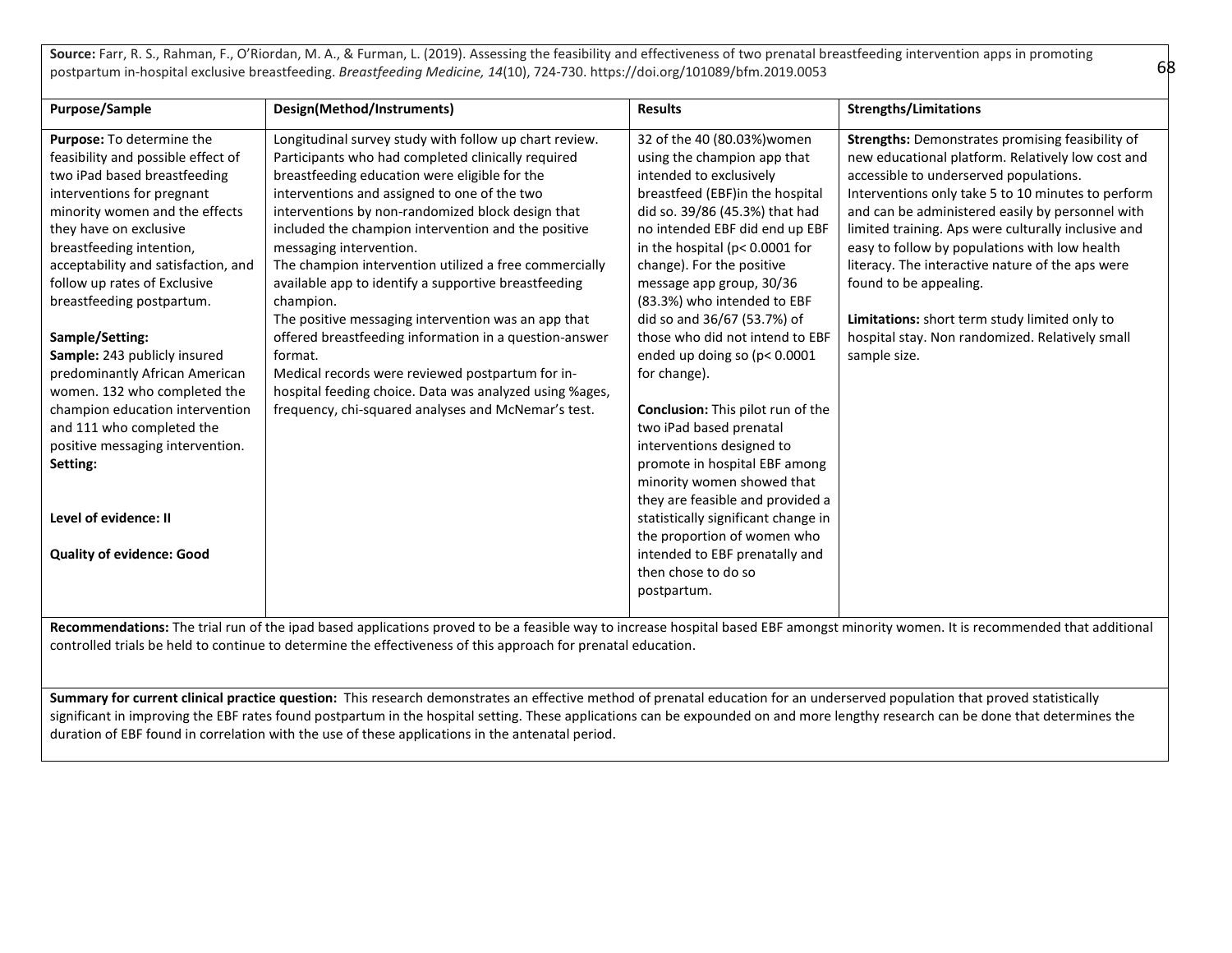hospital-based lactation consultants with clients receiving care at a community health center. *Journal of Human Lactation, 31*(4), 595-599. https://doi.org/10.1177/0890334415601088 6P **Source:** Friesen, C. A., Hormuth, L. J., Petersen, D., & Babbitt, T. (2015). Using videoconferencing technology to provide breastfeeding support to low-income women: Connecting

| Purpose/Sample                                                                                                                                                                                                                                                                                                                                                                                                                                                                                         | Design(Method/Instruments)                                                                                                                                                                                                                                                                                                                                                                                                                                                                                                                                                                                                                 | <b>Results</b>                                                                                                                                                                                                                                                                                                                                                                                                                                                                                                                                                                                                                                                   | <b>Strengths/Limitations</b>                                                                                                                                                                                                                                               |
|--------------------------------------------------------------------------------------------------------------------------------------------------------------------------------------------------------------------------------------------------------------------------------------------------------------------------------------------------------------------------------------------------------------------------------------------------------------------------------------------------------|--------------------------------------------------------------------------------------------------------------------------------------------------------------------------------------------------------------------------------------------------------------------------------------------------------------------------------------------------------------------------------------------------------------------------------------------------------------------------------------------------------------------------------------------------------------------------------------------------------------------------------------------|------------------------------------------------------------------------------------------------------------------------------------------------------------------------------------------------------------------------------------------------------------------------------------------------------------------------------------------------------------------------------------------------------------------------------------------------------------------------------------------------------------------------------------------------------------------------------------------------------------------------------------------------------------------|----------------------------------------------------------------------------------------------------------------------------------------------------------------------------------------------------------------------------------------------------------------------------|
| Purpose: To determine the effectiveness<br>and benefits of a videoconference based<br>technology that is used to educate and<br>provide breastfeeding support to low<br>income mothers both pre and post<br>partum. 35 women were served with the<br>TLPP for a total of 134 visits.<br>Sample/Setting:                                                                                                                                                                                                | An original quasi-experimental research<br>project with controlled trial. Involved<br>development and implementation of the Tele-<br>lactation Pilot Project (TLPP) that is a<br>videoconferencing technology that can be<br>used to provide breastfeeding education and<br>support to low income women by a centrally<br>located qualified International Board Certified<br>Lactation Consultant (IBCLC)                                                                                                                                                                                                                                  | Implementation of videoconferencing for<br>education and support purposes have cost<br>saving, time saving and increased access to<br>care benefits for low-income women.<br>100% of participants reported decreased<br>anxiety and increased confidence<br>surrounding breastfeeding after having had<br>video conferencing sessions                                                                                                                                                                                                                                                                                                                            | Strengths: program was successful for the<br>women involved, it was low cost and able<br>to bring lactation resources to women<br>who would otherwise not have them. It<br>was provided during their regular<br>scheduled appointments so the<br>participation was strong. |
| Sample: Women (35) who attended the<br>chosen health center for prenatal care<br>84% between 20 to 34 years, 86% Black<br>women<br>134 total visits<br>Setting: The TLPP connected IBCLCs from<br>the Breastfeeding Center (BC) at Indiana<br>University Health-Methodist Hospital in<br>Indianapolis and connected with<br>pregnant women who received their<br>medical care at the Raphael Health<br>Center in inner-city Indianapolis.<br>Level of evidence: II<br><b>Quality of evidence: Good</b> | A video counseling station was established at<br>the clinic and hospital that were equipped with<br>a computer containing HIPAA-compliant<br>software where women were encouraged to<br>partake in pre and postpartum breastfeeding<br>education and support sessions. Each<br>participant had at least 1 prenatal and 1<br>postpartum TLPP visit. These were scheduled<br>the same day as their standard appointments.<br>Subjective data was collected from the women<br>who participated via interviews regarding their<br>thoughts on the TLPP and how it helped with<br>their breastfeeding efficacy, implementation<br>and duration. | <b>Conclusion:</b> The implementation of<br>videoconferencing technology is a relatively<br>low cost, effective measure to expand<br>access to medical services, support, and<br>education that would not otherwise be<br>available to a low-income population of<br>women. It was shown that TLPP increased<br>the ability to spread the resources and<br>expertise of lactation consultants to off-site<br>locations. It was also identified as a way for<br>lactation specialists to develop a<br>relationship, rapport, and trust with patients<br>prior to delivery that could help to increase<br>their efficacy and ability to exclusively<br>breastfeed. | Limitations: Small study size. Not<br>randomized control trial. Long term<br>effects were not included. More research<br>is needed on the effects of<br>videoconferencing education and support<br>on breastfeeding compared to those who<br>did not receive this support. |
| Author Recommendations: Video Conferencing with a IBCLC is a cheap and effective way of reaching low-income women and helping to improve their self-efficacy, breastfeeding                                                                                                                                                                                                                                                                                                                            |                                                                                                                                                                                                                                                                                                                                                                                                                                                                                                                                                                                                                                            |                                                                                                                                                                                                                                                                                                                                                                                                                                                                                                                                                                                                                                                                  |                                                                                                                                                                                                                                                                            |

exclusivity and duration. This is a good resource for lactation consultants to use to increase their span regarding the population of women they provide with education. Further studies should be conducted using this method of education for a larger sample size in a randomized control fashion to obtain objective data that can be used for quality improvement.

Summary for current clinical practice question: Video conferencing and telehealth can be looked at as affordable and effective ways to incorporate breastfeeding education in routine prenatal care in hopes of increasing the rate of exclusive breastfeeding found among low-income women or those with an initial low self-efficacy regarding their ability to breastfeed. Incorporation of an IBCLC into routine prenatal care and also have a positive effect on breastfeeding outcomes found in this population.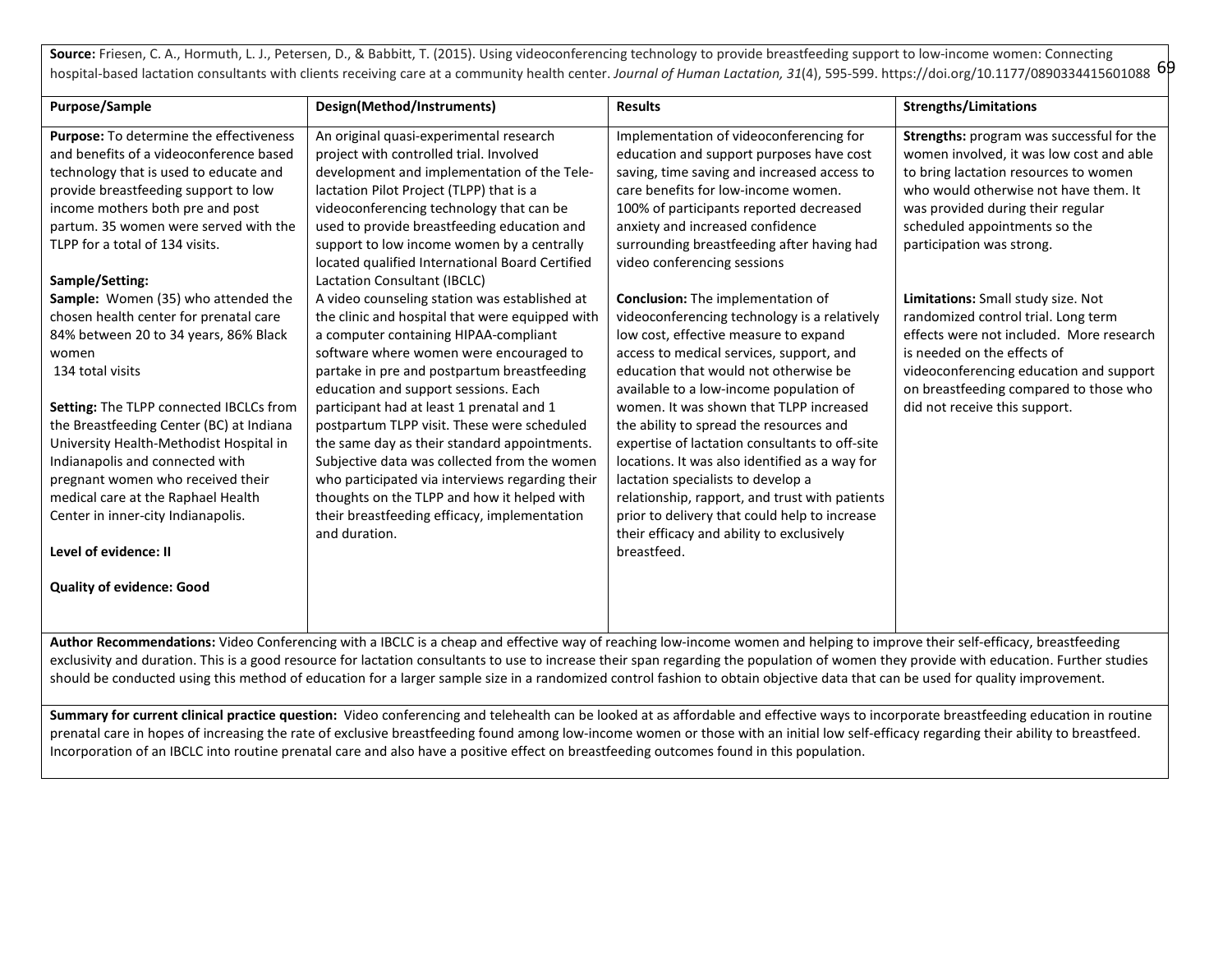**Source:** Hatamleh, W. (2012). Prenatal breastfeeding intervention program to increase breastfeeding duration among low income women. *Scientific Research*, 4(3), 143-149. [http://doi.org/10.4236/health.2012.43022](http://dx.doi.org/10.4236/health.2012.43022)

70

| Purpose/Sample                                                                                                                                                                                                                                                                                                                                                                                                                                                                                                                                                                                                                                                                                                                                                                                                                                                                                                                                                                                                                                                                                                                                                                                                                                                                                                                                                         | Design(Method/Instruments)                                                                                                                                                                                                                                                                                                                                                                                                                                                                                                                                                                                                                                                                                                                                                                                                                                                                                                                                                                                                                                                                                                                                                                                                                                                                                                                                                                                                                                                                                                                                                                                                                                                                                                                                                                                                                                                                                                                                                                                                                                                                                                                                                                                                                                                                                                                                                                                                                                                                       | <b>Results</b>                                                                                                                                                                                                                                                                                                                                                                                                                                                                                                                                                                                                                                                                                                                                                                                                                                                                                                                                                                                                                                                                                                                                                                                                                                                                                                                                                                                                     | <b>Strengths/Limitations</b>                                                                                                                                                                                                                                                                                                                                                                                                                                                                                                                                                                                                                                                                                                                                                                                                                                                                                                                                                                                                                                                                                                                                                                                                                                                                                                                                                                                                                                   |
|------------------------------------------------------------------------------------------------------------------------------------------------------------------------------------------------------------------------------------------------------------------------------------------------------------------------------------------------------------------------------------------------------------------------------------------------------------------------------------------------------------------------------------------------------------------------------------------------------------------------------------------------------------------------------------------------------------------------------------------------------------------------------------------------------------------------------------------------------------------------------------------------------------------------------------------------------------------------------------------------------------------------------------------------------------------------------------------------------------------------------------------------------------------------------------------------------------------------------------------------------------------------------------------------------------------------------------------------------------------------|--------------------------------------------------------------------------------------------------------------------------------------------------------------------------------------------------------------------------------------------------------------------------------------------------------------------------------------------------------------------------------------------------------------------------------------------------------------------------------------------------------------------------------------------------------------------------------------------------------------------------------------------------------------------------------------------------------------------------------------------------------------------------------------------------------------------------------------------------------------------------------------------------------------------------------------------------------------------------------------------------------------------------------------------------------------------------------------------------------------------------------------------------------------------------------------------------------------------------------------------------------------------------------------------------------------------------------------------------------------------------------------------------------------------------------------------------------------------------------------------------------------------------------------------------------------------------------------------------------------------------------------------------------------------------------------------------------------------------------------------------------------------------------------------------------------------------------------------------------------------------------------------------------------------------------------------------------------------------------------------------------------------------------------------------------------------------------------------------------------------------------------------------------------------------------------------------------------------------------------------------------------------------------------------------------------------------------------------------------------------------------------------------------------------------------------------------------------------------------------------------|--------------------------------------------------------------------------------------------------------------------------------------------------------------------------------------------------------------------------------------------------------------------------------------------------------------------------------------------------------------------------------------------------------------------------------------------------------------------------------------------------------------------------------------------------------------------------------------------------------------------------------------------------------------------------------------------------------------------------------------------------------------------------------------------------------------------------------------------------------------------------------------------------------------------------------------------------------------------------------------------------------------------------------------------------------------------------------------------------------------------------------------------------------------------------------------------------------------------------------------------------------------------------------------------------------------------------------------------------------------------------------------------------------------------|----------------------------------------------------------------------------------------------------------------------------------------------------------------------------------------------------------------------------------------------------------------------------------------------------------------------------------------------------------------------------------------------------------------------------------------------------------------------------------------------------------------------------------------------------------------------------------------------------------------------------------------------------------------------------------------------------------------------------------------------------------------------------------------------------------------------------------------------------------------------------------------------------------------------------------------------------------------------------------------------------------------------------------------------------------------------------------------------------------------------------------------------------------------------------------------------------------------------------------------------------------------------------------------------------------------------------------------------------------------------------------------------------------------------------------------------------------------|
| Purpose: To increase the amount of<br>research available to support the<br>importance of breastfeeding education in<br>supporting breastfeeding. This study<br>aimed to determine if prenatal education<br>would increase self-efficacy in women who<br>had not previously breastfed a child longer<br>than two weeks thus increasing the rate of<br>exclusive breastfeeding found in the post-<br>partum period up to six weeks<br>postpartum. Another purpose of this study<br>was to determine the relationship of self-<br>confidence in the women to their ability to<br>breastfeed following delivery.<br>Sample/Setting:<br>Sample: The targeted population included<br>pregnant women who had not previously<br>breastfed a child longer than two weeks,<br>were between 28 and 38 weeks pregnant<br>at the time of the enrollment. A sample<br>size of 37 women were selected and<br>complete data was collected from 15<br>women in the control group and 17 women<br>in the experimental group.<br>Setting: The women selected received<br>their prenatal care from either the Warren<br>County Health Clinic or the Middletown<br>Regional Hospital prenatal clinic which are<br>both located in the same geographic area<br>outside a large metropolitan area in Ohio<br>and each serve predominantly low-income<br>women.<br>Level of evidence: Level II | Design: this is a quasi-experimental study with repeated measures to test<br>the effect of a breastfeeding self-efficacy intervention program (BSEIP) on<br>breastfeeding self-efficacy and duration. It consisted of both an<br>experimental and control group. The participants agreed to participate<br>were asked to sign informed consent, complete the demographic prenatal<br>form and complete the Breast-feeding Self-Efficacy Scale<br>(BSES). Participants in the control group received no extra prenatal<br>education aside from the standard in place at the time. Participants met 2<br>hours prior to their prenatal appointment to take part in the prenatal<br>breastfeeding education and BSEIP. Nursing actions for the BSEIP included<br>education, assessment, encouragement/support, referral, physical<br>assistance, and availability. The participants were also asked to watch a 15-<br>minute video about breastfeeding during the class which discussed normal<br>physiological changes that occur during the postpartum period and<br>received explanations of how to evaluate milk supply and interpret infant<br>cue. This occurred twice prior to delivery and they were given written<br>copies of the BSEIP education that discussed four steps of breastfeeding<br>including positioning, offering the breast, effective sucking, and breaking<br>suction after they were discharged from the hospital.<br>Instruments/Tool<br>Demographic data was collected using a tool developed for this study by<br>the investigators. Subjects were asked to give information on income,<br>education, number of children, marital status, race, employment, intention<br>to breastfeed and pregnancy history. Breastfeeding self-efficacy was<br>measured using the Breastfeeding Self-Efficacy Scale (BSES) which is a 33-<br>item self-report instrument that assesses breastfeeding self-efficacy<br>expectancies in new mothers. Each item was preceded by the phrase "I<br>can always" and anchored with a 5-point Likert scale where 1= not at all<br>confident and 5= very confident. Items are summed to produce an overall<br>score ranging from 33 to 165 with higher scores indicating higher levels of<br>breastfeeding self-efficacy Breastfeeding duration was measured as the<br>number of days from the first to last breastfeeding through the final data<br>collection at 6 weeks postpartum via follow up telephone calls to the<br>participants. | Results: As far as the demographic<br>characteristics were concerned there was<br>no statistically significant differences<br>between the two groups<br>The mean BSES score was 108.33 for the<br>control group and 108.52 for the<br>experimental group initially. The<br>experimental group showed a significantly<br>higher BSES score at two and 6 weeks<br>postpartum than the control group. The<br>difference for the experimental group<br>between the first and last assessment was<br>significantly higher the last time from 108.3<br>to 143.7. Women in the experimental<br>group demonstrated a significant increase<br>in the breastfeeding duration predicated<br>than the control group with all mothers of<br>the experimental group last for at least 10<br>to 42 days postpartum with a rate of<br>43.81% compared to the national 6-week<br>continuation rate of 32.2%.<br><b>Conclusion:</b> The results of this study<br>suggest that the BSEIP, which incorporated<br>the four principles sources of information<br>from the breast-feeding self-efficacy theory<br>contributed to an increase in the mother's<br>breastfeeding self-efficacy that was<br>sustained over time, and increased<br>breastfeeding duration. The mothers in the<br>experimental group felt more confident in<br>their ability to breastfeed than the mothers<br>who did not receive the intervention<br>program. | <b>Strengths:</b> Quasi-experimental study with<br>repeated measures. This study supports<br>literature findings that prenatal education and<br>postpartum support are important for the<br>outcome of breastfeeding. The results are<br>also consistent with the research which has<br>documented the effects of follow up and<br>support on breastfeeding outcomes and has<br>found that nursing support during the first<br>two weeks postpartum period can have the<br>greatest positive effect on the breastfeeding<br>outcome. The continuation rate of the study<br>was above the national 6-week average<br>following the prenatal intervention of the<br>BSEIP. This is attributed to strong support<br>provided to the women. Another strength<br>includes finding the positive relationship<br>between self-efficacy and health behavior<br>maintenance.<br>Limitations: The use of a non-probability<br>convenience sample did not reflect a diverse<br>population, limiting the extent of<br>generalizability of the findings to other<br>breastfeeding mothers of different<br>backgrounds. The sample size was also<br>considered to be small. The possibility of the<br>response bias was considered as participants<br>completed questionnaires related to their<br>caregiving abilities in relation to infant<br>breastfeeding and that they may tend to give<br>favorable responses so that they will be<br>perceived as competent mothers. |
| <b>Quality: High</b>                                                                                                                                                                                                                                                                                                                                                                                                                                                                                                                                                                                                                                                                                                                                                                                                                                                                                                                                                                                                                                                                                                                                                                                                                                                                                                                                                   |                                                                                                                                                                                                                                                                                                                                                                                                                                                                                                                                                                                                                                                                                                                                                                                                                                                                                                                                                                                                                                                                                                                                                                                                                                                                                                                                                                                                                                                                                                                                                                                                                                                                                                                                                                                                                                                                                                                                                                                                                                                                                                                                                                                                                                                                                                                                                                                                                                                                                                  |                                                                                                                                                                                                                                                                                                                                                                                                                                                                                                                                                                                                                                                                                                                                                                                                                                                                                                                                                                                                                                                                                                                                                                                                                                                                                                                                                                                                                    |                                                                                                                                                                                                                                                                                                                                                                                                                                                                                                                                                                                                                                                                                                                                                                                                                                                                                                                                                                                                                                                                                                                                                                                                                                                                                                                                                                                                                                                                |

**Author Recommendations:** The author reports the idea that this study was successful in proving an increase in breastfeeding confidence and duration following prenatal intervention with the BSEIP but suggests that due to the small sample size it may not be feasible to provide this education one to one in a busy clinical setting. Therefore, if this study were to be recreated it should be done using a more streamline model available to a larger group of participants with a more diverse population of participants.

Summary for current clinical practice question: This shows statistically significant results and importance in women having self-efficacy prior to delivery in order to improve the quality and duration of breastfeeding postpartum. The BSEIP prenatal education format will be a good factor to include in my Capstone project as one of the types of prenatal breastfeeding education that has been shown to help increase the length of exclusive breastfeeding. It should be noted although that the duration of 6 week postpartum is not the current national standard of 6 months postpartum so that will need to be addressed through research as well. Overall this study can be included as it shows the direct effect of receiving prenatal breastfeeding education opposed to not receiving prenatal breastfeeding education.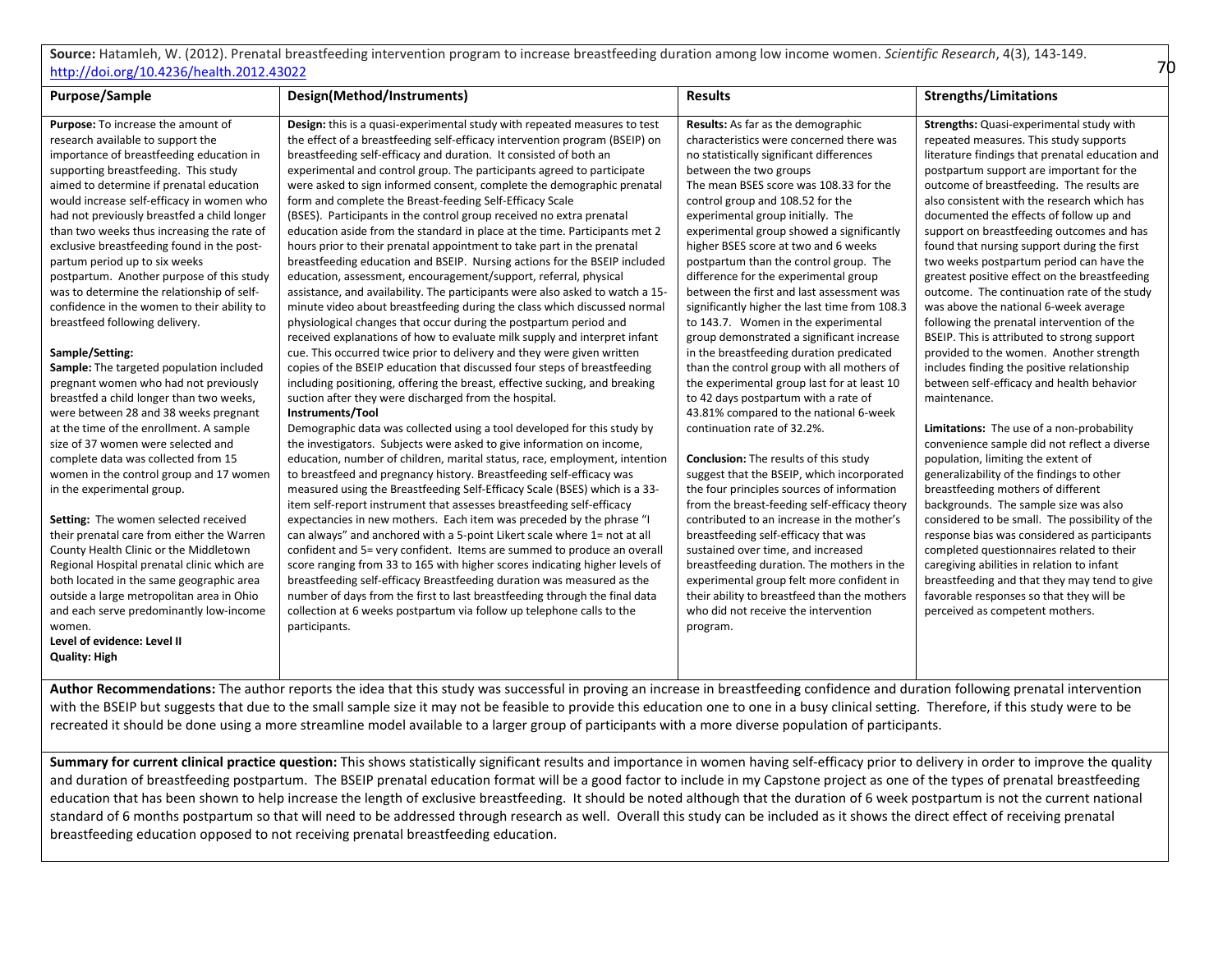Source: Parry, K. C., Tully, K. P., Hopper, L. N., Schildkamp, P. E., & Labbok, M. H. (2019). Evaluation of Ready, Set, BABY: A prenatal breastfeeding education and counseling approach. *Birth, 46*(1), 113–120. https://doi.org/10.1111/birt.12393

71

| Purpose/Sample                                                                                                                                                                                                                                                                                                                                                                                                                                                                                                                                                                                                                        | Design(Method/Instruments)                                                                                                                                                                                                                                                                                                                                                                                                                                                                                                                                                                                                                                                                                                                                                                            | <b>Results</b>                                                                                                                                                                                                                                                                                                                                                                                                                                                                                                                                                                                                                                                                           | <b>Strengths/Limitations</b>                                                                                                                                                                                                                                                                                                                                                                                                                                                                                                                                       |
|---------------------------------------------------------------------------------------------------------------------------------------------------------------------------------------------------------------------------------------------------------------------------------------------------------------------------------------------------------------------------------------------------------------------------------------------------------------------------------------------------------------------------------------------------------------------------------------------------------------------------------------|-------------------------------------------------------------------------------------------------------------------------------------------------------------------------------------------------------------------------------------------------------------------------------------------------------------------------------------------------------------------------------------------------------------------------------------------------------------------------------------------------------------------------------------------------------------------------------------------------------------------------------------------------------------------------------------------------------------------------------------------------------------------------------------------------------|------------------------------------------------------------------------------------------------------------------------------------------------------------------------------------------------------------------------------------------------------------------------------------------------------------------------------------------------------------------------------------------------------------------------------------------------------------------------------------------------------------------------------------------------------------------------------------------------------------------------------------------------------------------------------------------|--------------------------------------------------------------------------------------------------------------------------------------------------------------------------------------------------------------------------------------------------------------------------------------------------------------------------------------------------------------------------------------------------------------------------------------------------------------------------------------------------------------------------------------------------------------------|
| Purpose:<br>Researchers used statistical<br>analysis to assess the<br>acceptability and effects of<br>prenatal education curriculum,<br>Ready, Set, BABY (RSB. They<br>hypothesized that maternal<br>participation in RSB<br>would increase breastfeeding<br>rates and mothers' knowledge of<br>optimal maternity care practices.<br>Sample/Setting:<br>Four hundred and sixteen<br>expectant women greater than 18<br>years old at seven sites in San<br>Juan, Puerto Rico; North Carolina<br>and Louisiana. 46.4% Hispanic,<br>38% non-Hispanic white, 11.9%<br>non-Hispanic Black, and 3.7% as<br>other. Educational attainment of | Quasi-experimental design<br>Healthcare workers who had downloaded RSB materials<br>from the Carolina Global Breastfeeding Institute website<br>were invited to participate in the study by a letter of<br>invitation. Collaborators at seven facilities completed the<br>agreement, a human subjects ethics training course, and<br>then a two-part online educator training for thorough<br>orientation to the RSB materials. The collaborators were<br>mailed flipcharts, patient booklets and pre-and post-RSB<br>numbered questionnaires in their preferred languages.<br>Instructions to mail the questionnaires back to the<br>researchers at no charge were also provided. The<br>educator's roles varied included physician, PA, registered<br>dietitian, nurse, and lactation professional. | <b>Conclusion:</b><br>The findings indicate that the<br>approach of using RSB in prenatal<br>counseling group classes or<br>individual sessions improves<br>breastfeeding intentions. Future<br>testing is needed to determine the<br>effectiveness of the materials for<br>impacting breastfeeding outcomes.<br>88.1% of participants were satisfied<br>with the timing of RSB in their<br>pregnancy (No recommendation<br>was made for which trimester of<br>pregnancy). The median IFI score<br>was 14.0 before training compared<br>to 15.5 after training (The Infant<br>Feeding Intentions (IFI) scale<br>provides a quantitative measure of<br>maternal breastfeeding intentions. | Strengths: Pre- and post-study design, a diverse<br>patient population, testing in multiple clinical<br>settings, and determination of outcome<br>measures prior to reporting.<br>Limitations:<br>The changes observed in intentions may reflect<br>social desirability bias, despite the anonymous<br>format of collection. The study only evaluates<br>intentions and not actually initiation or<br>duration. The sample size is small and limited<br>variability doesn't address socioeconomic status<br>of participants that may impact marginalized<br>women. |
| participants varied greatly. 71%                                                                                                                                                                                                                                                                                                                                                                                                                                                                                                                                                                                                      |                                                                                                                                                                                                                                                                                                                                                                                                                                                                                                                                                                                                                                                                                                                                                                                                       | IFI score ranges from 0 (no                                                                                                                                                                                                                                                                                                                                                                                                                                                                                                                                                                                                                                                              |                                                                                                                                                                                                                                                                                                                                                                                                                                                                                                                                                                    |
| were primiparas.<br>Level of evidence:<br>Level II<br><b>Quality of evidence:</b><br>High                                                                                                                                                                                                                                                                                                                                                                                                                                                                                                                                             |                                                                                                                                                                                                                                                                                                                                                                                                                                                                                                                                                                                                                                                                                                                                                                                                       | intention to breastfeed) to 16 (very<br>strong intentions to fully<br>breastfeed for 6 months). Comfort<br>with formula feeding decreased.<br>Risks of supplementing were<br>identified significantly more often<br>after RSB.                                                                                                                                                                                                                                                                                                                                                                                                                                                           |                                                                                                                                                                                                                                                                                                                                                                                                                                                                                                                                                                    |
|                                                                                                                                                                                                                                                                                                                                                                                                                                                                                                                                                                                                                                       |                                                                                                                                                                                                                                                                                                                                                                                                                                                                                                                                                                                                                                                                                                                                                                                                       |                                                                                                                                                                                                                                                                                                                                                                                                                                                                                                                                                                                                                                                                                          |                                                                                                                                                                                                                                                                                                                                                                                                                                                                                                                                                                    |

Author Recommendations: Researchers found that RSB is a free program and virtually based that if implemented, could be an effective strategy to increase breastfeeding initiation and enable women to achieve their goals.

**Summary for current clinical practice question:** Ready, Set, Baby (RSB), a free virtual breastfeeding education curriculum could increase breastfeeding initiation and duration for marginalized women if implemented during their pregnancies. The program significantly decreased comfort with the idea of formula feeding and provided tools for women to successfully breastfeed their babies.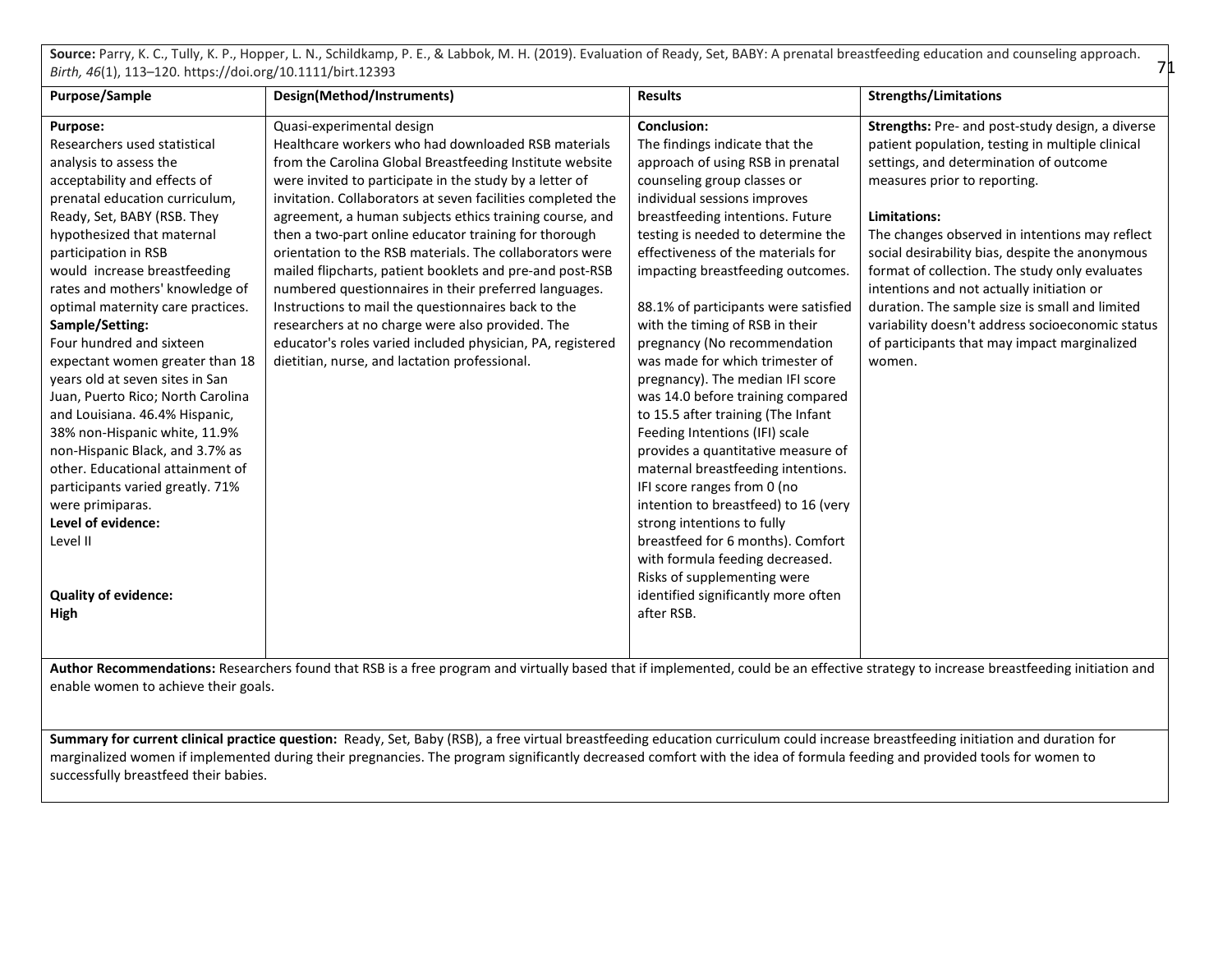**Source:** Andaya, E., Bonuck, K., Barnett, J., & Lischewski-Goel, J. (2012). Perceptions of primary care-based breastfeeding promotion interventions: qualitative analysis of randomized controlled trial participant interviews. *The Official Journal of the Academy of Breastfeeding Medicine, 7*(6), 417–422[. https://doi.org/10.1089/bfm.2011.0151](https://meet.google.com/linkredirect?authuser=1&dest=https%3A%2F%2Fdoi.org%2F10.1089%2Fbfm.2011.0151)

72

| <b>Purpose/Sample</b>                                                                                                                                                                                                                                                                                                                                                                                                                                                                                                                                                                                                                                                                                           | Design(Method/Instruments)                                                                                                                                                                                                                                                                                                                                                                                                                                                                                                                                                                                                                                                                                                                                                                                                                                                                                                                                                             | <b>Results</b>                                                                                                                                                                                                                                                                                                                                                                                                                                                                                                                                                                                                                                                                                                                    | <b>Strengths/Limitations</b>                                                                                                                                                                                                                                                                                                                                                                                       |  |
|-----------------------------------------------------------------------------------------------------------------------------------------------------------------------------------------------------------------------------------------------------------------------------------------------------------------------------------------------------------------------------------------------------------------------------------------------------------------------------------------------------------------------------------------------------------------------------------------------------------------------------------------------------------------------------------------------------------------|----------------------------------------------------------------------------------------------------------------------------------------------------------------------------------------------------------------------------------------------------------------------------------------------------------------------------------------------------------------------------------------------------------------------------------------------------------------------------------------------------------------------------------------------------------------------------------------------------------------------------------------------------------------------------------------------------------------------------------------------------------------------------------------------------------------------------------------------------------------------------------------------------------------------------------------------------------------------------------------|-----------------------------------------------------------------------------------------------------------------------------------------------------------------------------------------------------------------------------------------------------------------------------------------------------------------------------------------------------------------------------------------------------------------------------------------------------------------------------------------------------------------------------------------------------------------------------------------------------------------------------------------------------------------------------------------------------------------------------------|--------------------------------------------------------------------------------------------------------------------------------------------------------------------------------------------------------------------------------------------------------------------------------------------------------------------------------------------------------------------------------------------------------------------|--|
| Purpose:<br>To examine women's perceptions<br>and reported effects of routine,<br>primary care-based interventions<br>to increase breastfeeding.<br>Sample/Setting:<br>N=67 of RCT participants from<br>two medical centers in the Bronx,<br>New York. Participants were<br>English- or Spanish-speaking and<br>>= 18 years old with a median age<br>of 29.7. Race/Ethnicity included<br>5.5% white/non-Hispanic, 29.9%<br>Black/non-Hispanic, 57.9 Hispanic,<br>6.8% Asian/Pacific Islander/other.<br>67% were U.S.-born and 32.8%<br>were non-U.S. born. 44.4%<br>intended to BF exclusively, 7.7%<br>formula only, and 45.2% both.<br>Level of evidence:<br>Level III<br><b>Quality of evidence:</b><br>Good | Interview of participants the Best Infant Nutrition for<br>Good Outcomes (BINGO) trial, which randomized women<br>into one of four treatment groups: (a) Prenatal Care<br>Provider (PNC); (b) Lactation Consultant (LC); (c) PNC +<br>LC, or; (d) Control. Thus, the separate and synergistic<br>effects of the interventions will be tested, compared to a<br>Control standard of care. BINGO is a RCT, single-center,<br>single-blind, 2x2 factorial design trial of routine provider,<br>primary care-based interventions to increase<br>breastfeeding intensity for low-income multiethnic<br>women. 20% of participants in the BINGO trial were<br>flagged for exit interviews, which ranged from 8-12<br>minutes and were recorded and transcribed verbatim.<br>Researchers conducted follow-up phone interviews at 1,<br>3, and 6 months. The participants were given a \$5 gift<br>card. Researchers then formulated a code-matrix system<br>to examine themes and tendencies. | <b>Conclusion:</b><br>Follow-up interviews at 1, 3,<br>and 6 months increased<br>consciousness of feeding<br>practices and in some cases<br>reinforced the benefits of<br>breastfeeding. The findings of<br>the study showed the<br>perceptions of low-income<br>minority women and their<br>desire to breastfeed,<br>sociocultural and practical<br>challenges. The perception of<br>women in the study is the<br>benefit of combined prenatal<br>and postpartum provider and<br>lactation consultant<br>interventions in reinforcing<br>breastfeeding intent and<br>duration, especially for women<br>with low support. The original<br>RCT illustrated the difficulty of<br>tracking low-income diverse<br>women for research. | Strengths: Participants provided frequent, strong<br>and detailed statements about how the LCs<br>facilitated breastfeeding initiation and duration.<br>They determined the primary cause for weaning in<br>this population<br><b>Limitations: Potential for recall and social</b><br>desirability biases and the limited data from the EP<br>interventions all limited this study. Participants<br>were paid \$5. |  |
|                                                                                                                                                                                                                                                                                                                                                                                                                                                                                                                                                                                                                                                                                                                 | Author Recommendations: Providers tend to underestimate their influence upon infant feeding, which can be significant when adequately trained. EPs bolstered this influence by                                                                                                                                                                                                                                                                                                                                                                                                                                                                                                                                                                                                                                                                                                                                                                                                         |                                                                                                                                                                                                                                                                                                                                                                                                                                                                                                                                                                                                                                                                                                                                   |                                                                                                                                                                                                                                                                                                                                                                                                                    |  |
| encouraging providers to offer concrete details about breastfeeding benefits as part of routine care                                                                                                                                                                                                                                                                                                                                                                                                                                                                                                                                                                                                            |                                                                                                                                                                                                                                                                                                                                                                                                                                                                                                                                                                                                                                                                                                                                                                                                                                                                                                                                                                                        |                                                                                                                                                                                                                                                                                                                                                                                                                                                                                                                                                                                                                                                                                                                                   |                                                                                                                                                                                                                                                                                                                                                                                                                    |  |

**Summary for current clinical practice question:** Women in treatment group (EP and/or LC) focused more on how interviews affected breastfeeding while the controls emphasized food intake, which suggest that feeding assessments in conjunction with provider-expressed support for breastfeeding may support and increase breastfeeding.